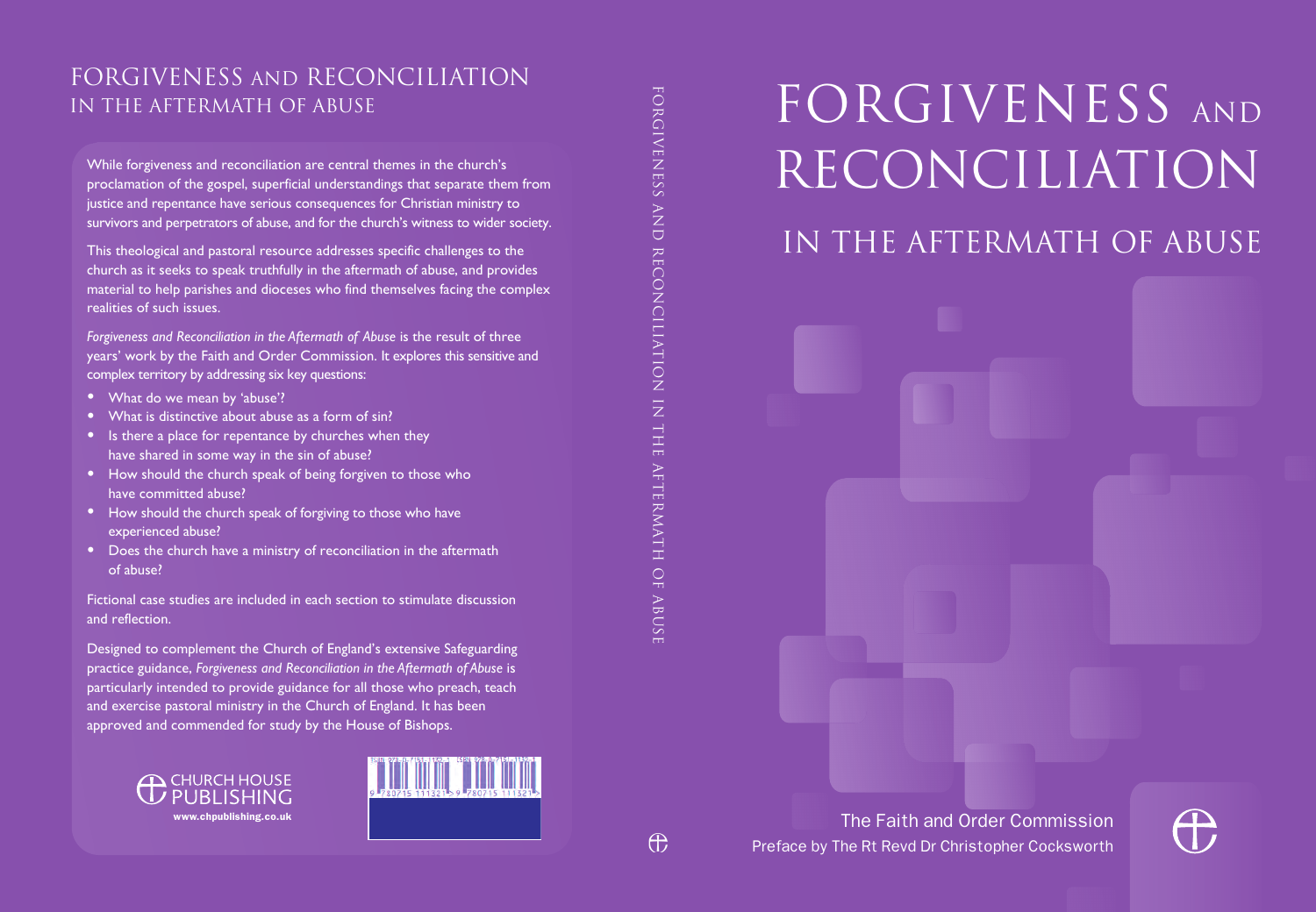## Forgiveness and Reconciliation

in the aftermath of abuse

The Faith and Order Commission



*Downloadable version for local use Book & ebook available from www.chpublishing.co.uk*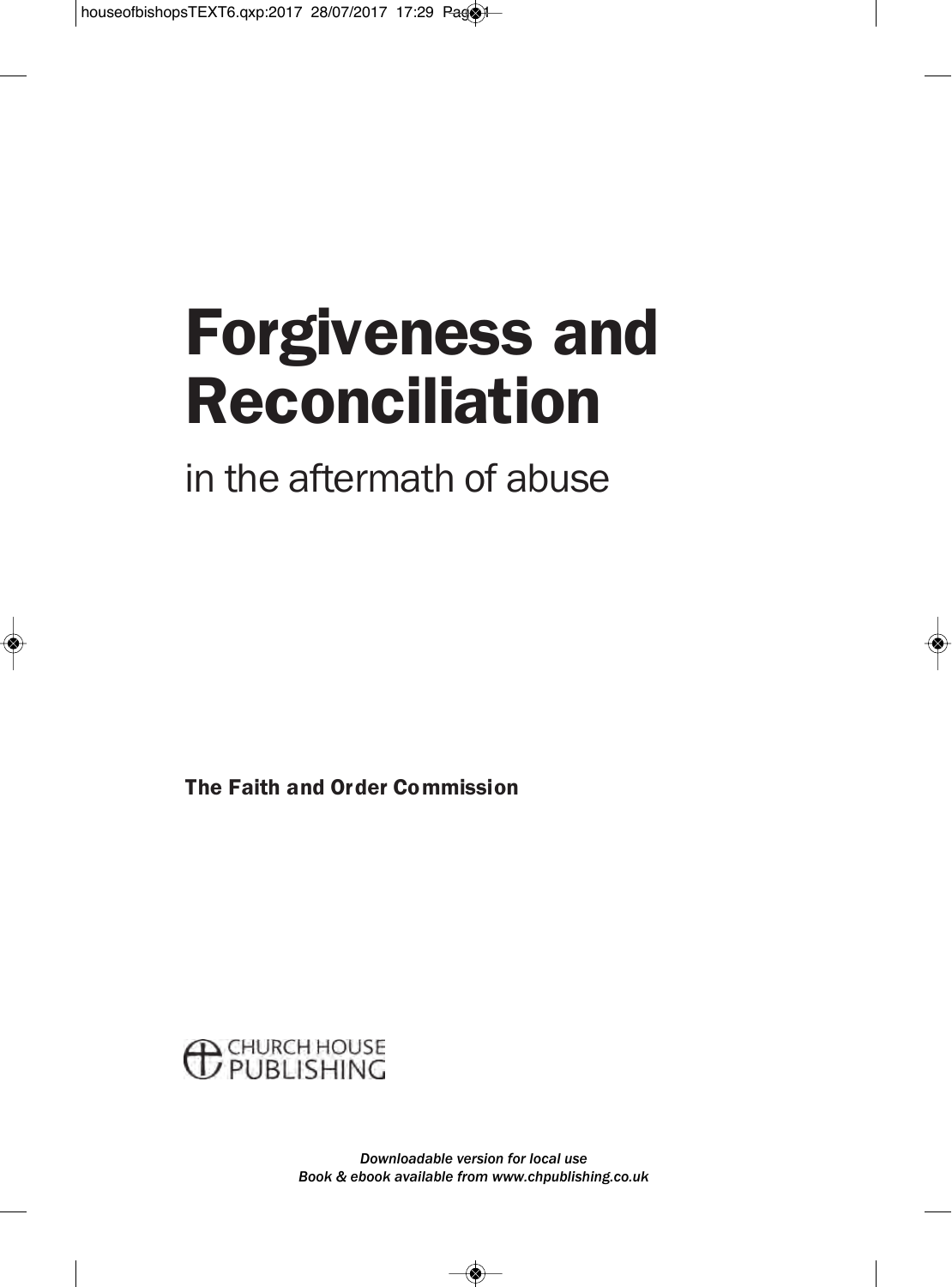The Faith and Order Commission began working on the area of theology and safeguarding in 2014, in response to a request from the lead bishop for safeguarding to the House of Bishops' Standing Committee for theological material that could complement what was being produced by the National Safeguarding Team in terms of policy and training. This is the second of two texts produced by the Faith and Order Commission to meet that request, the first, *The Gospel, Sexual Abuse and the Church*, having been published in 2016. It has been approved for publication and commended for study by the House of Bishops.

> William Nye *Secretary to the House of Bishops September 2017*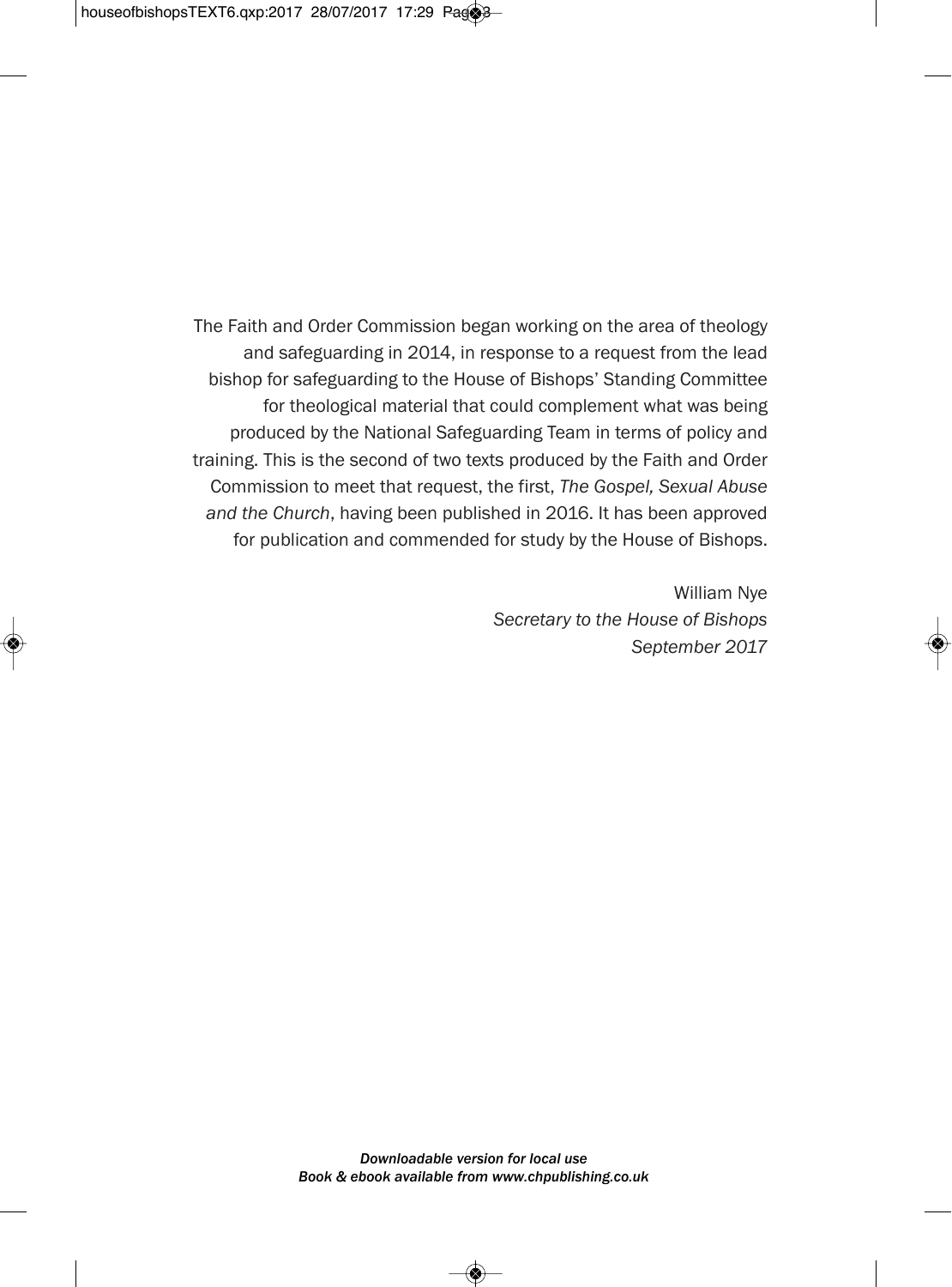[Church House Publishing](https://www.chpublishing.co.uk/) Church House Great Smith Street London SW1P 3AZ

ISBN 978 0 7151 1132 1

Published 2017 for the Faith and Order Commission of the Church of England by Church House Publishing

Copyright © The Archbishops' Council 2017

All rights reserved. Other than copies for local, non-commercial use by dioceses or parishes in the Church of England, no part of this publication may be reproduced or stored or transmitted by any means or in any form, electronic or mechanical, including photocopying, recording, or any information storage and retrieval system, without written permission which should be sought from the Copyright Administrator, The Archbishops' Council (address above).

E-mail: copyright@churchofengland.org

Unless otherwise indicated, the Scripture quotations contained herein are from the New Revised Standard Version, © 1989, by the Division of Christian Education of the National Council of the Churches of Christ in the USA, and are used with permission. All rights reserved.

Indexes by Meg Davies Typeset by ForDesign Printed by XXX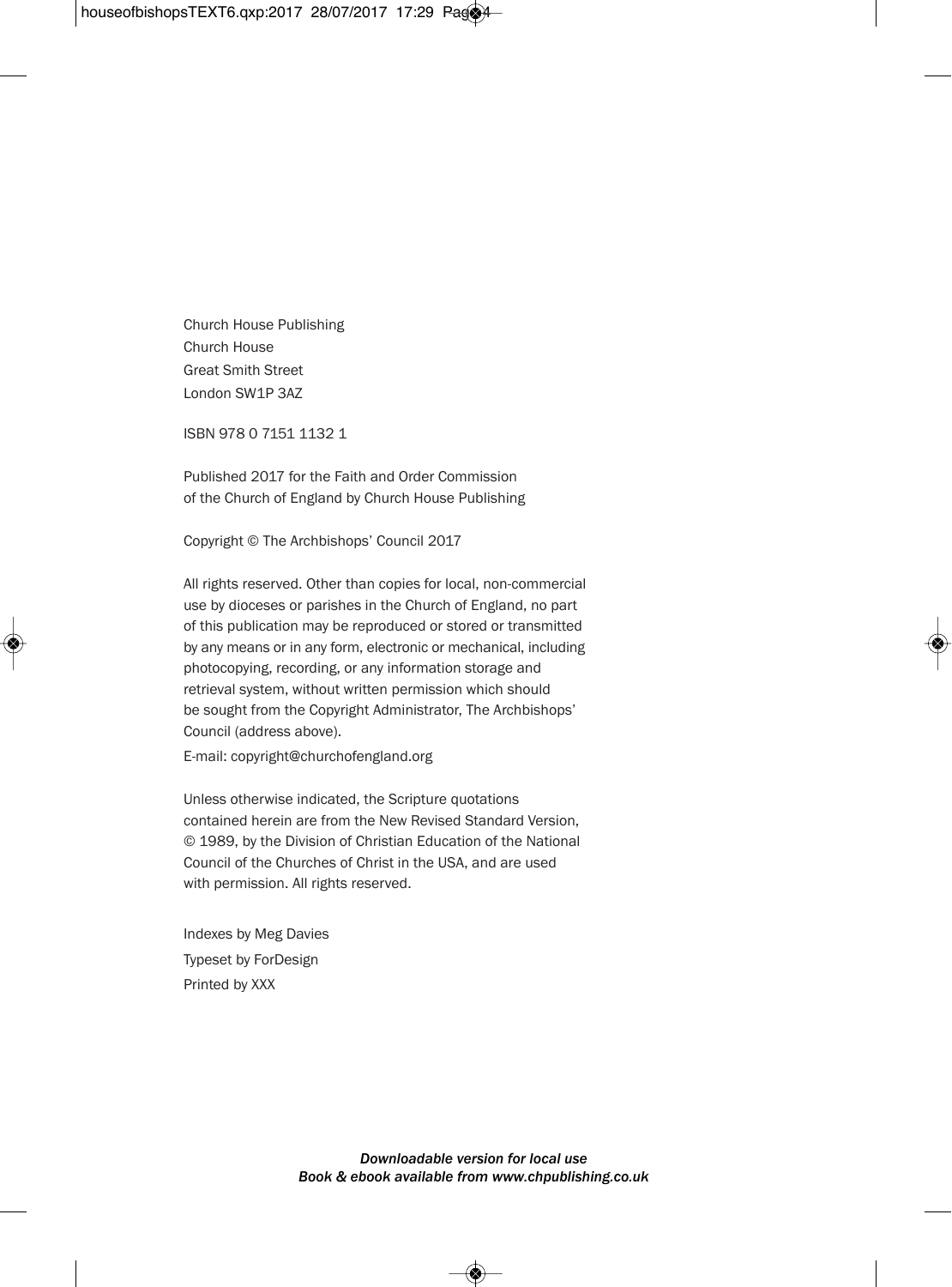## **Contents**

|                             | Preface by the Rt Revd Christopher Cocksworth,    |         |
|-----------------------------|---------------------------------------------------|---------|
|                             | Chair of the Faith and Order Commission           | 6       |
| Summary                     |                                                   | 9<br>17 |
| Introduction                |                                                   |         |
|                             | <b>UNDERSTANDING ABUSE</b><br><b>PART I:</b>      | 31      |
| 1.                          | What do we mean by 'abuse'?                       | 32      |
| 2.                          | What is distinctive about abuse as a form of sin? | 41      |
|                             | <b>RESPONDING TO ABUSE</b><br><b>PART II:</b>     | 53      |
| 3.                          | Is there a place for repentance by churches where |         |
|                             | they have shared in some way in the sin of abuse? | 54      |
|                             | Fictional Case Study: St Matthew's                | 65      |
| 4.                          | How should the church speak of being forgiven     |         |
|                             | to those who have committed abuse?                | 70      |
|                             | Fictional Case Study: David                       | 82      |
| 5.                          | How should the church speak of forgiving to those |         |
|                             | who have experienced abuse?                       | 85      |
|                             | Fictional Case Study: Darren                      | 98      |
| 6.                          | Does the church have a ministry of reconciliation |         |
|                             | in the aftermath of abuse?                        | 101     |
|                             | Fictional Case Study: Andrew and Jody             | 112     |
| Conclusion                  |                                                   | 115     |
| <b>Notes</b>                |                                                   | 118     |
| Subject Index               |                                                   | 123     |
| Index of biblical citations |                                                   | 127     |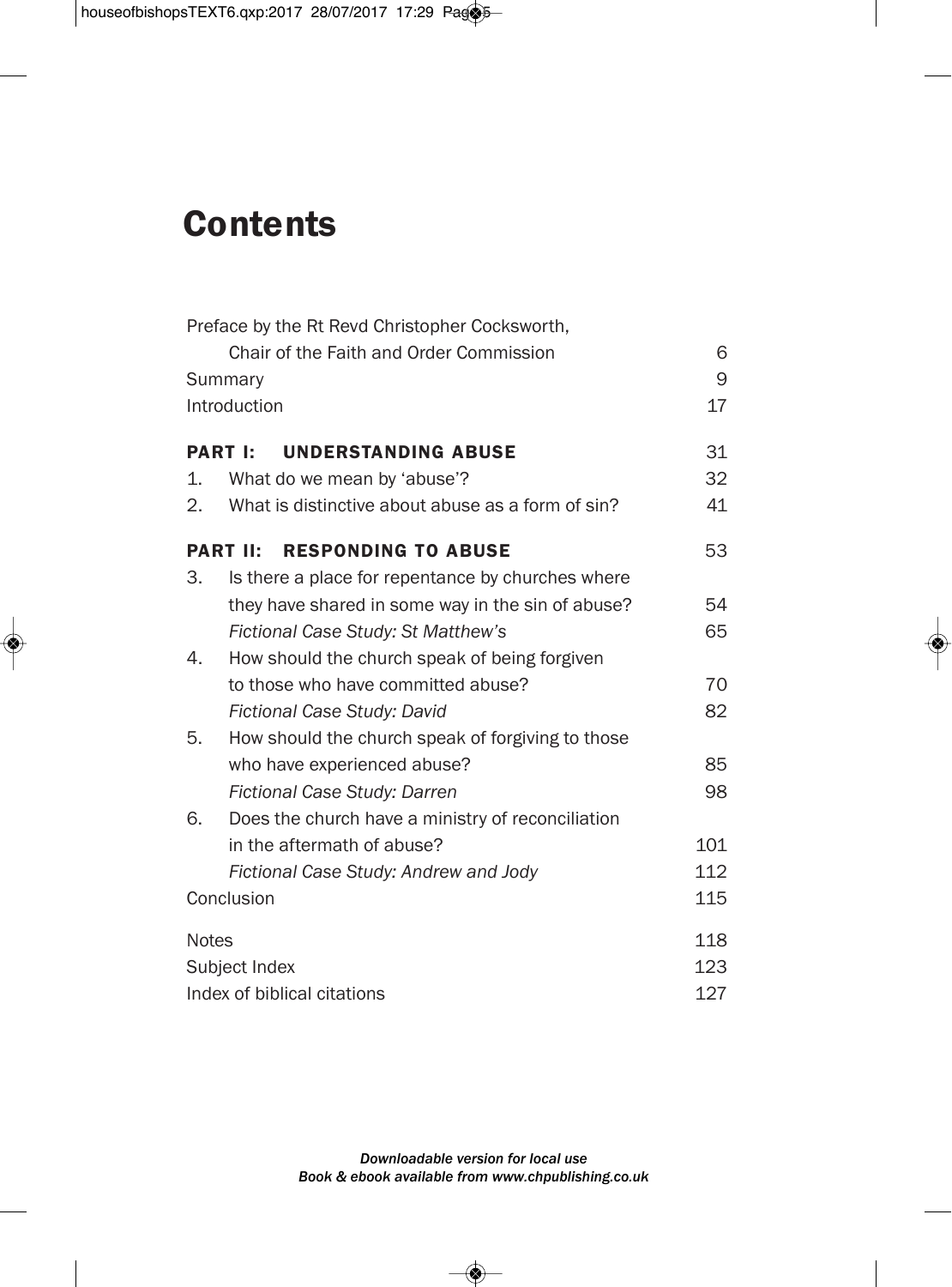#### Preface

For the past three years, the Faith and Order Commission has been engaged in preparing some substantial resources for thinking theologically about the challenges faced by the Church of England – alongside other churches – in preventing abuse and in responding well where it has happened. This work has been undertaken in careful consultation with those responsible for safeguarding at the national level in the Church of England, and with the House of Bishops. It has already resulted in the publication of *The Gospel, Sexual Abuse and the Church: A Theological Resource for the Local Church* (Church House Publishing, 2016), and I am very pleased that this concise, accessible text is being widely read and used in the church.

In a couple of places, *The Gospel, Sexual Abuse and the Church* refers to another document to be published by the Faith and Order Commission: *Forgiveness and Reconciliation in the Aftermath of Abuse*. In agreeing to address this subject, the Commission was always aware that it would face some significant difficulties. It is, to a considerable extent, new ground: while much has been written about each of these three things – forgiveness, reconciliation and the aftermath of abuse – there is not a great deal that addresses them together in the way that is attempted in this document. At the same time, this is territory that for survivors potentially touches on matters of deep hurt, including in some cases hurt for which those claiming to represent the church bear a primary responsibility.

Yet neither is it territory that the church can simply avoid. At some point in the aftermath of abuse, people who want to affirm the good news of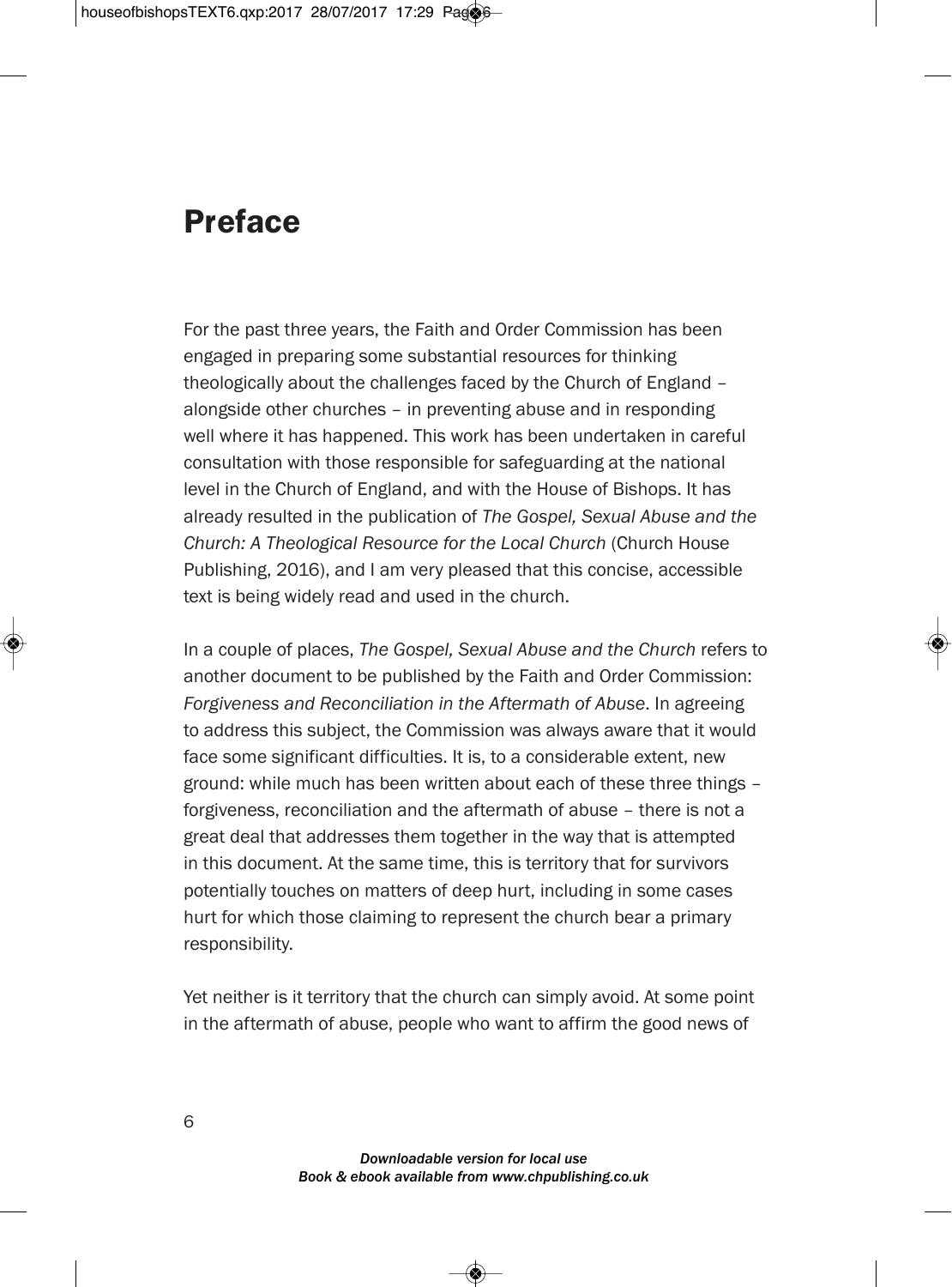new life in Christ are likely to ask, in one way or another, 'How does forgiveness, human and divine, relate to this situation? How does reconciliation, human and divine, relate to this situation? And what might the hope for forgiveness and reconciliation have to do with the need for justice, human and divine, in the face of this sin, this crime?' Wrong and misleading answers to these questions have been too common in the churches and in some cases have done much damage, which is why we have focused on them. That is not to say, of course, that there are no other critical theological questions raised by the challenges of preventing and responding well to abuse.

*Forgiveness and Reconciliation in the Aftermath of Abuse* is particularly intended to provide guidance for all those who preach, teach and exercise pastoral ministry in the Church of England. Whether or not we are conscious of it, much if not most public ministry will be exercised 'in the aftermath of abuse' so far as some of those receiving it are concerned. In preparing it, the Faith and Order Commission was very conscious both of the need to balance different and at times contrasting perspectives, and of the interrelationship between its different parts. We would want to encourage readers to take account of the text as a whole in seeking to interpret and learn from specific sections. The initial summary is designed to help with this by providing something of a map to navigate around the document.

I would like to record my gratitude to the members of the previous and current Faith and Order Commission for their work on this document, as also to those who have assisted it in its work, some as part of the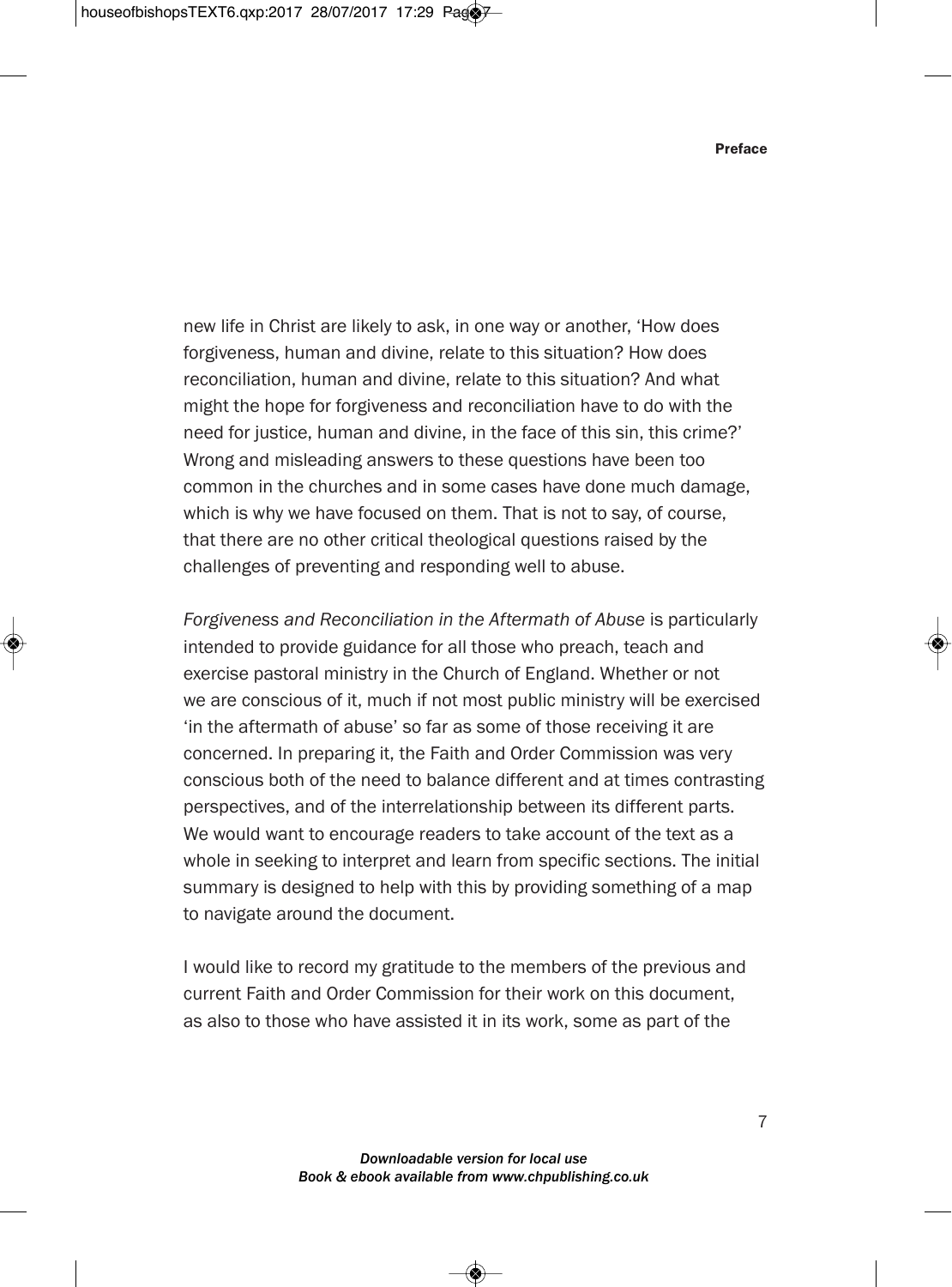drafting group and others as commentators on successive revisions. I would especially want to thank those survivors of abuse who contributed to this process in various ways, without whose help this project could not have been considered, let alone completed.

*The Rt Revd Dr Christopher Cocksworth Bishop of Coventry Chair of the Faith and Order Commission*

*June 2017*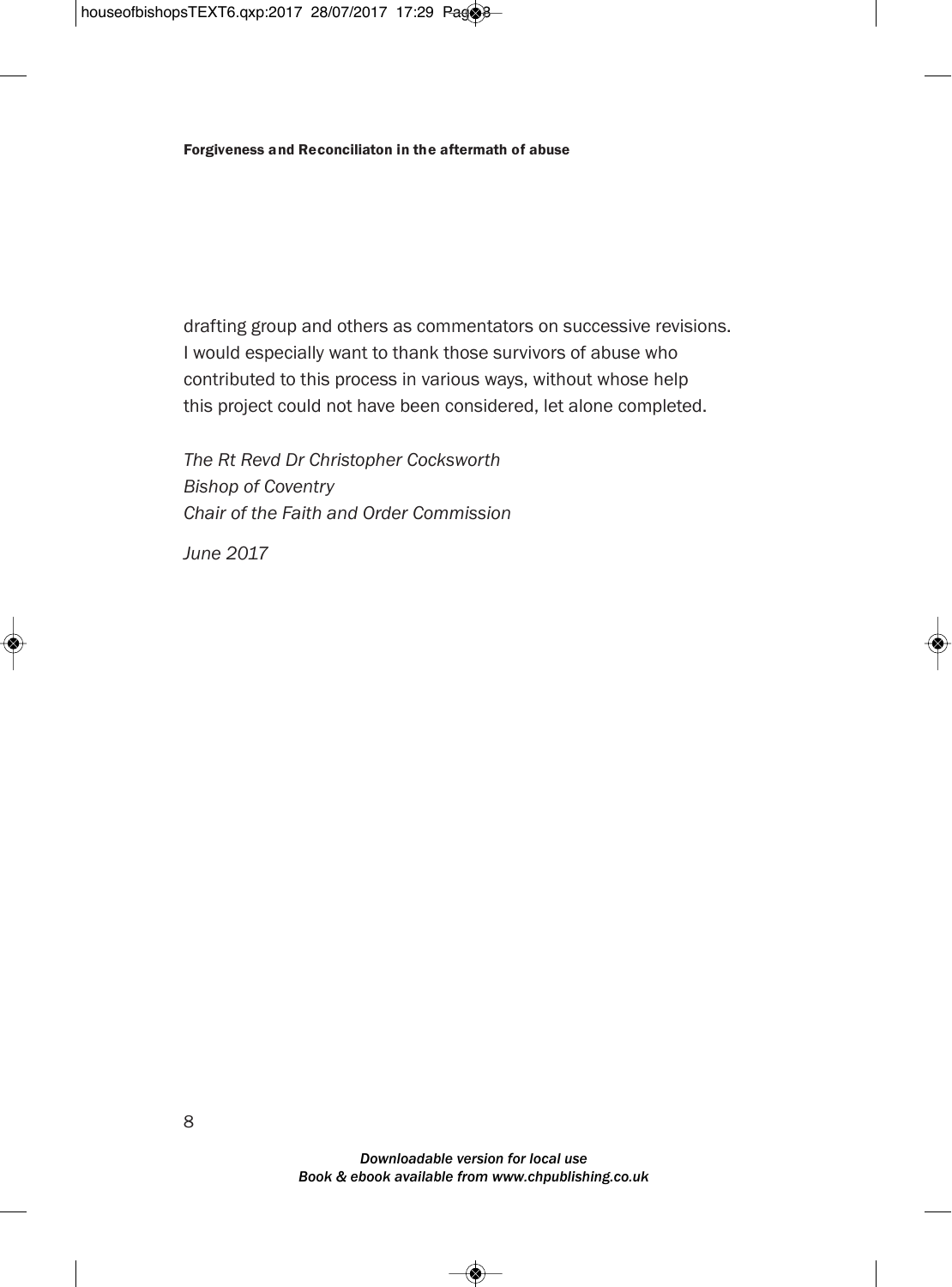#### Summary

While forgiveness and reconciliation are central themes in the church's proclamation of the gospel, teaching in this area has sometimes been unbalanced and badly formulated, with serious consequences for Christian ministry to survivors and perpetrators of abuse, and for the church's witness to wider society. Superficial understandings of forgiveness, opposing it to justice, lead to destructive expectations of those who have been sinned against; weak understandings of repentance, which disconnect it from justice and the restoration of right relationships, fail to offer sinners the good news of Jesus Christ. Understanding the gravity of sin leads us to see both the astonishing abundance of God's grace in forgiveness, and the profound transformations that are needed as we walk the way of repentance.

This document aims, first, to address specific challenges to the church as it seeks to speak truthfully in the aftermath of abuse about forgiveness and reconciliation, which are inseparable from repentance and justice, and second, to provide material to help dioceses and parishes who find themselves facing that reality. Every person licensed to preach and teach in the life of the Church of England needs to be aware that whenever they speak about forgiveness to a congregation or group of people within it, it is entirely possible that a survivor, or an abuser, may be present. The issues raised here are therefore also relevant to all of us whose ministry is exercised 'in the aftermath of abuse' on many occasions, and often without our direct knowledge.

The text addresses six related questions. They could have been asked in a different order; in particular, since the declared policy of the Church of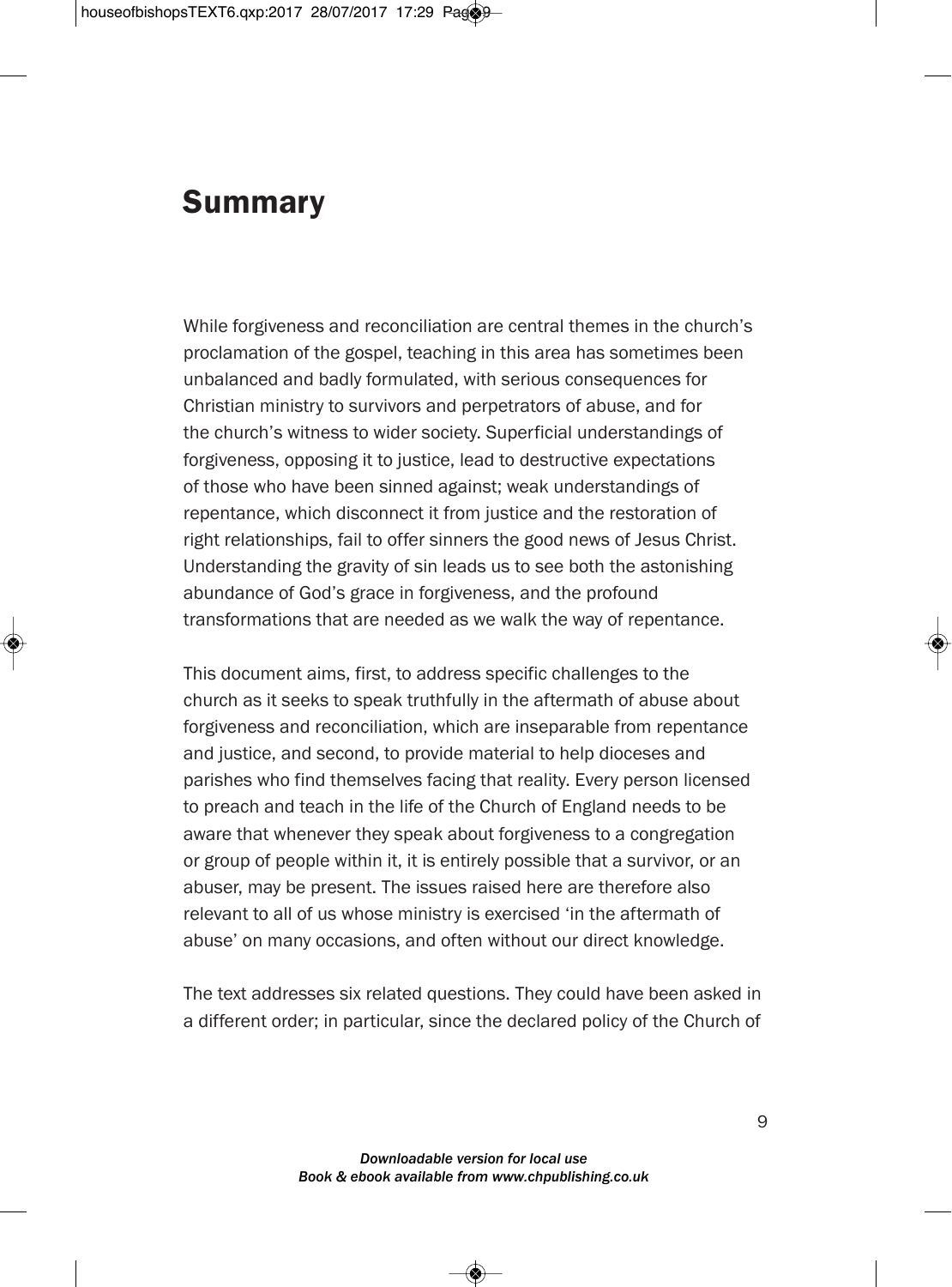England in responding to abuse is to keep victims and survivors central, there is an obvious case for saying that the question directly relating to survivors should come first. Yet part of what the subgroup who worked on the document heard from survivors was that forgiveness is by no means the first word that survivors generally wish to hear from the church, either as a demand from them or as an offer to those who abused them. Indeed, for some survivors there is real anger that the church seems so preoccupied with forgiveness in the aftermath of abuse, when the focus should be on justice. Before turning to the pivotal question of how the church should speak with those who have experienced abuse about forgiving those who have wronged them, this document therefore addresses problems with the church's acknowledgement of its own failures in preventing and responding to abuse, and the question of what it should be saying about forgiveness to those who have committed abuse.

Of the six questions that frame the document, the first two concern the understanding of abuse within a theological framework, and the remaining four then focus on the place of forgiveness and reconciliation in the church's response to abuse. The questions are:

- 1. What do we mean by 'abuse'?
- 2. What is distinctive about abuse as a form of sin?
- 3. Is there a place for repentance by churches when they have shared in some way in the sin of abuse?
- 4. How should the church speak of being forgiven to those who have committed abuse?
- 5. How should the church speak of forgiving to those who have experienced abuse?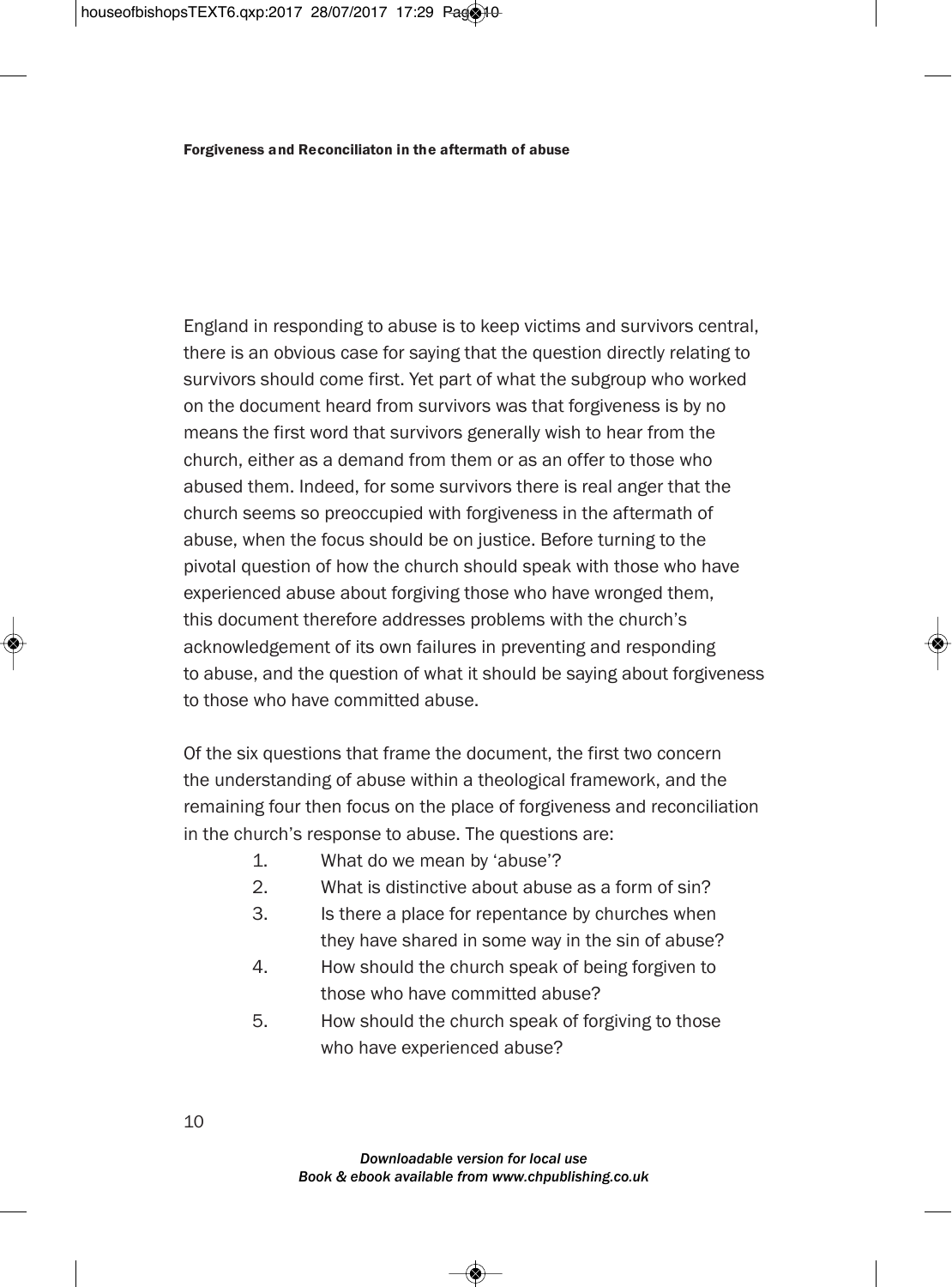#### 6. Does the church have a ministry of reconciliation in the aftermath of abuse?

What do we mean by 'abuse'? Some will think immediately of various forms of sexual abuse, though many other forms of abuse exist. Reflection on the harrowing biblical story of the rape of Tamar in 2 Samuel 13 suggests four characteristic dimensions that can apply across this range: (i) serious harm on the part of the victim; made possible by (ii) an imbalance of power between victim and perpetrator; linked to (iii) the perpetrator's position of trust; and abetted by (iv) deceit on the perpetrator's behalf, denying what has happened and making others more or less witting accomplices.

What is distinctive about abuse as a form of sin? The sin of abuse can have far-reaching and highly destructive effects on the person who suffers it: effects which last for a long time and affect many relationships, including the human–divine relationship. Recovery from abuse can be long, complicated and difficult. Memories may surface in an unexpected and distressing manner, and the emotional response to what is recalled may differ over time. For the abuser, abuse distorts the will and corrupts the conscience. Moreover, abuse may be the occasion which draws into sin others who hold responsibility in the relevant institution and society for ensuring that justice is done and seen to be done. Those who become aware of abuse may fail to respond appropriately and so compound the sin, for example by denying or concealing the abuse, or by giving way to hatred and vengeance. This failure undermines the work of the justice which is achieved by the public, effective and visible work of the government, law and statutory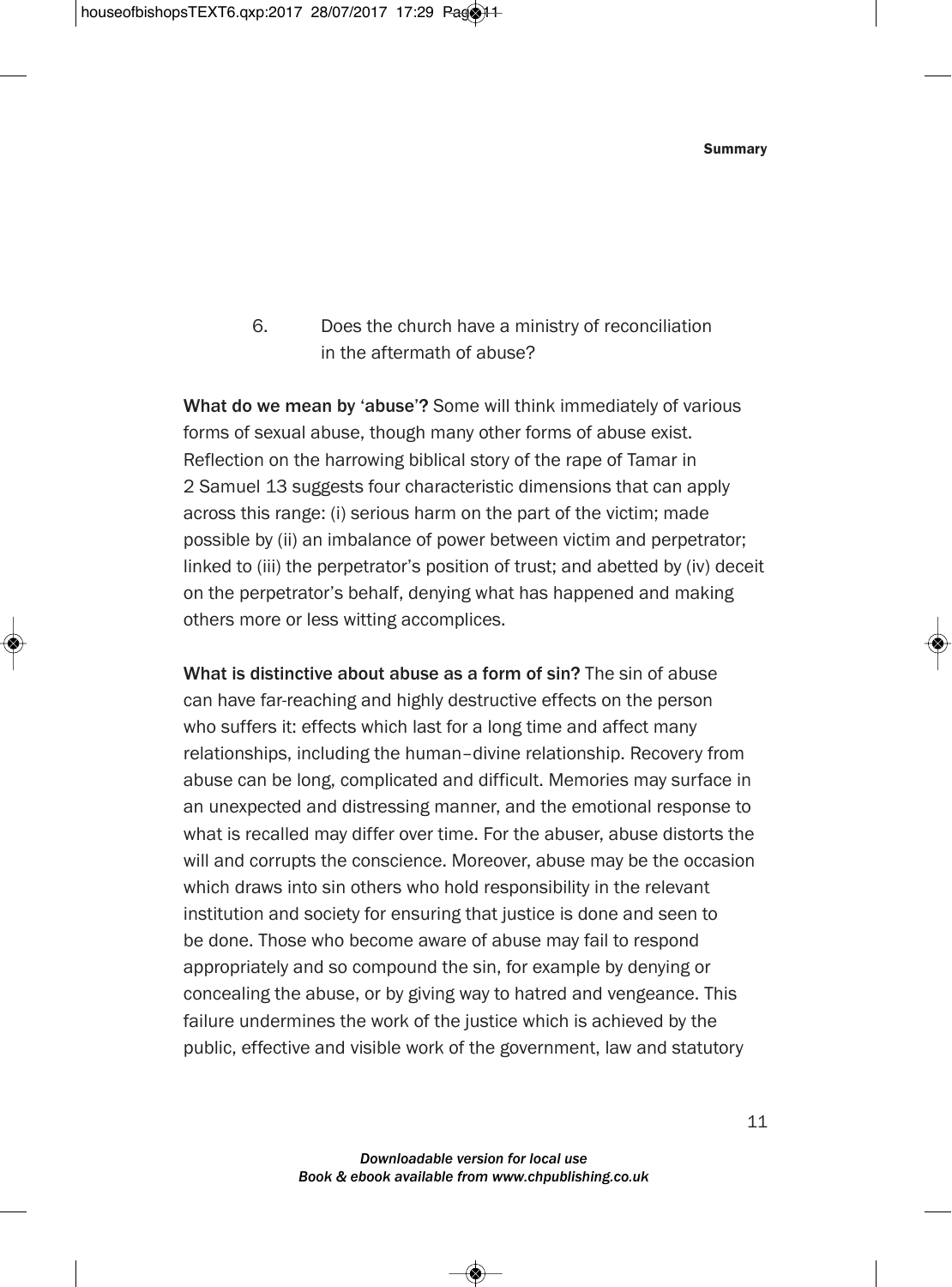authorities charged with prosecuting injustice without fear or favour. This 'temporal' justice is commissioned by God to do its work and is of immense value to society, especially to victims of abuse. Accordingly, it should be held in high esteem by the Church of England, and especially by those who hold responsibility within it.

Is there a place for repentance by churches when they have shared in some way in the sin of abuse? The church as the body of Christ has sometimes failed to respond with justice and compassion for the abused when its members have committed sins of abuse. It needs to acknowledge its part in compounding those sins and change its ways. It also needs to work out its relationship with those who have suffered on account of the naivety, negligence and complicity that have let the church become an arena of abuse. Apology may well be required but in a Christian context cannot be separated from the call to repentance. Like all repentance, this cannot be achieved merely by words or gestures, but needs to be a thoroughgoing change of attitude, thinking and behaviour. The concept of ecclesial repentance is significant here and should be carefully considered by the Church of England. One critical question that needs to be faced is how far weak or misleading doctrine has contributed to the church's failings in preventing and responding to abuse. A false opposition between forgiveness and justice would be one example of this.

How should the church speak of being forgiven to those who have committed abuse? God's offer of forgiveness through the cross of Christ is for all; none has the slightest claim or entitlement to it in light of their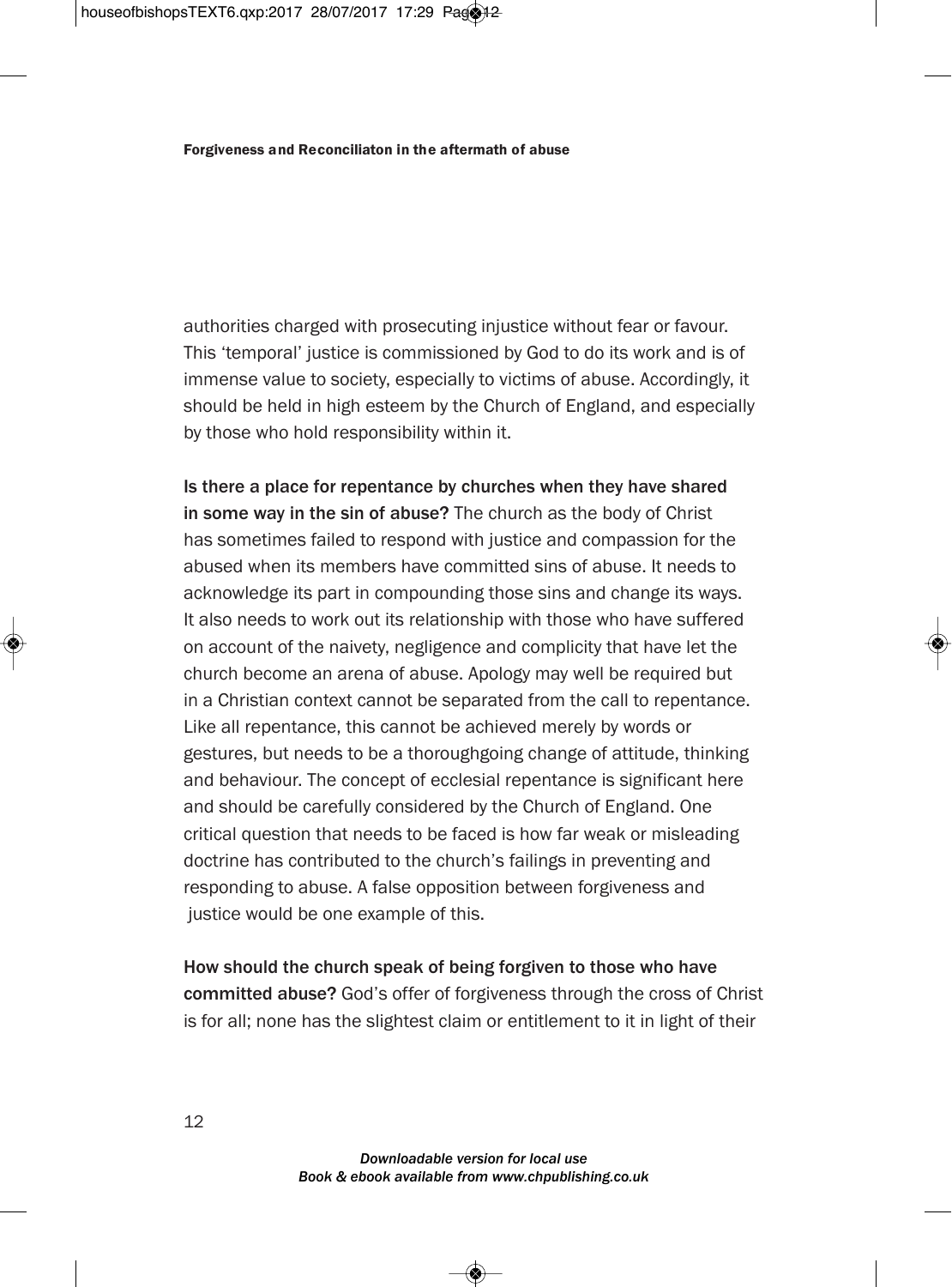merits, and for each it opens up the way to transformation beyond any imagining. That is the good news, and it is the joyful duty of the church to proclaim it. Turning to God to receive forgiveness also means turning away from the wrong we have done, and recognizing it as sin that separates us from God and one another and binds us to death. Responding to God's offer of salvation therefore involves repentance as well as boundless thankfulness. In the case of those who have committed abuse, part of such repentance will be a willingness to face the consequences, including legal consequences, of acknowledging the sin that has been committed. This has implications for the ministry of absolution within the church. Moreover, the nature of abuse (and not least the way it may habituate the abuser to self-deceit) can make it difficult for repentance to take root. Evidence of repentance cannot mean that no constraints should be placed on a person's access to situations where re-offending would be possible.

#### How should the church speak of forgiving to those who have

experienced abuse? The church's primary pastoral task is to listen with care and sensitivity to those who have been abused, supporting them on the road towards healing and in taking steps towards the achievement of temporal justice. Christian ministers should avoid the use of trivializing language about forgiveness which suggests that it is easy, instant or a condition of God's continued love. The words on forgiveness in the Lord's Prayer need to be read as the prayer of the whole church, seeking to be like the Father through the Son in the power of the Spirit, not asserting a claim on God's forgiveness based on our individual performance of it. In real life, forgiveness is rarely a straightforward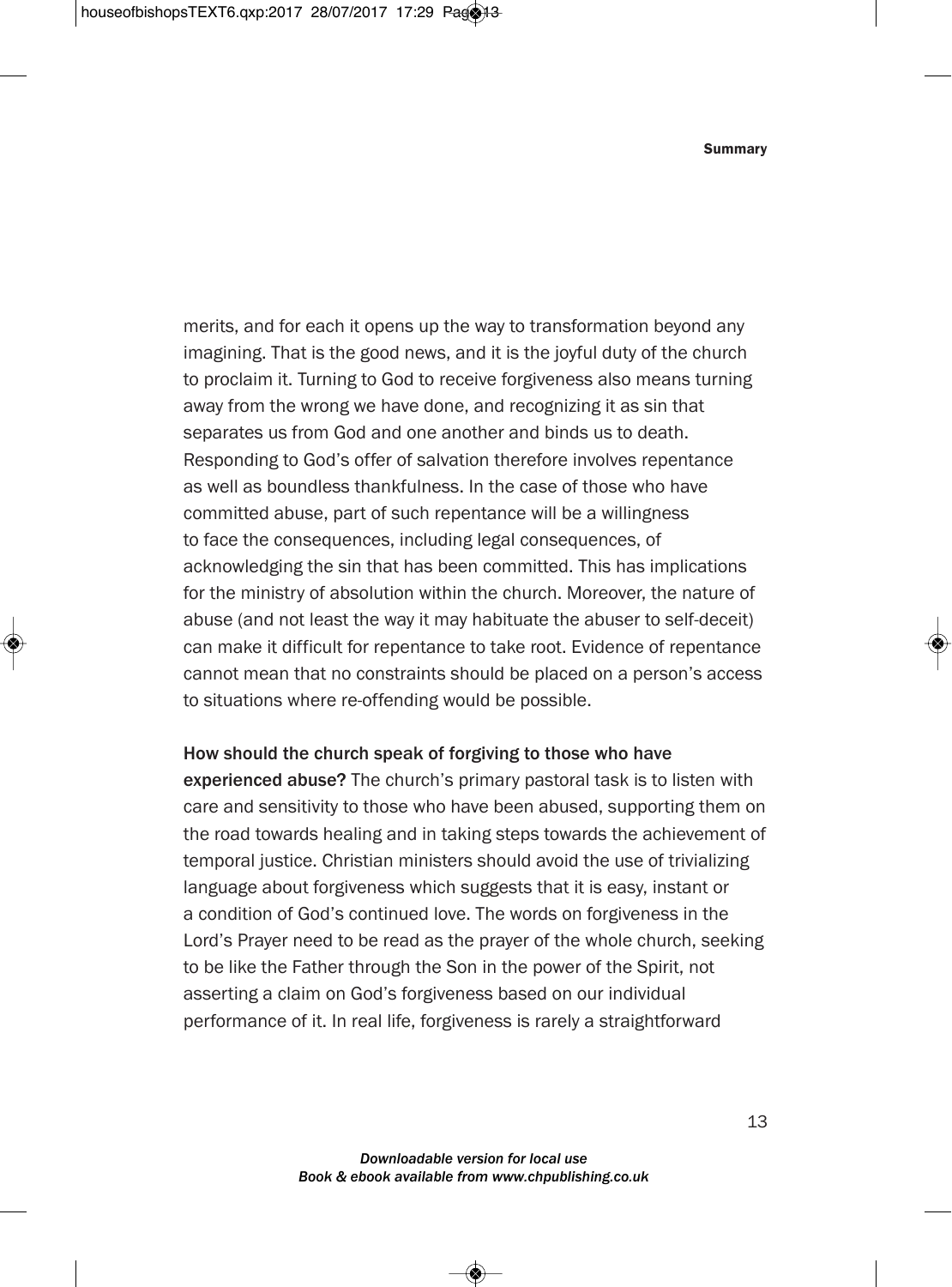exchange between victim and perpetrator in which complete repentance is met by complete forgiveness. Rather than being an episode or an event, forgiving is better understood as a long journey or struggle with the claims of justice and mercy, during the course of which forgiveness emerges.

#### Does the church have a ministry of reconciliation in the aftermath

of abuse? Reconciliation has many dimensions. One expression of reconciliation is the face-to-face meeting of the people involved. The hope of ultimate reconciliation in Christ is a distinctive hope of the church, but the implied resumption of relationship with the abuser can be disturbing for those who have suffered traumatic and shattering consequences of abuse and is certainly not something that should be forced on a survivor of abuse. Any intentional steps towards some kind of formal reconciliation, including (in this context) various forms of restorative practice, must be fully respectful of the survivor of abuse and their wishes. For all the challenges here, there will be cases where movement towards reconciliation may be possible. They are most likely to be situations where temporal justice has been exercised, healing is a reality for the abused, and the abuser's repentance leads to reform. The church's ministry of reconciliation in the aftermath of abuse is primarily demonstrated in seeking for these things, rather than in facilitating the reconciliation process as such, especially when the church has been involved in the abuse in some way.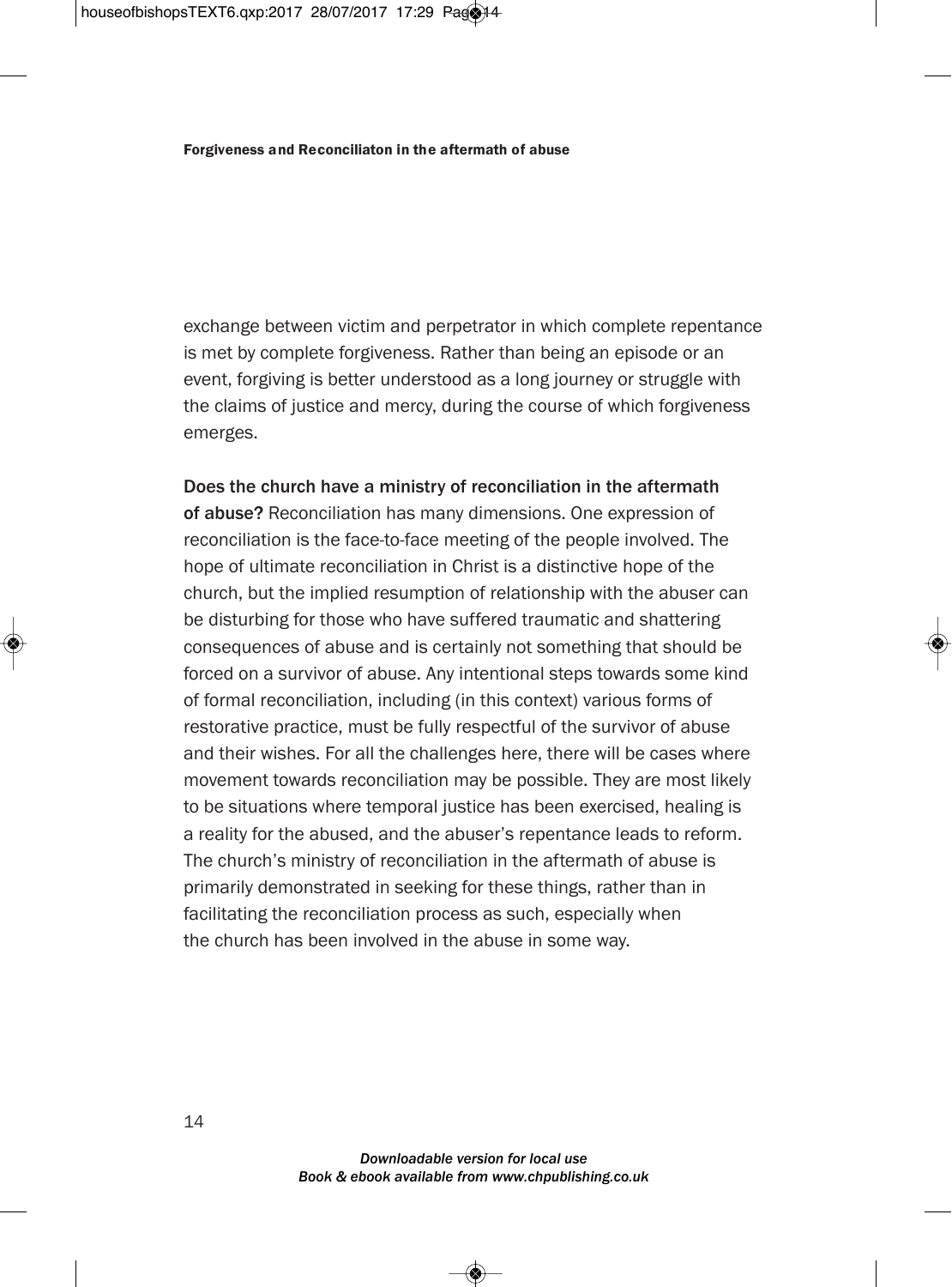This document is written to be read as a whole, with answers to earlier questions providing essential material for those that follow. It will be best understood as a whole. Nonetheless, this summary, and crossreferences within the text, should enable those who have a specific interest in one of the questions to focus on that. Others may prefer to begin with Part II and refer back to Part I as needed.

As a text from the Faith and Order Commission, *Forgiveness and Reconciliation in the Aftermath of Abuse* is primarily intended to address theological issues that arise from the practice of Christian ministry and thereby strengthen preaching, teaching and public communication by the church. It should be read alongside *The Gospel, Sexual Abuse and the Church: A Theological Resource for the Local Church*, also from the Faith and Order Commission, which addresses the wider context of safeguarding in the life of the church.

It must also be read alongside the Church of England's extensive practice guidance for safeguarding, and it in no way replaces it or substitutes for it, or indeed for proper professional consultation. Readers may however value some indication of the range of situations in which these theological issues can arise and how they relate to decisions about action by churches and those with positions of responsibility in them. In the second part of the document, 'Responding to Abuse', a brief fictional case study follows each main section to help stimulate reflection and discussion on these matters.

> *Downloadable version for local use Book & ebook available from www.chpublishing.co.uk*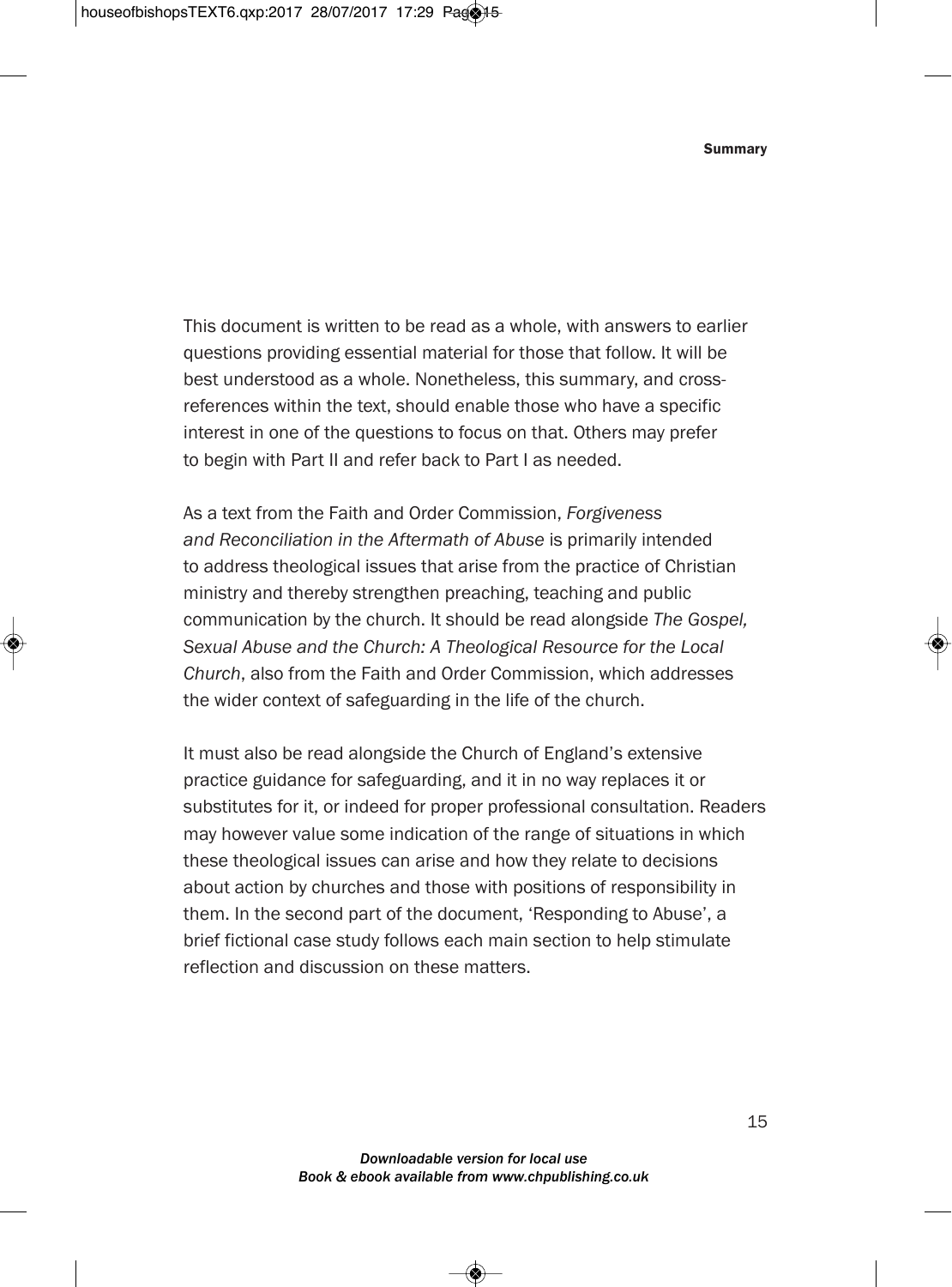*Downloadable version for local use Book & ebook available from www.chpublishing.co.uk*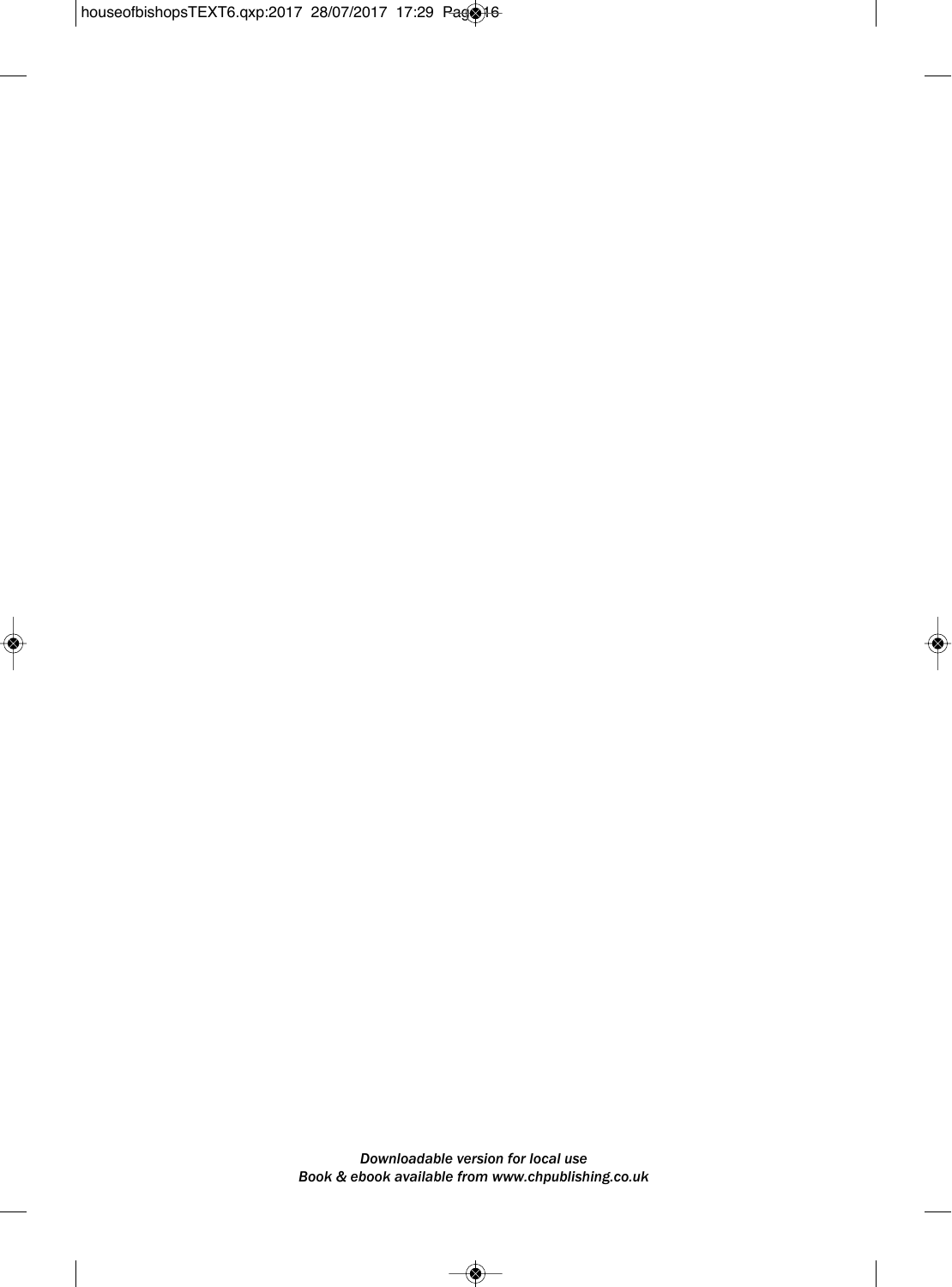#### Introduction

## Origin and purpose of the document

This document is one of two texts from the Faith and Order Commission intended to contribute towards theological thinking within the Church of England about its response to abuse. Such response extends from safeguarding work and pastoral care of survivors at parish level, to preaching and teaching about related issues and to public statements from church representatives that may elicit immediate attention from national media.

These texts originated in discussions within the House of Bishops and elsewhere that identified both a critical and a constructive theological task. The critical task is to identify areas where mistaken theological ideas may be invoked to inform responses to abuse that cause harm to people. The constructive task is to outline some of the ways in which the great riches of theology, including practical theology in its engagement with the human sciences, can be drawn on to inform responses that are life-giving and theologically truthful. Both documents are offered as contributions to the ongoing work of theological thinking about the churches' response to abuse, work that will continue to require energy and attention at many levels, and not as definitive statements or authoritative reports.

The companion document from the Faith and Order Commission to this one, *The Gospel, Sexual Abuse and the Church: A Theological Resource for the Local Church*, is designed to be read and used by the widest possible range of people who carry responsibility within the life of the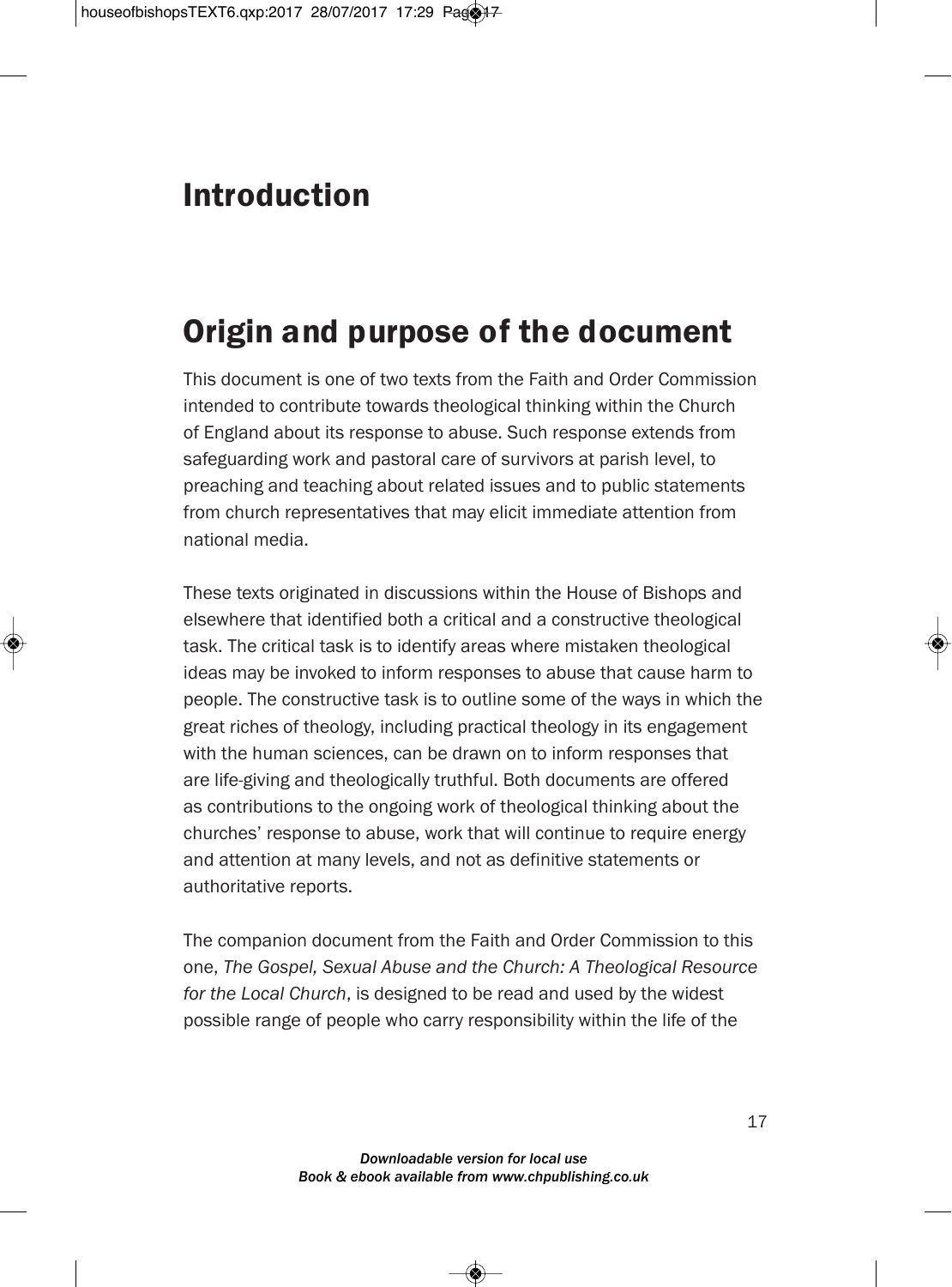Church of England for safeguarding from abuse and for responding to survivors. It focuses specifically on issues raised by sexual abuse and draws in a wide range of theological themes. By contrast, this document is concerned to attend to abuse in its different forms, not all of them sexual, while dealing with the critical theological themes of forgiveness and reconciliation – bearing in mind from the outset that there are important questions about the relationship between these two themes and that they are not simply two ways of saying the same thing. It is hoped that there will be valuable material in it for all who want to engage with the work of theological thinking about the churches' response to abuse, but it is written with two specific aims in mind.

The first is to offer some general guidance to those who preach and teach as to how the theological themes of forgiveness and reconciliation may relate to the lives of people who have been involved in abuse in some way. It may be helpful to think of four broad types of involvement here: those who have suffered abuse, those who have committed abuse, those who hold responsibilities for preventing and dealing with abuse, and the broader category of 'bystanders' who become aware of cases of abuse in one way or another. There is always a reasonable chance that a congregation will include people from some or all of these categories, which are not mutually exclusive. The first, those who have suffered abuse, is the most critical, as there is real potential to do further damage through poor doctrinal understanding and inadequate expression. The second aim is to provide theological resources for those who may be called upon to represent the Church of England in speaking publicly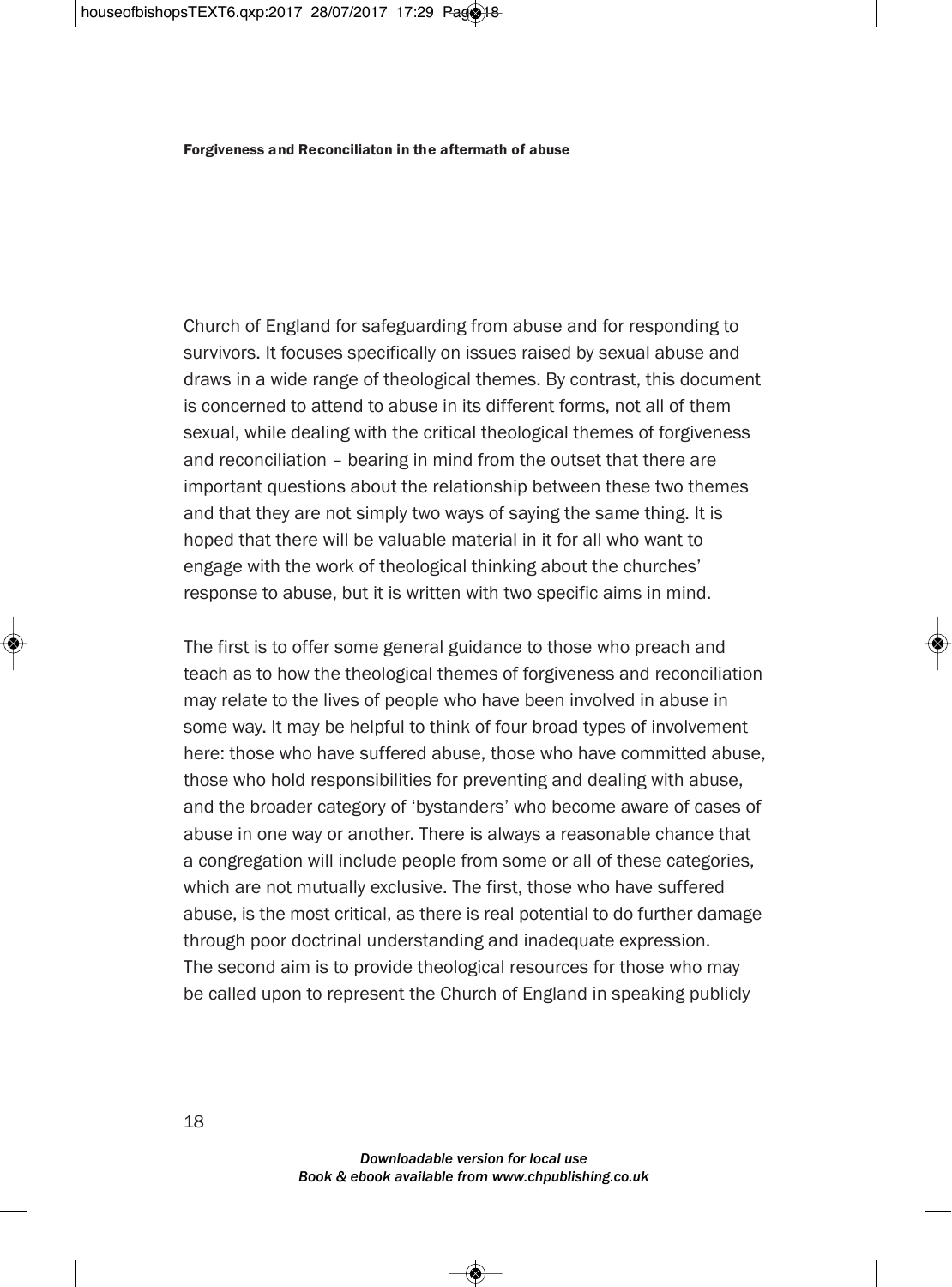in the aftermath of abuse. This would include high-profile cases where bishops may be involved, but it would also include situations where someone needs to say something to the local congregation and perhaps to the local media about a case of abuse that has become known, whether alleged or proven, and that relates to church officers or members. The document is not designed to provide off-the-peg material for use in such situations, but to assist in the careful, prayerful and theologically responsible reflection that should be part of the process wherever possible.

Inevitably, there are significant areas of overlap between the territory covered in the document and other very serious situations that face the church. Parallel issues would also be likely to arise, for instance around the meaning of forgiveness in the context of families coming to terms with the murder of a family member, or of whole communities recovering from violent conflict. The hope would be that there could be some material of value here for those seeking to minister in such contexts, without blurring the differences between these situations.

#### Types of abuse

The understanding of the phenomenon of abuse presented here was guided by the framework of national church policy on the safeguarding of children and adults. This framework is informed by the UK government document *Working Together*, which distinguishes four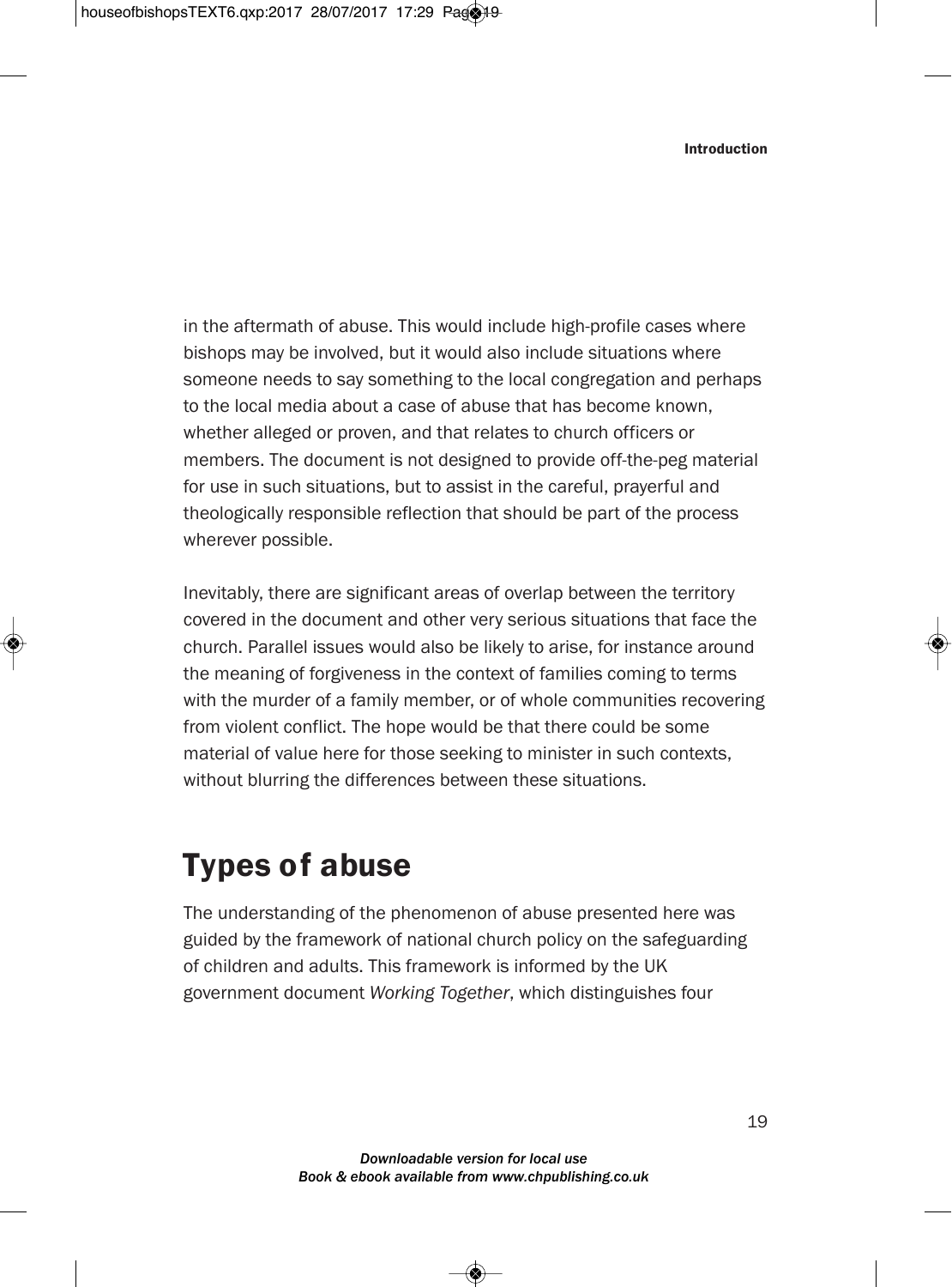primary types of abuse in the case of children: physical, sexual, emotional and neglect.<sup>1</sup> While in popular usage 'child abuse' can be heard as presupposing sexual activity, this wider frame of reference is fundamental for approaches to safeguarding in the statutory and voluntary sectors. Church of England policy documents draw on this fourfold classification but supplement it in various ways, not least because they also address abuse of adults, including domestic abuse.2 Cases of abuse that come to attention within the context of congregational life are likely to span these different types, including domestic violence, which raises very particular challenges when both partners are members of the same congregation.

At various points, these policy documents also speak of other types of abuse, including spiritual, $3$  cultural, ritual and digital abuse. $4$  These terms, along with others such as institutional abuse, name ways in which aspects of the shared context of abuser and abused become connected with abuse, thereby both sustaining the space for abusers to operate and negatively shaping the experience of those abused at multiple levels. Spiritual abuse, where the perpetrator deploys spiritual language as part of the coercion of those abused and the justification for their actions, is a particularly significant feature to be kept in mind when considering abuse within church communities. While by no means restricted to those holding formal office, it nonetheless raises important and challenging issues about the behaviour of those carrying high levels of responsibility in the church, including clergy, and the ways in which these can be exercised to invoke supposed spiritual authority in order to do real spiritual harm to others.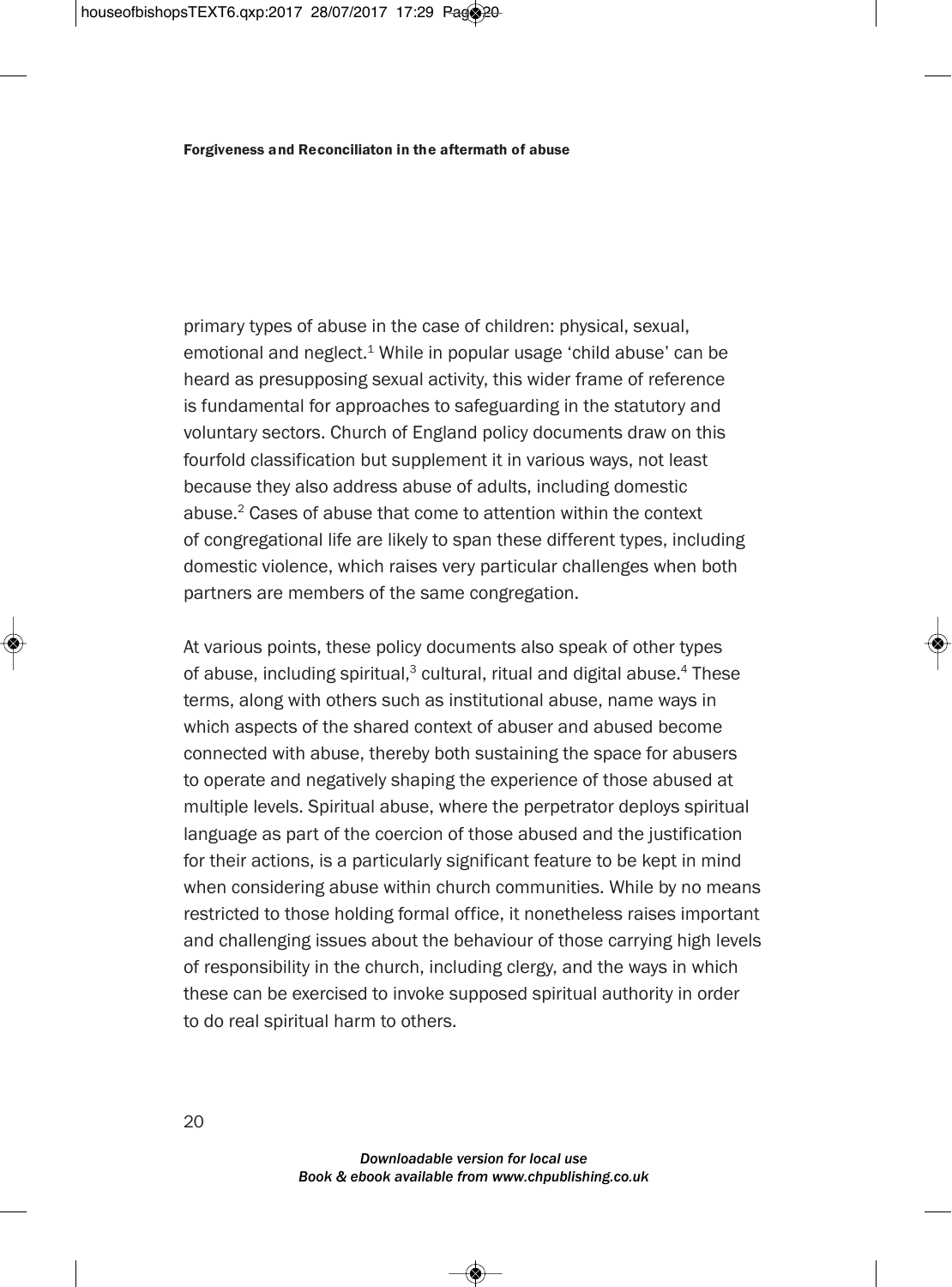The report seeks to address the range of contexts in which people are abused. Abuse is the exploitation of interpersonal or institutional power, and often has far-reaching consequences for those who are abused, as well as for the wider community. The range of abuse is huge and no abstract overarching analysis can be offered here. Responses to the two questions in the first part of the document attempt to provide an account of abuse that corresponds with the Church of England's policy statements and with general usage, while also exploring what might be said to characterize abuse as sin from the different points of view of those involved. The aim here is to provide a framework that can help us to address the questions in the second part about how the church responds to abuse. What might forgiveness and reconciliation mean in the aftermath of this particular kind of sin?

#### Forgiveness and reconciliation in contemporary context

Forgiveness and reconciliation have become subjects of extensive discussion in popular and academic circles alike over the last couple of decades. Forgiveness has become a huge subject of both study and therapeutic application in the psychological world, while philosophical ethicists and theologians have begun to turn their minds to the difficult problems of interpersonal forgiveness which many in the life of the church (including those with positions of leadership and public representation) assume to be straightforward.<sup>5</sup> 'Forgiveness Studies'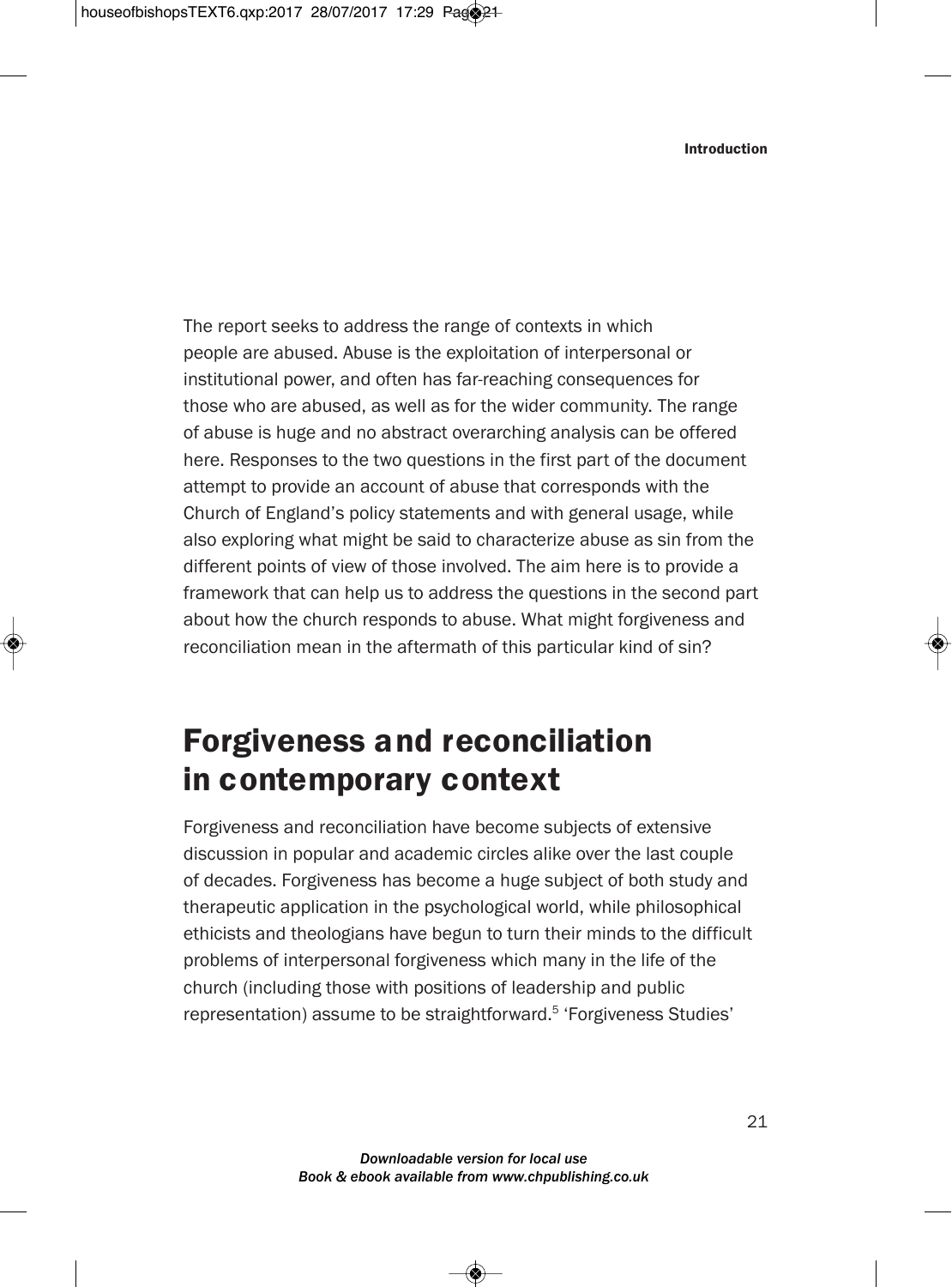is an emerging area of serious academic and applied multi-disciplinary work. Interest in forgiveness ranges from the work of specialized units at numerous American universities to the concern of many a journalist after a political murder.

There are also substantial recent theological resources to help understand forgiveness. L. Gregory Jones' *Embodying Forgiveness* and Miroslav Volf's *Exclusion and Embrace* were published just as this theme was awaking from a long hibernation, and they still have much to say.6 Significant studies since then would include *Forgiveness and Christian Ethics* by Anthony Bash and *Healing Agony* by Stephen Cherry.7

Although widely seen as a 'Christian word', however, this newfound interest in forgiveness has not, in the main, been driven by the church (with the exception of the widespread influence of Archbishop Desmond Tutu).8 Indeed, for many the pious, religious and theological overtones with which the word 'forgiveness' has become associated are problematic. Donald Shriver has written about the 'sacramental captivity of forgiveness',9 and in the preface of a recently published book about the well-known Forgiveness Project, Marian Partington (whose sister was incarcerated, abused and killed by the Wests of Gloucester) is quoted, saying that forgiveness has been 'barnacled by aeons of piety'.<sup>10</sup>

Across these various contexts, people may use the term 'forgiveness' in significantly different ways. We might distinguish between two broad paradigms for forgiveness, which can be encountered in relatively 'pure' forms or blended together in various ways. On the one hand there is a paradigm of 'therapeutic' forgiveness, in which forgiving is primarily for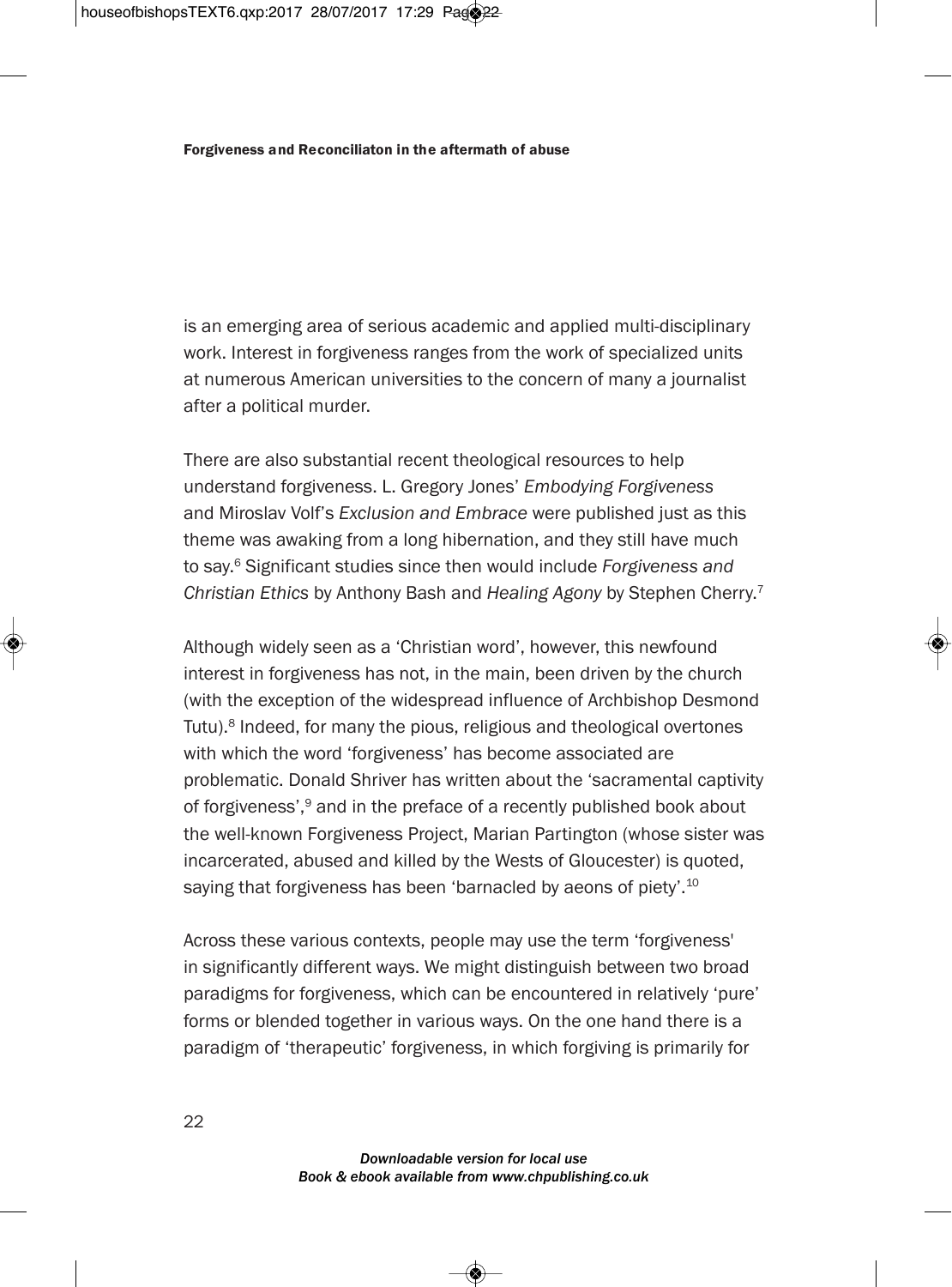the benefit of the person who has been hurt, and does not require any actual contact with the person who hurt them. On the other hand there is a paradigm of 'interpersonal' forgiveness, associated for instance with New Testament teaching, and the focus of interest in forgiveness in philosophical ethics, where forgiving is done primarily for the benefit of the person who has sinned, and therefore implies some exchange between those who give and receive forgiveness. The paradoxical language of 'forgiving oneself', for instance (which appears in the fictional case study at the end of section 5 below), makes more sense where the implicit paradigm is therapeutic forgiveness. The material that follows focuses on interpersonal forgiveness, without wishing to imply any devaluing of the healing process that is central to therapeutic approaches.

Similarly, reconciliation has come to receive extensive attention, not least in the church in general and in the Anglican context in particular, where it is seen as a word which offers a variety of meanings, ranging from an aspiration for peaceful cohabitation of those with differing beliefs and theologies within one church, to a mode of continued communal struggle which stops short of becoming violent.

In the midst of this great variety of creative work, there are different views about the relationship between forgiveness and reconciliation. The idea that they are inextricably connected came to prominence through the influence of Archbishop Tutu in the Truth and Reconciliation process in South Africa. Since then, the study of both forgiveness and reconciliation has moved on with extraordinary energy, and it is now more common for scholars and writers to consider the difference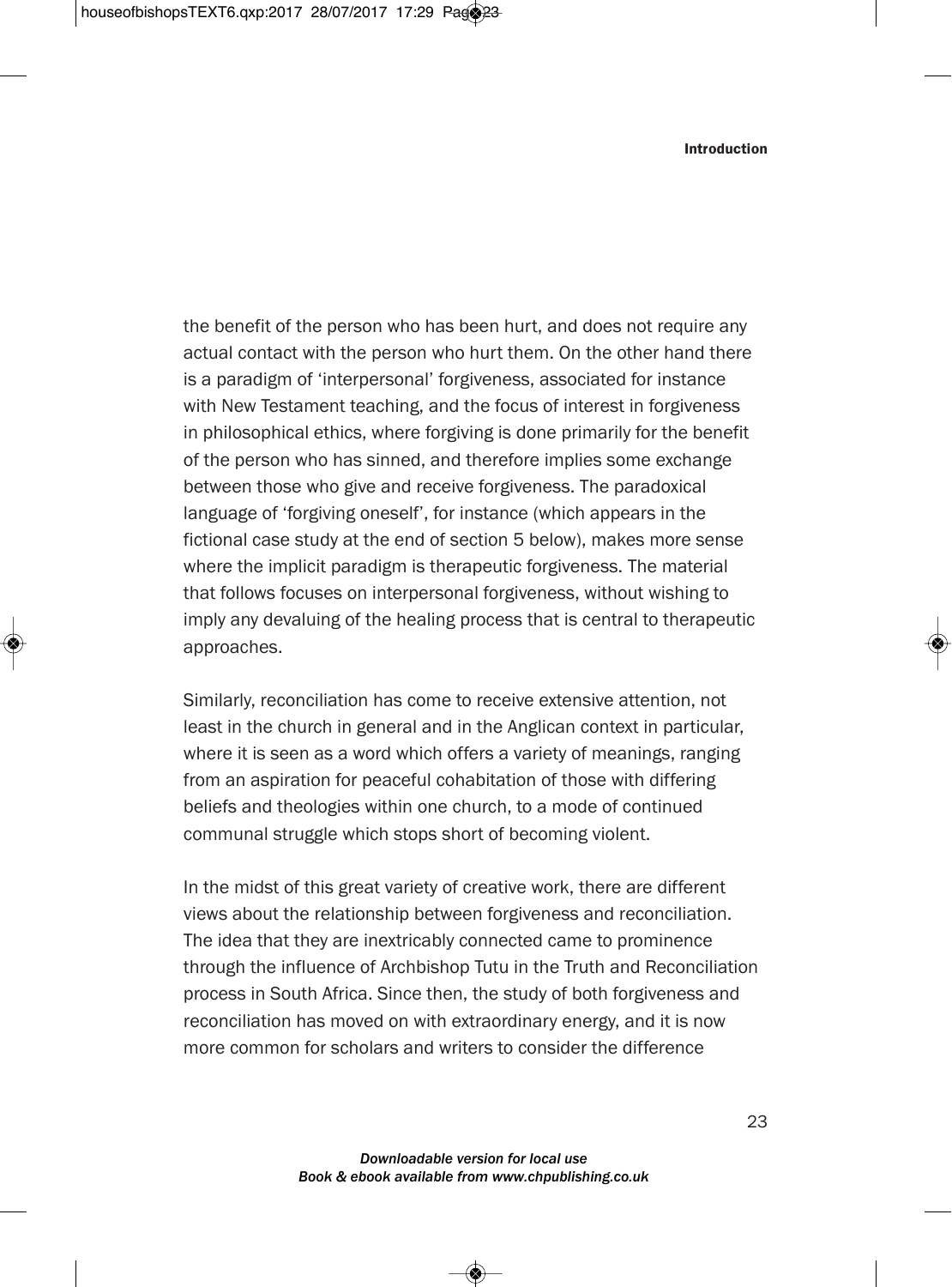between the two.<sup>11</sup> Certainly in the experience of many survivors of abuse, the two concepts need to be kept separate.

The relationship between forgiveness and repentance has also received considerable attention. Philosophers and psychologists as well as theologians have discussed whether repentance precedes or follows forgiveness, and whether repentance is even necessary for forgiveness.12 As will become apparent, this is a critical question for the contexts being considered here.

When it addresses questions of forgiveness and reconciliation, therefore, the church is touching on the personal struggles of many survivors of abuse, and also on nuanced, subtle matters which are the subject of active, ongoing cultural and academic discussion. While the answers to the questions in Part II seek to be informed by such an awareness, the present document does not offer a survey of current literature on this topic or a critical evaluation of it. The focus is on relating what the sources of Christian theology have to say about repentance, forgiveness and reconciliation to the particular and challenging issues that confront the church when it responds to the aftermath of abuse. While it may be tempting to think that the familiar language of forgiveness and being forgiven can be applied straightforwardly to the human realities we are facing when children or adults have been abused, or, by contrast, that it simply has no purchase on them, the truth is that those realities demand that we think through the full implications of our theology of forgiveness with renewed honesty and discipline.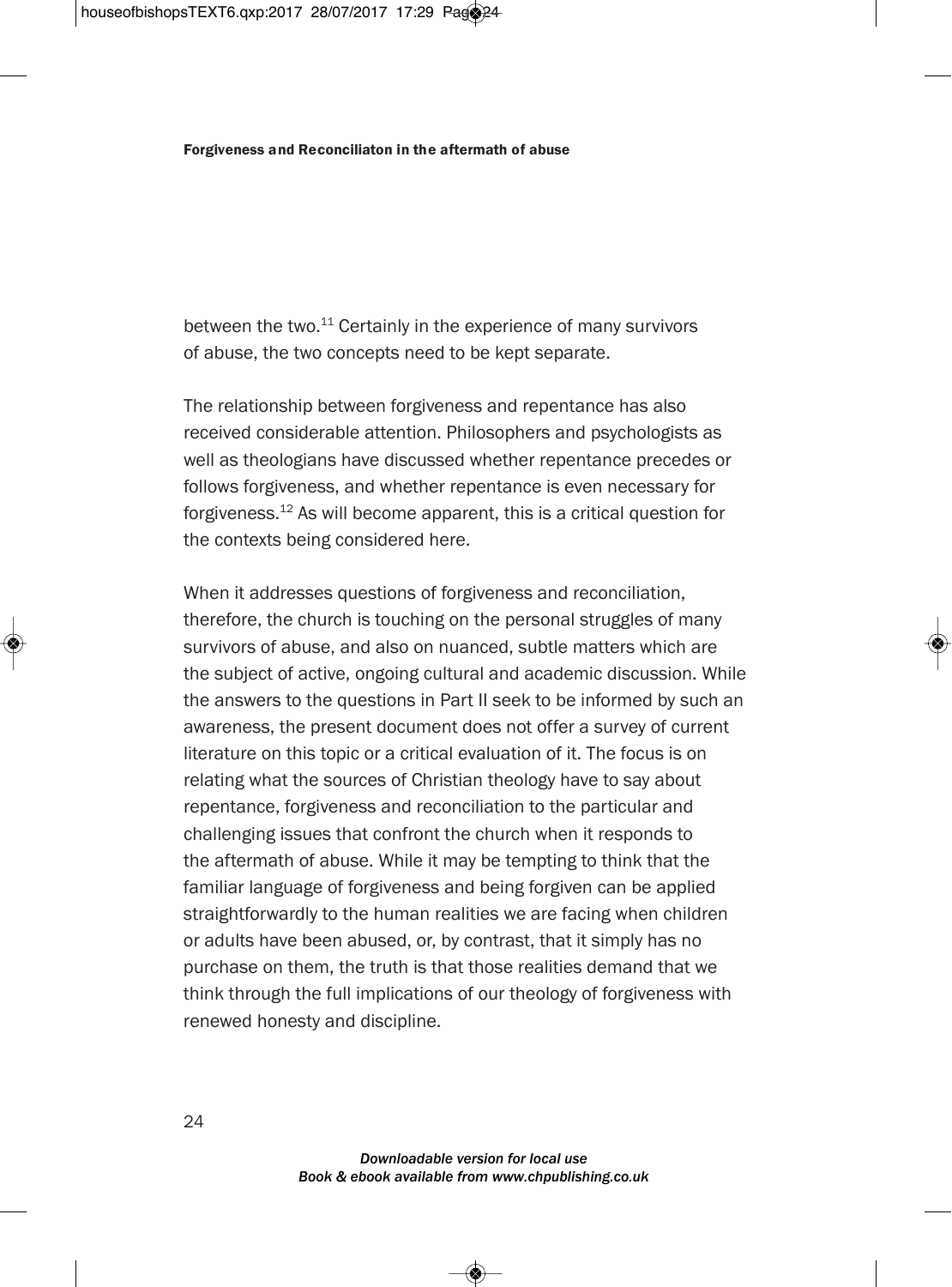### The place of justice

One of the most pressing questions in the minds of those who suffer abuse – and sometimes even those who perpetrate it – is the question of justice. Forgiveness, reconciliation and justice do stand, to some extent, in theological tension, $13$  yet it can never be right to set them in opposition, as if we have to choose between forgiveness and justice. Holding forgiveness, reconciliation and justice in a properly balanced tension is a significant part of the task of formulating a theology that can inform the work of safeguarding from abuse, and responding to it.

Since this is a theme that will recur with some frequency in this document, it will be useful to introduce some clarifications at this stage. In discussing the place of justice in the life of the church generally, and in relation to forgiveness and reconciliation in particular, four related senses of 'justice' can be distinguished: (1) justice as a state of affairs in which there are right relations between people; (2) temporal justice as a work of judgement to be done in some circumstances when right relations are harmed, such as in cases of abuse; (3) justice as a virtue; and  $(4)$  eschatological justice as God's final judgement.<sup>14</sup>

Any theological account of justice must be rooted in the right relations that God intended for humanity from creation, the good way of life that the Book of Genesis describes in the time of humanity's innocence, when injustice did not mark human relations. Justice in this sense might be best understood as a state of affairs in which the equal worth of each human being within the created order is honoured.<sup>15</sup> In the aftermath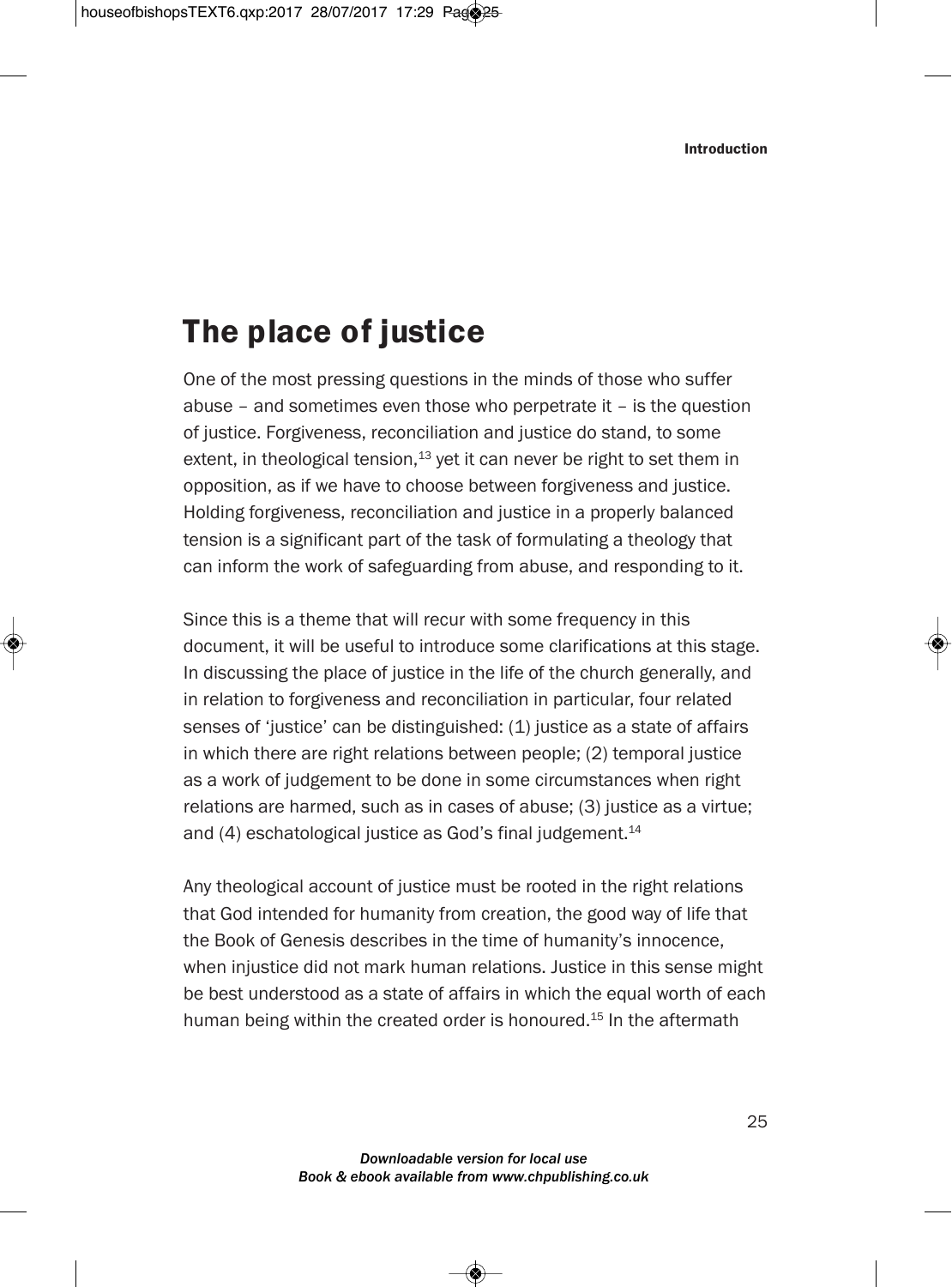of sin, this worth was reaffirmed in the covenant made and law given to Israel and fulfilled through Christ's incarnation, ministry, death, resurrection and ascension. For humanity now, this worth grounds certain obligations of love towards others which all should keep. Abuse is an example of the failure to keep these obligations, a failure to treat people according to their worth in the eyes of God as revealed in Christ. Justice as right relations is the ground for all thinking about what it means for individuals and institutions to 'do justly' in response to abuse. The church, following Christ, has a clear responsibility to affirm that responses to abuse are to be grounded in this sense of justice as right relations, rooted in God's created order and revelation, supremely in Christ.

A fundamental task of government is to maintain a temporal order which upholds what is just and right in the relationships between people and to oppose what is unjust and wrong. It is for this purpose that government is appointed and commissioned by God: 'to punish those who do wrong and to praise those who do right' (1 Peter 2.14). This is the work of 'temporal justice' which involves doing a kind of judgement which corresponds in some way to the judgement of God, with the acknowledgement that serious failures in this work are an ever-present possibility. In this sense, temporal justice encompasses criminal and civil proceedings in the law courts, supported by the work of statutory authorities such as the police and other relevant bodies such as the prison service; it also includes the work of legislatures such as the Houses of Parliament. This justice is something that is *done* by specific temporal authorities in the making of laws and the prosecution of offences.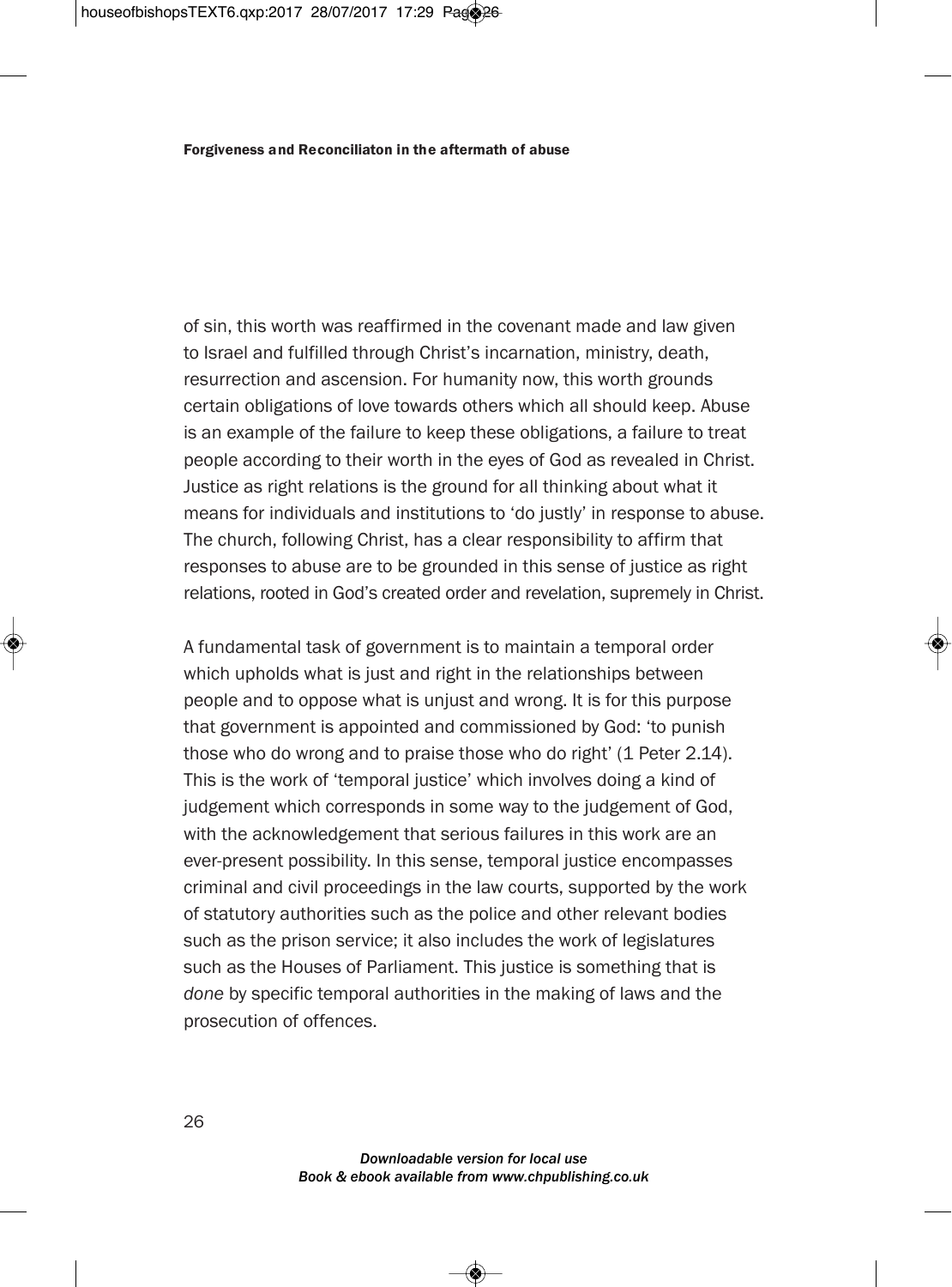The church has a fundamental responsibility to assist and promote the right and proper exercise of temporal justice in every way possible. It is important to stress this given that so much of the discussion about justice in the context of abuse focuses on this sense of justice and the importance of bringing allegations of injustice speedily to the appropriate authorities. The question of how far the church's own exercise of judgement – for instance in disciplinary matters – overlaps with temporal justice as understood here is an important one; through such judgement, the church also contributes to ensuring the truth is told about abuse and action taken in the light of that truth. Distinctive features of the Church of England, such as the inclusion of ecclesiastical law as part of the law of the land and the presence of bishops in the House of Lords, would also be relevant to discussion on this issue. For the purposes of this document, however, the critical point is that while such overlap means that the church has additional processes of judgement that apply in the case of allegations of abuse, these can never be used as a replacement for the administration of temporal justice under the criminal law, or as a pretext for delaying its application.

The church's ability to fulfil its responsibility to support the work of temporal justice which pertains to government and to perform the measure of justice proper to itself can be linked to the 'virtue of justice'. Debate on this subject goes back to Plato and Aristotle. But it is clear enough that a disposition to do what is required to uphold what is just in human relationships and to oppose what is unjust can be more or less present in an individual or institution. Thus the Catechism of the Roman Catholic Church defines justice as 'the moral virtue that consists in the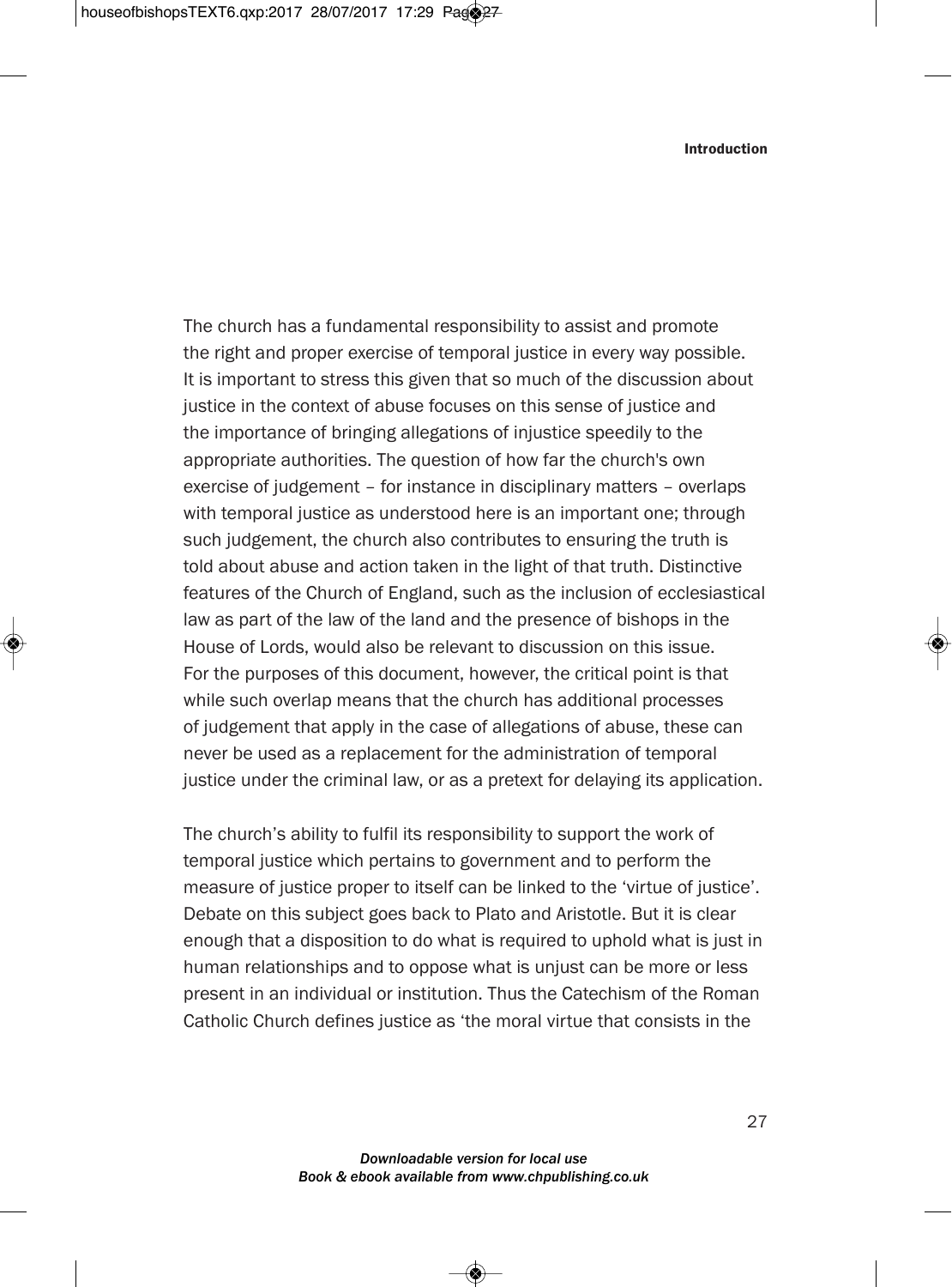constant and firm will to give their due to God and neighbor'. As virtues need to be fostered in order to take root and grow in our lives, so they can also be weakened and diminished. In the aftermath of abuse, we might ask whether there was a culpable failure to practise the virtue of justice on the part of particular people or communities, for instance if the temporal justice that was 'due' in the case of someone suffering abuse had been obstructed or ignored.

Finally, the church testifies to God's 'eschatological justice' – the divine judgement that overcomes all human injustice and restores the justice of right relations that is God's will for creation. Although the original word may be the same in both Hebrew and Greek, English versions have sometimes tended to prefer 'righteousness' to 'justice' when translating passages where this meaning is clearly in view. This justice is 'eschatological' in that it relates to how God brings an *end* to the age of injustice, sin and death. For Christians, this is something God has done in Jesus Christ crucified and risen, while we also long for the fullness of that action to be made manifest and for all creation to be transformed by coming face to face with the truth that Jesus Christ is Lord. 'In accordance with his promise, we wait for new heavens and a new earth, where righteousness is at home' (2 Peter 3.13).

By prosecuting abuse and righting wrongs in a public, effective and visible manner, the work of temporal justice can provide a foretaste of this righteousness of God that is to come. In this way, the eschatological justice of God reinforces the church's motivation to honour and promote the temporal justice that is commissioned by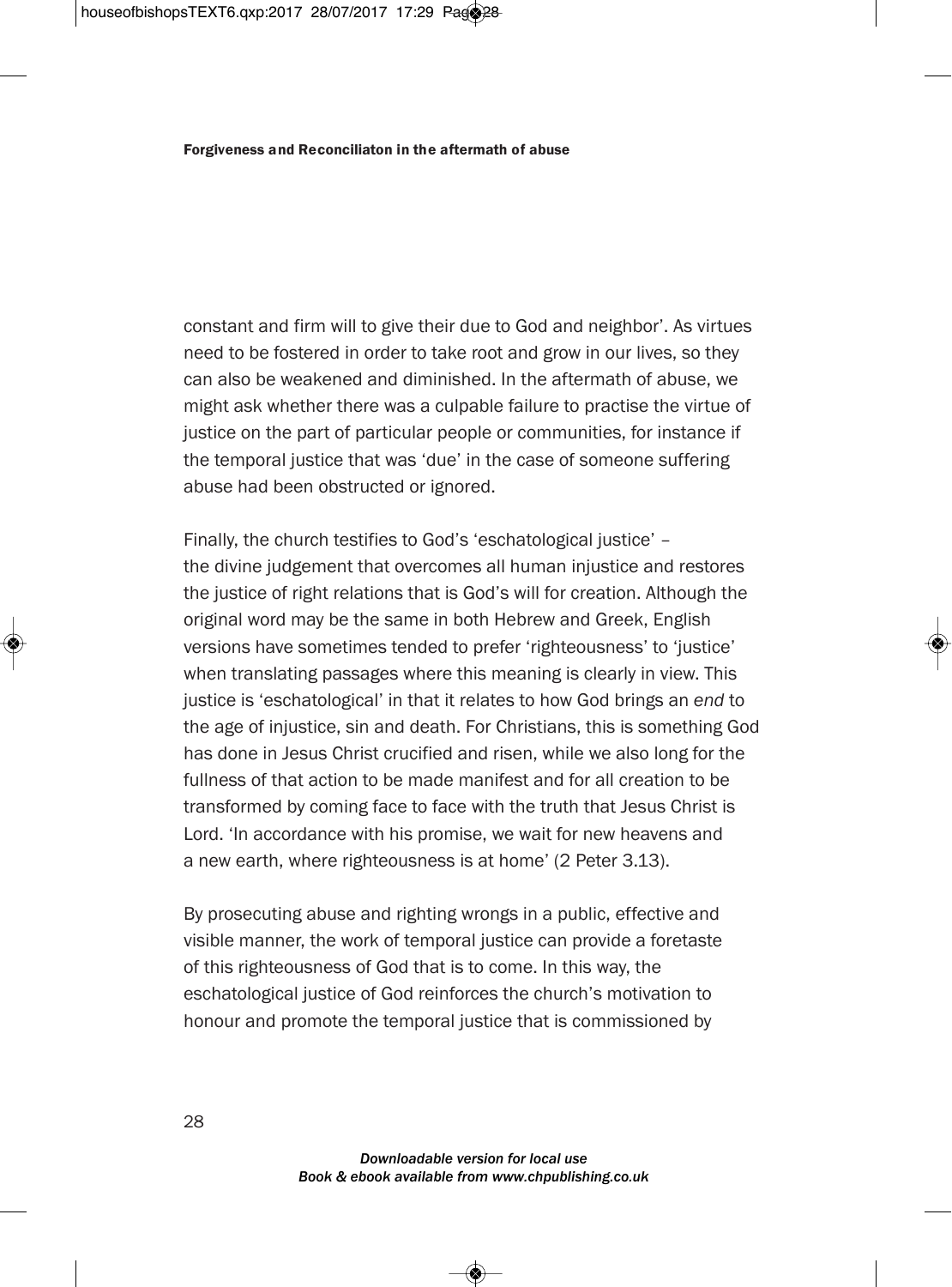God to be achieved by government, courts and other relevant statutory authorities. A temptation to set at odds eschatological justice and temporal justice as if the former provided an excuse for not cooperating with the latter must be firmly resisted. This in no way excludes a role for forgiveness and reconciliation but requires that such a role be coordinated in relation to the effective working of temporal justice.

The church therefore has a specific role in relation to each of the four senses of justice that have been distinguished in this section. With regard to the first, the church calls attention to justice as the right relations between people intended by God from creation. With regard to the second, the church supports and honours the exercise of temporal justice that upholds right relationships and opposes abuse. With regard to the third, the church fosters and draws on the virtue of justice. Finally, concerning the fourth sense of justice, the church witnesses to God's eschatological justice or 'righteousness' that in turn motivates the pursuit of temporal justice in the here and now. All four senses are relevant to how the church responds in the aftermath of abuse, including any attempt it may make to speak about forgiveness and reconciliation.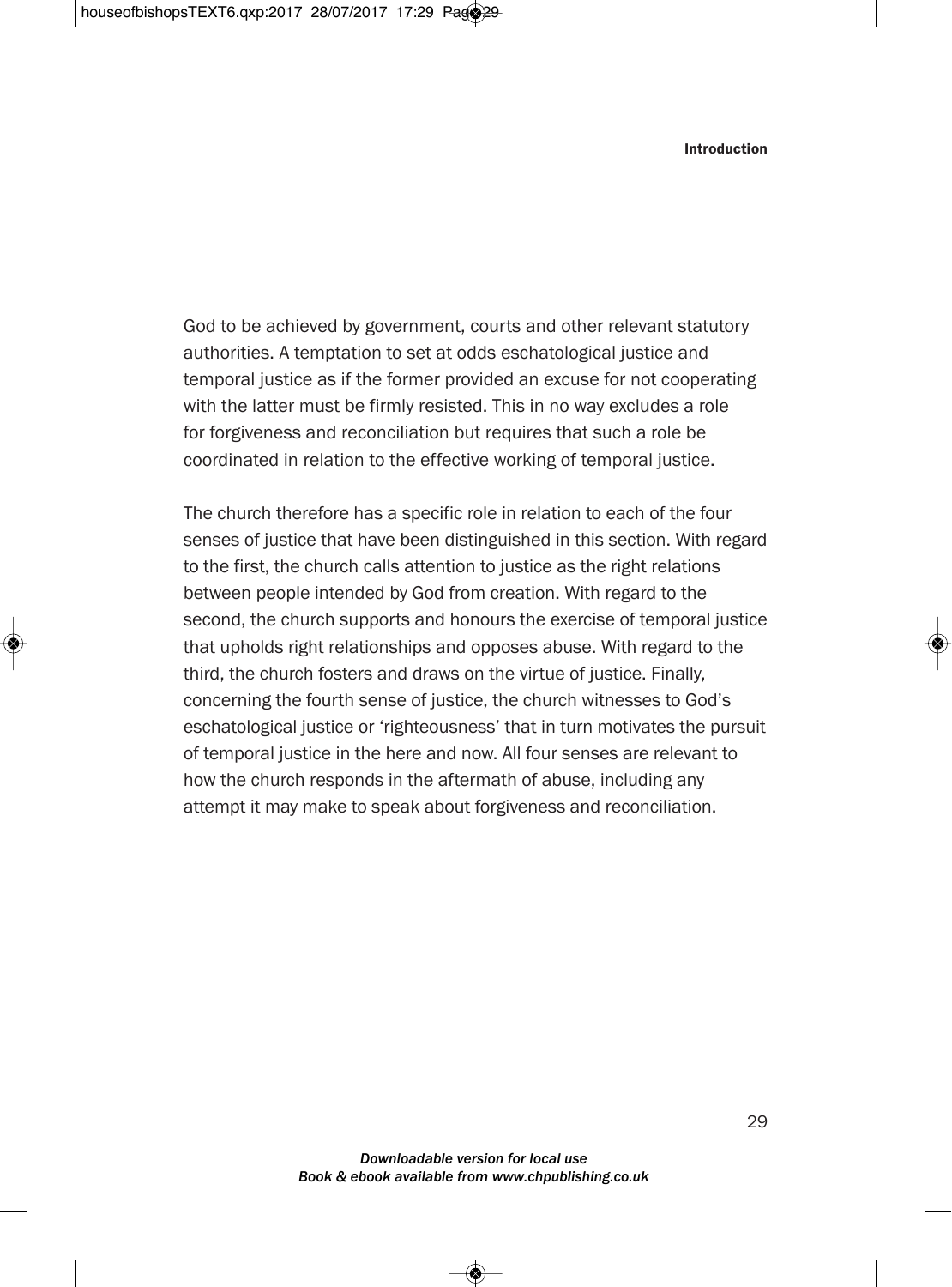*Downloadable version for local use Book & ebook available from www.chpublishing.co.uk*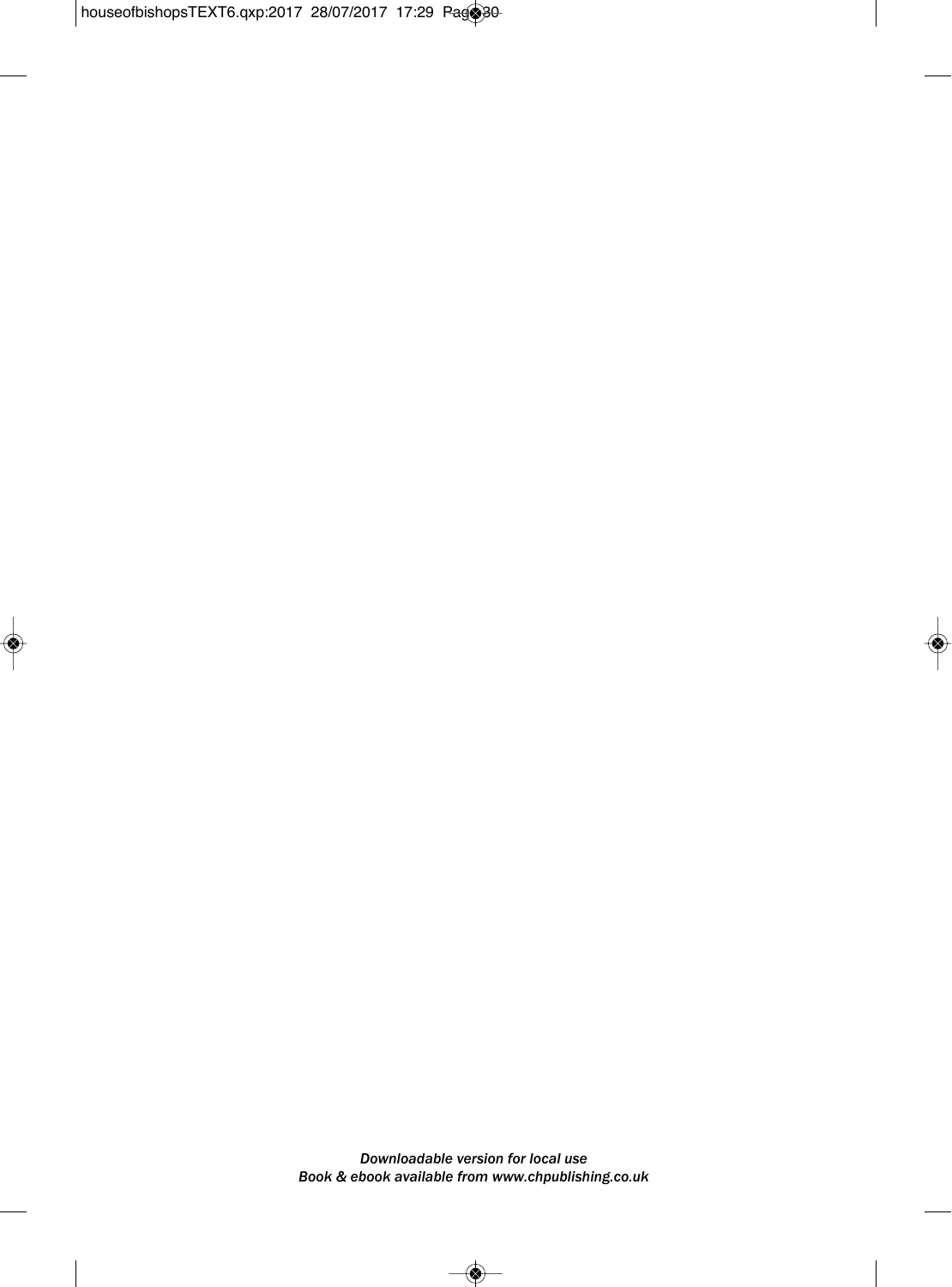#### PART I

## Understanding Abuse

*Downloadable version for local use Book & ebook available from www.chpublishing.co.uk*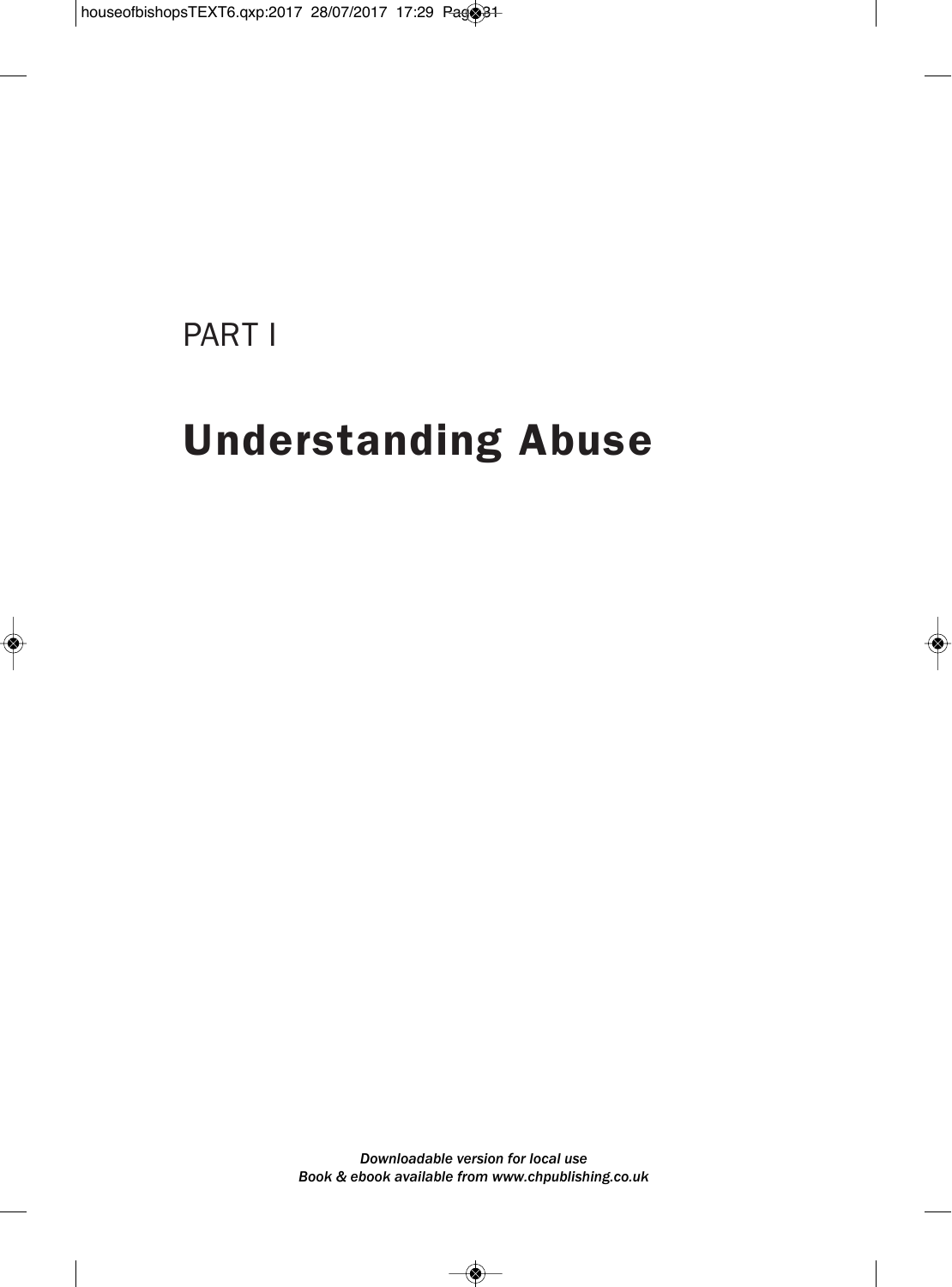#### 1. What do we mean by 'abuse'?

Some will think immediately of various forms of sexual abuse, though many other forms of abuse exist. Ref ection on the harrowing biblical story of the rape of Tamar in 2 Sa muel 13 su ggests four characteristic dimensions that can apply across th is range: (i ) se rious harm on the part of the victim; made possible by (i i) a n imbalance of power between victim and perpetrator; linked to (i ii) th e perpetrator's position of trust; and abetted by (iv) deceit on the perpetrator's behalf, denying what has happened and making others more or less witting accomplices.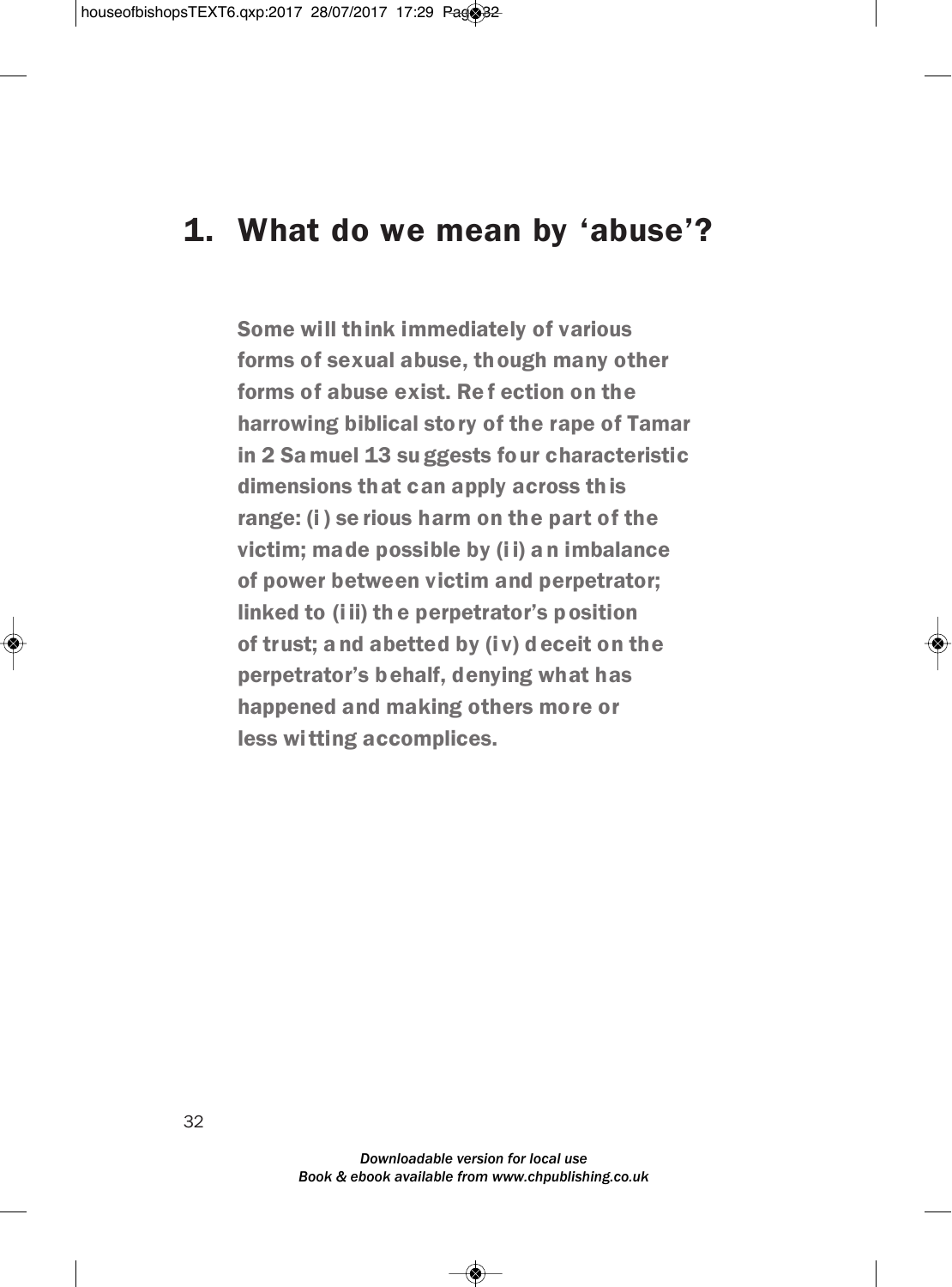'Abuse' has been developed and explored as a central moral and legal category for our culture over the past fifty years. The range of situations to which it may be applied is diverse (perhaps increasingly so), and invoking it is a serious matter that may require a formal response. What is happening in terms of human behaviour and relationships when abuse takes place – what makes it different from other situations where people do bad things to other people?

Christian understanding is informed by the study of the Scriptures. Although the specific way our culture uses the term 'abuse' is shaped by relatively recent developments, what we are talking about here is nothing new. Scripture includes a number of passages that describe what we call 'abuse', and this and the following sections are informed by consideration of one of them, the account of the rape of Tamar by her half-brother Amnon in 2 Samuel 13.1-39.<sup>16</sup> This is a text that has been used for contextual Bible study on women and violence in the context of South Africa and beyond, to good effect.<sup>17</sup>

At the start of the narrative, Tamar's social value lies in her relationship to David and in her virginity. As Amnon knows, her position should have made her untouchable. Nevertheless, Amnon is David's first son and enjoys a favouritism that has dire consequences for Tamar. Amnon's claim to be ill means that David does not refuse his request to see Tamar and be fed by her. Amnon's position of power allows him to orchestrate the situation that enables him to rape Tamar: he sends all the servants away, thus removing a source of protection on which Tamar could rely. The narrative itself reinforces the ease with which Amnon was able to do this, as Tamar herself protests (verses 12–13).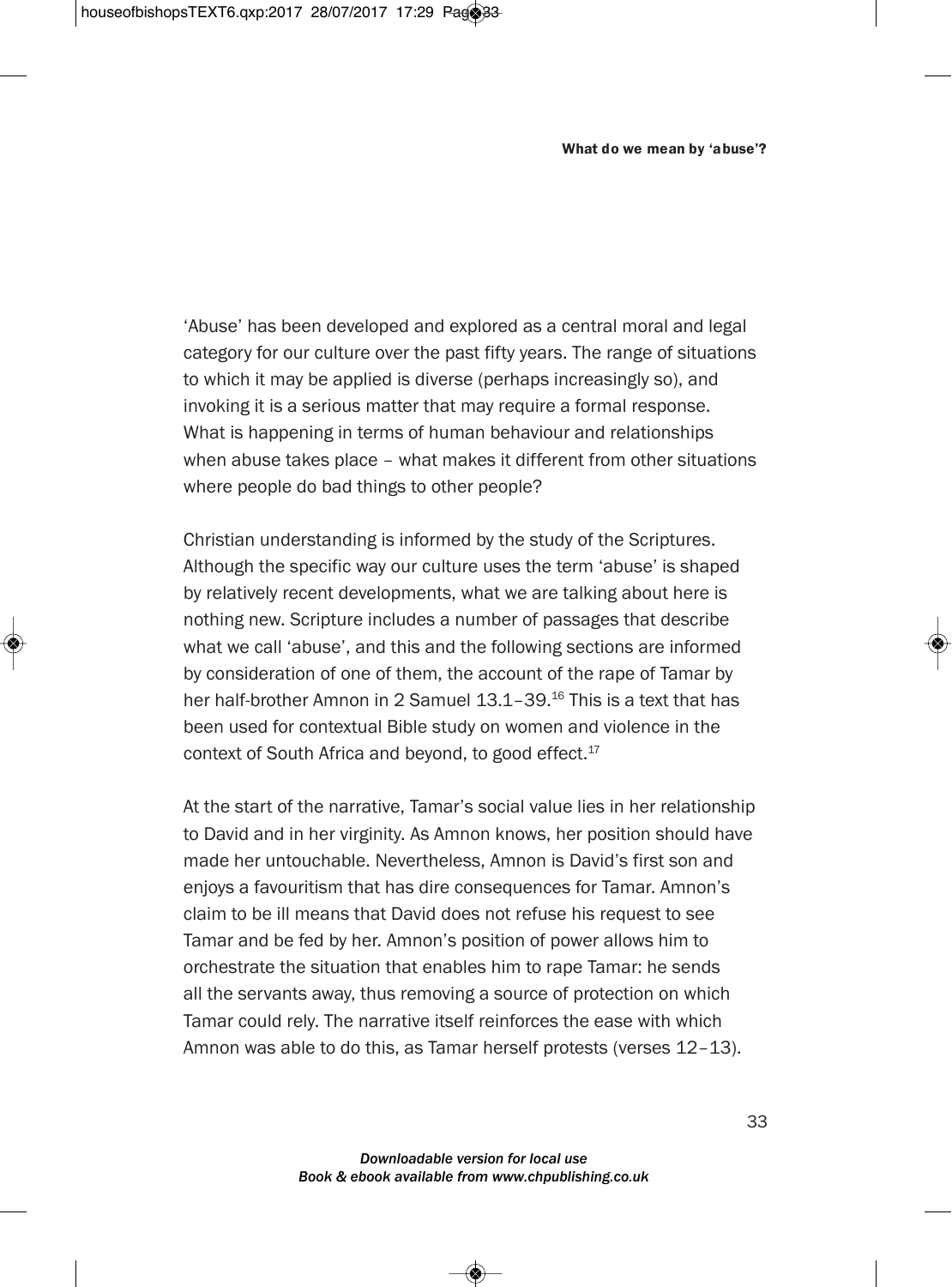Throughout the narrative, Tamar is treated as an object, one who can be commanded without resistance. She is summoned by David and goes to Amnon; she makes cakes, is raped and is thrown out. Her argument and pleading breaks up this pattern, but her words are ignored by Amnon. By objectifying Tamar, he gives himself the permission to treat her as less than human. The rape itself is described in objectifying terms: a literal translation might be: 'he laid her'. This refusal to acknowledge her dignity as a human person represents a fundamental denial of the claims to just treatment in accord with the right relations intended for humanity, rooted in their created worth which was reaffirmed in Christ. The text then says that 'he began to hate her', more keenly than he had desired her to begin with. After Tamar's refusal to leave, Amnon commands his servant to 'send this away' (the word 'woman' is added by translators for clarity). Tamar is left standing outside the door crying; she symbolically mourns her violation with ashes and tears the robe which is no longer appropriate clothing for her: after the rape, she is no longer one of the king's virgin daughters.

A number of important themes for understanding abuse emerge from this powerful and disturbing story. To begin with, abuse is linked to serious, even *shattering* harm.<sup>18</sup> It is clear that the damage done to Tamar is incalculable. It affects her present situation in immediate ways: what she can wear and where she can live. And it affects her future: what she can hope for. It affects her sense of self, her well-being, her dignity, at the deepest level: she is overwhelmed by consciousness of having suffered something 'vile' (verse 12), and becomes 'a desolate woman' (verse 20).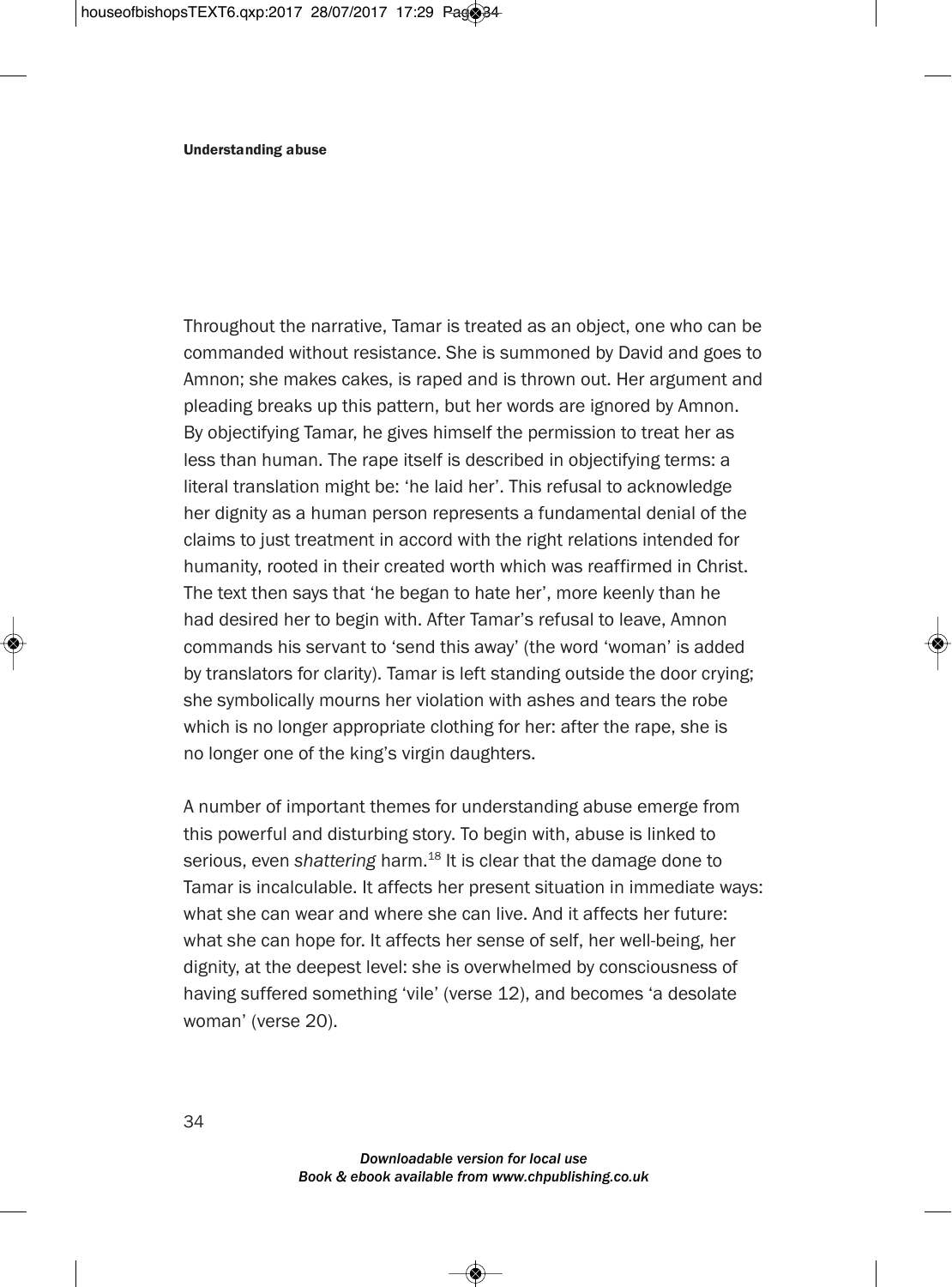Second, the abuse is made possible by a relative imbalance of power. As a daughter of the king, Tamar herself would have been a powerful person, for instance in relation to her servants. Relative to Amnon, however, and indeed to David, she is in a position of weakness. She could not refuse to follow the king's orders, whether or not she had any misgivings about the assignment of visiting her sick half-brother. When he sends the servants away to leave them alone together, she cannot effectively protest. When he decides to use physical force to rape her, 'being stronger than she was' (verse 14), he prevails, despite her resistance.

Third, the imbalance of power is linked to the responsibility (and the consequent authority) entrusted to the abuser. Power is given to kings so that they may secure justice for those under their sovereignty, which includes protecting those who are most vulnerable from manifest injustice. Men are trusted to be alone with female family members, who would never otherwise be willingly left exposed to the risk of rape, because it is assumed that they will have a strong sense of care for their well-being and a respect for their dignity that will safely prevent them from behaving in such a way. Instead, however, the abuser, trusted to respond to those within their responsibility and therefore within the reach of their power as persons evoking care and respect, treats their victim as an object to be used and discarded. All human relationships involve trust, and, as such, the giving over of power by some to others. This takes place in many different ways, but wherever it happens the consequent dynamics of power provide scope for abusers to operate.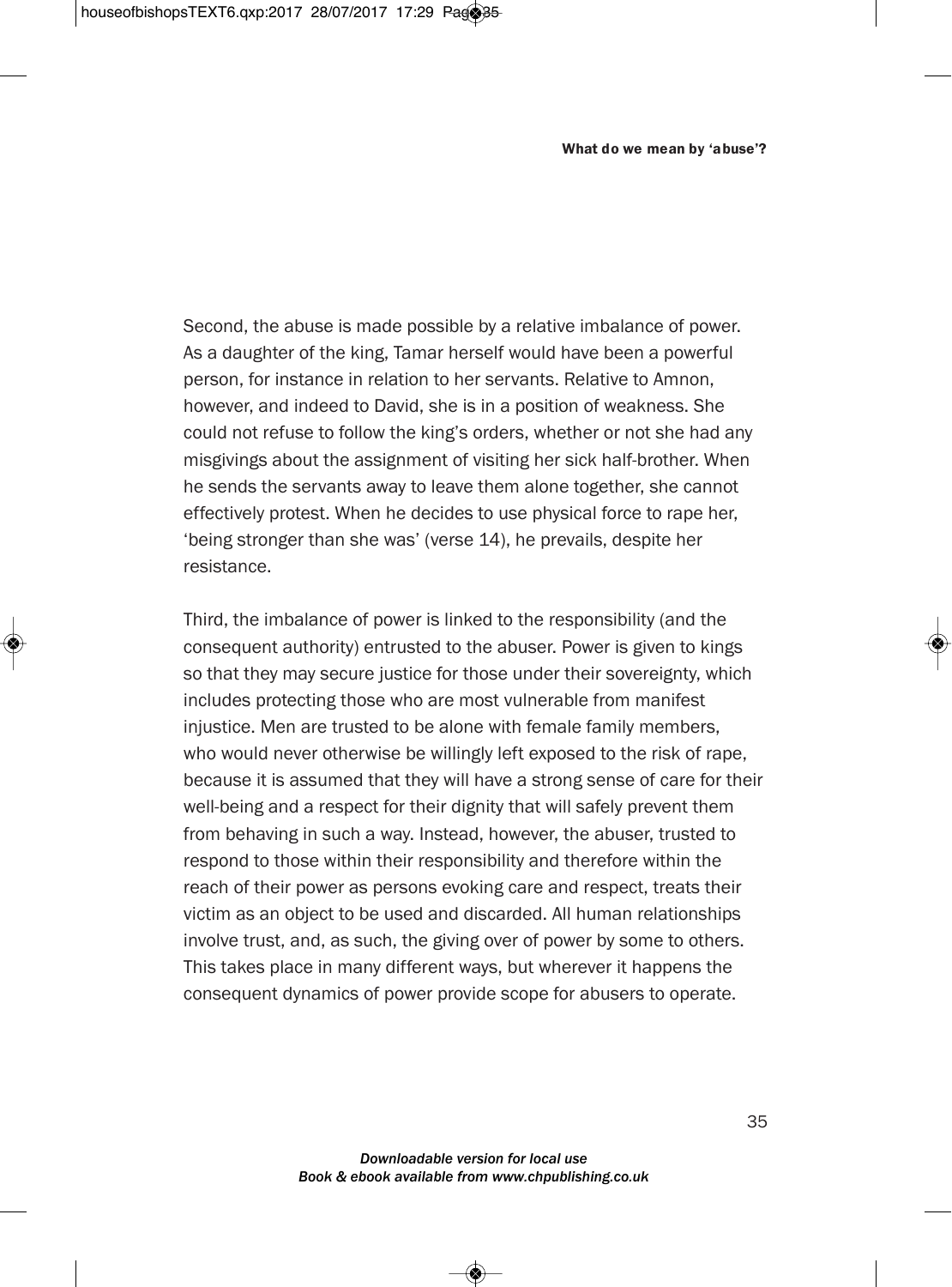Finally, in order to misuse the power that comes from being trusted to behave with responsibility and therefore given authority, abusers must deceive others, and even themselves. The abuser lies to the victim to enable the abuse to happen; but, crucially, the abuser must also hide the truth from others. What the abuser wants threatens the position of responsibility through which he has the power to achieve it. Because the abuser has to retain the position of trusted responsibility, bound up with their exercise of power, in order to abuse, deception is a necessity. Moreover, deception of others is bound up with a certain masking of the truth from oneself: in order to carry on exercising their position of responsibility, the abuser may find it easier to hide the truth of what they have done even from themselves, at least some of the time. Hence Amnon's response after the abuse: 'Send this away'. Self-deceit can begin with the act of abuse itself: a study of clergy who had admitted to the sexual abuse of children found that in a number of cases they convinced themselves that the children concerned consented to what was done to them and could not therefore be considered as victims.<sup>19</sup> Unfortunately, some in wider society would affirm that distorted view.

The narrative of the rape of Tamar highlights four interrelated dimensions for understanding abuse: serious harm on the part of the victim; made possible by an imbalance of power in the particular situation obtaining between victim and perpetrator; linked to the perpetrator's position of trust; and abetted by deceit on the perpetrator's behalf, who uses the power that comes from this position to act in a way that contradicts the responsibility and trust associated with it. These four dimensions constitute a framework for understanding what is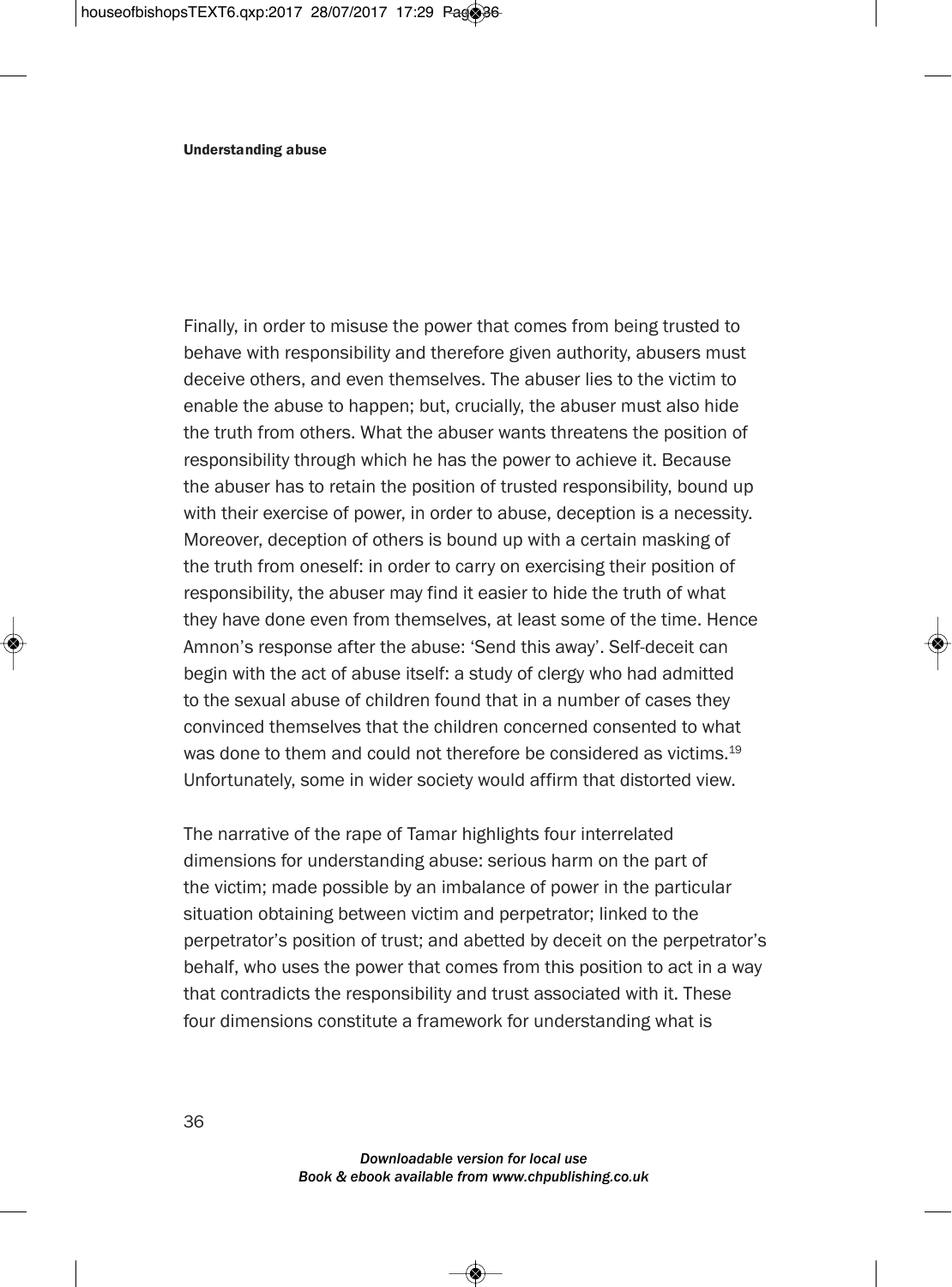meant by 'abuse' that is neither too narrow to do justice to the variety of situations where it is relevant (see Introduction, pages 19–21) nor so open-ended that it is hard to identify its limits.

This framework is not intended to serve as a strict definition of abuse, or restrict the use of the term or displace other ways in which abuse may be characterized, such as failure to honour the image of God in another person. One or more of the four dimensions given above might be weak or absent in a particular case; others could doubtless be suggested in addition. The aim here is rather to offer an initial account of what is characteristic of the kind of actions that we refer to as 'abuse' – what makes them different from other kinds of harm and serious wrongdoing. It is an account that resists reducing the characterization of abuse to a single feature, or focusing solely on the experience of the person abused, the behaviour of the person abusing, or the nature of the relation between them. All of these are relevant for understanding abuse. This account also seeks to avoid the risk of circularity in drawing on the concept of abuse (or misuse) to explain what we mean by 'abuse'.

The Church of England's policy literature highlights the abuse of power as a principal dimension of abuse.<sup>20</sup> In doing so, it follows an important strand in both secular and theological writing about abuse.<sup>21</sup> The framework being proposed here does not take issue with this, but rather seeks to set out what the particular form of power that is being abused might be. Any harm done by one person to another involves an abuse of power at some level: by definition, human action deploys human powers, and therefore every wrong action against another person involves the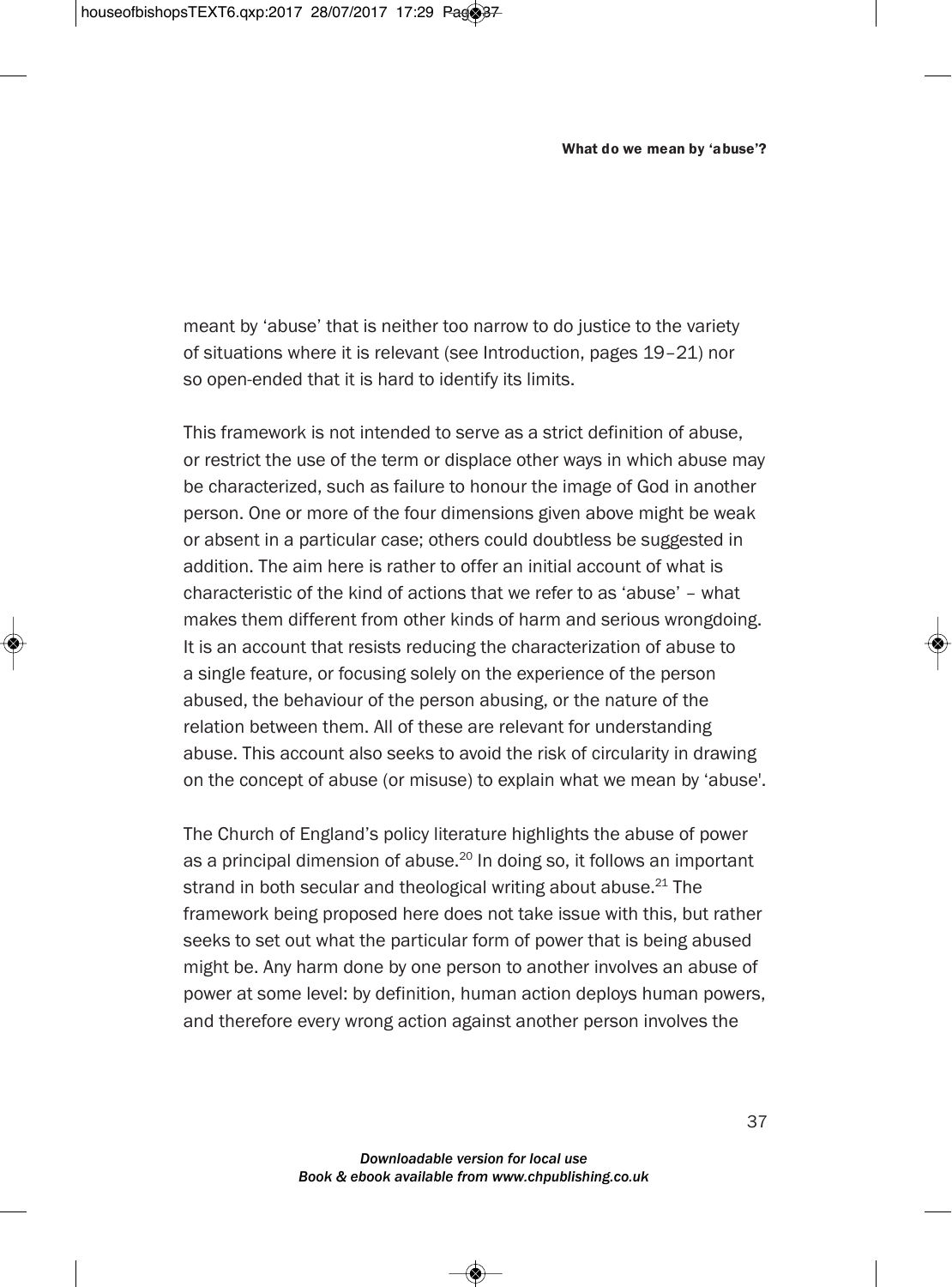misuse of human powers to that person's harm, since all power comes from God and is meant for good. We now turn our attention to this idea.

The concept of power has been much discussed by sociologists and philosophers in recent decades,<sup>22</sup> and the significant debate about power has received attention from theologians.23 For Christians, the hermeneutic of suspicion about power in some of this literature, more or less identifying power with (oppressive) domination of others, cannot be the only lens for viewing it. God is 'almighty', and that is a reason for rejoicing, not cause for fear and suspicion. In God, all power is held by one who is also worthy of all our trust, and utterly faithful, carrying out what is promised and acting for justice. While there is no clear identification of divine action or intention in 2 Samuel 13—14, its literary context within 2 Samuel, and within the canon of Scripture as a whole, affirms that the purposes of the one God who is faithful and true are indeed at work in human affairs, and will finally prevail.

An understanding of abuse that is too narrow, or theologically unbalanced, may skew the church's approach to the challenges of safeguarding from abuse. For example, isolating the dimension of the imbalance of power may lead to the implication that the most effective form of safeguarding is simply to reduce all inequalities of power as far as possible. This depends on the assumption that power *as such* corrupts people, so that we can expect relatively powerful people to exploit their position at the expense of others. Thinking this way leads to the gloomy conclusion that the more powerful someone is, the less they should be trusted, and that the best way to organize things is to minimize power differentials between people.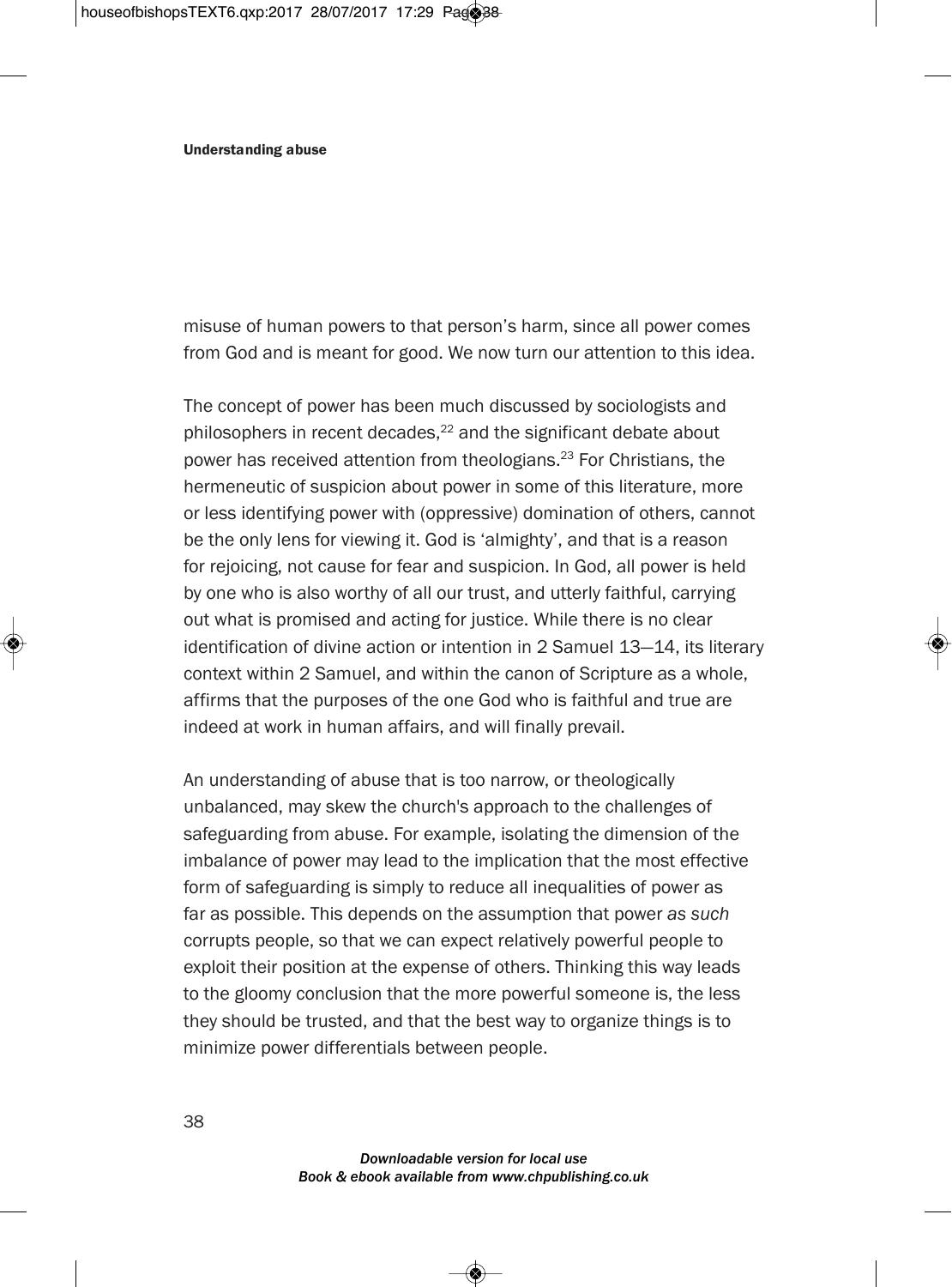Yet human life and human community depend on the responsible exercise of power by those entrusted with it. This is fundamental both to the care of the vulnerable (of all ages) beginning before birth, and to the nature of intimacy – a situation of mutual vulnerability. In the case of two adults, such entrusting of power may begin as a mutual and free exchange, while in the case of other relationships (parents and children), it is given by social and cultural norms, in turn reflecting biological realities. Yet even here, the distribution of power is not simply fixed or static, nor is the vulnerability all on one side. In their care for a growing child, parents face the challenge of remaining vulnerable within the relationship while at the same time providing security by maintaining appropriate boundaries. In an intimate relationship between adults, one who has used power to care and to protect may begin to use it instead to hurt and to humiliate, and indeed oscillate unpredictably between the two.

Church life, like family life, depends on relationships where power is not equally distributed, and trust needs to be invested in those who occupy positions of power. Trust from those with less power needs to be met by responsibility from those with more power and more authority. Trust depends on truthfulness: that people act in accordance with their promises. There is no regulatory system that can prevent deceit, although a strong culture of accountability and transparency (which the churches have not always fostered) will make it more difficult for deceit to be sustained and pass undetected. The churches have a clear obligation in this regard, but it remains the case that making judgements about trust is part of the risk of human life, of human community and of receiving care from others.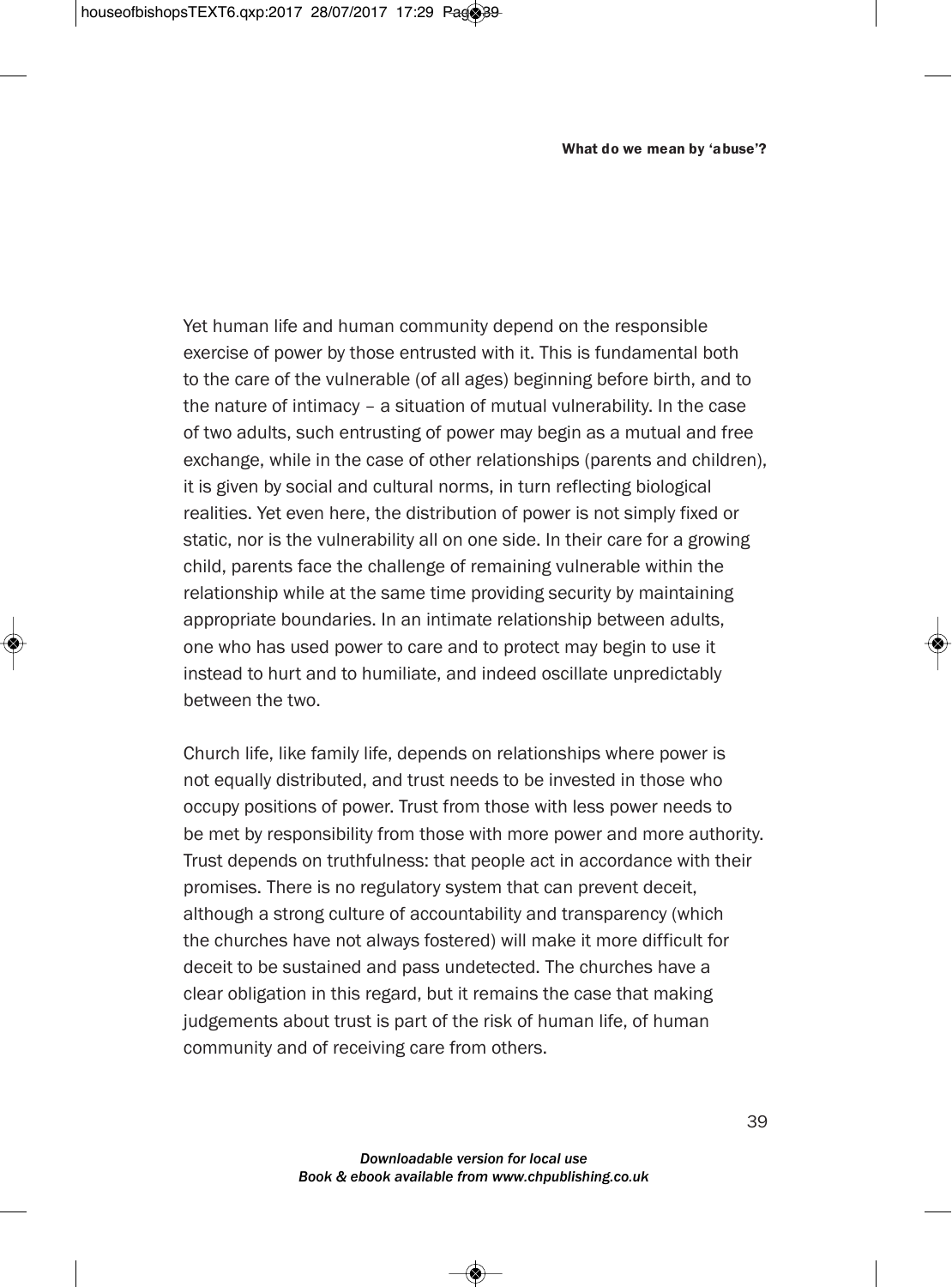While the nature of interpersonal power is certainly significant, therefore, for understanding abuse, questions about trust and the betrayal of trust by deceit also remain pivotal. In the context of safeguarding practice, then, it is proposed here that by 'abuse' is meant serious harm of one person by another (as judged by the person harmed, or those in a position of oversight, or both), in the context of a relationship that is framed by the power of the one who inflicts the harm. It characteristically involves a less powerful person being subjected to harmful behaviours, words or attitudes by someone they should be able to rely on to act responsibly for their best interests, and who uses deceit in order to act in a way that directly contradicts the responsibilities of their power within the situation.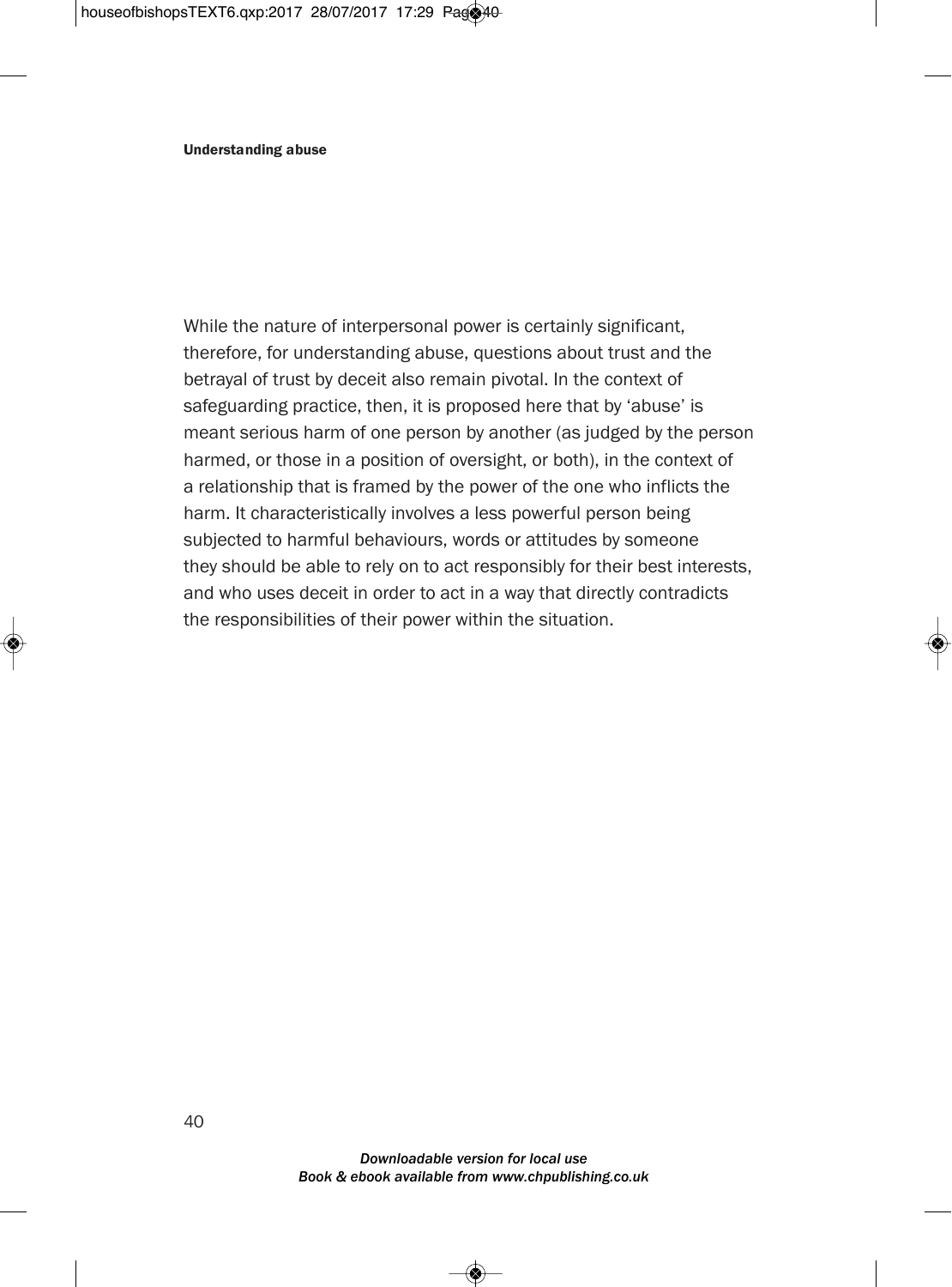# 2. What is distinctive about abuse as a form of sin?

The sin of abuse can have far-reaching and highly destructive effects on the person who suffers it: e ffects which last for a long time and affect many relationships, including the human–divine relationship. Recovery from abuse can be long, complicated and diff cult. Me mories may surface in an unexpected and distressing manner, and the emotional response to what is recalled may differ over time. For the abuser, abuse distorts th e will and corrupts th e conscience. Moreover, abuse may be the occasion which draws into sin others who hold responsibility in the relevant institution and society for ensuring that justice is done and seen to be done. Those who become aware of abuse may fail to respond appropriately and so compound the sin, for example by denying or concealing the abuse, or by giving way to hatred and vengeance. T his failure undermines the work of the justice which is achieved by the public, effective and visible work of the government, law and statutory authorities charged with prosecuting injustice without fear or favour. T his 'te mporal' justice is commissioned by God to do its wo rk and is of immense value to society, especially to victims of abuse. Accordingly, it should be held in high esteem by the Church of England, and especially by those who hold responsibility within it.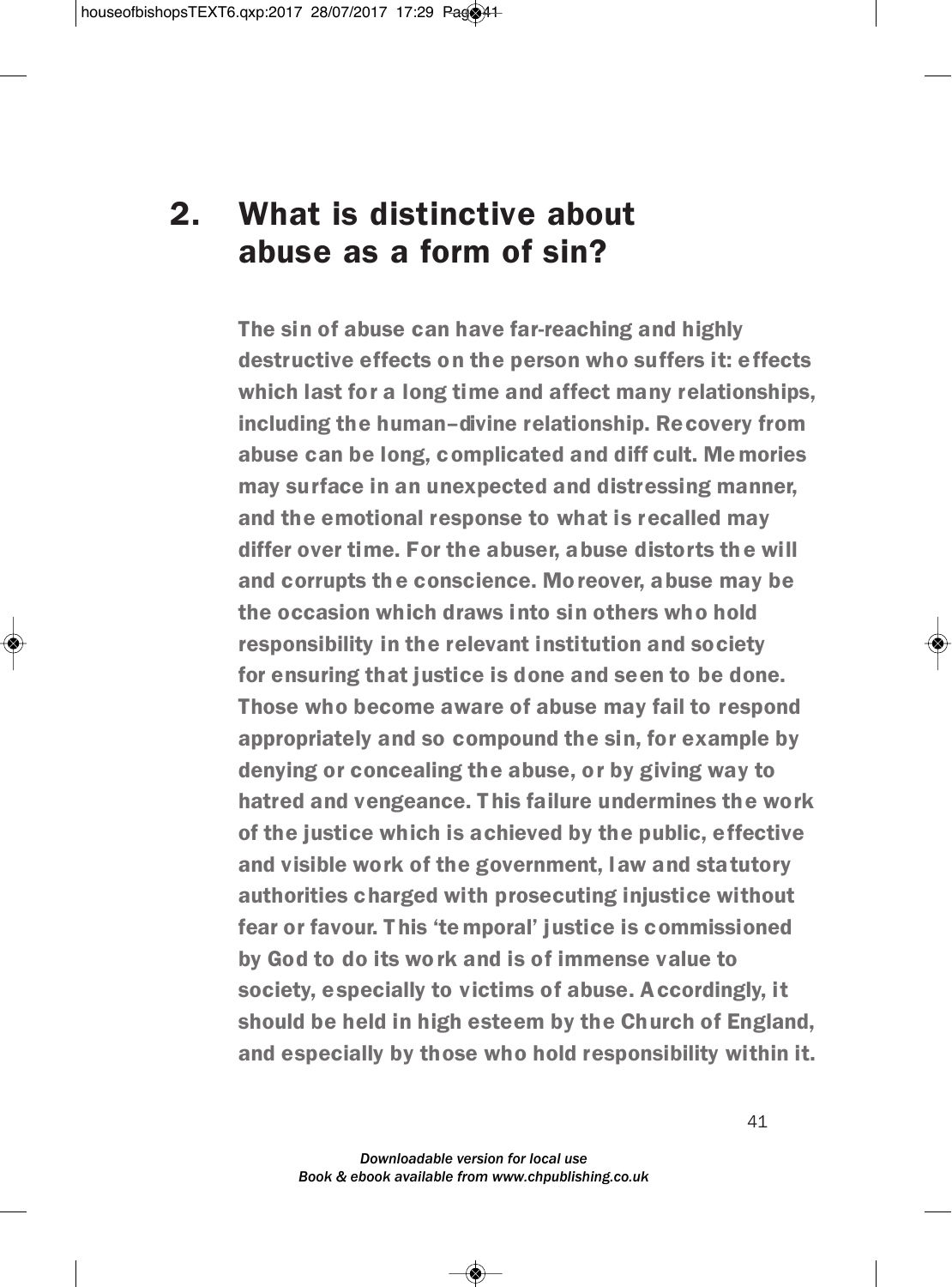Abuse is wrong. It transgresses the boundaries of mutual respect, and breaks agreements, understandings and conventions between fellow humans; it also fundamentally turns away from the purposes for which God created human relationships. It involves the utter perversion of the relationality which is at the heart of God's intent for human beings to live in God's image and to flourish together. Turning away from the good, and twisting relationships to purposes contrary to those for which they were created, causes damaging rifts that reach deep into the inner life of the abused person. The effects of abuse also extend far out into the fabric of interpersonal and institutional relationships in which it takes place. Such destructive effects can reverberate for decades, even beyond the lifetimes of those originally involved.

In Christian terms, abuse is a form of sin. That is the necessary theological condition for teaching about forgiveness to be relevant: forgiveness is needed because sin has happened, and sin is truly serious. It is needed because the wrong that has been done matters radically and profoundly; it is not something we could or should 'get over', or put to one side. In the light of the gospel, forgiveness is *alway<sup>s</sup>* relevant where sin has been committed: there is no situation of sin where God's power to bring forgiveness through the cross of Christ is simply inapplicable. Those who have to face the realities of abuse may find themselves starting to doubt this: the ramifications of evil are so deep and wide-ranging that it can seem impossible that forgiveness might extend to and embrace them all. Before asking how the church may seek to speak of forgiveness and reconciliation in the aftermath of abuse, we must therefore sketch out the characteristic shape that sin takes in this situation.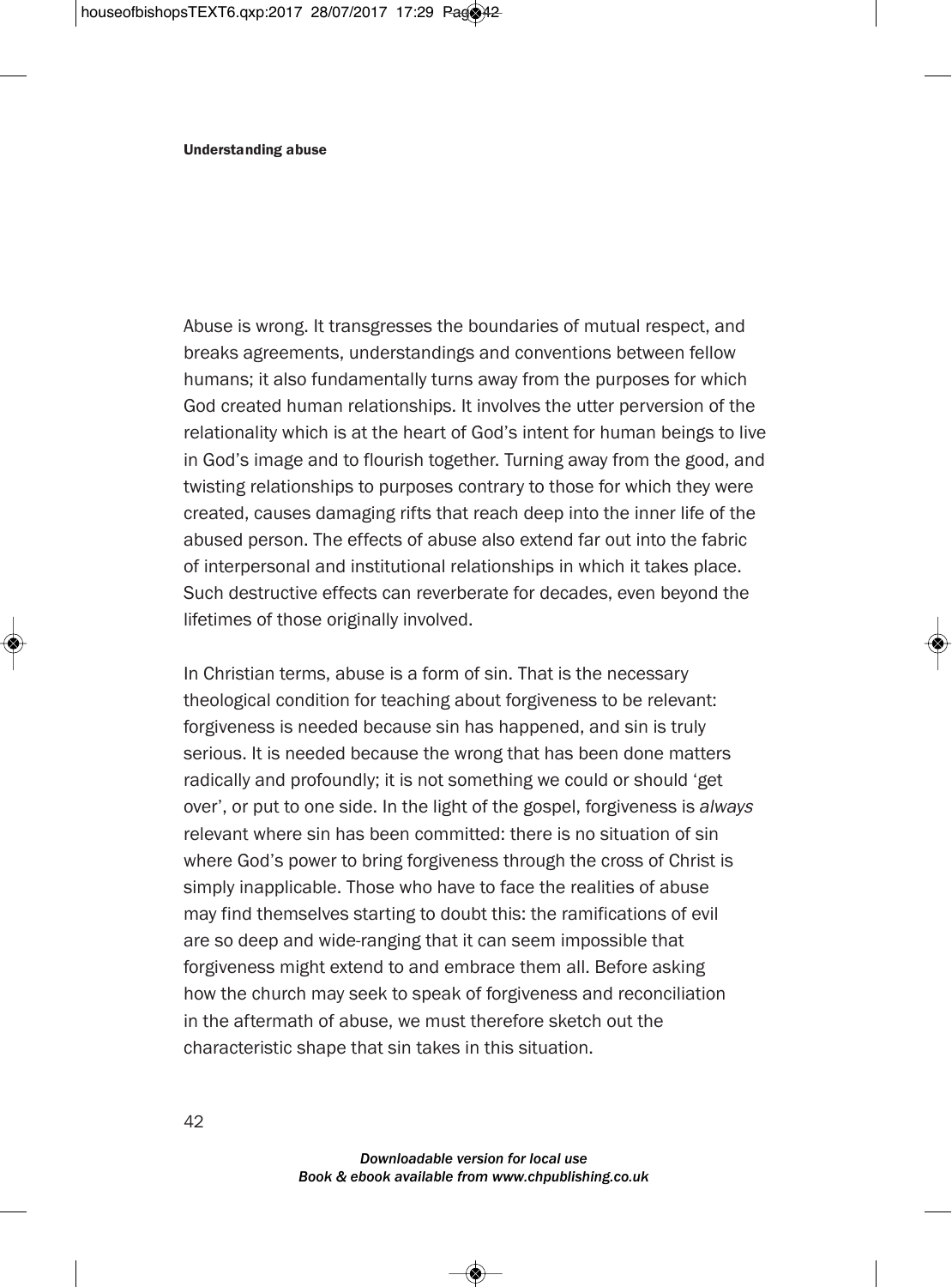This section of the document begins by building on the framework for understanding abuse set out in the previous section, based on the four dimensions of abuse summarized on page 36. It continues to explore the account of the rape of Tamar in 2 Samuel 13, using the four categories of people involved in abuse that were suggested in the Introduction (page 18): victim; perpetrator; those who hold responsibility for prevention and response; and bystander.

As to the victim, the effect of Amnon's sin on Tamar herself is described only briefly, though nonetheless powerfully. Phyllis Trible notes that the verb used to describe her putting ash on her head in verse 19 is the same one used of her taking dough to make bread in verse 8. Trible writes that the 'action intent upon restoring life to her sick brother becomes her own movement towards living death'.<sup>24</sup> Her grief is described in the strongest terms in verse 20, which says that she lived as a 'desolate' woman from that point on. The same Hebrew word is used in Lamentations 1.16 and 3.11 to refer to Israel after the Babylonian exile. She is lifeless, deserted, with no hope of a loving husband or children. She is also unable to live in the palace after the rape, perhaps due to the shame discussed above, and the trauma of contact with Amnon, her abuser. The experience has shattered her and taken away her home, her social identity and the future she had hoped for.

The first and primary expression of the evil that is at work in abuse, then, is in its impact on the person who suffers it. Such shattering harm is not necessarily the result of a single, overwhelming blow. Abuse can be chronic, and its force may come from actions repeated many times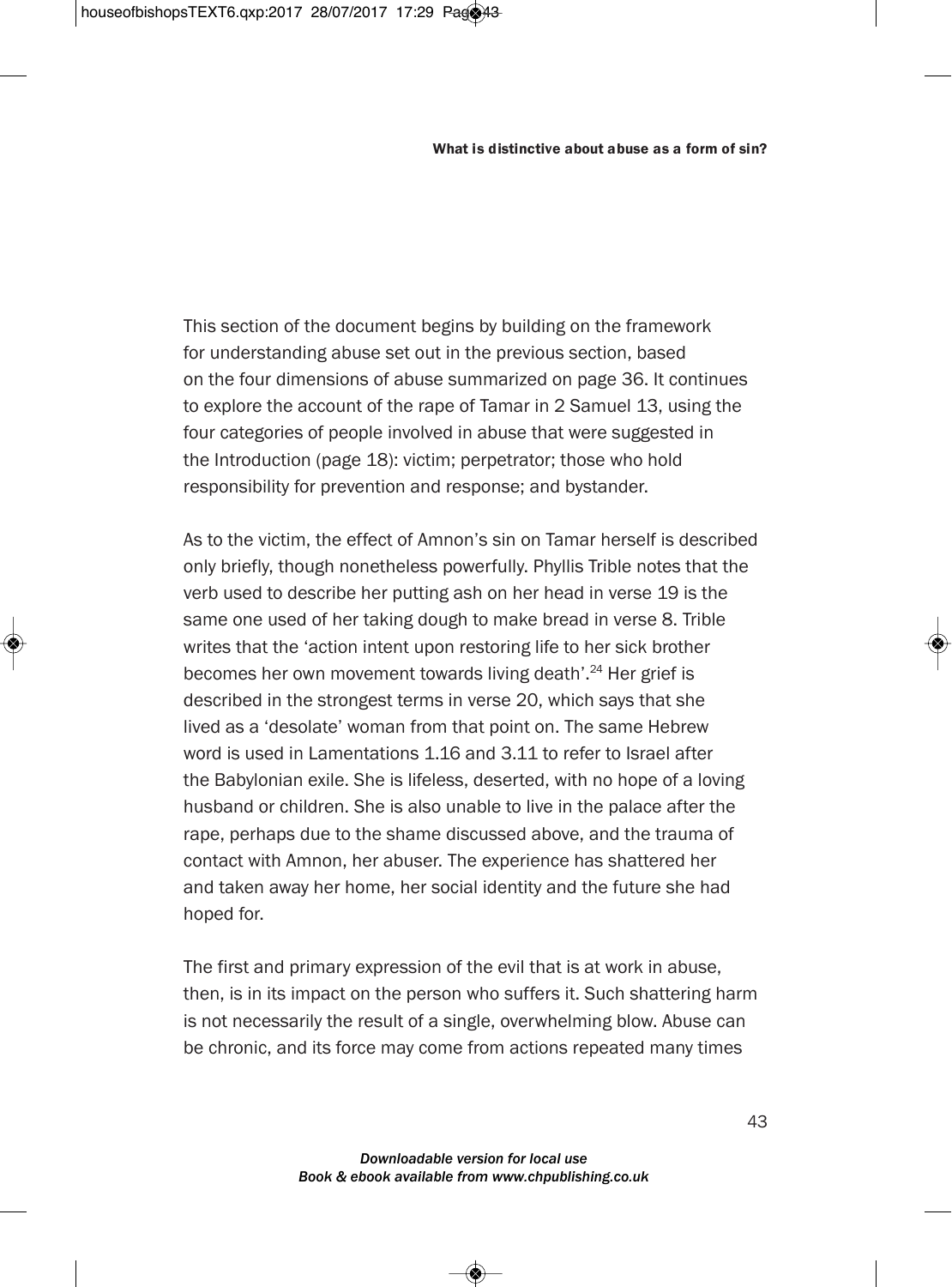over. The effects may be cumulative and slow to manifest, but they are likely to be far-reaching, and this is what the use of 'shattering' here is intended to convey. Early Christian writers, speaking in and to a Greco-Roman culture in which the sexual abuse of children by adults was part of accepted social behaviour, coined the word *paidophthoros* as a counter to the normal *paidoerastes* to express their opposition – the Greek word *phthora* meaning 'ruin' or 'destruction'. They wanted to say that such treatment is not loving, but corrupting and profoundly destructive.25

It needs to be constantly kept in mind that making reliable generalizations about abuse is not straightforward. The social-scientific research literature on abuse highlights the difficulty of establishing reliable data in this field, the striking diversity of human behaviour that is being studied and the contested nature of all explanatory descriptions.26 Moreover, it is vital to listen to the voices of those who have suffered abuse in order to begin to understand their experience. Alistair McFadyen comments that 'The pathological effects of childhood sexual abuse can be, and often are, severe, deep-seated and longlasting. They are also highly particular. What the reality of abuse actually is for any individual child or adult survivor – how it is experienced, the nature and extent of its effects – relates to a complex interaction of factors, which will be unique in every case. Because the experience of being abused and of surviving is idiosyncratic, it is not possible to give a unitary account that will hold true for all survivors.'27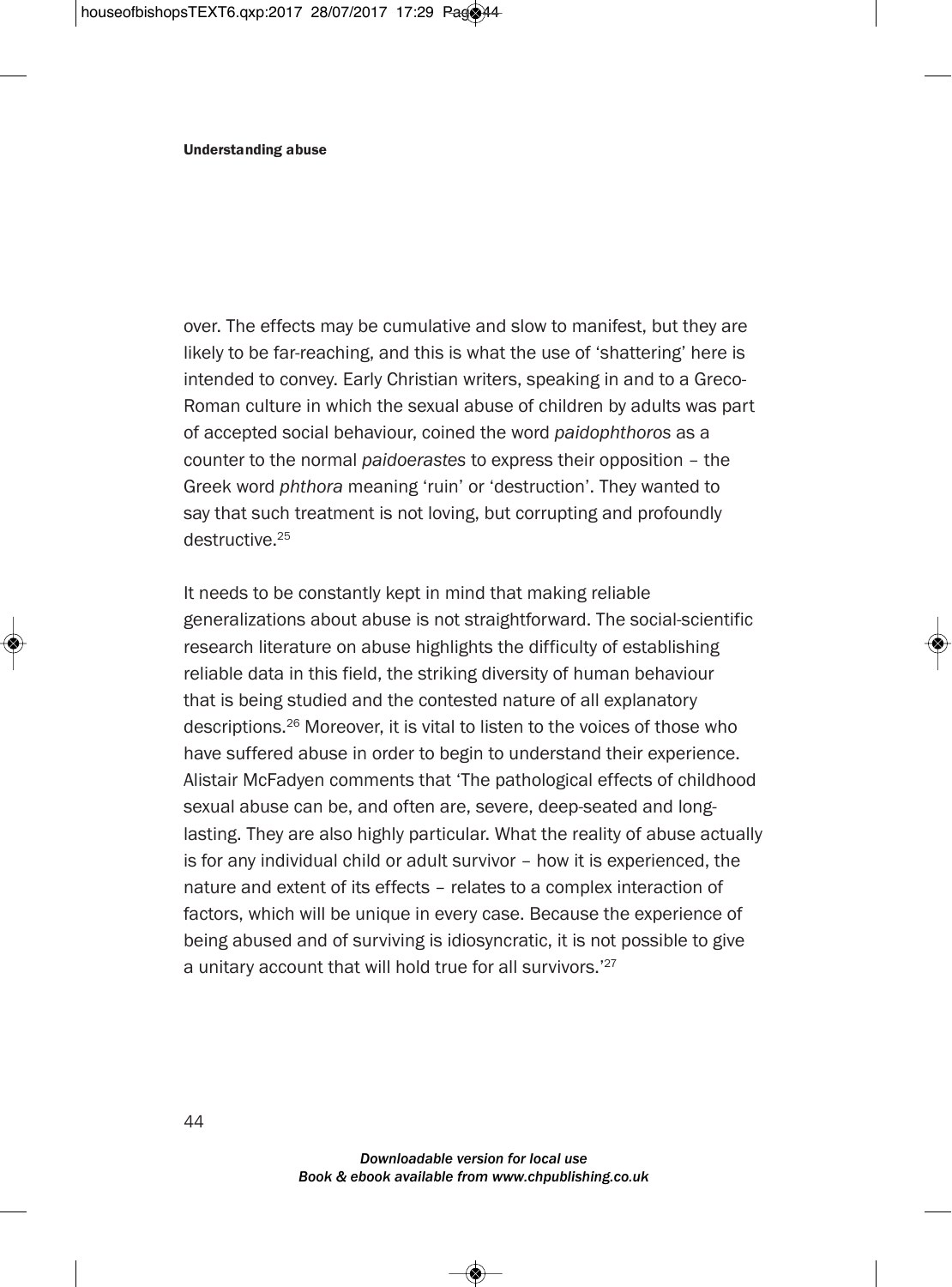As noted above, the biblical narrator in 2 Samuel 13 makes clear the depth of the damage done by the abuse without dwelling on it at any great length. There is, indeed, a place for a proper reticence here. In order to understand how abuse affects people, we need to be willing to listen to people who have been abused and attend to their stories.<sup>28</sup> Where we cannot hear their voices, we should be wary of imagining that we can construct narratives of response for ourselves. Arising from such attention, however, there will also be a legitimate concern to identify common patterns and themes as part of the work of understanding.

One such theme is that of 'brokenness', with reference to a wide range of personal, relational and social effects. As in the case of Tamar, these may include rejection imposed by others, or isolation sought by the person abused because of an overwhelming feeling of shame, leading to a deep sense of desolation. All this may also become bound up with feelings of guilt, that somehow the one abused is responsible for the abuse, or deserved it because of their failures and lack of worth (as in the fictional situation of 'Darren' at the end of section 5 below). Working through such feelings and the associated perception that the abuse was 'my fault' can be a significant dimension of pastoral ministry with survivors, and one that has specific relevance for how the church speaks to them about forgiveness. Letting go of the perception of fault may mean fully facing the extent of helplessness and victimhood, while at the same time finding some sense of agency rather than total passivity. This is vital and difficult work, and specialist training is crucial.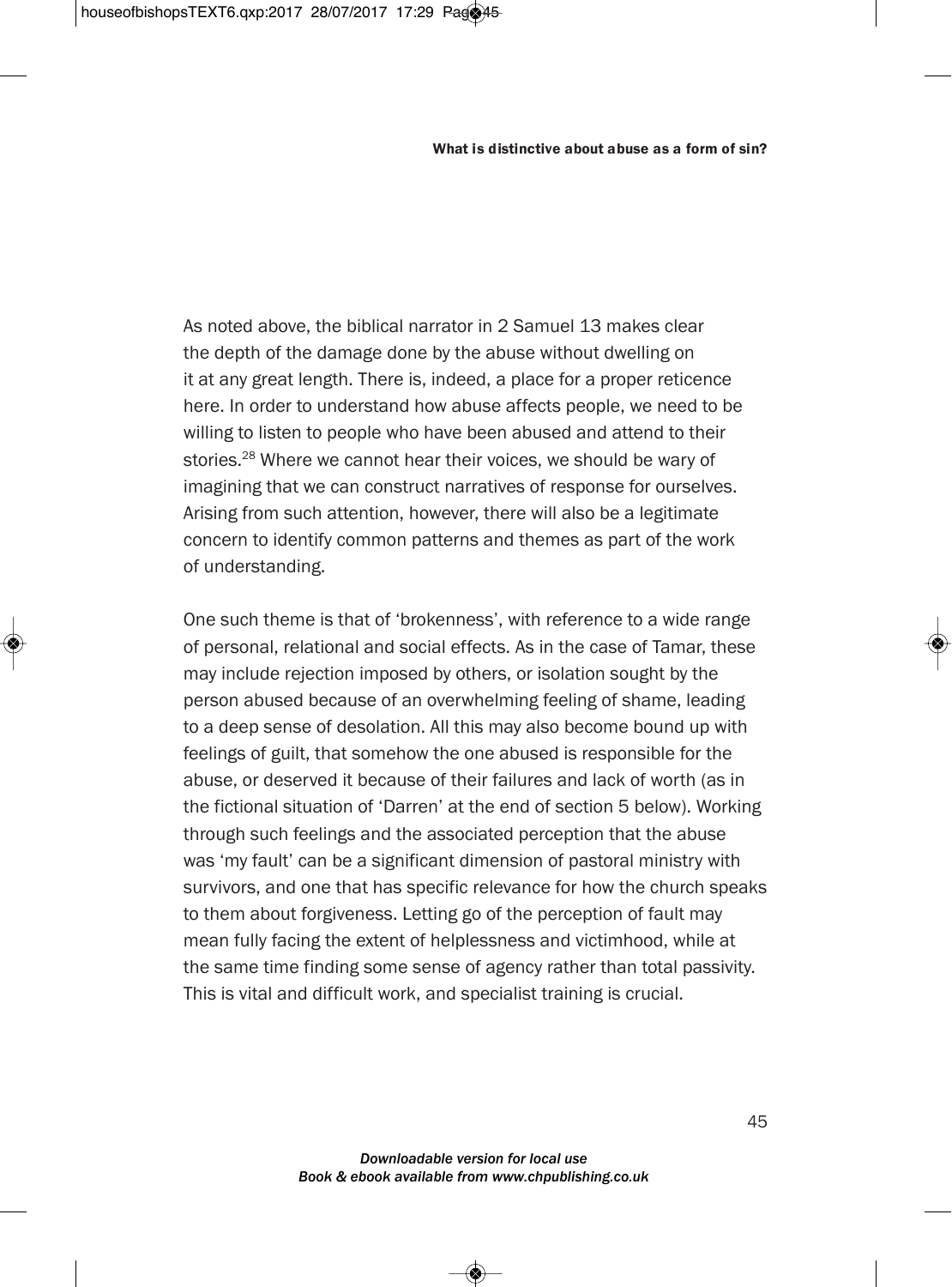A number of studies have explored the effects of abuse on a person's selfhood, with the concept of *trauma* seen by many as very helpful.<sup>29</sup> Memories can lie buried for many years, before people become deeply disturbed by what they then become able to recall in later life.<sup>30</sup> As with other kinds of trauma, precise effects vary from person to person and from day to day for the same person and include depression, anxiety, dissociation and anger.

Abuse can trigger a profound dislocation of normal patterns of memory, emotion and behaviour. What language can express the reality of the loss that may ensue? One survivor of trauma speaks of a kind of *death*, such that she struggled to recognize herself as the same person she had been before the event of abuse, citing many others from different contexts who have experienced something analogous after suffering shattering harm.<sup>31</sup> In a more overtly theological vein, Susan Shooter writes about the 'annihilation of the soul', using a metaphor from medieval mysticism to articulate the depth of the evil done through abuse $32$ 

It was noted in the previous section that shattering harm in abuse is bound up with the abuse of power and the betrayal of trust. For the abused person, this may then obstruct the positive giving of trust to others that is integral to intimacy, love and the experience of acceptance: fundamental goods of human existence. The initial 'shattering' may spread out to put fractures in relations with those perceived to be somehow associated with the abuser, for instance other family members, or those linked to the institution within which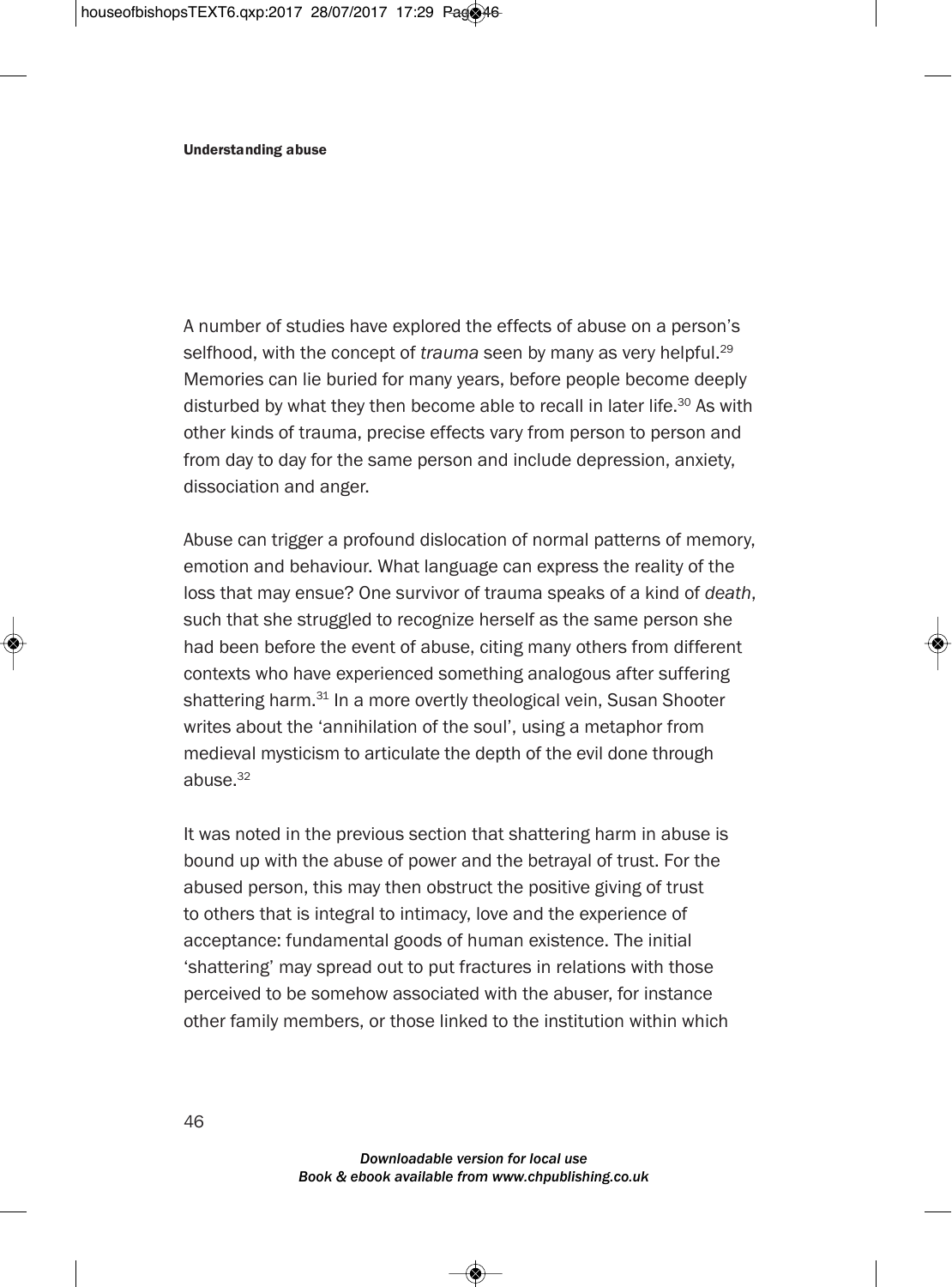the abuse occurred. It may become radically pervasive, touching all the relationships that the abused person has, insofar as those relationships imply an invitation to trust another person with power and have confidence in their truthfulness and care. That can include the relationship with God, as one who is all-powerful, and in whom we are asked to put our trust. How the experience of abuse affects the practice of faith, the life of prayer and the development of spirituality for the person abused is a vital subject for further reflection within the churches.<sup>33</sup>

The previous section (page 35) touched on the effects of Amnon's sin on himself, the perpetrator. The sin involves a denial of Tamar's humanity, perpetuated by the refusal to acknowledge what he has done and a determination to carry on as though nothing has changed. Denial and deceit are woven together, in such a way as to hollow out his conscience and undermine the capacity to act responsibly and consistently. The destructive effects of abuse on the abuser themselves are also considered in the companion document to this one, *The Gospel, Sexual Abuse and the Church: A Theological Resource for the Local Church*.

Talk about 'the perpetrator' may obscure the reality that a number of people have collaborated in order for abuse to happen. In the narrative of 2 Samuel 13, for instance, a key role is played by Amnon's friend, Jonadab: he is the one who tells Amnon, 'son of the king', that he should not accept the frustration of his desires, and he is the 'very crafty man' who devises the successful plan to trap Tamar in Amnon's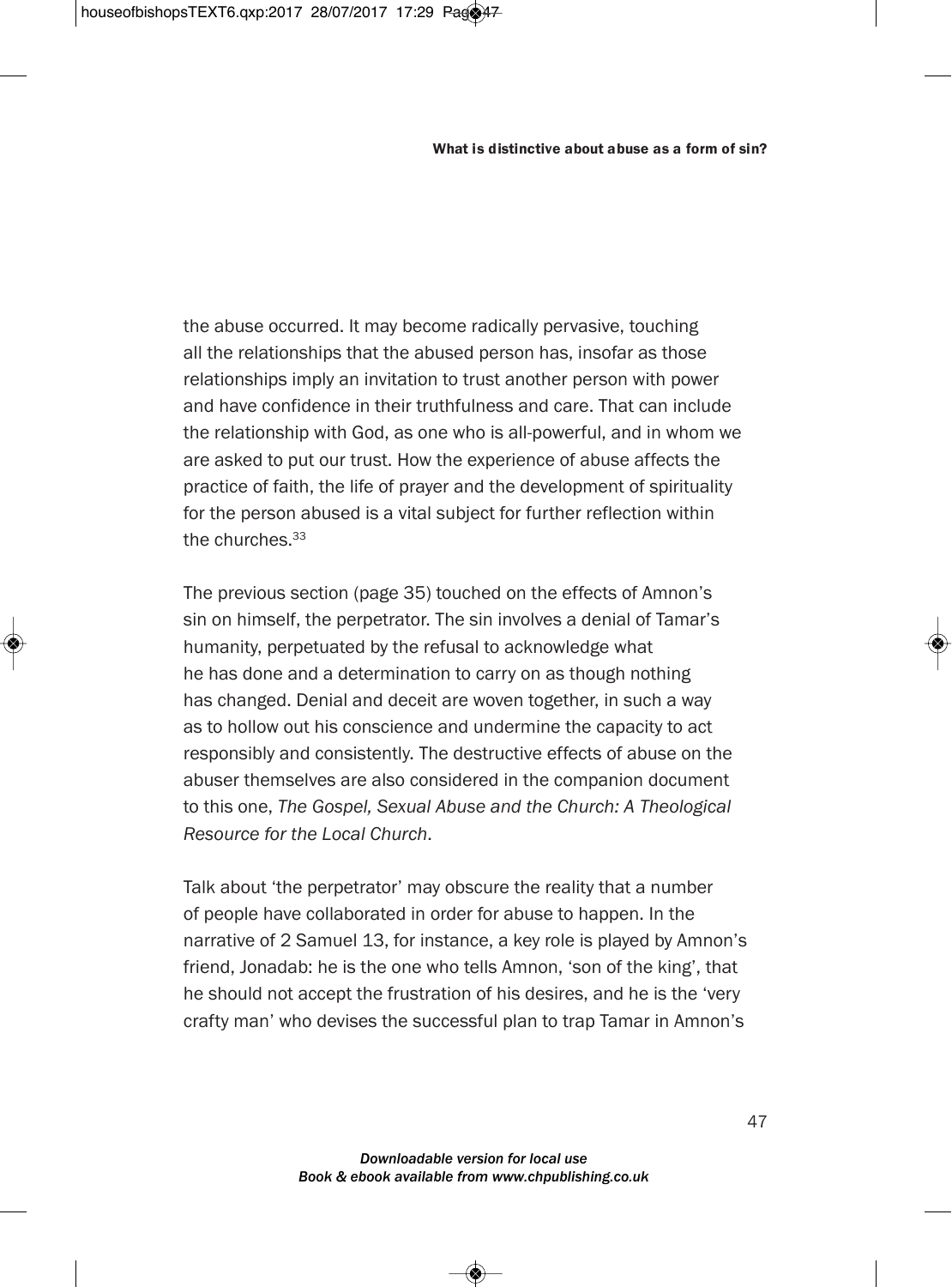bedroom (2 Samuel 13.3–5). He may not be an abuser as such, but for his own reasons he has assisted in abuse being committed. What of his sin? In our own time, globalization and electronic communication multiply the potential agents of abuse, who, like Jonadab, incite those who might otherwise restrain themselves from putting thought into action, and use their intelligence and skill to create opportunities for abuse and to trap its victims. Human trafficking, often with a dimension of prostitution, and internet pornography are promoted on an industrial scale by international organized crime, feeding off the desperation engendered by poverty and forced migration.

Those who have been victims of abuse of this kind – who might be our neighbours or colleagues at work – may struggle to give a name and a face to those responsible for the crimes they have suffered, both because there are so many people involved and because they may only have actually met a few of them (and not perhaps those who carry the most guilt). The dynamics of sin become more complex in such a dispersed situation, but they are no less real. Indeed, the illusion they foster, of absence of guilt for any particular individual within the system, is a part of how sin is at work.

In the second half of 2 Samuel 13, the focus moves away from Tamar and Amnon to David and Absalom. Indeed, the overarching focus of the narrative is on the failures of David as the person with responsibility for preventing and responding to this kind of wrongdoing. David is angry (verse 21): he does not regard Amnon's behaviour as a minor offence that can be easily overlooked. Yet he will not do anything about it. He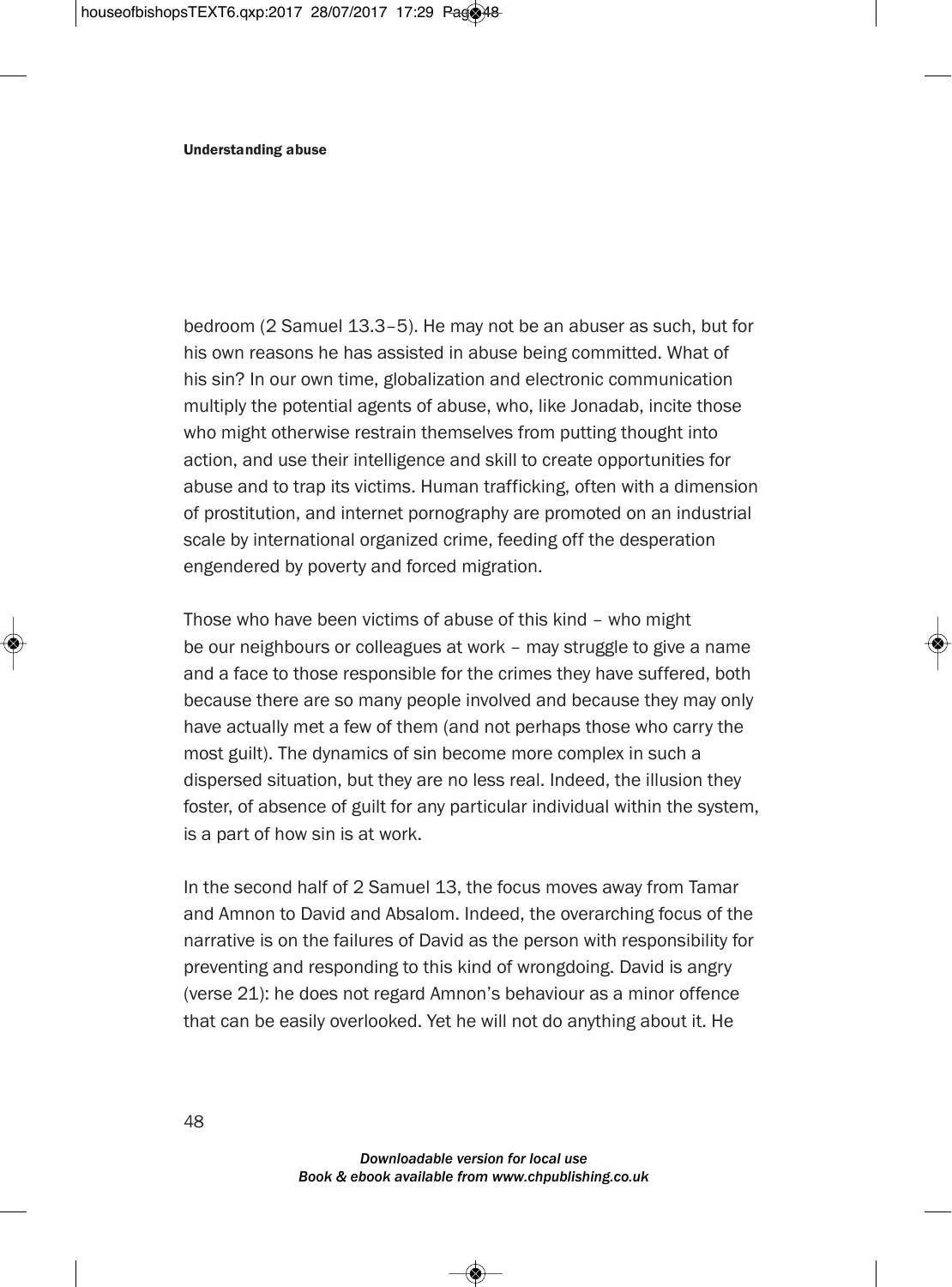will not take any kind of action against Amnon that would either publicly make clear that Amnon has committed a grave wrong, or limit his ability to repeat it in another context. David's refusal to exercise his authority as father and king to address what has happened contributes to the way that the effects of sin spread and grow in this situation.

The twin stories of Bathsheba and Tamar in 2 Samuel 11–13 must be seen in the context of the long-running Old Testament debate over the role of kings. Supporters of kingship see establishing justice and protection as the basis of royal rule. For example, the author of Judges brackets another horrific account of abuse with reference to a future monarchy in which it would not happen (Judges 19.1, 21.25). David repeatedly fails to uphold what is just and instead, through his abusive actions, denies the equal worth of Bathsheba, Uriah and Tamar. This failure to ensure the proper exercise of 'temporal' justice is therefore a critical blow to his authority as king. David is angry in verse 21, but that anger does not lead to justice for Tamar. He holds responsibility for maintaining justice, but he does not seek justice, and therefore he himself is judged. The sin of abuse meshes with the sins of those who hold such responsibility but do not use it rightly, first finding a foothold because of those sins and then extending them by drawing those with that responsibility into deepening collusion through their failure to act.

Beyond those who hold specific responsibility for preventing and responding to abuse, there is the broader category of those who are 'bystanders' – those who become aware of it and are affected by that awareness in various ways. In 2 Samuel 13, it is clear that most of the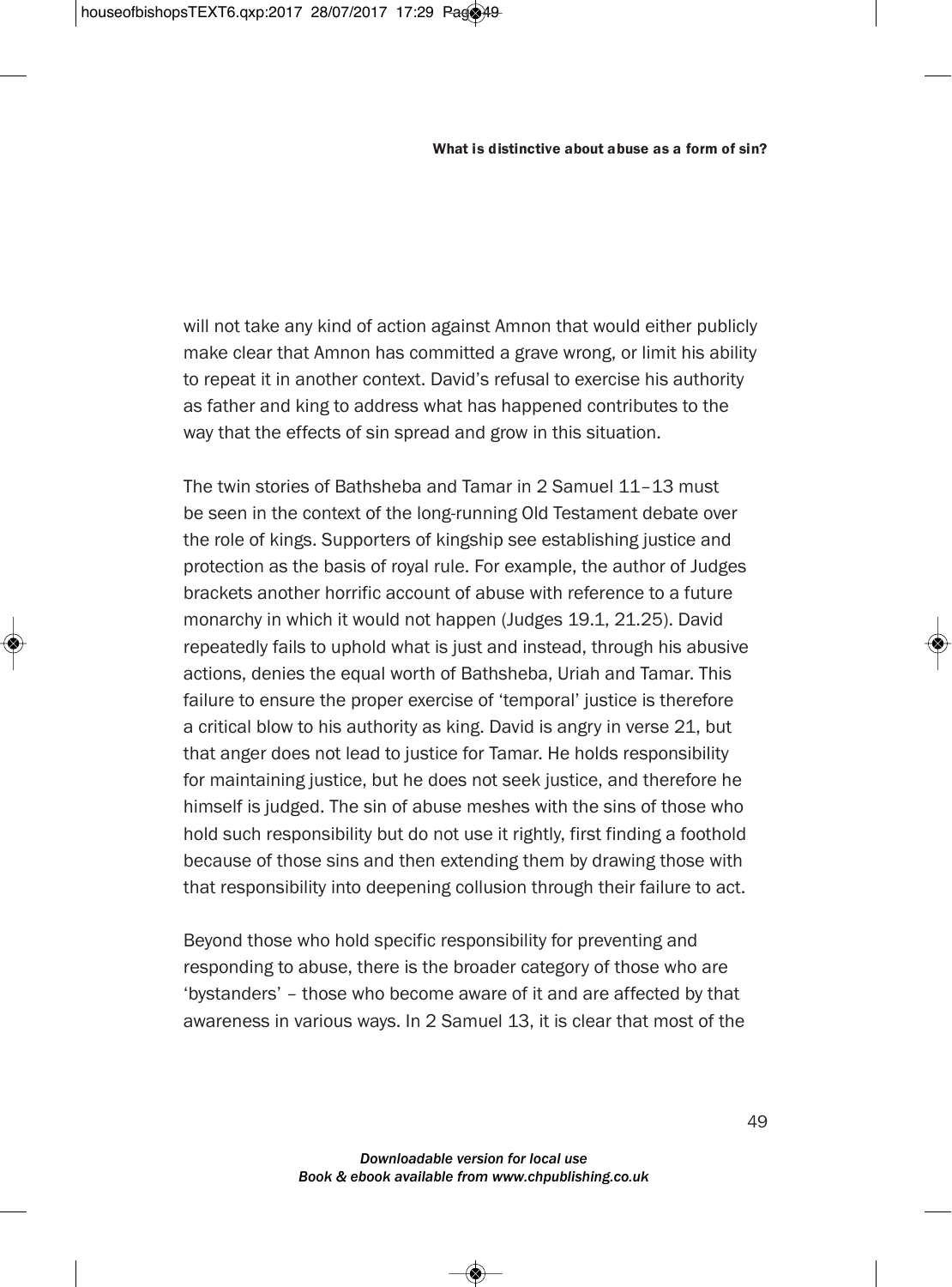bystanders as thus defined carry on without comment. They know, but they put that knowledge to one side and continue to treat Amnon as they had previously. This is not, sadly, surprising. Human aversion to dwelling on horror and trauma is not simply perverse.<sup>34</sup> To look and listen is costly. In the case of abuse, it is difficult to listen with sustained attention to the witness of the victim without needing to challenge the continuing position and power of the perpetrator and the lies that sustain them. That may be dangerous, and the price may be high.

The narrative, however, focuses on one bystander in particular who does listen and who is determined to act: Absalom. David has the authority to take action, but does nothing. Absalom, on the other hand, does not have the authority but cannot abide the vacuum created by his father. So he will take action of his own: not justice, but murder. He is consumed by the need to punish the abuser, a need that can only be quenched by his death. Absalom cannot envisage the restoration of his relationship with Amnon, nor suffer Amnon to continue to live in a shared community or society with him. Absalom may be motivated at some level by concern for justice, but the perversion of that concern by hatred leads him to commit injustice of his own, which further contributes to the spread of the evil unleashed by Amnon's act of abuse. First, he takes the law into his own hands, and then he ultimately attempts to oust David as king. Absalom's violence in ordering the murder of Amnon at a family gathering is intended as revenge for the rape of his sister, and is a further violation of the claims of justice inherent in humanity's created worth and a further distortion of the work of temporal justice. Far from bringing some kind of resolution, it only leads to further acts of abuse,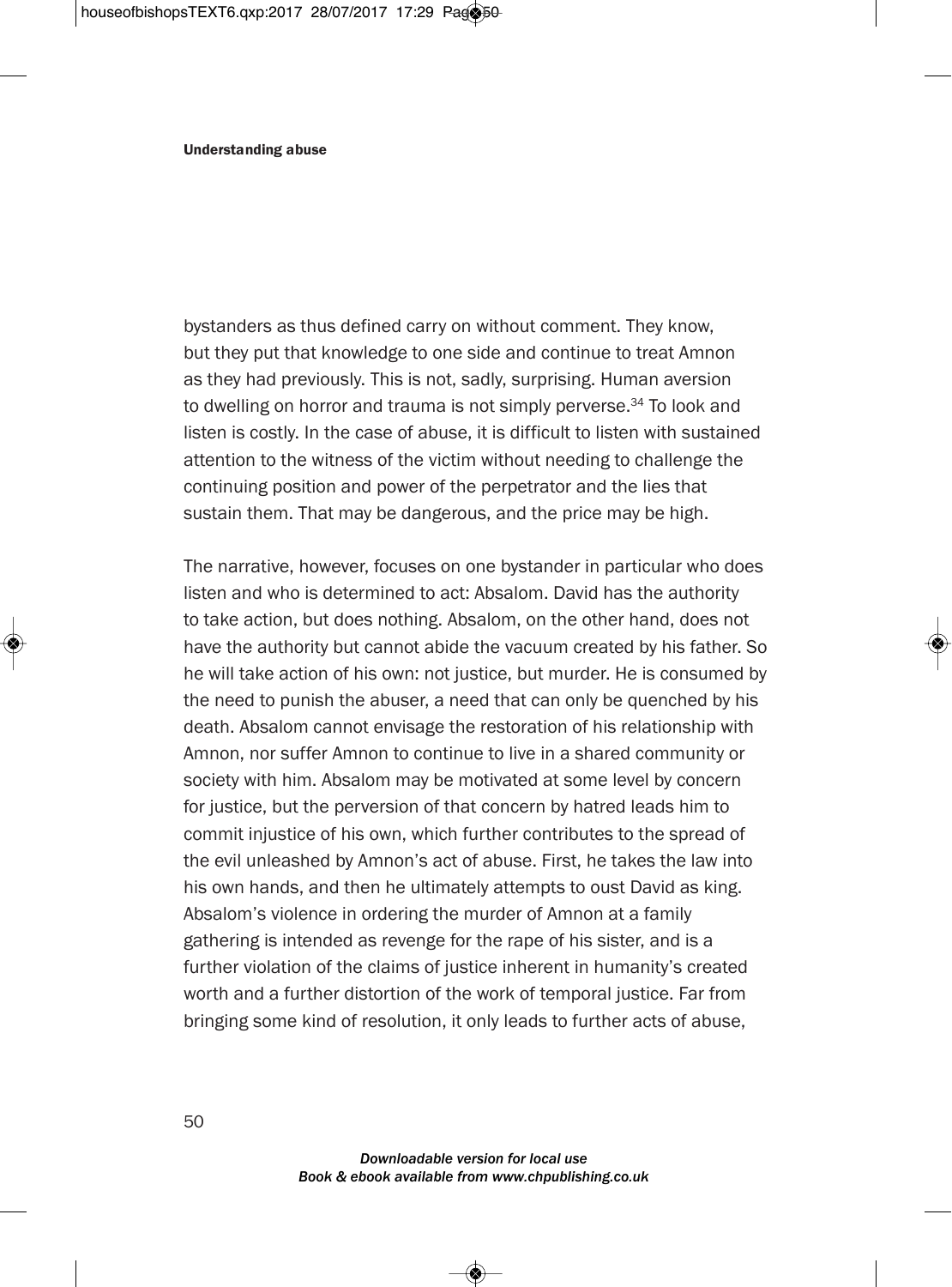such as an early example of rape as a weapon of war, as Absalom publicly rapes David's concubines in 2 Samuel 16.20–23 – the women being seen as David's possessions, therefore making the rape an act against his property.

To become a bystander to abuse – someone who knows something about what has happened but does not have the authority or courage to address the wrong that has been done – is to enter a difficult place. For reasons that have been noted, it is not easy to give space to someone who has been abused to tell their story, or even simply to acknowledge the full scale of what has happened to them. Bystanders may feel pulled between the apparently contradictory though ultimately related reactions of denial and demonization. Denial carries on as if nothing has happened, perpetuating the deceit that is one of the dimensions of abuse and contributing to the failure to seek justice on which abuse depends. Demonization on the other hand gives free rein to hate and hurt the offender, and thereby multiply sins. Denial will not contemplate the reality of what has happened to the abused person, while demonizing perpetrators as 'evil' and as 'monsters' who must be excluded from the human community effaces their humanity in turn. If many bystanders to abuse in the churches in the past have been guilty of collusion with denial, it would be regrettable if reaction to this pushed them instead towards the demonization that holds such evident attraction in our contemporary culture.

The sin of abuse has far-reaching effects for those who are its victims, including those who become its survivors (for not all survive). It will be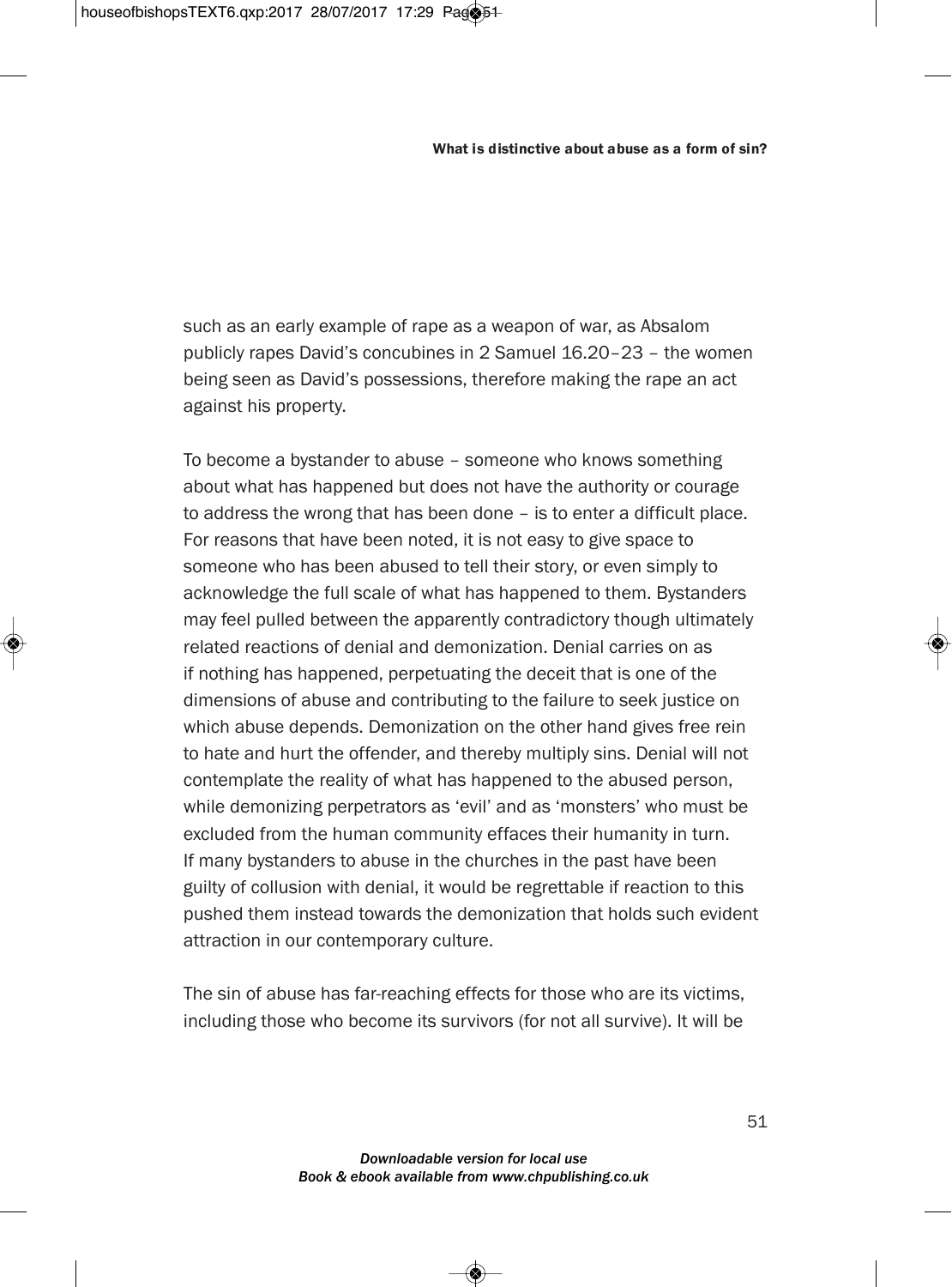crucial to have these in mind when attention turns in section 5 to the question: 'How should the church speak of forgiving to those who have experienced abuse?' Abuse has very different but still far-reaching effects on those who commit it, and it is vital to have some grasp of this in order to answer the fourth question addressed by this document: 'How should the church speak of being forgiven to those who have committed abuse?' Before that, however, it is important to acknowledge that churches, and church leaders in particular, may also share something of David's place in the Tamar narrative: those who have a part in the responsibility for preventing and responding to abuse, and who fail to exercise their responsibility well.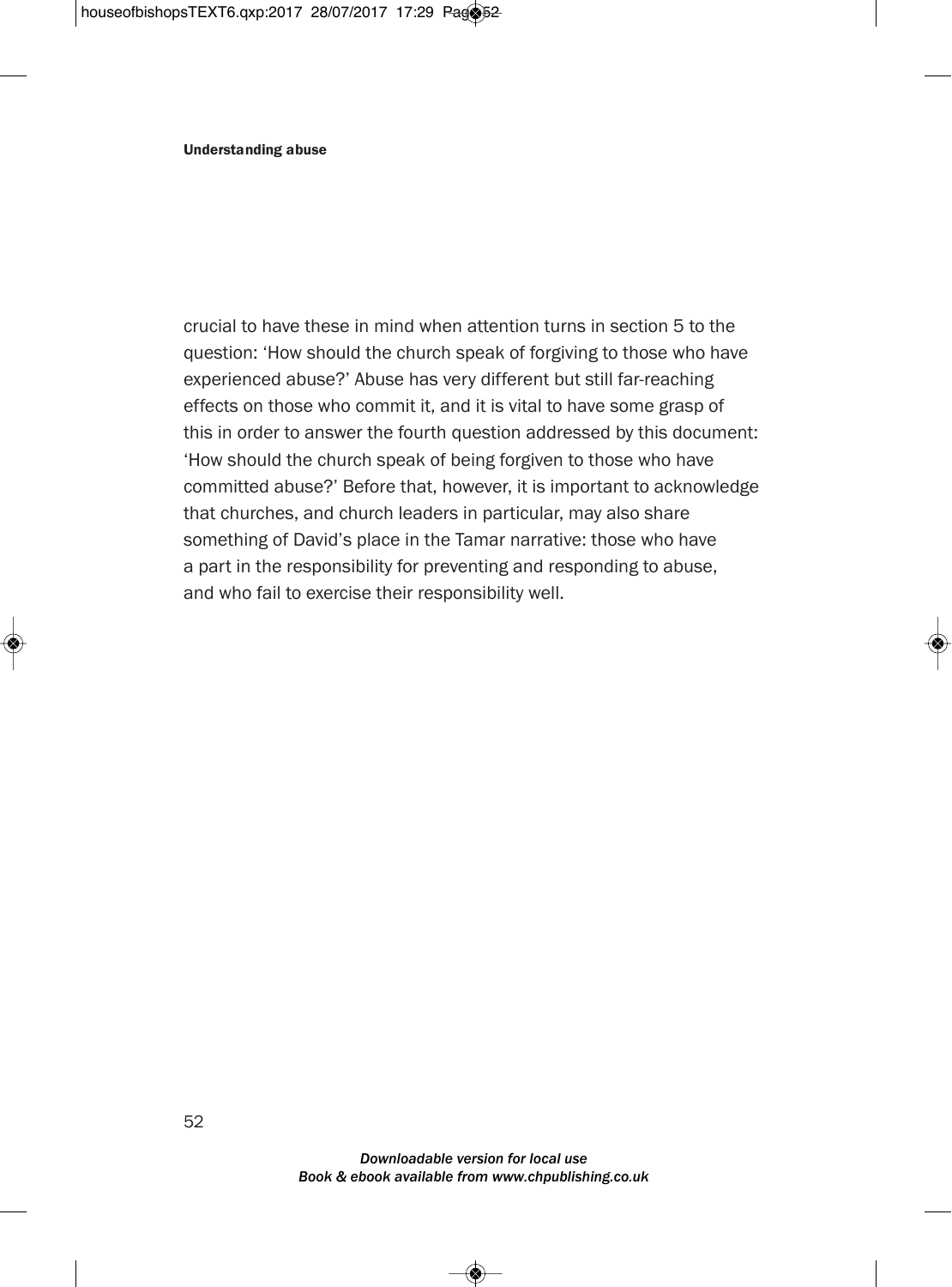# PART II

# Responding to Abuse

*Downloadable version for local use Book & ebook available from www.chpublishing.co.uk*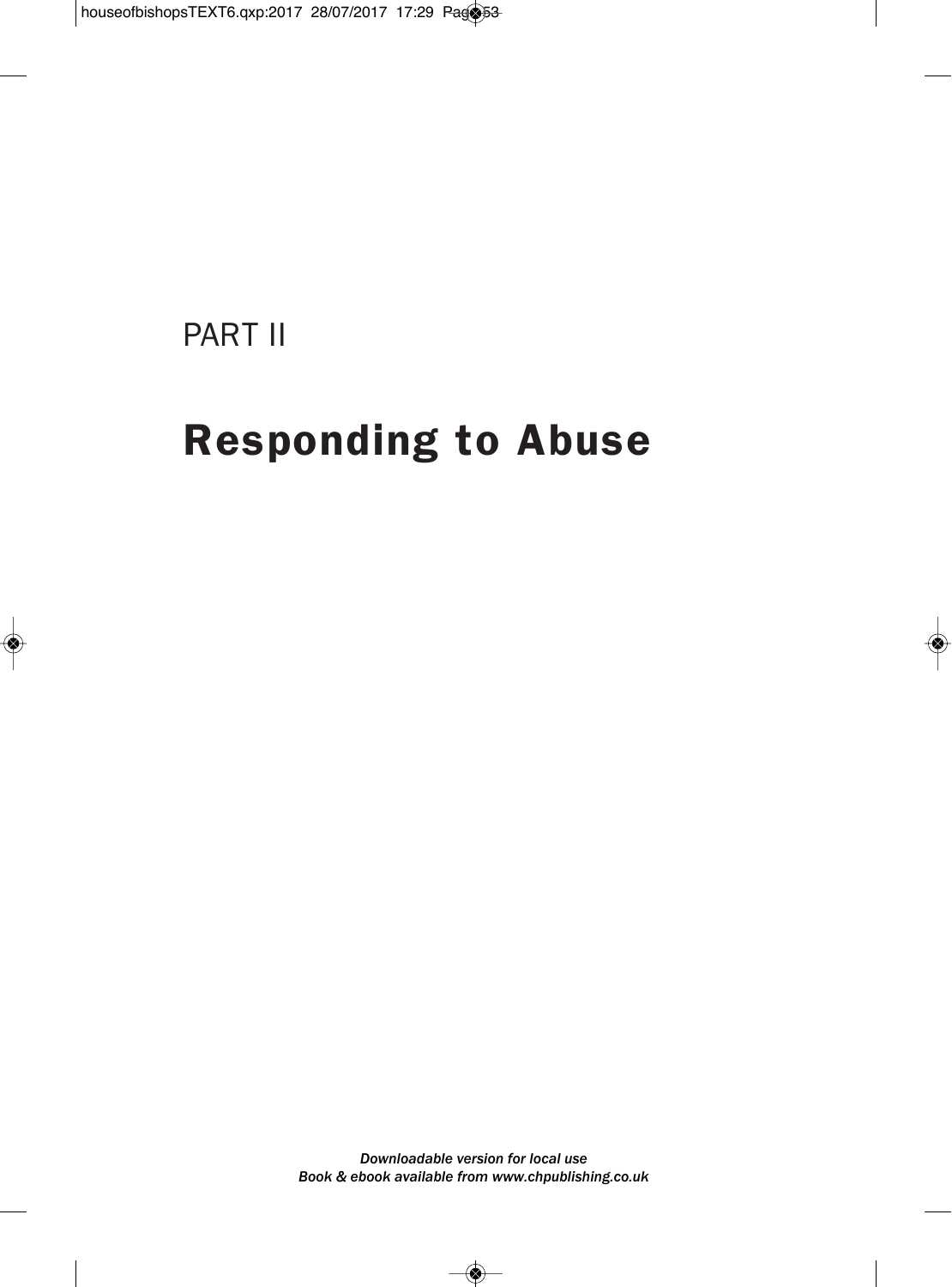# 3. Is th ere a place for repentance by churches where they have shared in some way in the sin of abuse?

The church as the body of Christ has sometimes failed to respond with justice and compassion for the abused when its members have committed sins of abuse. It n eeds to acknowledge its part in compounding those sins and change its ways. It a lso needs to work out its relationship with those who have suffered on account of the naivety, negligence and complicity that have let the church become an arena of abuse. Apology may well be required but in a Christian context cannot be separated from the call to repentance. Like all repentance, this cannot be achieved merely by words or gestures, but needs to be a thoroughgoing change of attitude, thinking and behaviour. T he concept of ecclesial repentance is signif cant here and should be carefully considered by the Church of England. One critical question that needs to be faced is how far weak or misleading doctrine has contributed to the church's failings in preventing and responding to abuse. A false opposition between forgiveness and justice would be one example of this.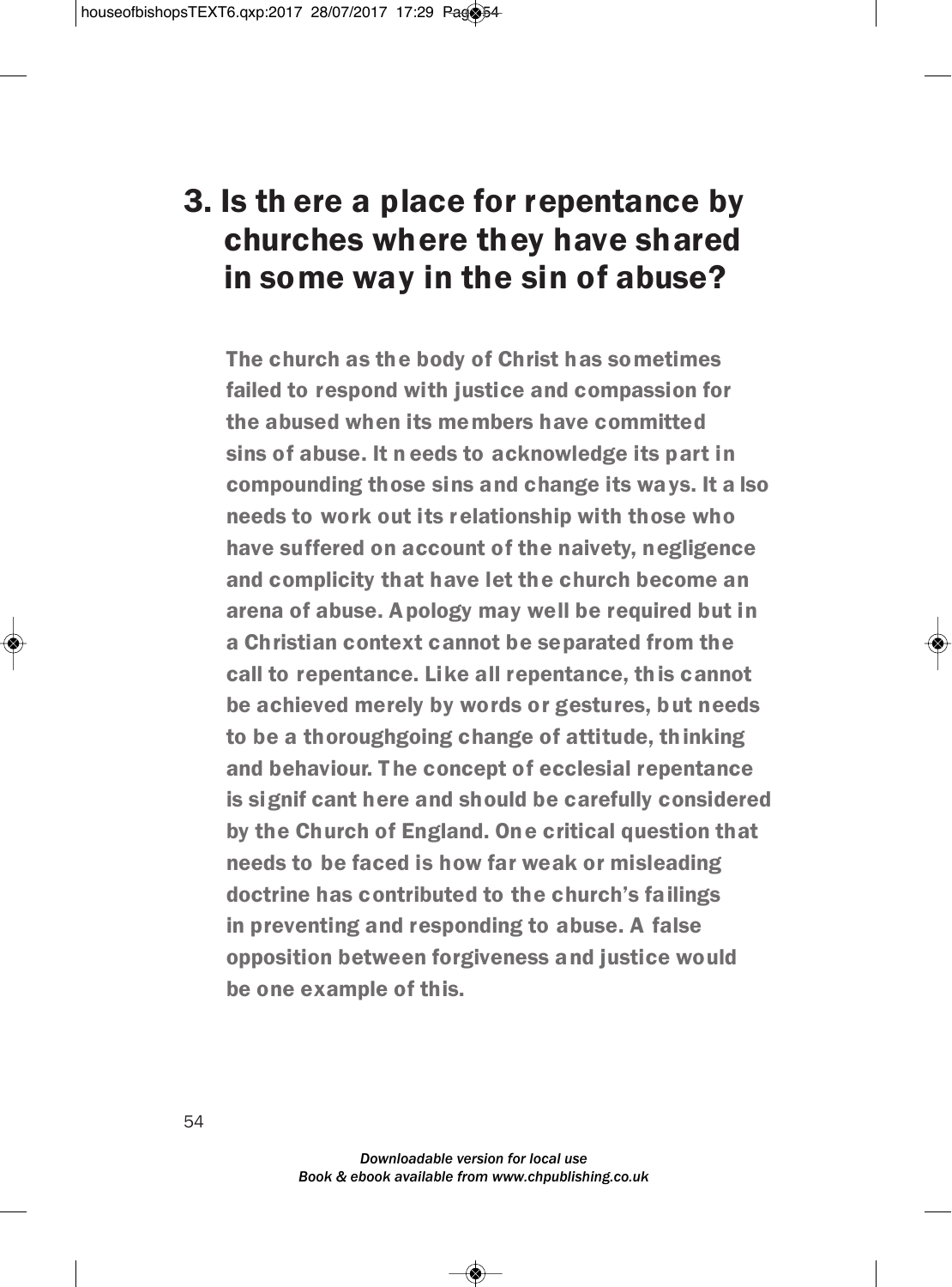One dimension of the churches' involvement with abuse is that they share responsibility with other institutions within society, including the relevant statutory agencies, for preventing and responding to abuse. Churches, including the Church of England, have sometimes failed in the duties that follow from this responsibility, including the cooperation that it requires with others. Where people have used their positions of authority and associated trust in the life of the church to commit abuse, questions ought to be asked: both about what could have been done to prevent this from having happened, and about what should be done now to prevent it from recurring, by the actions of the original perpetrator or of others in parallel contexts. Specific people hold the responsibility in each case for asking those questions, pursuing them and taking action in light of the answers to them. Failures to act properly are still coming to light, and it is likely that they will continue to do so, not least as the government's inquiry into historic cases of child abuse unfolds. How should churches respond? How should they acknowledge their failures?

Where it is evident that there have been failures to act in accordance with what is recognized as due procedure by particular individuals or bodies with responsibility, an unambiguous apology is needed.35 There are some challenges here: we live in a society where apologies are constantly demanded, and indeed offered with some frequency, yet the volatile exchanges of this currency do not always serve to hold up its value. Official statements of apology may leave issues of responsibility for what happened and accountability for addressing it ambiguous. But what is an apology worth if it does not convey a clear apprehension of responsibility and accountability, together with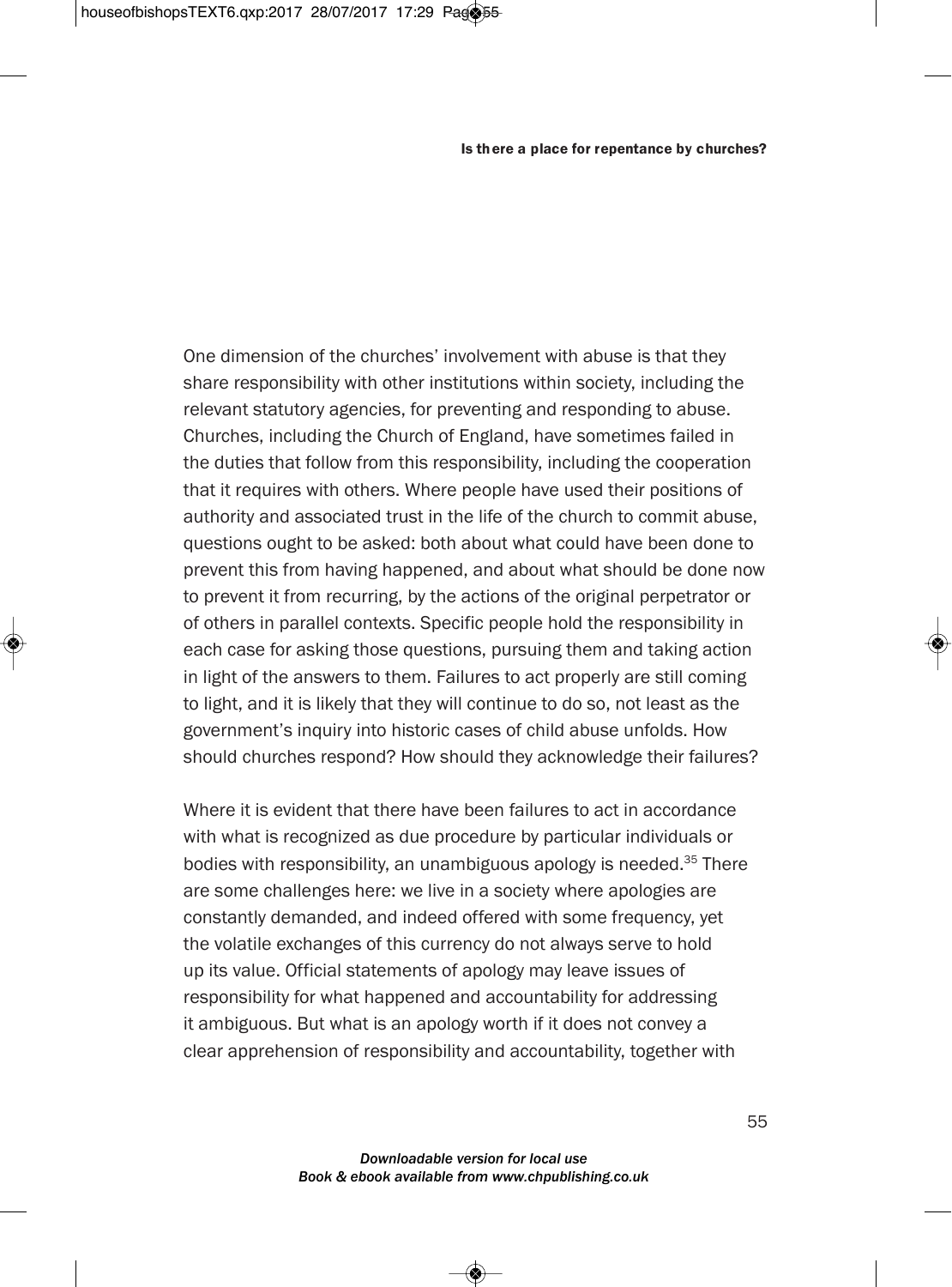evidence of a change of practice aimed at avoiding repetition of the offence? It is estimated that in 2002 alone, the Roman Catholic Church in the USA issued over twenty statements of formal apology for failings with regard to sexual abuse by its officers and representatives. Yet there was 'widespread perception ... that these apologies were inadequate'.<sup>36</sup> That perception persisted in public responses to high-profile papal apologies in 2008 (again in the USA) and 2010 (in Ireland).

Whatever pressures there may be for speed, the need remains for attentive listening to those who have suffered because of churches' mistakes. An apology is primarily for them and addressed to them. Addressing those who have suffered from the churches' mistakes means seeking to understand their concerns and their perspectives, in a way that they can receive and, in turn, respond to. This may not be an easy process. When those who have been abused begin to organize their thoughts and feelings and to speak to the churches, there is great anger. This anger must be heard and felt – not only as the indignation of the illtreated, or even the rage of the wounded, but as a prophetic voice which is saying to the church that it has not yet fully understood the nature or extent of the scandal for which it bears responsibility. In other words, this cry is not a cry for help, or for healing, or even for apology. It is a prophetic cry for repentance by the churches.

There is indeed a need for repentance as well as apology. Failures to protect the weak from the strong in this matter are not simply a breach of procedure that may lead to professional or legal sanction, but are instances of sin – as suggested in the previous section, sin that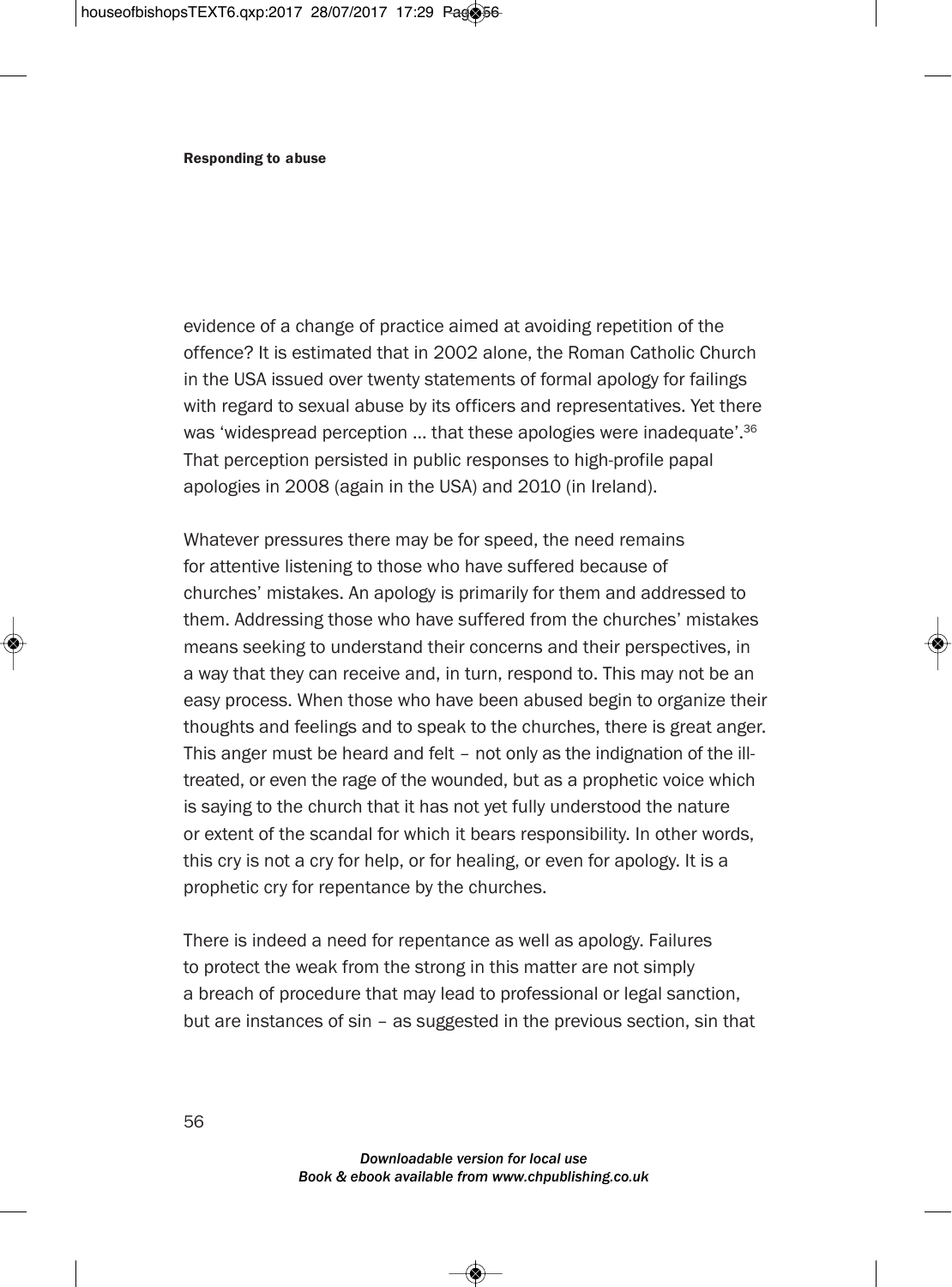all too commonly both enables and is occasioned by the sin of abuse itself. Without equating clergy or other church officers with the monarchs and other authorities of ancient Israel, the expectations of those entrusted with leadership among the people of God in the Old Testament are clear: as with David in 2 Samuel, they are to uphold the requirements of justice, including the proper exercise of 'temporal justice' as described in the Introduction (page 26). God's people are under God's judgement when they consistently refuse to do this.

Ezekiel 34 is a particularly vivid denunciation of the sins of those entrusted with responsibilities of leadership for God's people. The shepherds have devoured the sheep (verses 3, 10) and have also neglected to feed and care for them. As Keith Carley points out, 'while the shepherds exploited their rights to the full, they utterly neglected their duties'.37 The shepherds are not 'outsiders' who have no business being with the sheep, but they have abused their rightful position. Such abuse is harder to see or to deal with than external oppression, which is why it is the primary focus of the oracle. The shepherds have neglected the weakest of the flock in particular, such as those who are injured or sick (verse 4). As a result, the flock is scattered (verse 5). The shepherds are not only a threat to the flock themselves, but their complacency has left the sheep open to attack. The rulers, then, have not only abused the people themselves but have also left those in their care vulnerable to abuse by others. By contrast, the Davidic shepherd in verses 23–25 foreshadows Christ, the Son of David, who acts as God's representative and loves the weak. The passage makes it clear that the 'leadership of God's covenant people carries with it obligations of selfless service'.<sup>38</sup>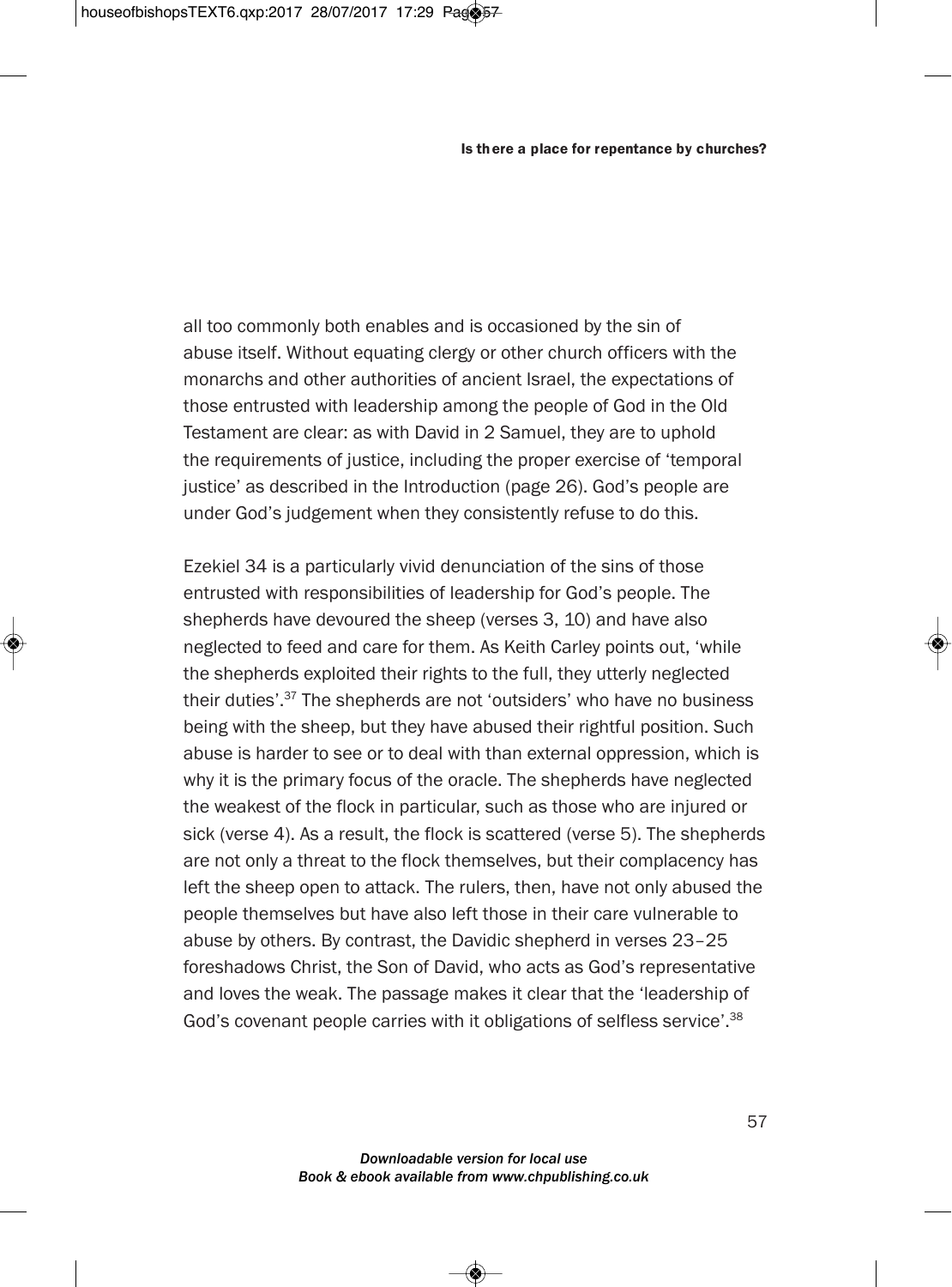This chapter from Ezekiel was not a comfortable passage of prophecy to hear in the sixth century BC, and it is not a comfortable passage to hear today either. It is a matter of public record that when cases of serious abuse have come to their attention, churches have not always acted in a way that expressed a grasp of the depth of the sin involved, and in particular the extent of the harm done to the victims of abuse. Churches, including the Church of England, have focused instead on the risk of damage to themselves: damage to their ministry through abuse by church members and officers becoming known, and damage to the spiritual, moral and psychological health of clergy abusers in particular. Effort was consequently given to the management of reputational, financial and legal risk, and on the intended rehabilitation of clerical offenders through internal discipline and attempted treatment. The shepherds took good care of themselves, when their primary concern should have been for the sheep, above all those who were 'weak' and 'injured', and vulnerable to being made 'food for wild animals' (verses 4–6).

Failures by churches with regard to their responsibilities for preventing and responding to abuse require both public apology and repentance that follows from reflection on the scale of the sins that have been committed, not just by the abuser but by those holding these responsibilities. Who is it, however, who is called to repent? Beyond the particular individuals who can be identified as having made wrong decisions at specific points, is this a matter for anyone else? Is it a matter for the particular church as a body, as part of the body of Christ? And what if they are unwilling to apologize and repent, or unable to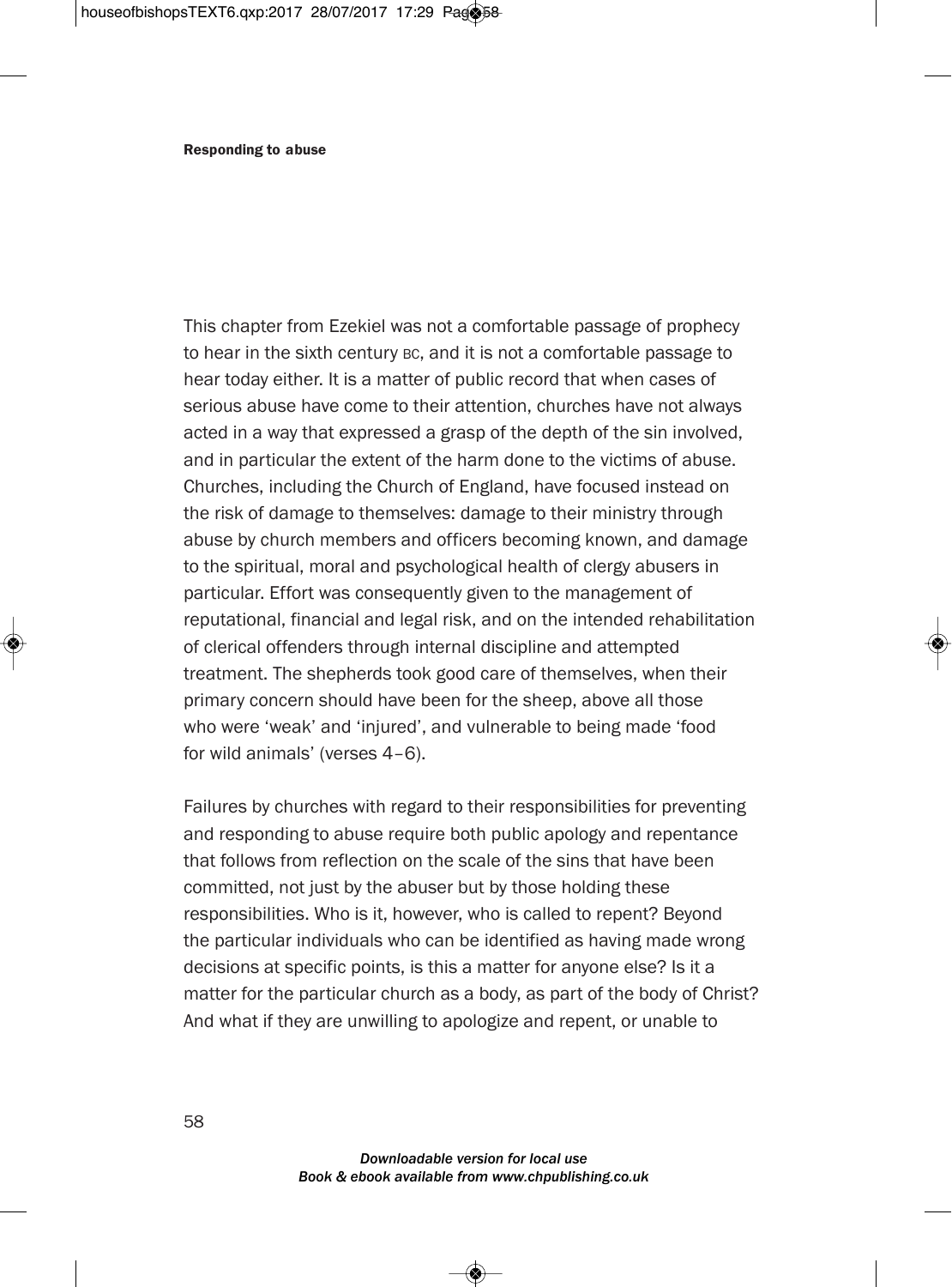because they have died? We understand apologies given on behalf of another – but can someone repent on another person's behalf?

Debates around collective guilt that emerged in the aftermath of the Second World War have continued to attract critical attention ever since.<sup>39</sup> If there can be collective responsibility for wrongdoing, does this require a collective apology? What would such an apology mean in practice? Can institutions ask for forgiveness – and if so, from whom?40 A significant academic literature has developed that reflects on the various questions here, drawing on philosophy, politics and sociology.<sup>41</sup> Intersecting with this phenomenon is the specifically theological issue of ecclesial repentance, prompted not least by parallel concerns about complicity in the crimes of the Second World War.42 Repentance in the Scriptures is often a corporate rather than a purely individual act. Cities repent (cf. Matthew 11.20, 12.45, Luke 10.31–3, 11.32, 13.3–5), and the calls to repent issued by John the Baptist and Jesus of Nazareth, echoing the Old Testament prophets, are primarily for the repentance of the whole people, not just selected individuals. Yet what can it mean for the church, which continues that call of sinners to repentance, to repent of its own actions? How can the one, holy, catholic and apostolic church acknowledge that it has failed to be holy, and thereby failed to be the church? If by sin it has failed to *be* the church, how can it repent *as* the church?

Over the past hundred years, churches have made numerous public statements that express contrition for implication in sin that is not simply about the misconduct of individual members, nor the failures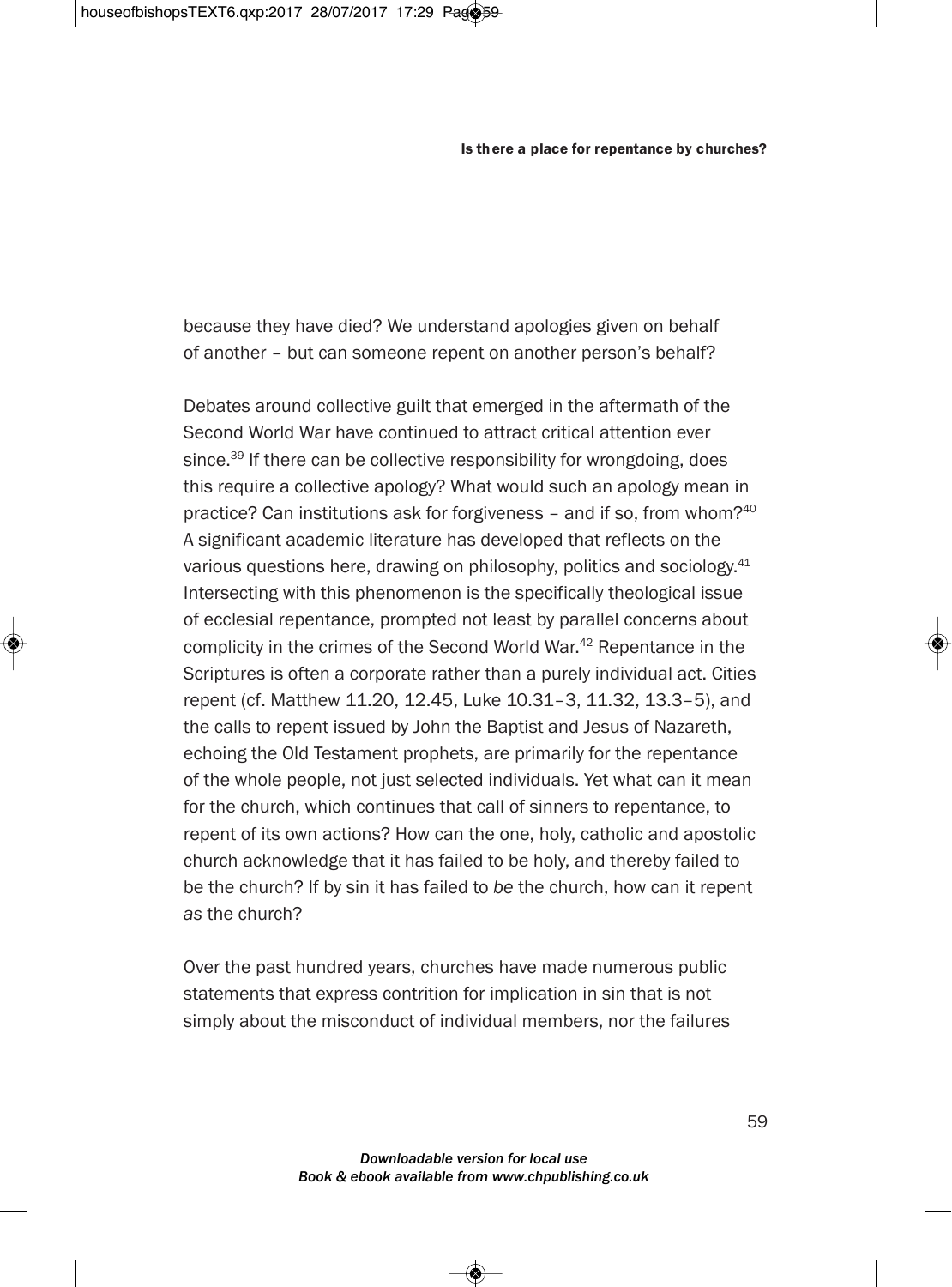of particular communities or parts of the institution, but is somehow the shared responsibility of all. It is perhaps worth noting that the 'Appeal to all Christian People' of the 1920 Lambeth Conference has some claim to being the earliest major example of this, and repentance for contribution to the sins of division continued to be a significant feature of ecumenical engagement for much of the twentieth century. Churches have issued statements of apology or repentance (the terminology tends to be fluid) in relation to the legacy of colonialism, war and violence, injustice and maltreatment of the environment.<sup>43</sup> A debate at General Synod in 2006 regarding the Church of England's response to the commemoration of the abolition of the slave trade included significant exchanges about whether this should include a formal apology for its own complicity in it.<sup>44</sup> The motion that was finally approved included reference to this, and the public apology subsequently made by the Archbishop of Canterbury received widespread and generally positive publicity in the mainstream media.

Ecclesial repentance raises some substantial theological issues. Most obviously, it touches on long-standing discussions about the relationship between the holiness that is one of the creedal marks of the church and the reality of continuing sin in the life of the church.<sup>45</sup> In the context of Roman Catholic thought in particular, there is a powerful line of argument to the effect that the church, as such, cannot sin, although of course the church is made up of sinful men and women, and therefore the church (as opposed to its individual members) cannot repent either.46 Protestant ecclesiology with its historical emphasis on *ecclesia semper reformanda* ('the church is always to be reformed')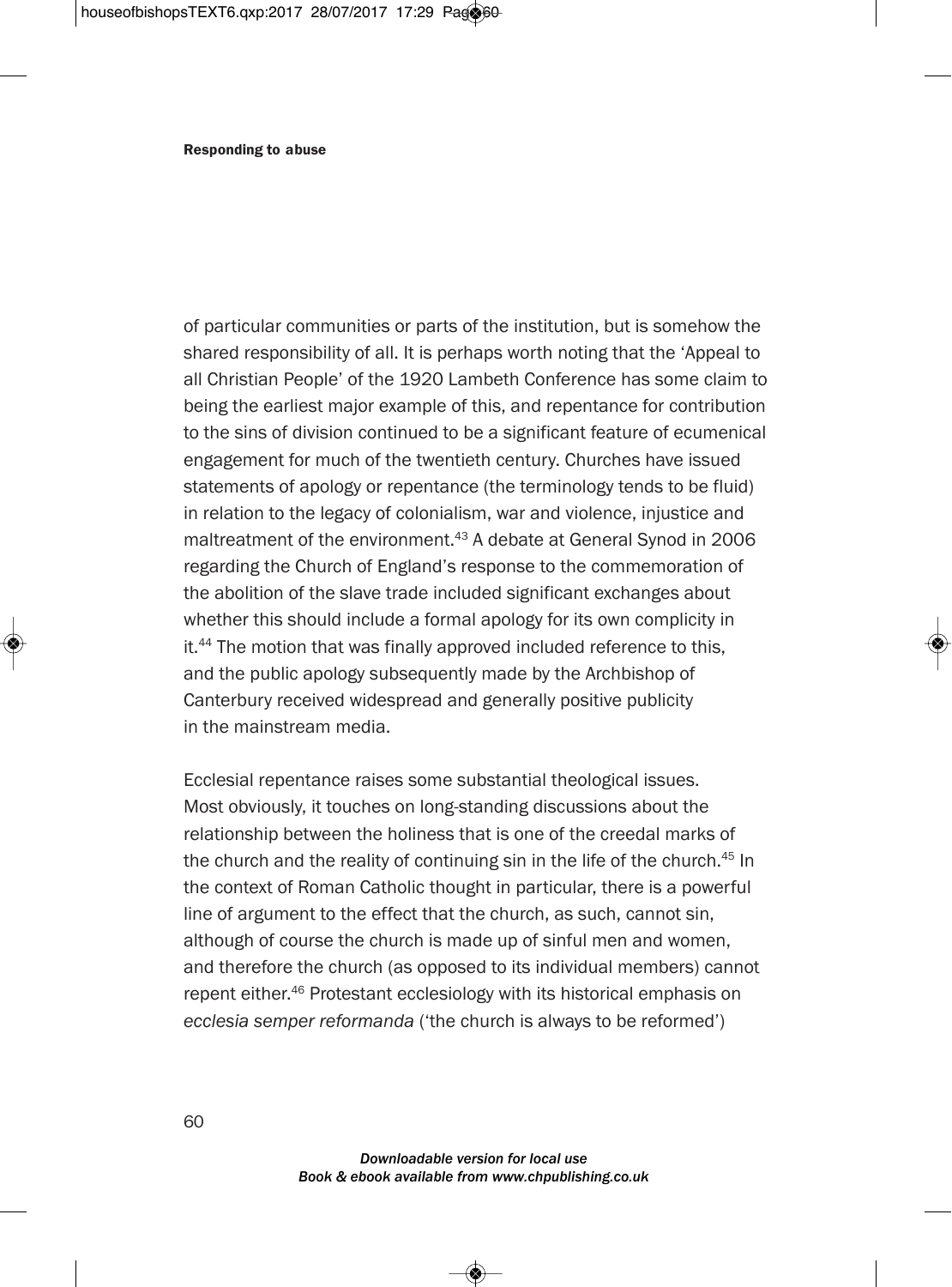tends to be critical of this approach; Luther once said, 'There is no greater sinner than the church.<sup>'47</sup> Are we prepared to say that the church, made holy by Christ and called to share the good news with the world, is deeply marked by sin and needs *to receive* what it mediates to others – and who will be *its* mediator? Or are we inclined in the end to displace that guilt onto something other than the church in which we believe according to the creed, onto a 'merely' human institution? To remain committed to the difficult notion of ecclesial repentance is to grapple with the paradox that the church can sometimes fail to be what it is – and yet it remains one reality, not two.

Ecclesial repentance also raises questions of representation: who speaks the words of repentance, on whose behalf, and what are the conditions for a representative figure speaking in this way? It is part of the teaching of the Church of England that clergy represent the church in their ministry: ordination designates a person as trusted with responsibility to speak publicly before God for the whole church, those in that place and those associated with them in the body of Christ. In an Anglican context, therefore, it is not a strange thing for an archbishop to acknowledge failings on the part of the national church, a bishop on behalf of their diocese, or a priest on the part of their parish, and in doing so to be heard as saying something that also relates to the life of the church universal, grappling with the paradox of its sinfulness and sanctity.

In such a situation, it may also be right for the bishop or priest to express the repentance of that part of the church they are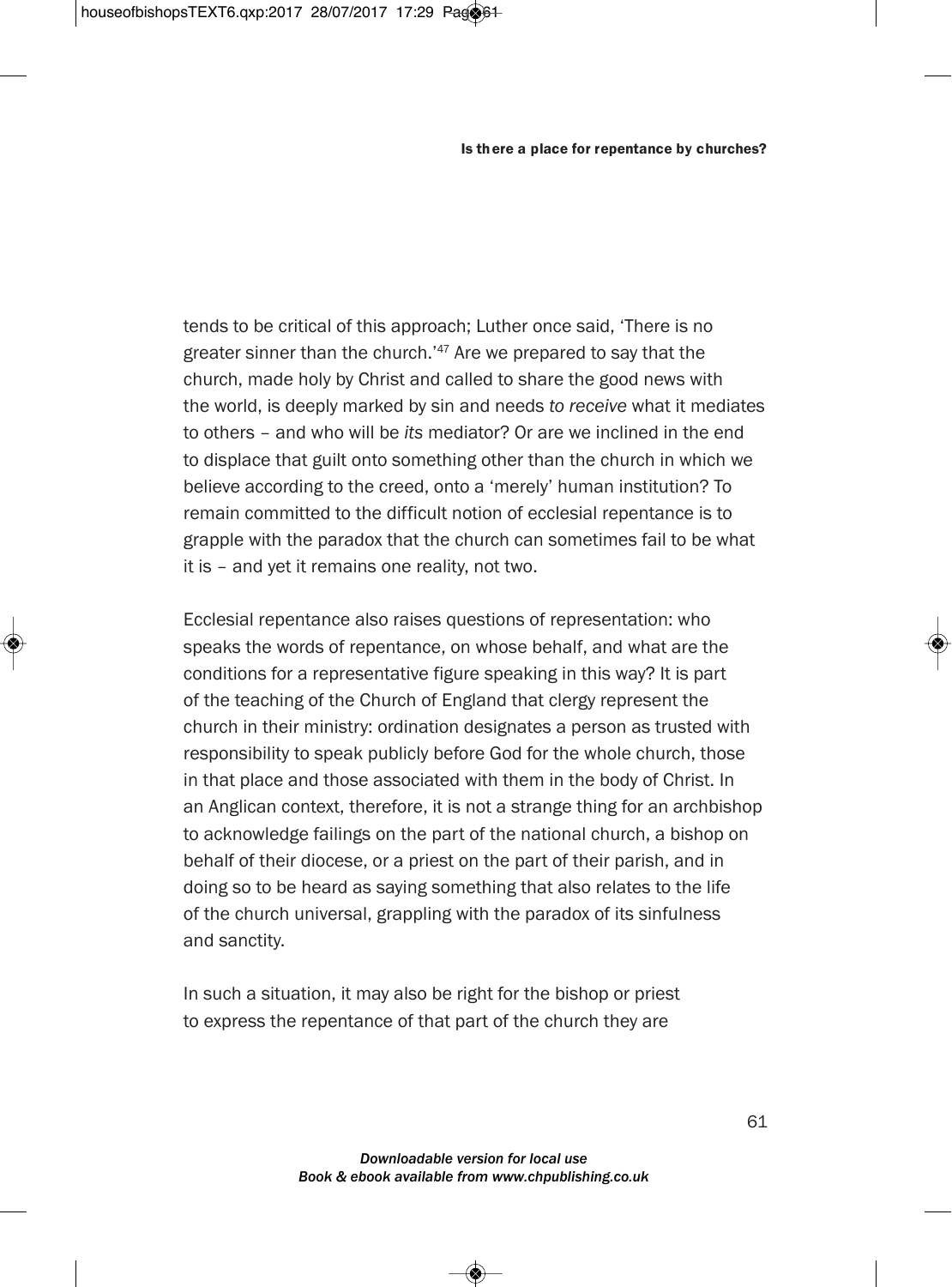representing. The power of an act of ecclesial repentance of this kind depends crucially on clarity that the person who speaks representatively is truly speaking *with* the church, as well as truly attending to those who have been wronged and to whom the church would now speak. That means that others in the church also need to be given time to reflect on what has happened, what has gone wrong and the distribution of responsibility for it, and the opportunity to associate themselves with the formal act of repentance, perhaps through appropriate symbols and ritual expression as well as commitment to concrete action to put right wrong that was done.

To go back to an example mentioned earlier, part of the power of the apology for involvement with slavery in 2006 was that it followed a motion at General Synod, and there was therefore a formal expression of the fact that when the Archbishop made a public statement, he uttered words that were 'meant' by the Church of England as a whole and was not just making some kind of praiseworthy gesture as an individual Christian leader. At the same time, the Archbishop had made it clear in his contribution to the debate that such an apology as an act of the church held together the living and the dead: 'The body of Christ is not just a body that exists at any one time; it exists across history and we therefore share the shame and sinfulness of our predecessors and part of what we can do, with them and for them in the Body of Christ, is prayerful acknowledgement of the failure that is part of us not just of some distant "them".'

Repentance, whether individual or corporate, requires a willingness to commit to action that seeks to make good the wrong that has been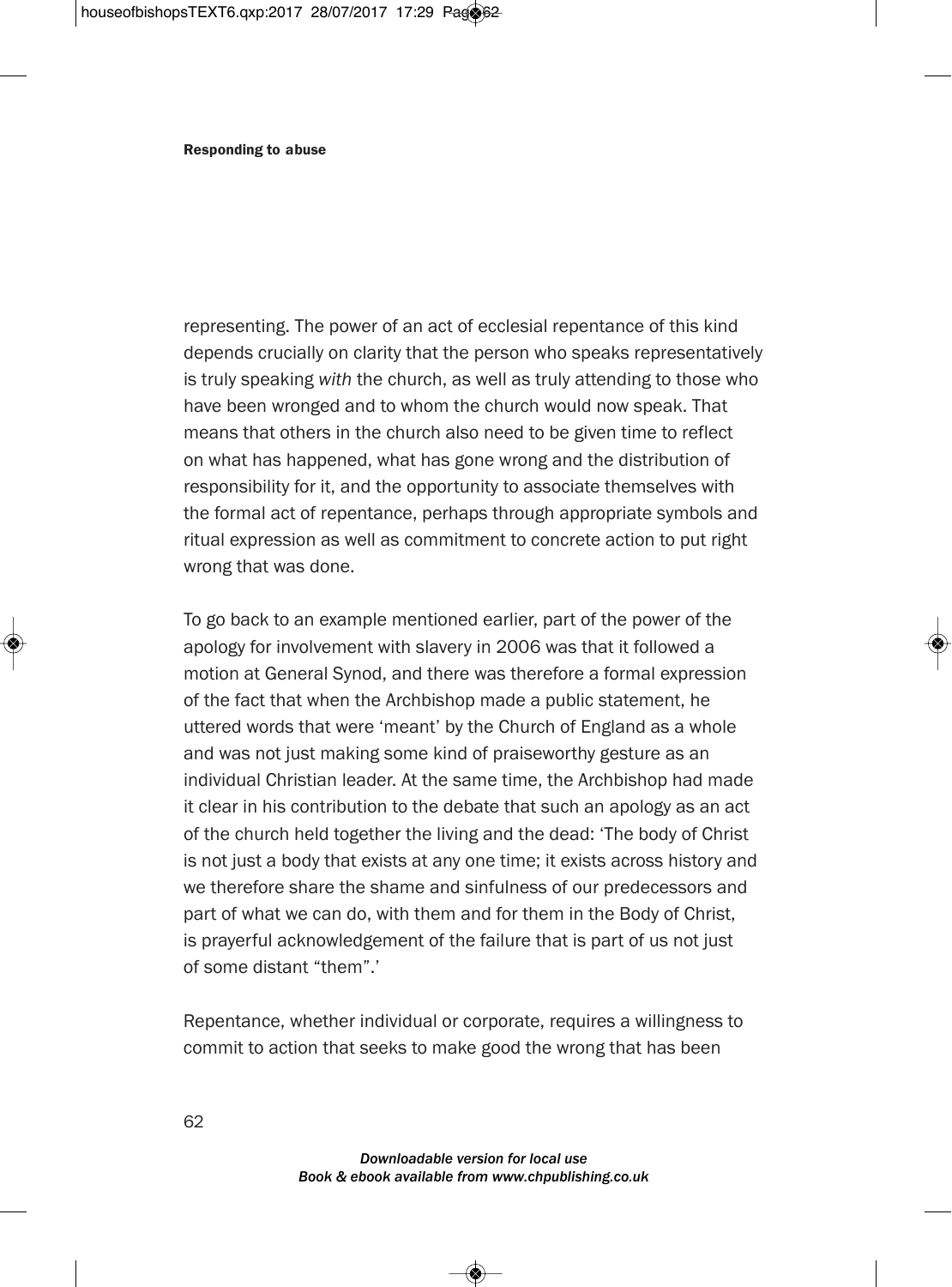done, as well as the clear and unequivocal naming of the wrong that has been committed. There is a long tradition of reflection about this in relation to the ministry of absolution, which will be considered further in the next section. Of course, no action can make up for the damage that has been done by the evil of abuse. Clear commitment to action that can bring change from the past is, however, an integral element of the church's acknowledgement of its share in that sin. This is classically a part of what reconciliation or penance requires. Repentance for the Christian means a promise to walk in newness of life. Statements of corporate apology that do not unambiguously convey both the acknowledgement of collective failings and the commitment to put them right make little sense, in secular or theological terms.

Finally, ecclesial repentance generally involves the acknowledgement that while theology can enable sin to be identified and rooted out it can also play a part in enabling sin to take root. There are various places one might look for wrong teaching in the context of responding to abuse, with some of its dimensions identified elsewhere in this document and the companion piece from the Faith and Order Commission. Some would want to go beyond the areas addressed directly here and argue that church doctrine and liturgy remain permeated, for instance, by patriarchal and feudal modes of thinking that are instrumental in setting up and sustaining distorted relationships within the life of the church. With respect to justice, how doctrine concerning Christ's atoning work is taught will also be important in ensuring that the righteousness of God which saves is presented as the basis for pursuing temporal justice in cases of abuse rather than suggesting that the church's internal processes of discipline, forgiveness and repentance make the pursuit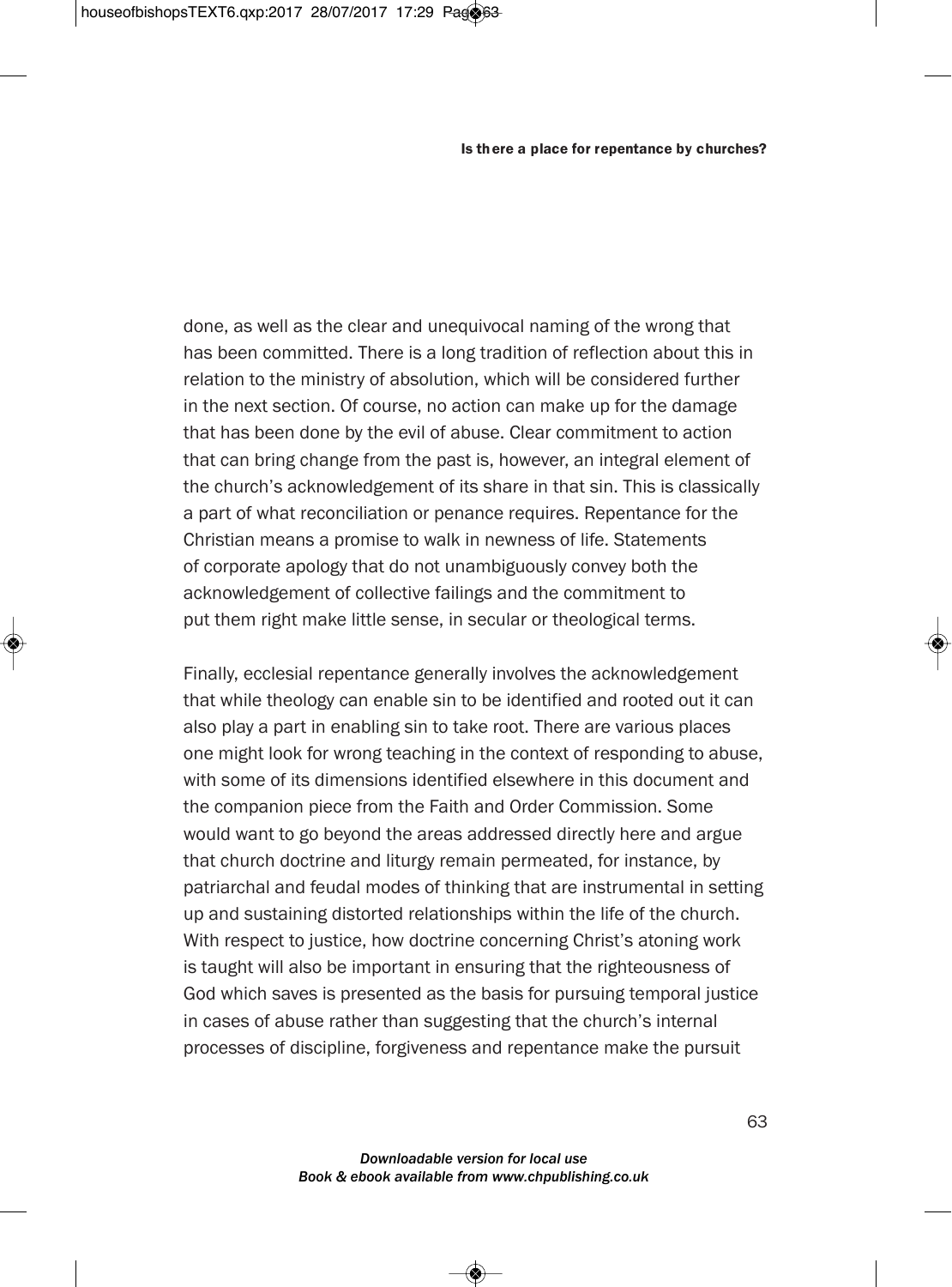of such justice unnecessary. Such far-reaching critiques, arising from reflection on the experience of survivors, deserve careful attention.

One clear example of problematic theology in this context is the separation of justice from the gospel of salvation. Scripture is clear that God's 'eschatological' justice or 'righteousness' (page 27 above) is not to be opposed to God's salvation: a passage such as Isaiah 59 is wholly based on the assumption that God's righteousness saves those who suffer injustice, and God's salvation establishes justice on the earth. God is 'appalled' when there is no one to stand for justice and wrongdoing continues unchecked (Isaiah 59.16). As we read elsewhere in Isaiah, 'There is no other God besides me, a righteous God and a Saviour' (45.21). Persistent failure in the exercise of 'temporal' justice incurs God's judgement. Nor is this a perspective that is somehow set aside by the gospel of Jesus Christ, who summons us to seek first God's kingdom and its righteousness (Matthew 6.33). In Christ, and him crucified, 'every one of God's promises is a "Yes"' (2 Corinthians 1.20), including God's promise of justice restored. The church that proclaims the good news of transforming forgiveness also witnesses to the seriousness of sin through its commitment to temporal justice, its upholding of the justice inherent in created order and reaffirmed in Christ and its practice of the virtue of justice. This will be explored further in the following section.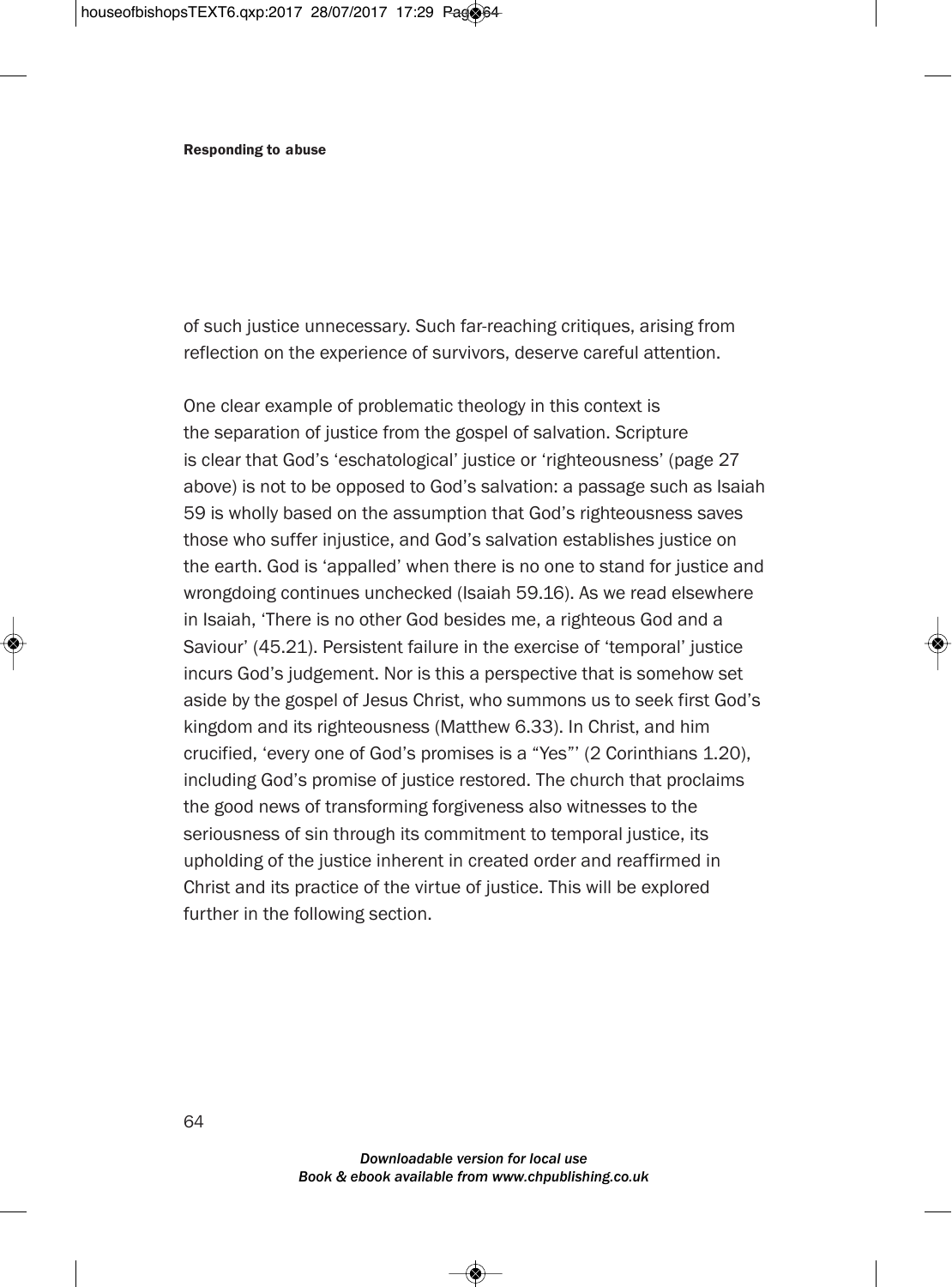# Fictional Case Study: St Matthew's

St Matthew's is a residential care home that began life as a 'mission to the aged' from St Matthew's parish church in the 1880s. It has retained strong Anglican associations ever since, with the incumbent and churchwardens being on the Board of Trustees. A year ago a new Chief Executive was appointed who rapidly became concerned about the standards of care and the attitudes of staff. He found complaints and concerns of neglect and physical harm to residents which had not been addressed by the previous manager. The new Chief Executive referred these complaints to the police for criminal investigation, and asked the local authority to undertake an inspection. The outcome of police investigations and the local authority inspection, which received wide local publicity, revealed that for a period of at least ten years standards of care had been low, the mortality rate for the home was exceptionally high and that the level of neglect amounted to systemic abuse, and included allegations of cruelty.

The incumbent of St Matthew's is a much loved pastor whose retirement is approaching. He is well known for not having a good grasp on administration, and for being unable to deal with conflict. He avoids discussion with the Chief Executive, and has not been able to address the 'fall out' of this report, or his own role in the failings of the home, with his congregation.

The Archdeacon and the Diocesan Safeguarding Adviser are concerned about the impact on the church and parish of the reports of the failings of the home. In addition to the incumbent and the churchwardens being members of the Board, a number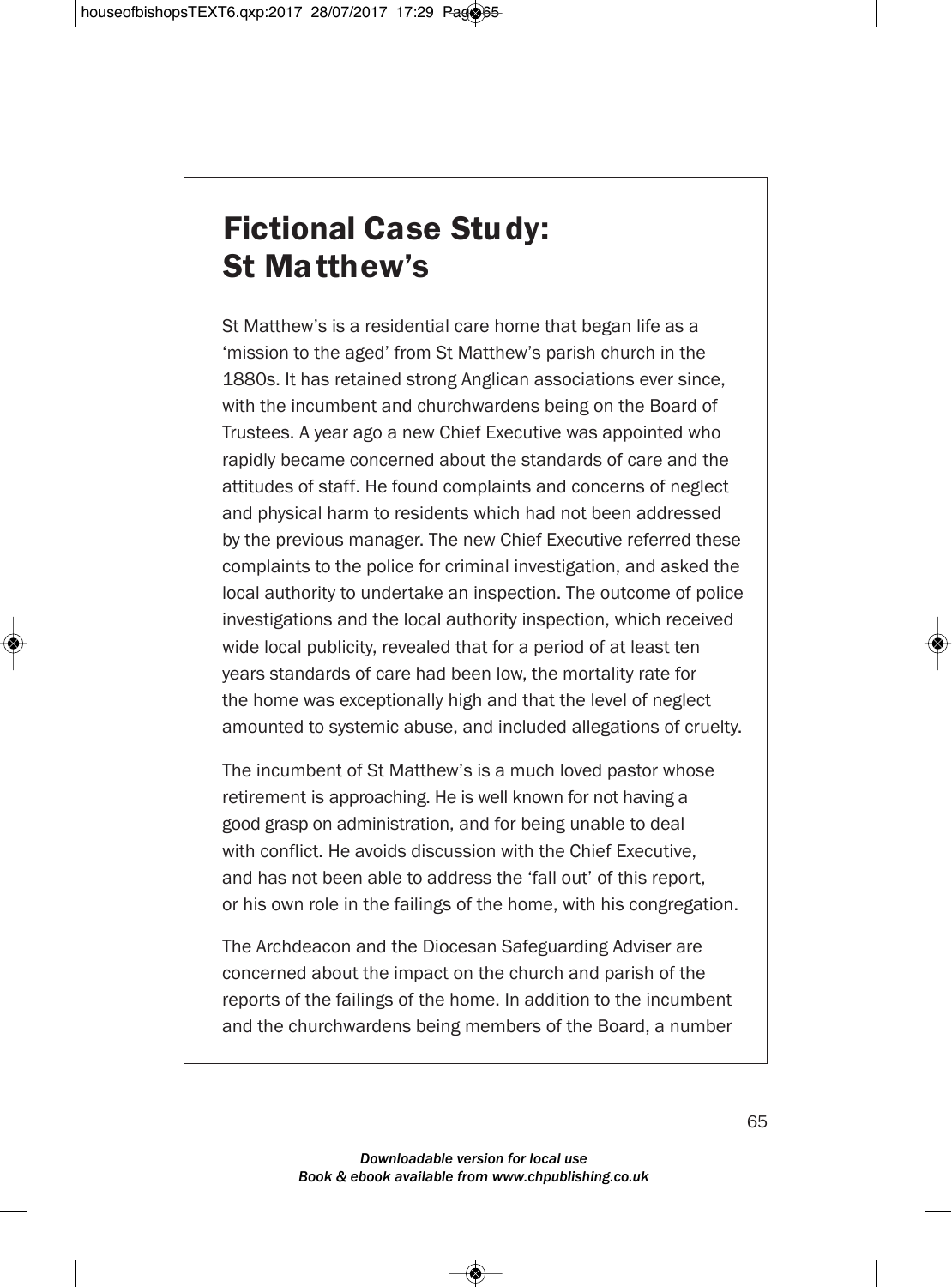of members of the congregation visit residents voluntarily. Some present and past members of the congregation or their family members are or have been residents in the home themselves.

### General considerations in responding

The response to this case must pay heed to the Safeguarding policies and procedures of the home. Because of the strong parish links, these would need to link to Church of England Practice Guidance 'Responding to Serious Safeguarding Situations', and a diocesan/parish core group should have been set up to manage the process when complaints first arose.

The core group would address processes for a wide range of issues, including:

- Referral to statutory agencies (police and social services), following their lead and implementing their advice.
- Providing support to all those involved, including residents and their families, affected members of the congregation, staff, the incumbent, and the churchwardens.
- Following legal procedures and informing insurers.
- Managing communication and reputational damage.
- Managing the impact on the congregation, both immediate and long term. This in particular involves responding to the spiritual and emotional needs of individuals affected, and to the whole congregation.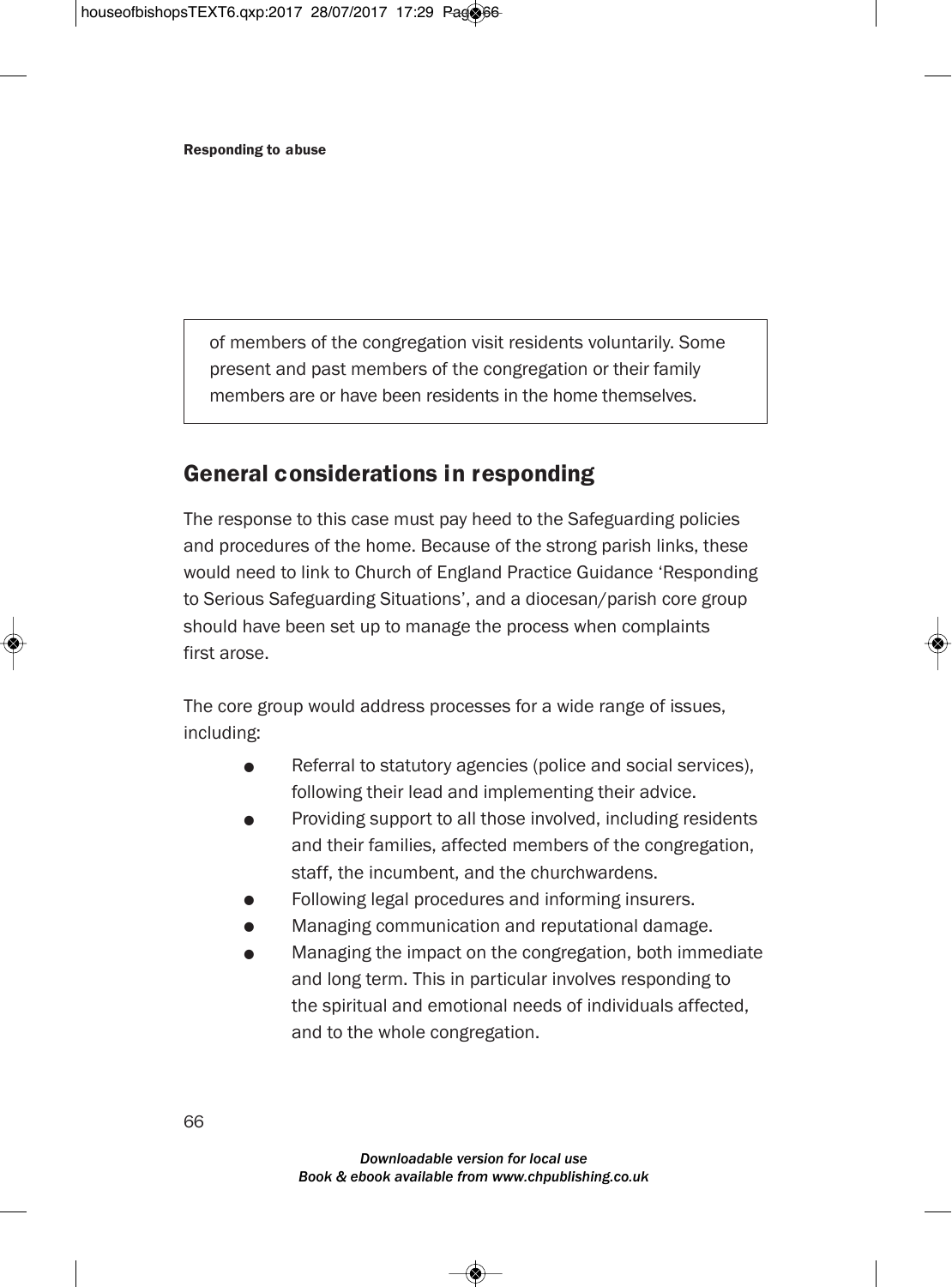Possible responses which may be considered:

- The archdeacon or bishop might support the incumbent by giving clear information in person to parishioners following the report, and offering immediate and ongoing support to anyone affected (e.g. a Listener available when the information is given, and an advertised phone number).
- A bridge-building/reconciliation process might be instituted for a time following the report, facilitated by an external agency such as Bridge Builders, in order to rebuild trust, enable hurt, shame and sadness to be expressed, and creating the conditions for a corporate acknowledgement of harm done.

#### Questions about forgiveness and reconciliation

In the short term, how might the sadness, regret and anger felt within the congregation and wider community be acknowledged and expressed, without passing judgement on the question of who is responsible for failures? How can the incumbent and Archdeacon enable conversations that both acknowledge what has happened and seek to place it in the light of the gospel? What could be a suitable scripture passage to preach from, and what could be some key messages? What kind of opportunities to address the situation in personal prayer and public worship might be appropriate?

At some point, for personal, spiritual and professional reasons, the incumbent will have to face his own role in the failings of the home.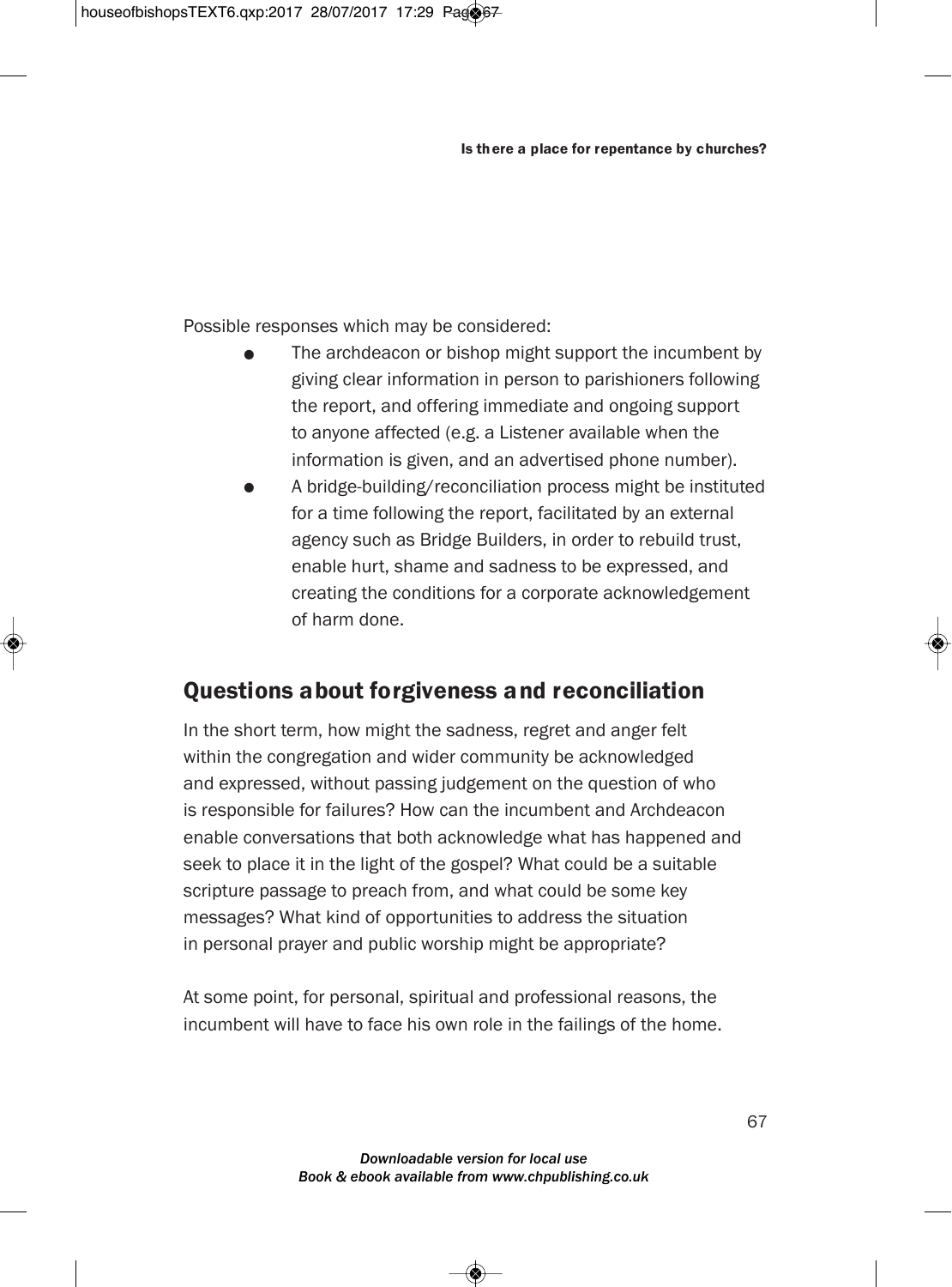If these are serious, should he apologize, and if so to whom? Would early retirement followed by an apology from the Archdeacon for the failings of others be preferable? If he wishes to continue in post, what may be needed to rebuild trust with the congregation and wider community, potentially while there is a disciplinary case hanging over him? It has been argued in this section that any kind of apology in the aftermath of abuse needs to (a) identify clearly the nature of the mistake or failure that has occurred, (b) state what will be done to address the situation and avoid recurrence and (c) be informed by careful listening to those affected by the abuse, including survivors. What might that mean in this particular context?

Formulating 'a corporate acknowledgement of harm done' is likely to take considerable time – not least because it will require potentially painful acknowledgement of different levels of failure by individuals and bodies representing the church. As just noted, acknowledging the harm done requires understanding it, and understanding it means listening to those who have suffered and those whose lives have been affected by the situation. This is going to involve spending time hearing what some very hurt and angry people have to say. Moreover, the example of the Archbishop of Canterbury's apology over slavery underlines that where one person wishes to speak on behalf of others in the church, then where possible those others should be given the opportunity to affirm their identification with what is being said.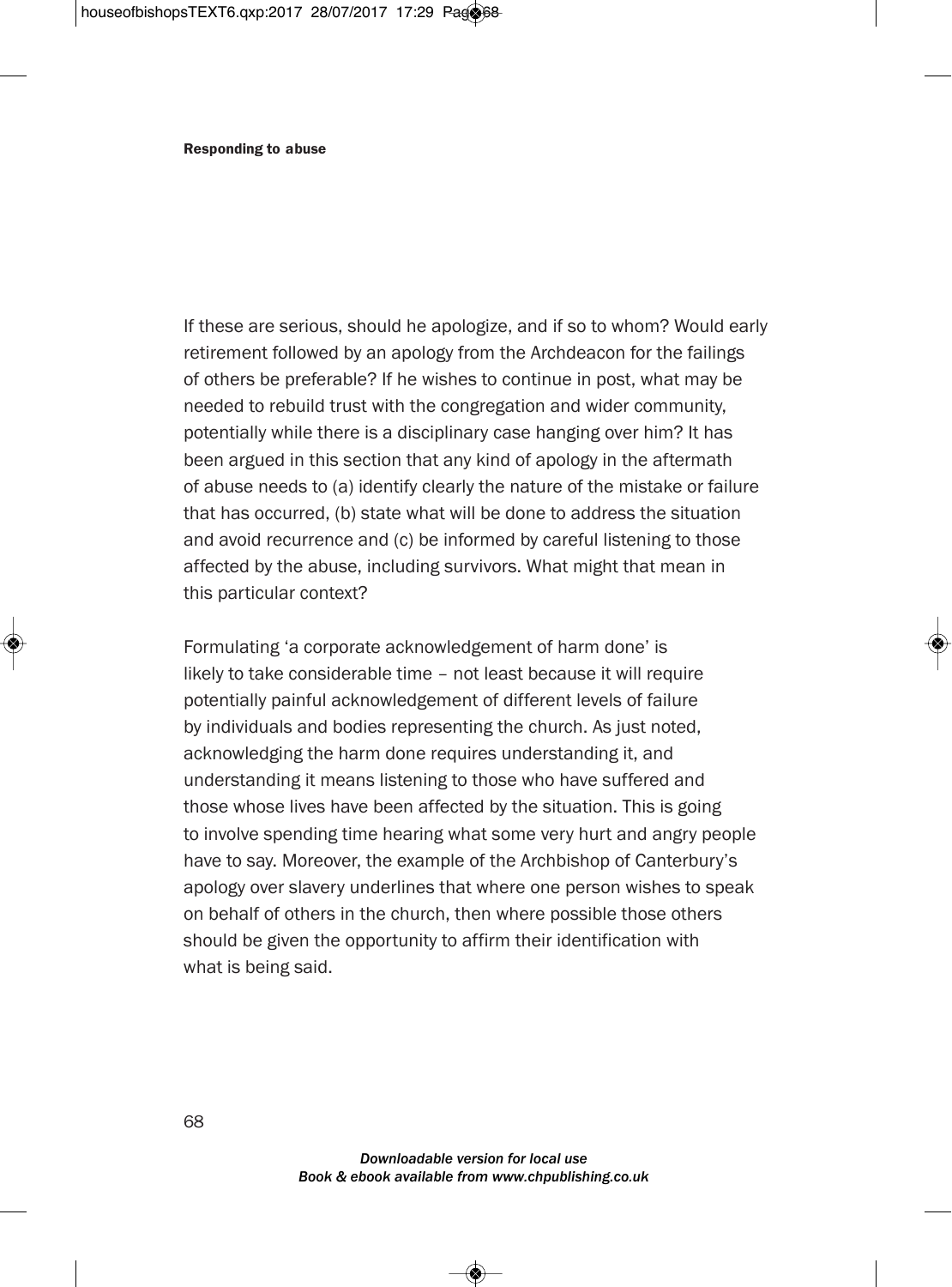Bound up with that challenging task will be questions about whether responsibility for what went wrong ultimately rests only on a number of particular individuals (for instance, the perpetrators themselves and the members of the governing body who failed in their legal responsibilities) or whether it also extends more widely to the local church community, or even to those in oversight at diocesan level. Was there a tacit agreement to look the other way, for instance? Was there a willingness to wave aside normal requirements of good governance on the grounds that we are all Christians and can trust one another? Was there an unwillingness to challenge the vicar's judgement (and if so, why)? Was there a reluctance to engage with others who should have been consulted, e.g. the Diocesan Safeguarding Adviser and the relevant statutory agencies? If the answer to any of these questions is yes, then it could be worth exploring whether problematic theology played a part in the failings. If so, that needs to be stated clearly, and wrong doctrine clearly rejected.

Finally, when all are agreed that the time for such corporate acknowledgement of harm is right, how should it be communicated, and by whom? How might the congregation recognize their possible corporate failings in a public way? How helpful are the Church of England's liturgical resources here (e.g. *Common Worship: Initiation Services*, pp. 228–63)? How might the generic public language of acknowledgement and apology be related to the church's distinctive language of sin, forgiveness and salvation in formal communication?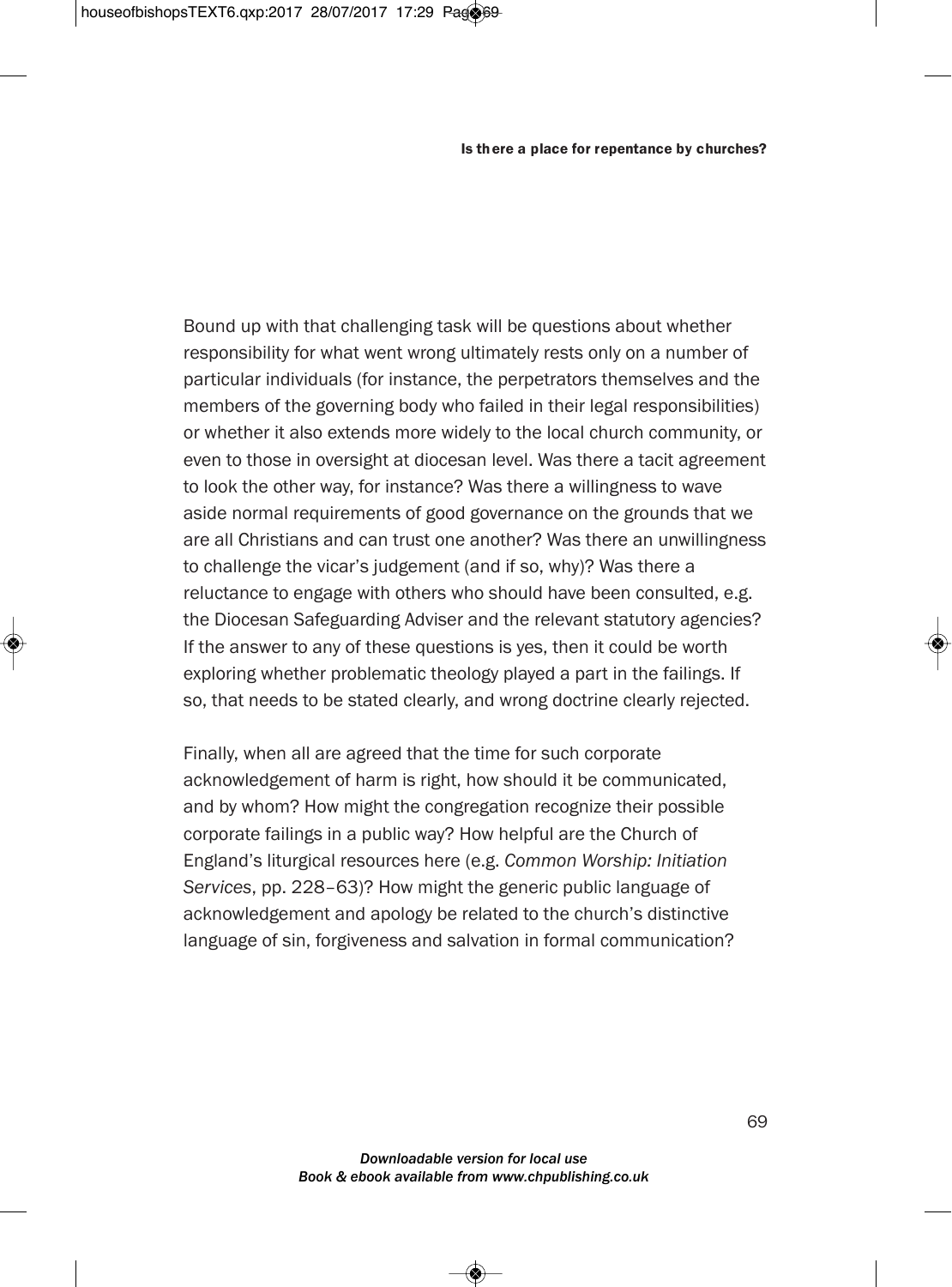## 4. How should the church speak of being forgiven to those who have committed abuse?

God's offer of forgiveness th rough the cross of Christ is for all; none has the slightest c laim or entitlement to it in light of their merits, a nd for each it opens up the way to transformation beyond any imagining. T hat is the good news, a nd it is the joyful duty of the church to proclaim it. T urning to God to receive forgiveness also means turning away from the wrong we have done, and recognizing it as sin that separates us from God and one another and binds us to death. Responding to God's offer of salvation therefore involves repentance as well as boundless th ankfulness. In the case of those who have committed abuse, part of such repentance will be a willingness to face the consequences, including legal consequences, of acknowledging the sin that has been committed. T his has implications for the ministry of absolution within the church. Moreover, the nature of abuse (a nd not least th e way it may habituate the abuser to self-deceit) c an make it diff cult for repentance to take root. Ev idence of repentance cannot mean that no constraints sh ould be placed on a person's access to situations where re-offending would be possible.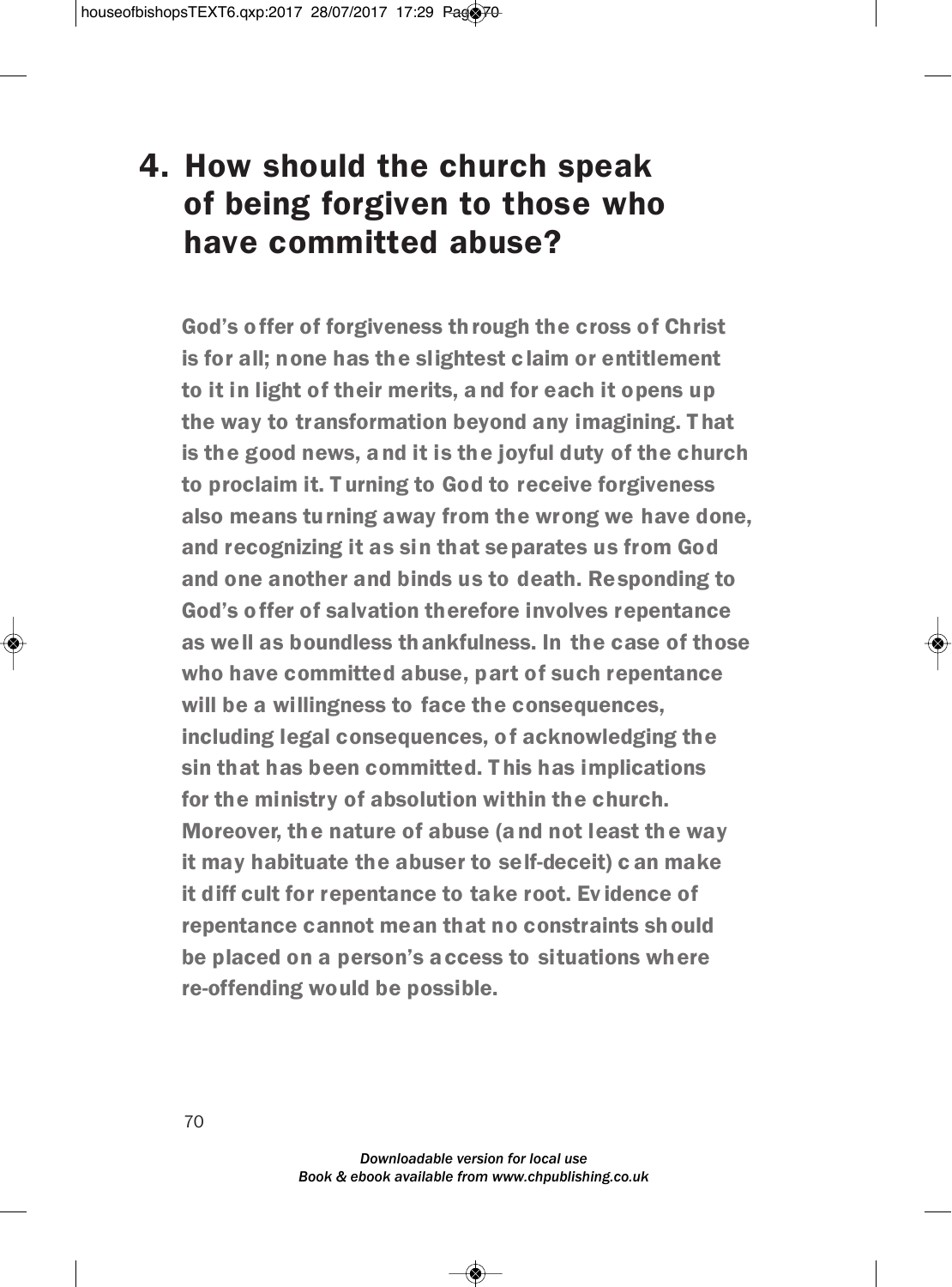According to a Church of England report, it would appear that 'a higher proportion of convicted offenders against children may be found in church congregations than in the population generally'.48 Recent studies suggest that at least 25% of offenders against children and vulnerable people attend churches.49 That may reflect the way that churches continue to be seen as a 'soft touch' by those who continue to seek opportunities to abuse others. Yet it also indicates both the opportunity and the responsibility that churches have to speak about forgiveness to abusers, whether convicted, accused or unidentified to the church community and wider society. Indeed, it is a reminder that whenever forgiveness is the subject of preaching and teaching, there is a reasonable possibility that abusers may be among those listening.

The Gospels record the declaration of God's forgiveness as a distinctive, and at times shocking, feature of Jesus' ministry (e.g. Mark 2.5–7). Jesus seeks out the most notorious of sinners and does not demand their repentance before he will keep company with them, although his presence elicits it (Luke 19.1–9). In the parable of the two sons, the motivations of the younger son for returning to the family home appear mixed at best, yet the sight of his son is sufficient to move the father to run towards him, ready to give the embrace of welcome, beyond all the son's expectations and before he can even begin to speak any words of contrition (Luke 11.11–24). God's word of forgiveness, in its scandalous generosity, is transformative and creative, establishing a new situation and calling those who are dead in sin to abundant life. It is a gift beyond anything we could ask or imagine, which includes the call to turn away from all that holds us captive by the power of sin and walk in newness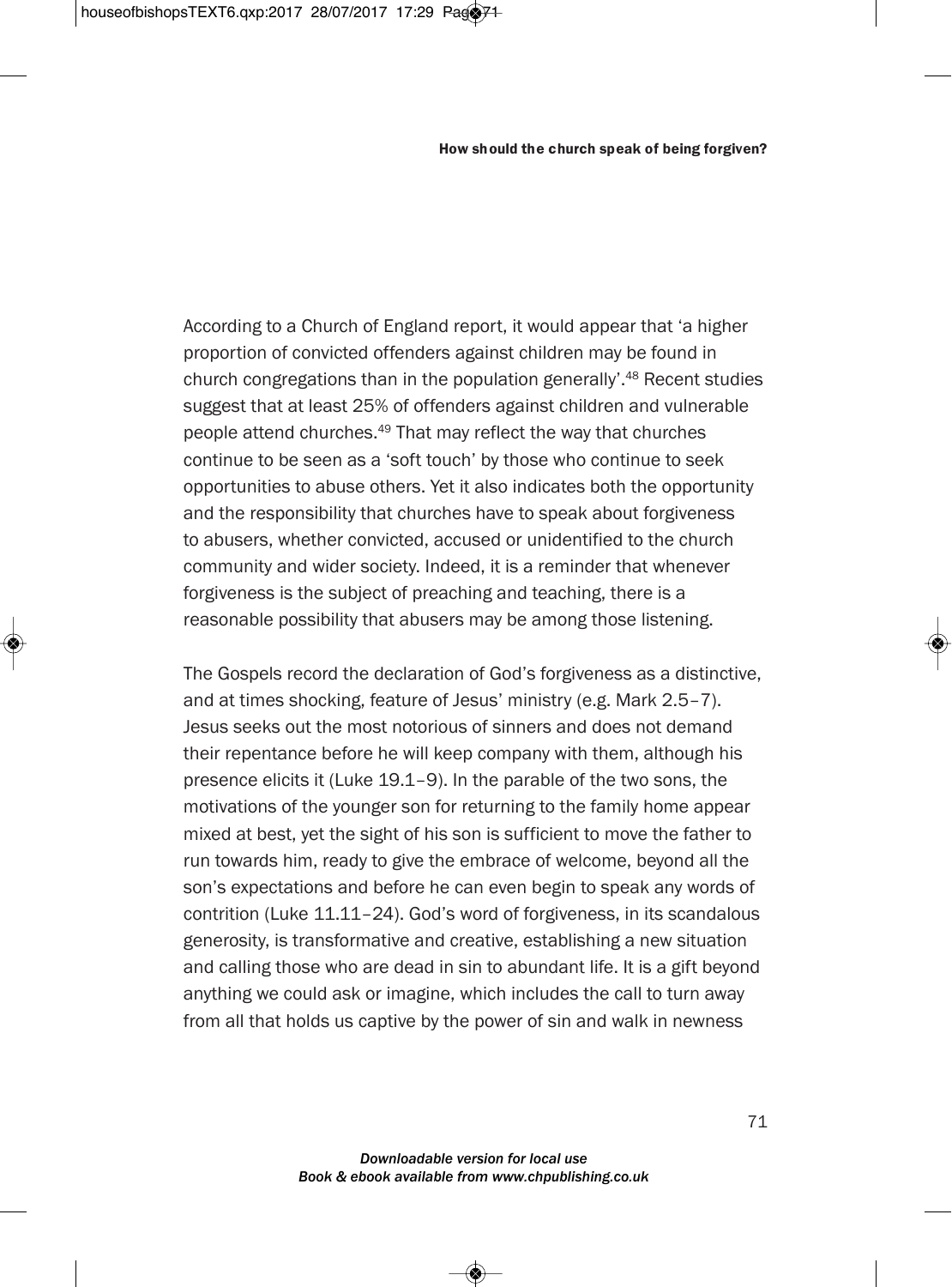of life, and the grace to hear and respond to it. There is no turning to God to receive forgiveness without the opening of the heart to the way of repentance.

The apostles could offer that same divine forgiveness to the crowds at Pentecost because of what God had done through Christ. When the crowds asked how they should respond to his message, Peter replies, 'Repent and be baptized every one of you in the name of Jesus Christ so that your sins will be forgiven; and you will receive the gift of the Holy Spirit' (Acts 2.38). To receive the gift there needs to be a beginning of the journey of repentance, a re-orientation of the person to God's kingdom and God's justice. The interweaving of forgiveness and repentance in their preaching might be compared to the way these are connected in the accounts of the ministry of John the Baptist (e.g. Mark 1.4, Luke 1.77; Matthew 3.1–12, Luke 3.1–22). Later Christian tradition emphasizes that repentance is itself the work of grace: it is by the gift of God that our hearts are made ready to receive 'redemption through his blood, the forgiveness of our trespasses, according to the riches of his grace' (Ephesians 1.7).

Forgiveness stands at the beginning of life in Christ yet Christians will not cease to find themselves in need of it. There is some indication that this troubled early believers, whose profound appreciation of what had happened in baptism appeared to be contradicted by the reality of continuing sinfulness (perhaps the situation referred to in Hebrews 10.26–31). This may also be at least part of the context for passages which comment on what we might call church discipline, such as Matthew 18.15–20, 2 Corinthians 2.5–11 and 1 Timothy 5.20.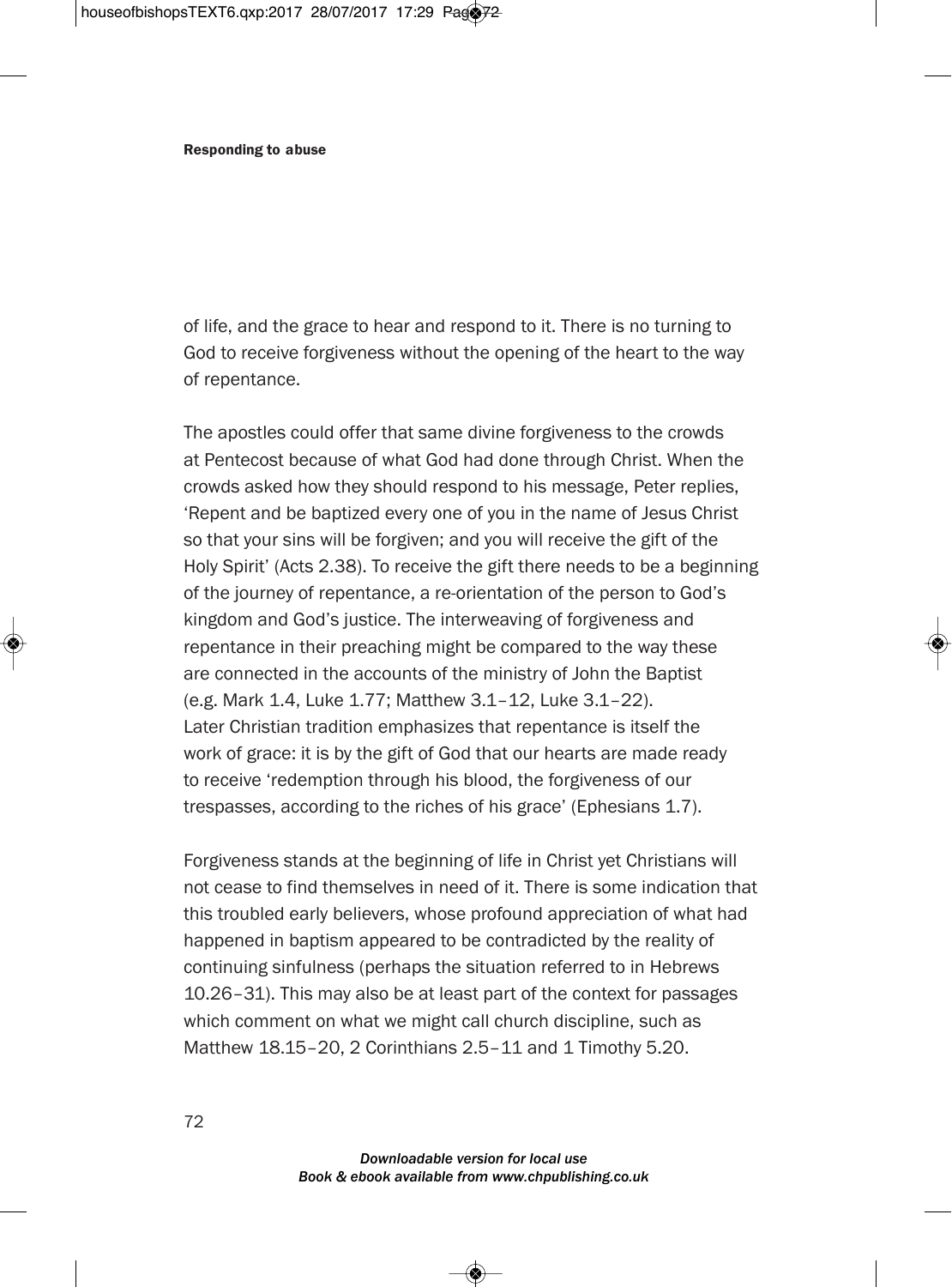In 1 Corinthians 5.1–5, Paul is responding to a serious case of sexual sin within the Corinthian congregation, and with the complacency of the church that allowed the offence to take place, which Anthony Thiselton refers to as 'the corporate sin of the community'.50 The church is seen as a soft touch, tolerating behaviour that would merit condemnation in the world beyond it, despite claiming to be holy and separate. The sin of one member of the community and the complacency of the community as a whole are closely linked. Paul's call for mourning recognizes this connection, as he asks in verse 2: 'Should you not rather have mourned, so that he who has done this would have been removed from among you?' Corporate repentance and mourning is therefore intended to make individual complacency and sin intolerable.

Paul instructs the congregation to 'hand this man over to Satan'. Although some commentators have interpreted these words as an irrevocable anathema, salvation is clearly intended in verse 5, which expresses the hope that the offender's spirit will be saved on the Day of the Lord. It could be argued that the continuing offer of God's forgiveness is implicit in that hope.

The reference to the destruction of the flesh indicates that such an offer is not made lightly. Thiselton argues that 'flesh' here is not simply a reference to the physical body, but in line with Paul's use of the word elsewhere it means that the offender's pride and desire to sin are to be challenged through church discipline, bringing him to repentance and salvation.<sup>51</sup> While holding out the hope of forgiveness, such discipline does not minimize the seriousness of sin, demanding a repentance analogous to physical death.52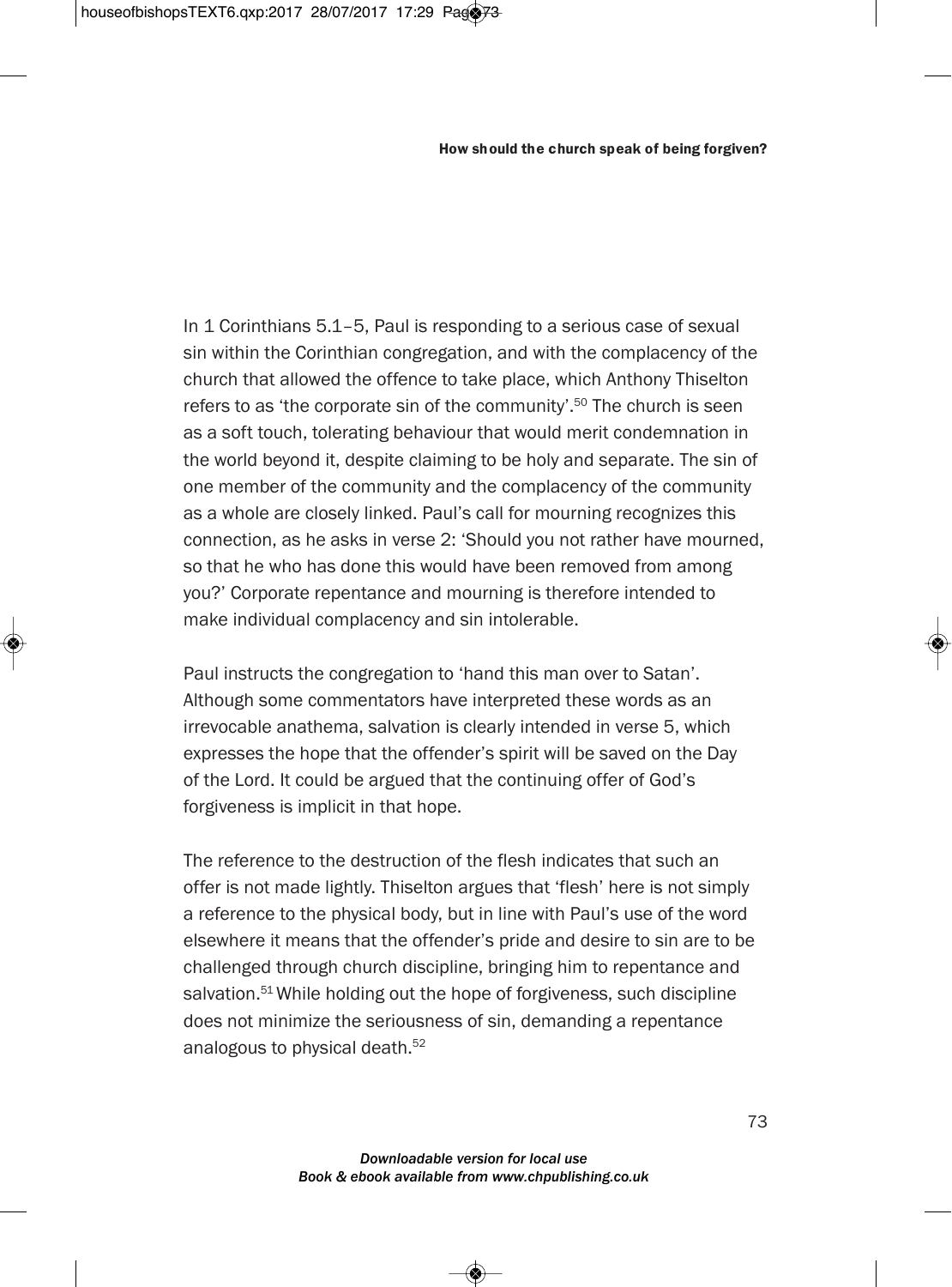Sin, in the New Testament, is not simply something that sinners do but something that shapes their being so as to 'undo' it, reducing life in the body to 'flesh' turned in upon itself, which will ultimately consume itself. Release from sin through divine forgiveness is therefore ultimately inseparable from resurrection. God's forgiveness is not so much about waiving the consequences of sin as creating in limitless love and power new life beyond those consequences, in all their apparent finality.

A passage from the Doctrine Commission's report *The Mystery of Salvation* is worth citing at this point. It states that 'Sin is constituted by all the wrong deeds and thoughts which make us fail to hit the mark of the kind of people God intended us to be, all the badness in us that alienates us from his goodness and holiness. To suggest that at one fell swoop all that disappeared would be to reduce our faith to an implausible fairytale. Rather, what happens is that God assures us of a new status as we throw ourselves on his mercy, upon that offer of forgiveness from the cross. … The result is not only a new status vis-à-vis God as accepted and forgiven in Christ but also a new status in respect of our relationships with fellow human beings. … But that this much can be instantaneous should not be allowed to conceal from us the more gradual character of much else.'53

Biblical teaching on how God's forgiveness is received has also informed two thousand years of church tradition, including the practice of what in current documents the Church of England refers to as the 'ministry of absolution', known in modern Roman Catholic terminology as the 'sacrament of reconciliation' and in popular usage as 'confession'. To avoid confusion, the Church of England term is used in what follows.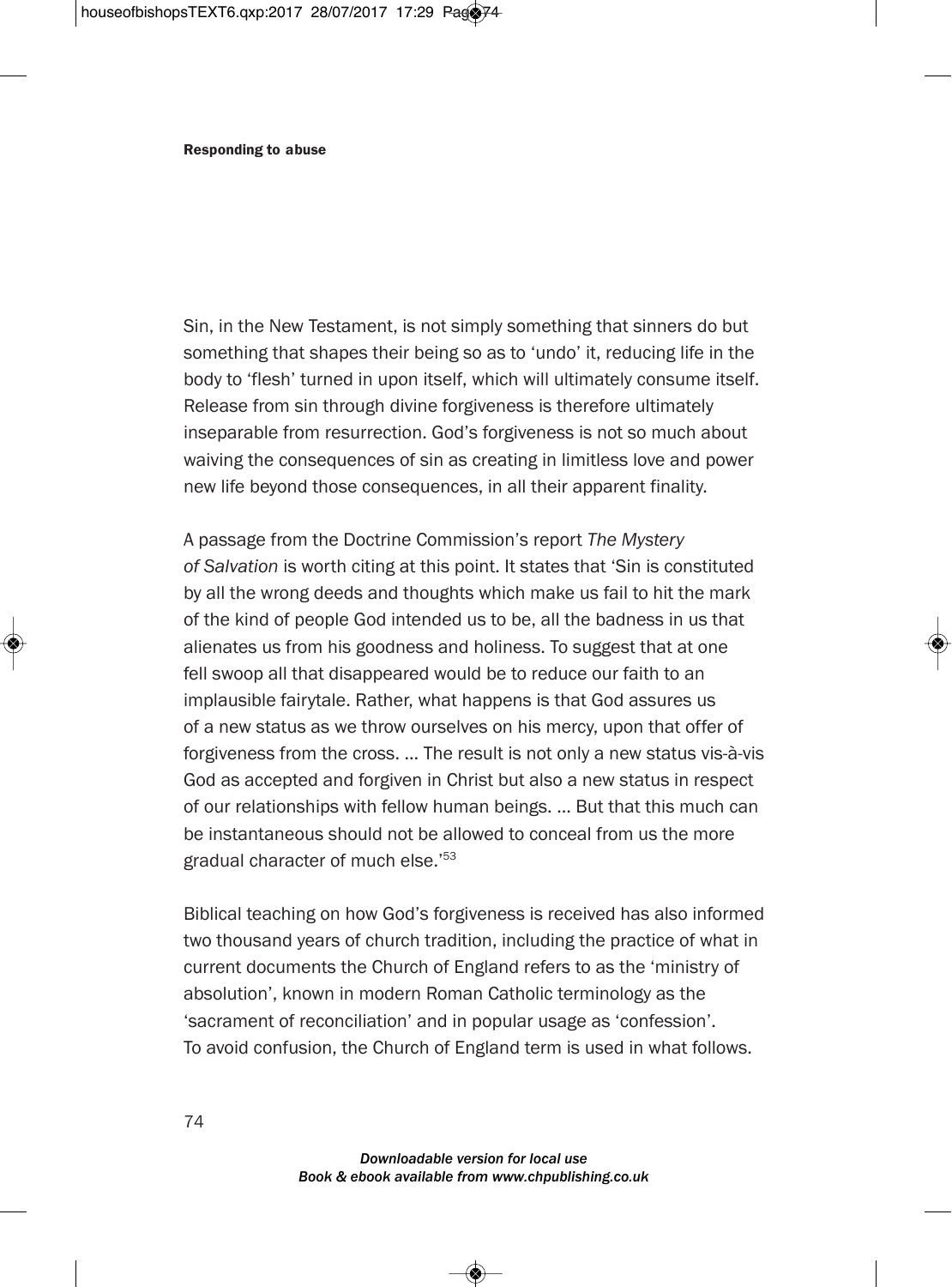There is a complex history here, and a controversial one within the Church of England itself.54

One of the recurrent issues within that history has been the relative emphasis placed on three interlinking relationships: between the sinner and God, the sinner and the church, and the sinner and the person sinned against. It is important to underline that the primary focus of the New Testament and of subsequent Christian teaching is on forgiveness as a divine–human interaction: humans repent and God forgives. It is an interaction that cannot, however, be separated from changes to the interaction between human beings, as it opens up new horizons for repentance and renewal there also, including the life of the church as a community of repentant and forgiven sinners. Still, in a contemporary context where the weight can sometimes seem to fall exclusively on forgiveness as a private transaction on the one hand between human individuals, or on the other between the soul and its God, the inseparability of these three relationships so far as Christian theology is concerned needs to be constantly borne in mind.

Receiving God's forgiveness cannot be divorced from repentance that is ready to seek restoration of relationships at the level of human community. This repentance can be demonstrated through 'restorative action' with regard both to those who have been wronged (cf. Zacchaeus in Luke 19) and also to those with whom the sinner shares a common life of holiness in Christ, which has been wounded by their actions (so 1 Corinthians 5.1–5). Such action belongs within John the Baptist's call for his hearers to 'bear fruit in keeping with repentance' (Matthew 3.8 and parallels). There will always be limits on what kind of action is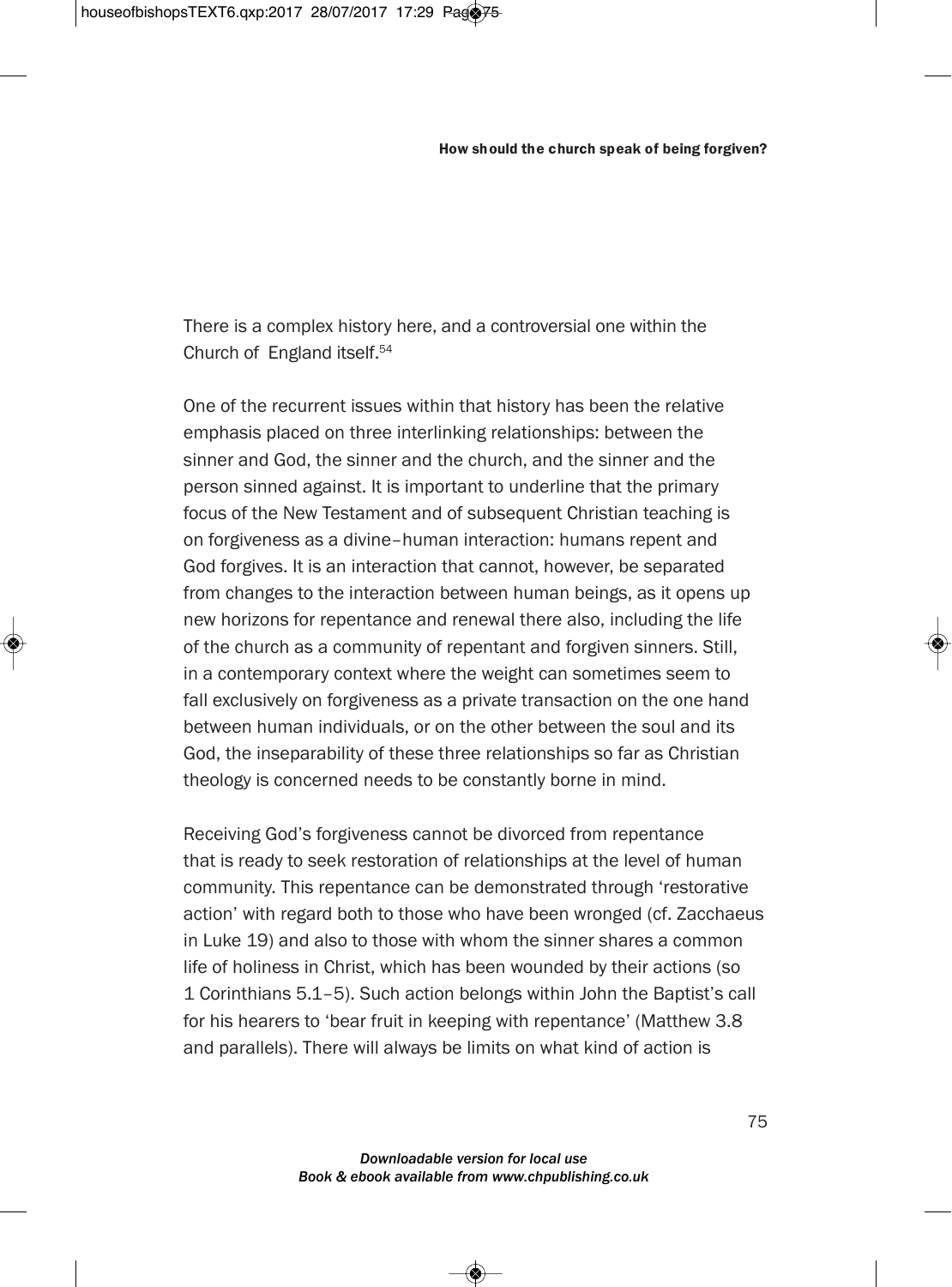possible here, but willingness to do what is possible is a mark of the repentance that leads to life.

Holding the three relationships together, however, becomes difficult once the churches move into the era of Christendom, because of overlapping social and ecclesial identities. In the church of the early centuries, those who had committed grave sins were publicly identified, excluded from the Eucharist and only formally re-admitted to eucharistic fellowship once an appropriate period of penitence was deemed to have been completed. From the early Middle Ages, however, the practice of private and confidential confession to one other person began to spread. By the end of the first millennium, a decisive shift occurred, towards confession of grave sin in confidence to a priest, followed by absolution and suitable acts of penance or 'satisfaction'. From the twelfth century onwards, medieval theology identified such confession as one of the seven sacraments and necessary for salvation in the case of those who had committed mortal (as opposed to venial) sins. That position was confirmed as the teaching of the Roman Catholic Church by the Council of Trent.

Churches of the Protestant Reformation resisted the distinction between mortal and venial sins and the necessity of absolution from a priest, or any human intermediary. Nonetheless, corporate confession of sin became a part of public worship in many cases, and some retained a place for the confession of sins to a minister as an accepted part of pastoral care, including the Church of England. The first Exhortation at Holy Communion contains the words, closely followed in Canon B 29: 'if there be any of you, who by these means cannot quiet his own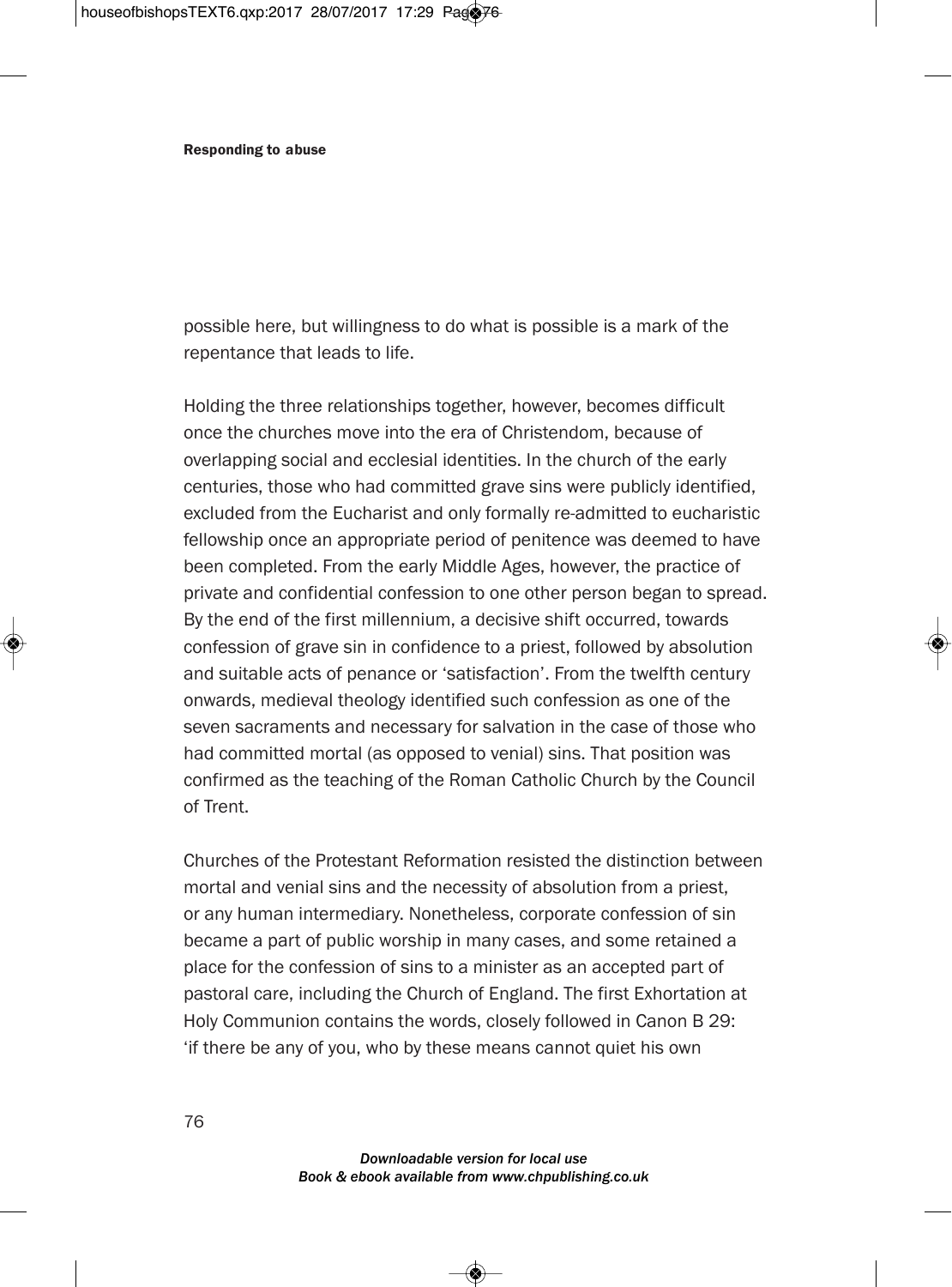conscience herein, but requireth further comfort or counsel, let him come to me, or to some discreet and learned minister of God's Word, and open his grief; that by the ministry of God's holy Word he may receive the benefit of absolution, together with ghostly counsel and advice, to the quieting of his conscience and avoiding of all scruple and doubtfulness.' Thus the Protestant Reformation did not challenge and in some respects intensified the medieval Catholic focus on the individual sinner and God, with the relationships between the sinner and the church, and between the sinner and the person sinned against, in danger of fading into the background of the doctrine and the pastoral practice of forgiveness, with regard to the ministry of absolution and much more widely.<sup>55</sup>

The practical implications of this 'hollowing out' of the theology of receiving God's forgiveness have become apparent in the use of the ministry of absolution in the aftermath of abuse.<sup>56</sup> In one of the few indepth studies carried out of clerical abusers, in this case nine Roman Catholic priests from Ireland, it plays a disturbing role.<sup>57</sup> A significant proportion of the priests experienced, sooner or later, a troubling of their conscience by the abuse they were committing and therefore confessed it in the context of the ministry of absolution. One might expect this to have been a significant moment in their narratives. Yet with one exception, it was not. Confessors did not pass on the knowledge they were holding, even indirectly, to anyone else. Penitents made more or less sincere resolutions to change their behaviour, which did not last. In effect, the ministry of absolution became a kind of pressure release valve for the priests and for the church community that facilitated the perpetuation of child sexual abuse. Cases such as this led to calls for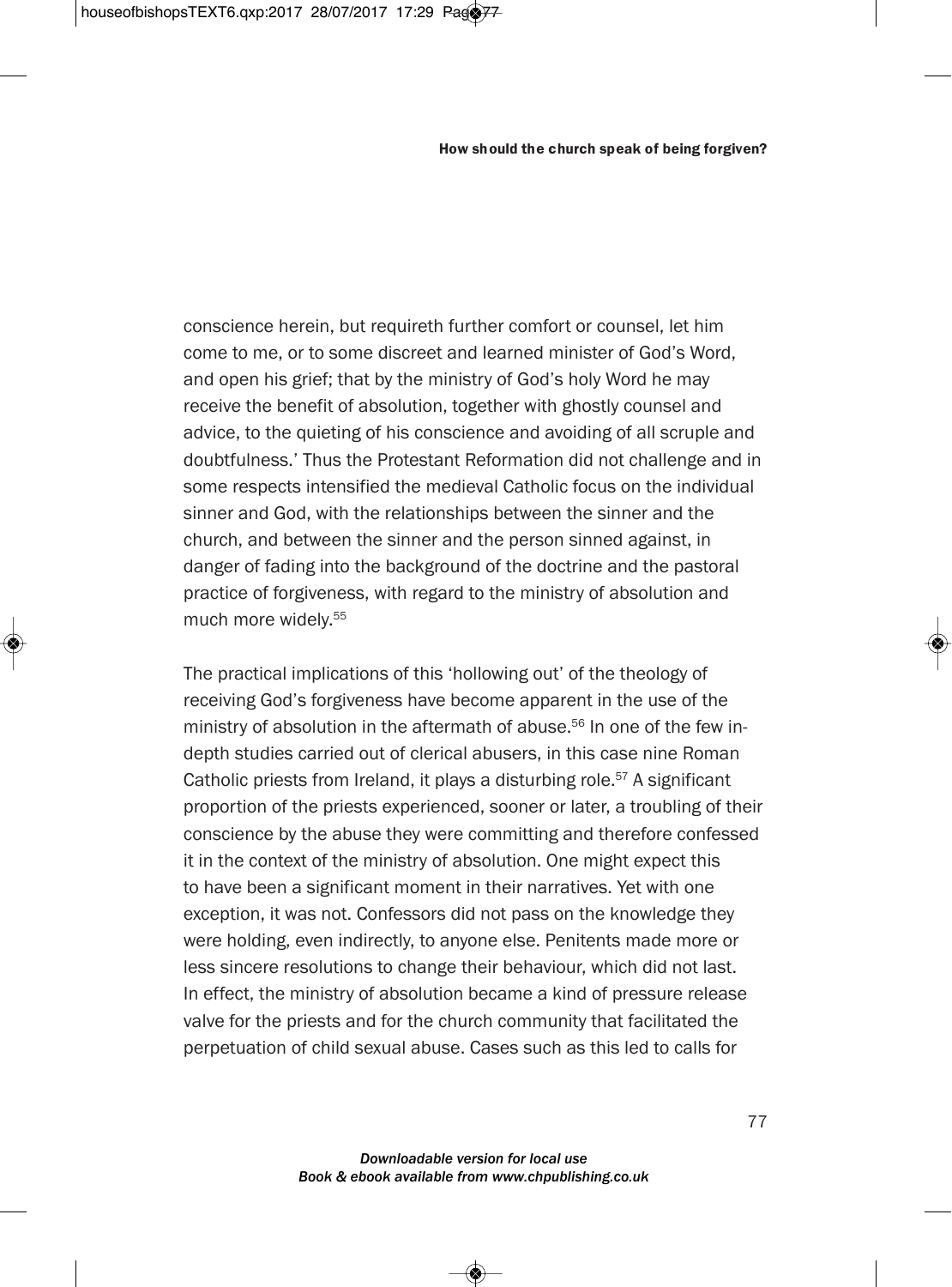churches that maintain an absolute requirement for priests never to divulge what they are told in this ministry to suspend that requirement in situations pertaining to abuse. A Working Party has been set up to consider whether the Church of England should change its current position on this issue.

The exception to the general picture described in the previous paragraph is, however, worth dwelling on. One of the priests recalls how, after a number of visits to the confessional where he had mentioned acts of abuse, he confessed to a priest who immediately told him with great vehemence that what he had done, as well as being a sin, was a serious crime in the eyes of the law that should be confessed to the police. While the abuser did not in fact do that, the shock of the experience helped to engender a genuine and lasting resolution not to abuse again.

The last confessor the priest faced responded very differently from those he had previously experienced. In part, this was because of the depth of sheer anger and outrage that he evidently communicated. Yet it was also because he did not treat the abuse primarily as a matter of failure to live up to priestly vows of celibacy. Instead, he made it clear that it was a sin not only against God, but also against another human being. There is a fundamental theological truth here: any acknowledgement of a sin against God cannot be given its true sense and weight unless we feel the extent of the damage we have done to others. Only through the injured neighbour can we begin to understand the injury of God.

The corollary, as this incident also implies, is that repentance involves action in the public sphere, not merely an internal resolution against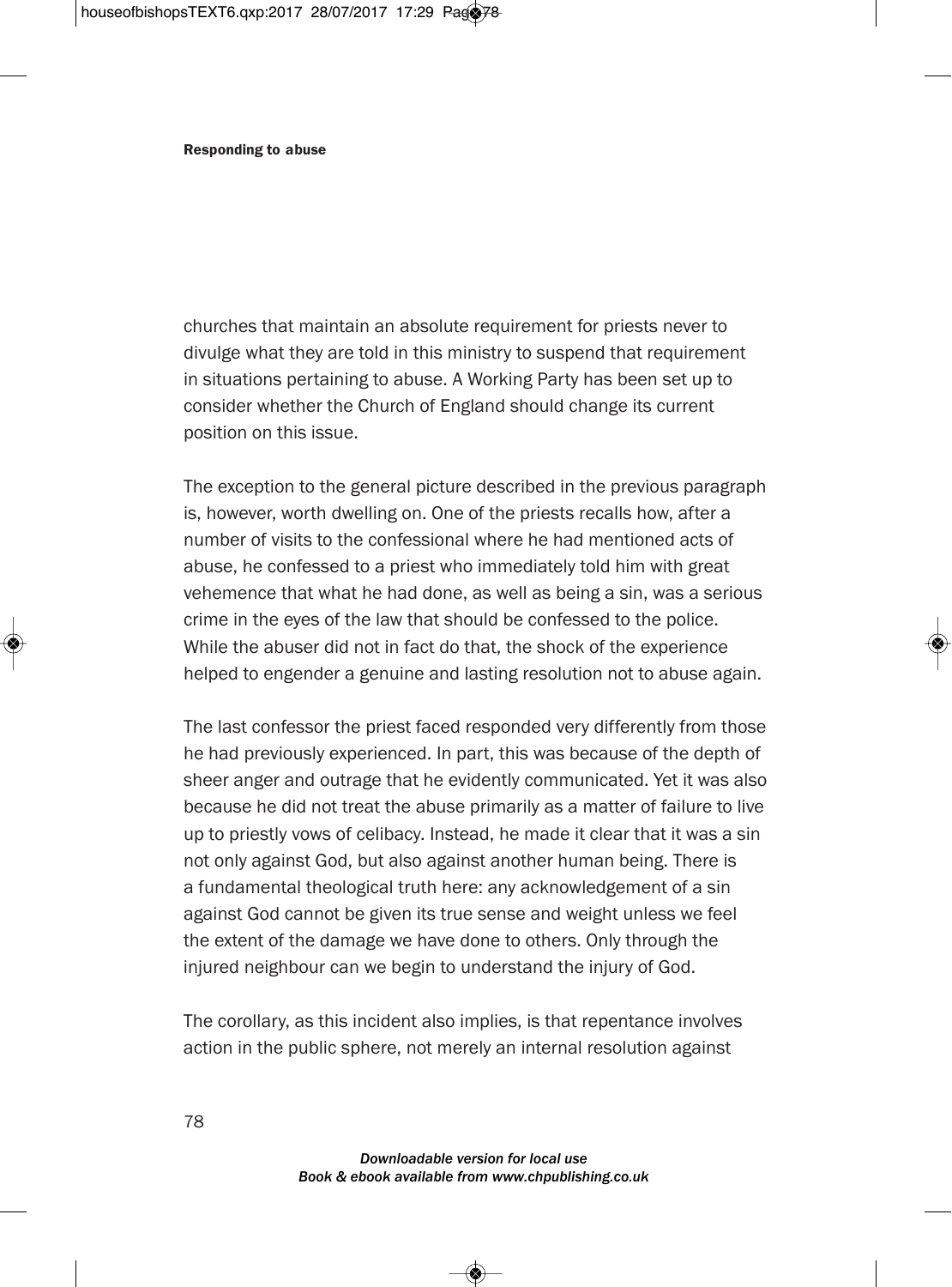future repetition. Such action needs to include a firm commitment to accept and submit to the exercise of temporal justice by telling the responsible authorities what has happened and accepting the sanctions that may follow, including the imposition of restrictions that restrict the perpetrator's ability to do similar damage in the future. The journey of repentance – which may be lengthy – involves being ready to address the damage done to the abused person and to the wider web of relationships in the church and the community – the 'restorative action' noted above (page 75).

The first point to be made in response to the question for this section is, therefore, that in speaking about God's forgiveness to those who have committed acts of abuse the church needs to draw on the fullness of Christian teaching. Christians have confidence in the power of the proclamation of forgiveness in Christ to change lives. But responding to the good news of forgiveness is properly followed by a readiness to face the consequences of past sin and attend to the restoration of human relationships, while recognizing that those consequences for the sinner may also include weakness of will and deep-seated habits of self-deceit.

The second thing to be said is that the way that the church talks about forgiveness here should also attend to the particular character of the sin. As set out in the first two sections of this document, abuse draws the abuser into a habit of deception that includes self-deception, and a cultivated ability to conceal uncomfortable truths in outward behaviour and obscure them from the abuser's own conscious thinking (pages 35 and 46). In this context it is difficult for repentance to take root in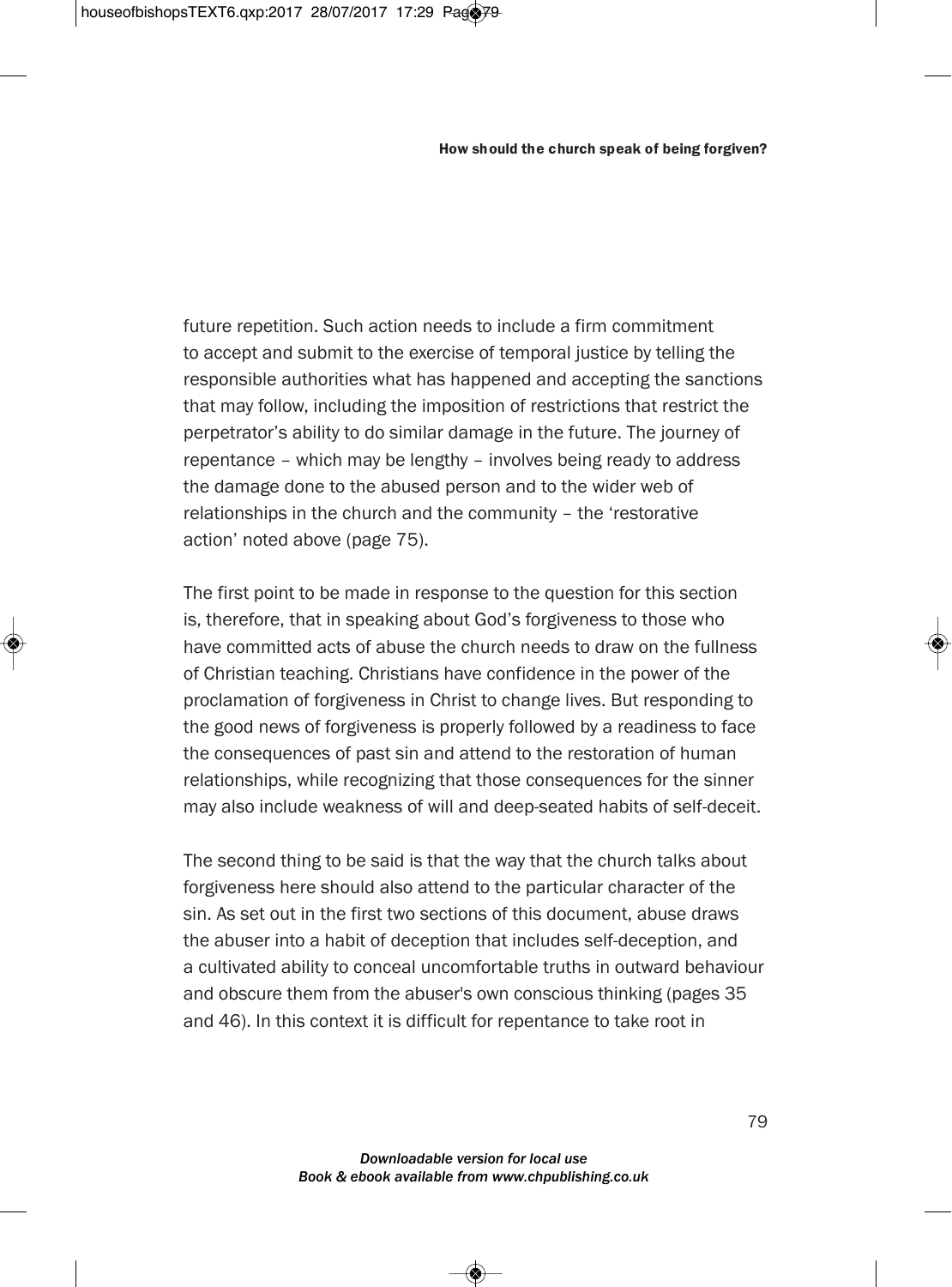the whole person. Moreover, repentance that leads the sinner to seek restoration will necessarily involve public admission of guilt, barring the one seeking forgiveness from holding the kind of authority and trust that make abuse possible. Refusal to make such public admission as a first step in seeking restoration indicates that repentance has indeed not even begun to take root and therefore that forgiveness cannot be received – not because God does not offer it, but because the person involved does not have a heart prepared to accept it.

The discussion of relevant issues in this section would therefore seem to support the course of action set out in the latest version of the *Guidelines for the Professional Conduct of the Clergy* for priests offering the ministry of absolution. The *Guidelines* state that 'If, in the context of such a confession, the penitent discloses that he or she has committed a serious crime, such as the abuse of children or vulnerable adults, the priest must require the penitent to report his or her conduct to the police or other statutory authority. If the penitent refuses to do so the priest should withhold absolution' (paragraph 3.6). The reasoning here would be that absolute refusal on the part of the penitent to face justice indicates a failure to recognize the gravity of the sin, and therefore the absence of penitence, which depends on such recognition.

Although this section has dealt at some length with the ministry of absolution, it should be understood that the theological parameters set out here apply in any situation where the church is seeking to speak of God's forgiveness to those who have committed acts of abuse, either in the context of such acts being acknowledged by a specific individual, or simply when a minister is preaching about receiving God's forgiveness.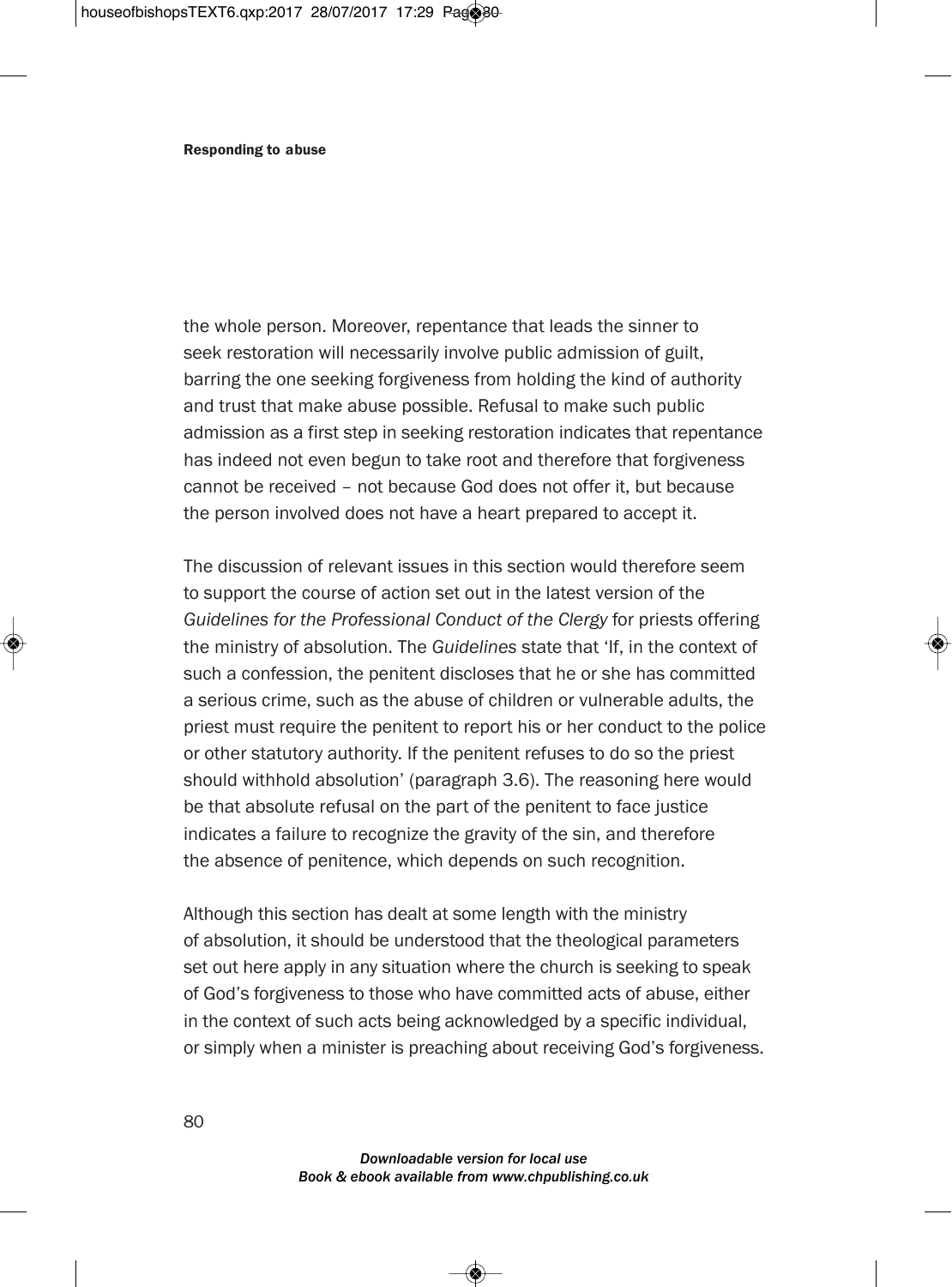As has already been noted (page 71), a significant proportion of abusers attend church regularly, and anyone speaking about forgiveness to a church congregation should be aware that there is a possibility that among the hearers is someone conscious of having abused another human being. The idea that their conscience can be relieved without any consequences for their position, status and freedom of action will quite possibly be very welcome news to them, but it is certainly not the good news of God's life-giving forgiveness in Jesus Christ.

In sin, repentance and forgiveness, the relation between the sinner and God is inseparable from the relation between the sinner and other human beings, beginning with the person sinned against and extending (crucially) to the church community of which they are a part. In the case of abuse, the promise of restoration that comes with forgiveness should take some concrete expression in the corporate life of the church, as well as having implications for public acknowledgement and legal process. Very serious issues, however, arise as to what that might mean in practice. As has already been indicated at various points, the promise of God's forgiveness does not carry with it a pledge that so long as there is some evidence of responding to it, the church will simply behave as if nothing happened and take no action with regard to the person who committed the sin. The churches have worked out careful policy guidelines for how those who have committed abuse may participate in congregational life and the restrictions needed here. Some reflection on the theological dimension of this is offered in section 3 of the companion text to this one from the Faith and Order Commission, *The Gospel, Sexual Abuse and the Church: A Theological Resource for the Local Church*, which also contains references to relevant documents.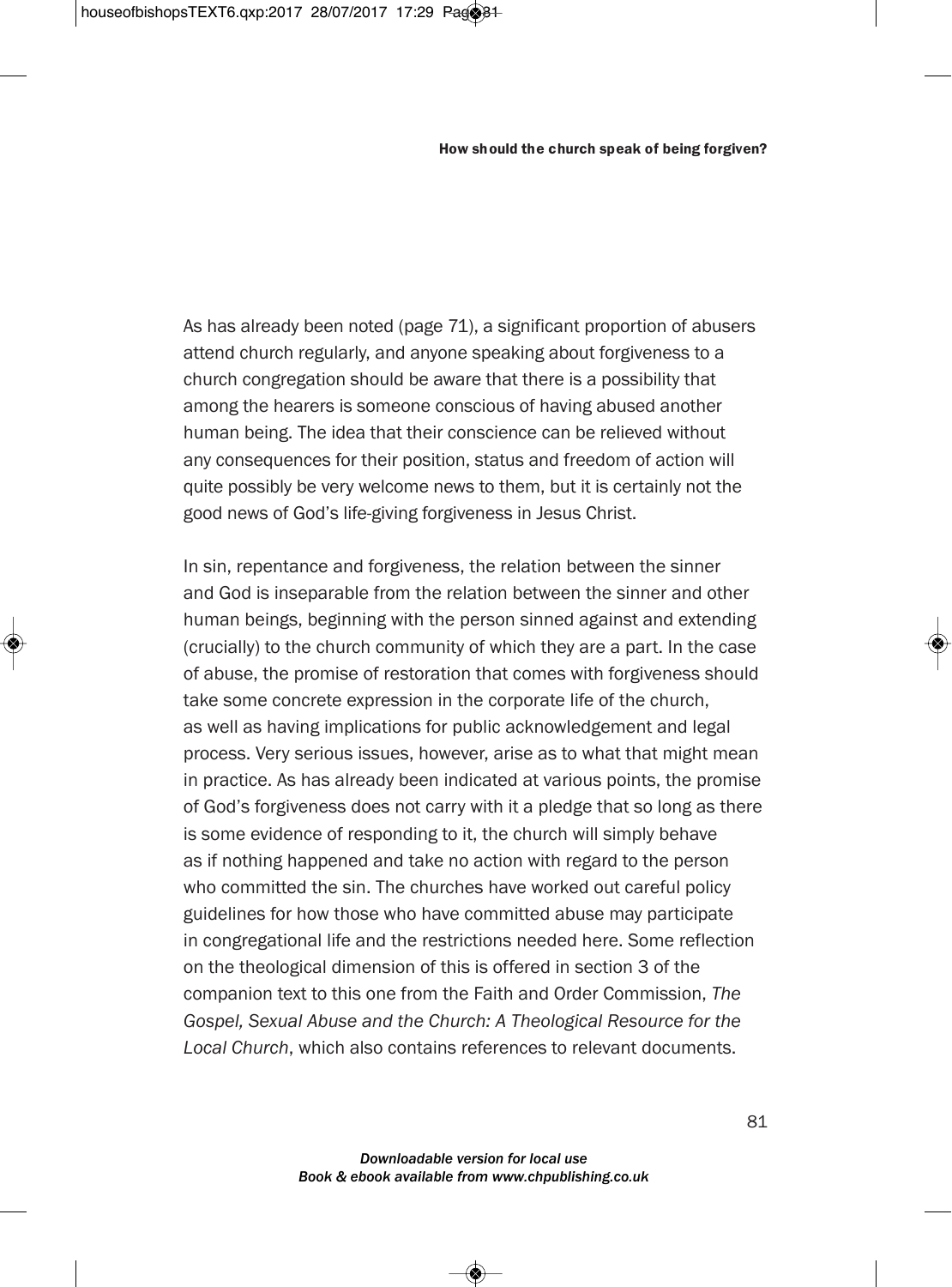### Fictional Case Study: David

David is a convicted sex offender serving a prison sentence. He has responded well to the opportunities to work through his issues and now realizes how inappropriate his relationship with his teenage daughter's 15-year-old best friend had been. He has also admitted to a history of relationships with underage girls dating back to his early twenties. David has accepted that he cannot return to his wife and family and doesn't want to make life any more difficult for them. On release from prison he will move back to the part of the world where he grew up.

In prison David has participated in a Sex Offender Treatment Programme, which has given him an understanding of how and why he has committed sexual offences, and helped him to develop strategies for coping in situations where he knows he is at risk of re-offending.

David knows that many people cannot forgive him for what he has done – his own family members, the girls he abused and, in the cases where this is known, members of their families. He has enjoyed chapel in prison, where he participated in leading the worship, but doesn't anticipate joining a local church when he leaves. What he wants to know is how he stands with God. Does God forgive, even when all these people remain hurt and angry, and when he feels he can't forgive himself?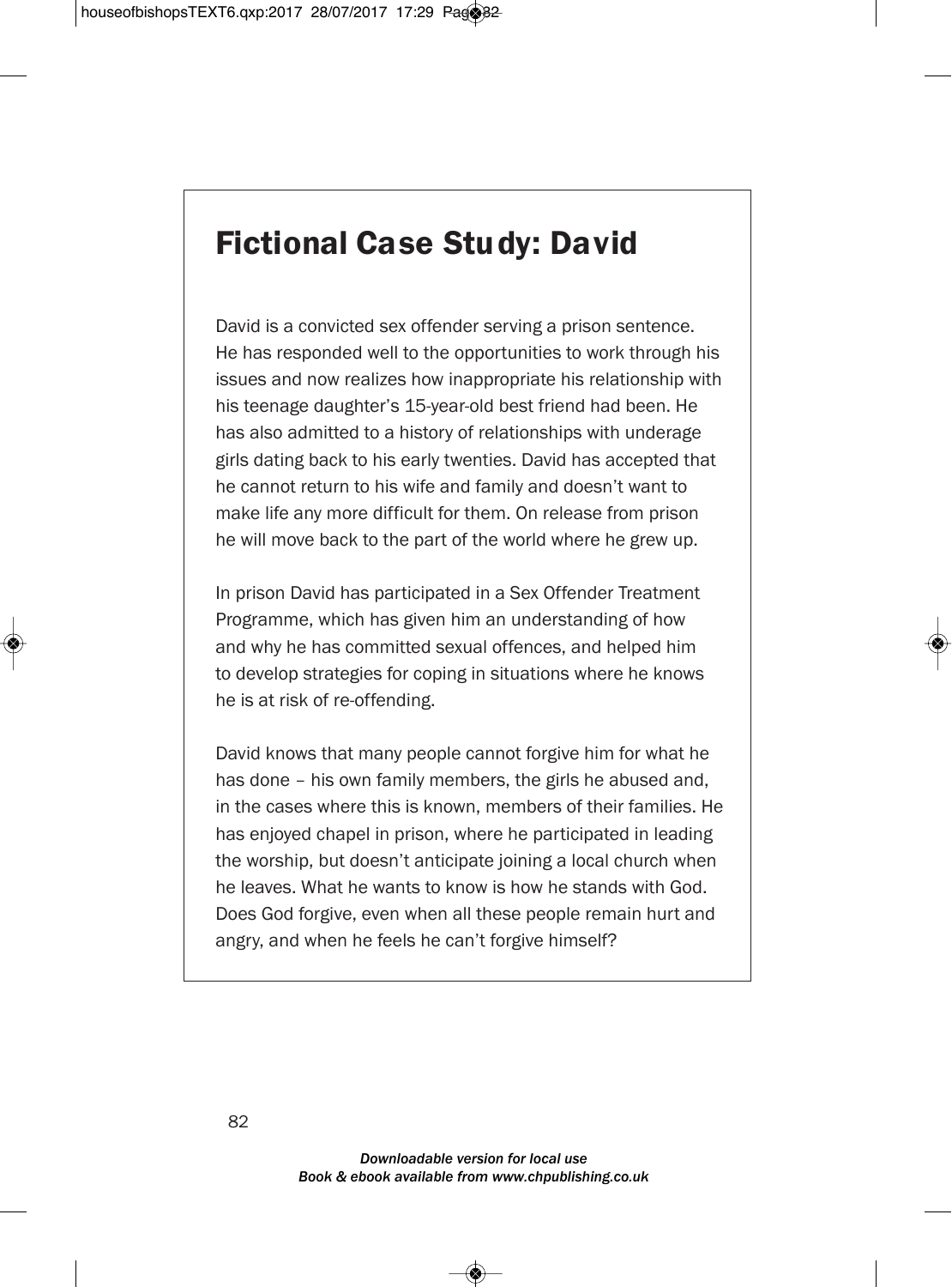### General considerations in responding

David needs to be assured that he has come to a good understanding of the situation. His participation in therapeutic programmes is evidence of his good intentions, and what he has learnt, and what he has resolved and decided, is all evidence of sincere and deep repentance.

On release, he could meet with the Diocesan Safeguarding Adviser to discuss whether there is a priest or spiritual director who might continue to give him spiritual support in his journey of faith. He can also be informed of what steps and safeguards would need to be put in place should he wish to attend church in the future. Details of these can be found in the Church of England's national policy document, *Practice Guidance: Risk Assessment.* 

#### Questions about forgiveness and reconciliation

David is clearly very concerned about forgiveness. How much thought has he given to the relationship between repentance and forgiveness? It is clear that he wishes to stop offending, but to what extent is this because he grasps the harm that he has done to others through acts of abuse? What does sincere repentance look like here, when someone has suffered very serious consequences for their actions, consequences they may well sincerely wish to avoid experiencing again? Is it possible that David has been through periods of contrition previously that have proved transient? Does he accept that, even with sincere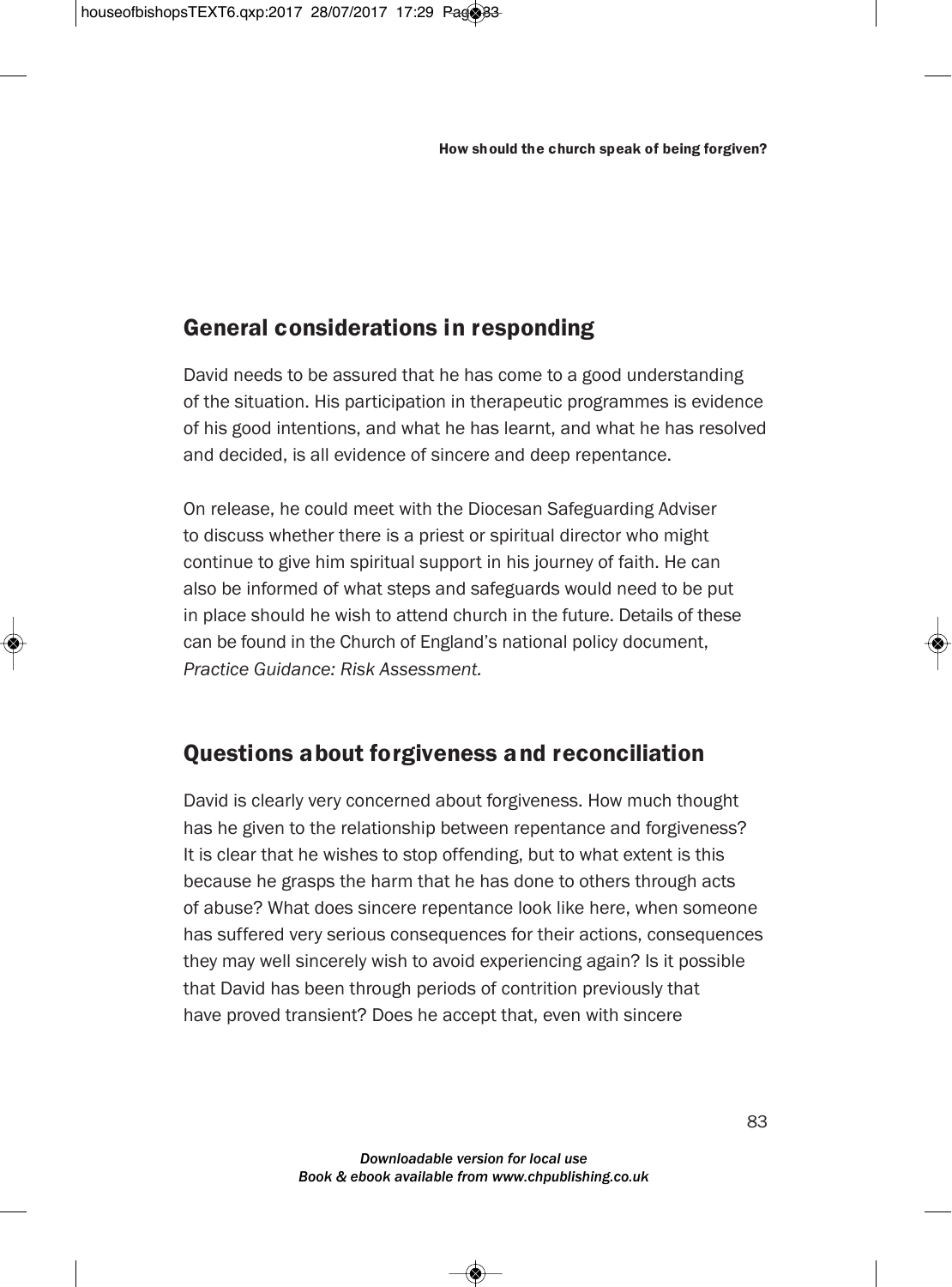repentance and assurance of God's grace, he still needs to accept a discipline (e.g. of restricted access to young people) which will help him control his behaviour? Does he recognize that the consequences of his sin may continue to affect all involved, however sincere and deep his repentance?

Why is David concerned with God's forgiveness in particular? Divine forgiveness in the Bible concerns restoration to right relationship with those affected by our sins, both more and less directly, yet it is not clear how strongly this figures on his horizon. It is at the same time about the restoration of communion with God – does David believe that this remains broken in his case? Ultimately, the approach set out in this document would want to say that God's offer of transforming forgiveness indeed stands open, for David as for every human person, but receiving the gift will, by God's grace, draw us onto the road of repentance.

Repentance and forgiveness are inseparable from one another and sometimes demand that the penitent seek justice and undertake restorative action. David has suffered the punishment of the law for what he has done wrong, and appears to be determined not to compound the harm he has done for others once he comes out of prison. He may still, however, want to think about whether there is anything further he could and should do to affirm his welcome of God's forgiveness and his determination to seek first God's kingdom and God's justice.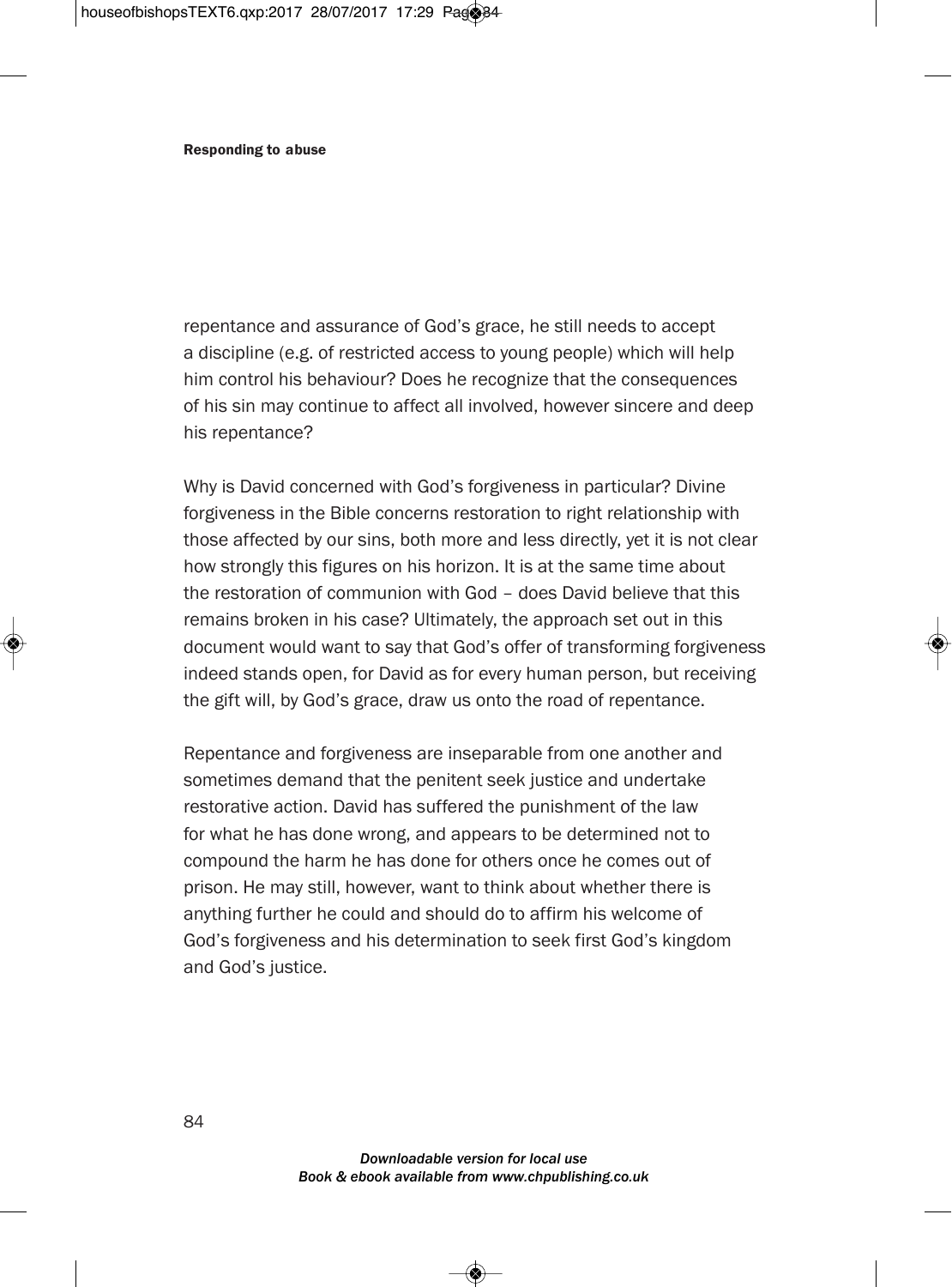## 5. How should the church speak of forgiving to those who have experienced abuse?

The church's primary pastoral task is to listen with care and sensitivity to those who have been abused, supporting them on the road towards healing and in taking steps towards the achievement of temporal justice. Christian ministers should avoid the use of trivializing language about forgiveness which suggests th at it is easy, instant or a condition of God's c ontinued love. T he words on forgiveness in the Lord's P rayer need to be read as the prayer of the whole church, seeking to be like the Father through the Son in the power of the Spirit, not asserting a claim on God's forgiveness based on our individual performance of it. In real life, forgiveness is rarely a straightforward exchange between victim and perpetrator in which complete repentance is met by complete forgiveness. Ra ther than being an episode or an event, forgiving is better understood as a long journey or struggle with the claims of justice and mercy, during the course of which forgiveness emerges.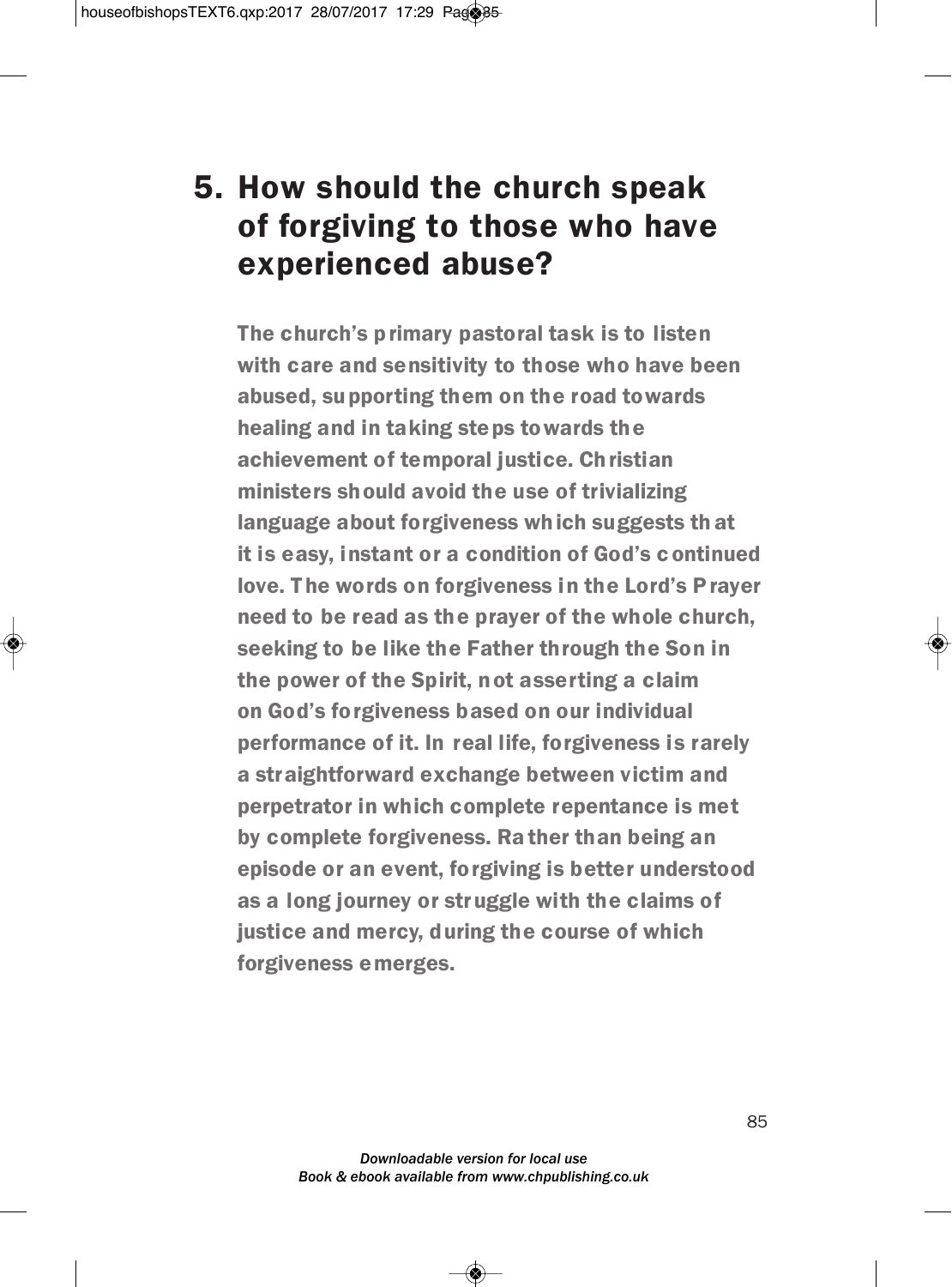This document seeks to respond to the tension between superficial church teaching on forgiveness and what emerges from listening to survivors. Ordinary preaching and teaching can present forgiveness of others as a prerequisite for receiving God's forgiveness and being able to live by faith in the family of the church. Those who are aware of their own inner resistance to forgiving those who have wronged them are thereby given the message, at least implicitly, that they are not welcome in church, or may even be in danger of losing their salvation. If they admit to such resistance, support may be offered through prayer and pastoral counsel, but if they appear incapable of being able to benefit from it, then the perception may be communicated that they are being disobedient to the will of God and therefore have no secure place in the church.

Survivors of abuse report that this kind of teaching has been deeply destructive for them and may indeed have played a key role in leading them away from the church, if not from Christian faith altogether. They may have no desire to turn towards the person who abused them with the offer of forgiveness, and the instincts against it run very deep; for example, a survivor may not feel safe enough to consider any kind of contact. Moreover, there is anger and perplexity that the church can seem to focus on the responsibility of the victim towards the perpetrator, and their consequent guilt for not acting 'properly' towards him or her by offering instant forgiveness, when in fact the real guilt lies with the perpetrator together with those in responsibility who failed to take action to prevent the abuse, and indeed whose failures may be ongoing. Some would even speak of those who have been abused being re-abused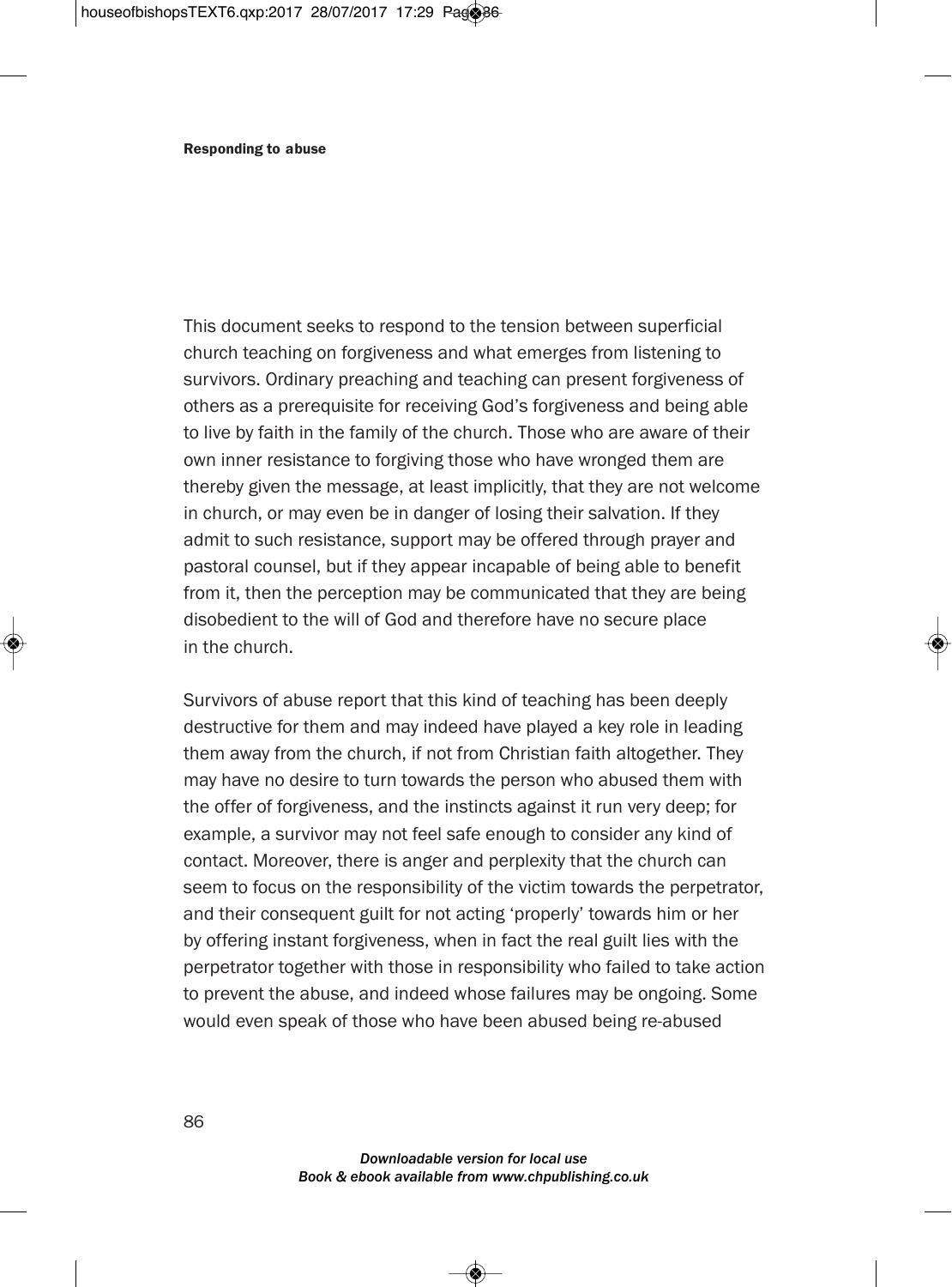through subjection to such harmful teaching, not least because it may invoke destructive feelings of guilt associated with the original abuse itself (page 45).

The harm may be particularly evident in the context of domestic violence, when forgiving the perpetrator is taken to mean being willing to put oneself back in harm's way.58 Those who preach and teach need to ask not only whether they would say as much to a victim of domestic violence in pastoral ministry, but also whether a current victim of domestic violence might reasonably reach such a conclusion from hearing them speaking to the congregation about the duty to forgive in general.

Some of the survivors spoken to by the group who drafted this report had a very simple answer to the question for this section: in their view, the church should not speak to those who have been victims of abuse about forgiving abusers at all. For some, this is because it is not relevant; for others, because it cannot be heard when presented as a demand. Some would say that they recognize the 'struggle to forgive': that forgiving is good, important and ultimately even necessary, but in the case of abuse characterized by the four dimensions set out in section 1, forgiveness is hugely challenging, and will always be a struggle, never a simple achievement.<sup>59</sup>

The tension felt by survivors who identify as Christians may crystallize around the Lord's Prayer (Matthew 6.9–15; cf. Luke 11.2–4). A survivor who is a licensed minister in the Church of England said that every time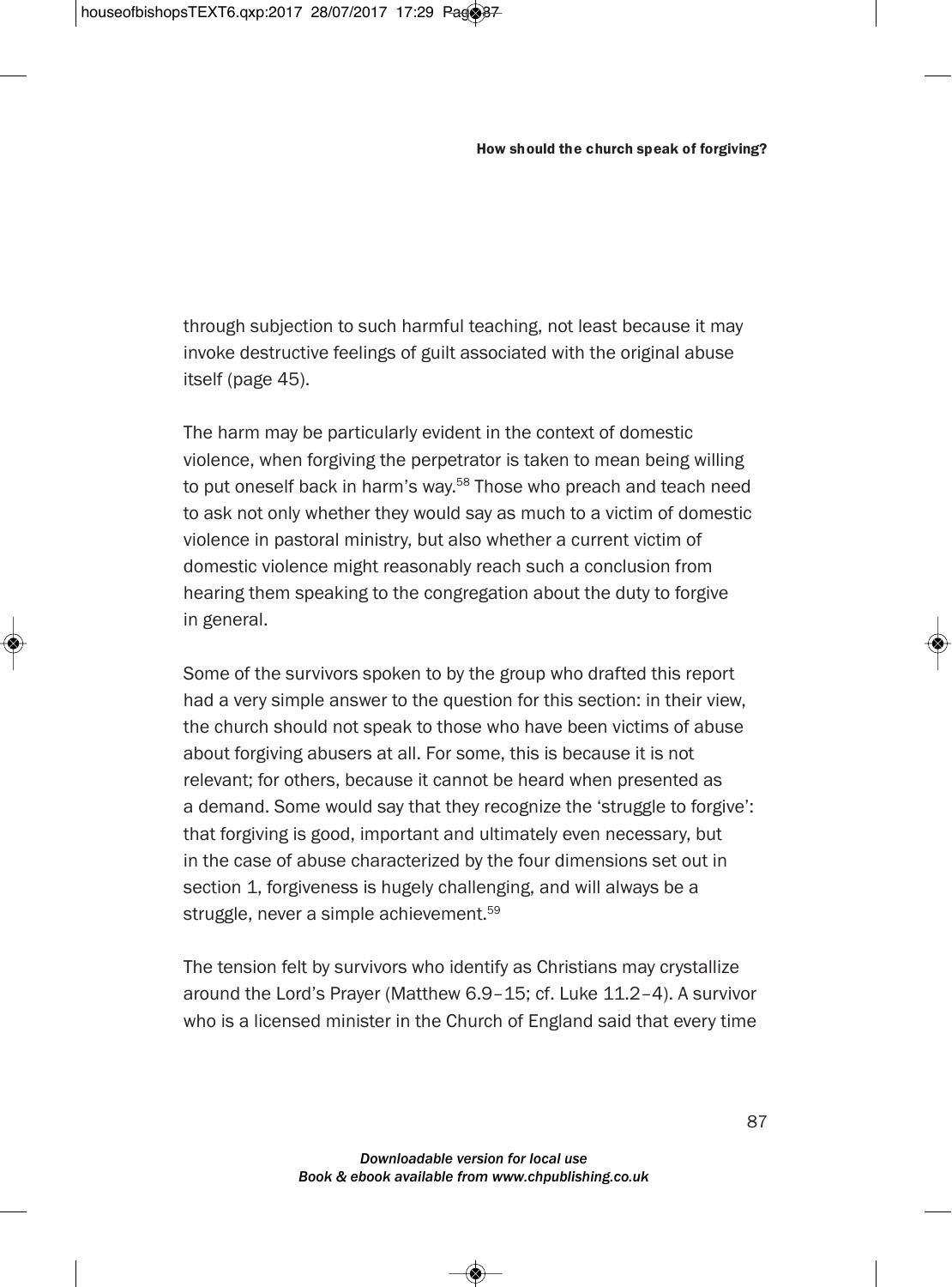she leads the congregation in saying it, 'I know I am telling a lie,' presumably because she understands the Scripture here to mean that God cannot forgive an individual who has not fully forgiven another individual. Yet this interpretation is deeply questionable.

In Matthew's version, both the portion of the prayer in 6.12 ('And forgive us our debts, as we also have forgiven our debtors'), and Jesus' comments immediately following the prayer in verses 14–15 ('For if you forgive others their trespasses, your heavenly Father will also forgive you; but if you do not forgive others, neither will your Father forgive your trespasses'), focus on the relationship between divine and human forgiveness. It has been suggested that the story of the unforgiving servant (Matthew 18.23–35) is the 'parabolic equivalent' of chapter 6 verses 12, 14 and 15.<sup>60</sup> In this parable, a servant who is forgiven a large debt by his master then refuses to forgive a small debt owed him by a fellow servant. When the master learns of this, he punishes him, revoking forgiveness and demanding full payment. Jesus closes the story by saying, 'So my heavenly Father will also do to every one of you, if you do not forgive your brother or sister from your heart' (18.35). The version of that text in The Message, however, brings out the primary focus of the parable, namely God's abundant mercy: 'That's exactly what my Father in heaven is going to do to each one of you who doesn't forgive unconditionally anyone who asks for mercy.' The lesson for the disciples is not that 'unless you forgive, God cannot forgive you', which would make God's mercy conditional on our actions; rather that in response to God's abundant mercy we should be forgiving to those who ask us for mercy. It is worth noting that the parable concerns how we respond to a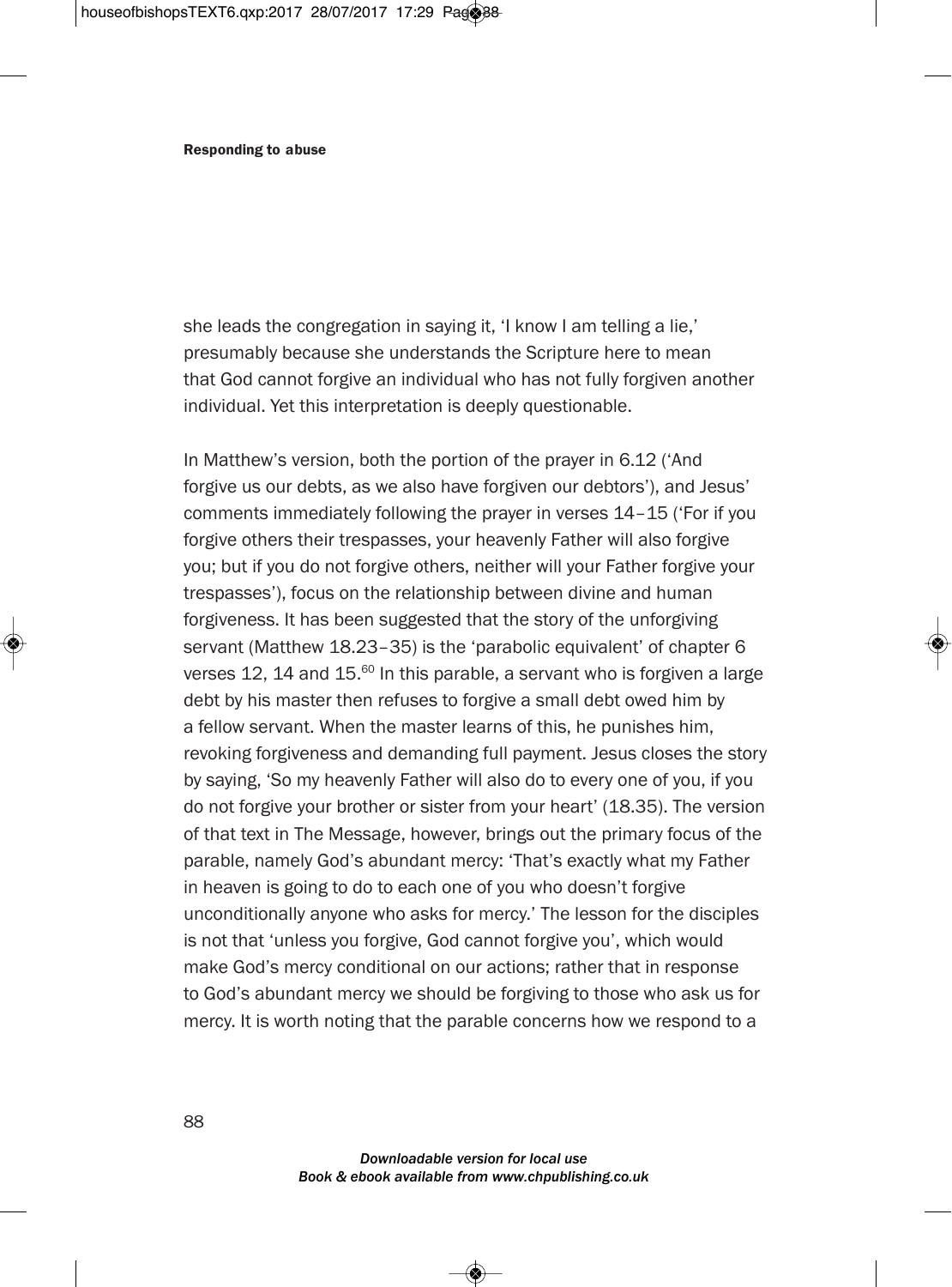person who seeks mercy from us, not how we should relate to someone who does not acknowledge their need for it.

Why should willingness to forgive others matter so much? The gift of divine forgiveness is not for me as an individual in isolation but for every human person, for all humanity, and if I receive the gift I accept with it the possibility that each human person may receive it, including those whose sins against God are bound up with sins against me. The weight of this clause in the Lord's Prayer is on the first part: 'Forgive *us* our sins': not me alone, but all who call God their Father and all whom God wills to do this. If I am prepared to say those words, I cannot remain forever fixed in an attitude of retribution, recrimination or revenge – which is certainly not to say I cannot pray the words while I have some feelings of retribution, recrimination or revenge. I must be open at some level to the gracious gift of God being extended towards those who sin against me, and to its transforming power for them, as also for me in my relation towards them. Being open to this possibility is part of what it means for us to come to accept unconditional love and forgiveness from God, the maker of heaven and earth and the one in whose image every human being is created. It is important to say, of course, that abused people are by no means necessarily fixed in an attitude of retribution, recrimination and revenge. They may wish to be forgiving, but for numerous reasons find it hard, even impossible, at least for the present.

Being open to the possibilities of forgiveness should not be taken to mean that unless Christians can forgive, here and now, all who have sinned against them, God cannot forgive them. To teach this is wrong.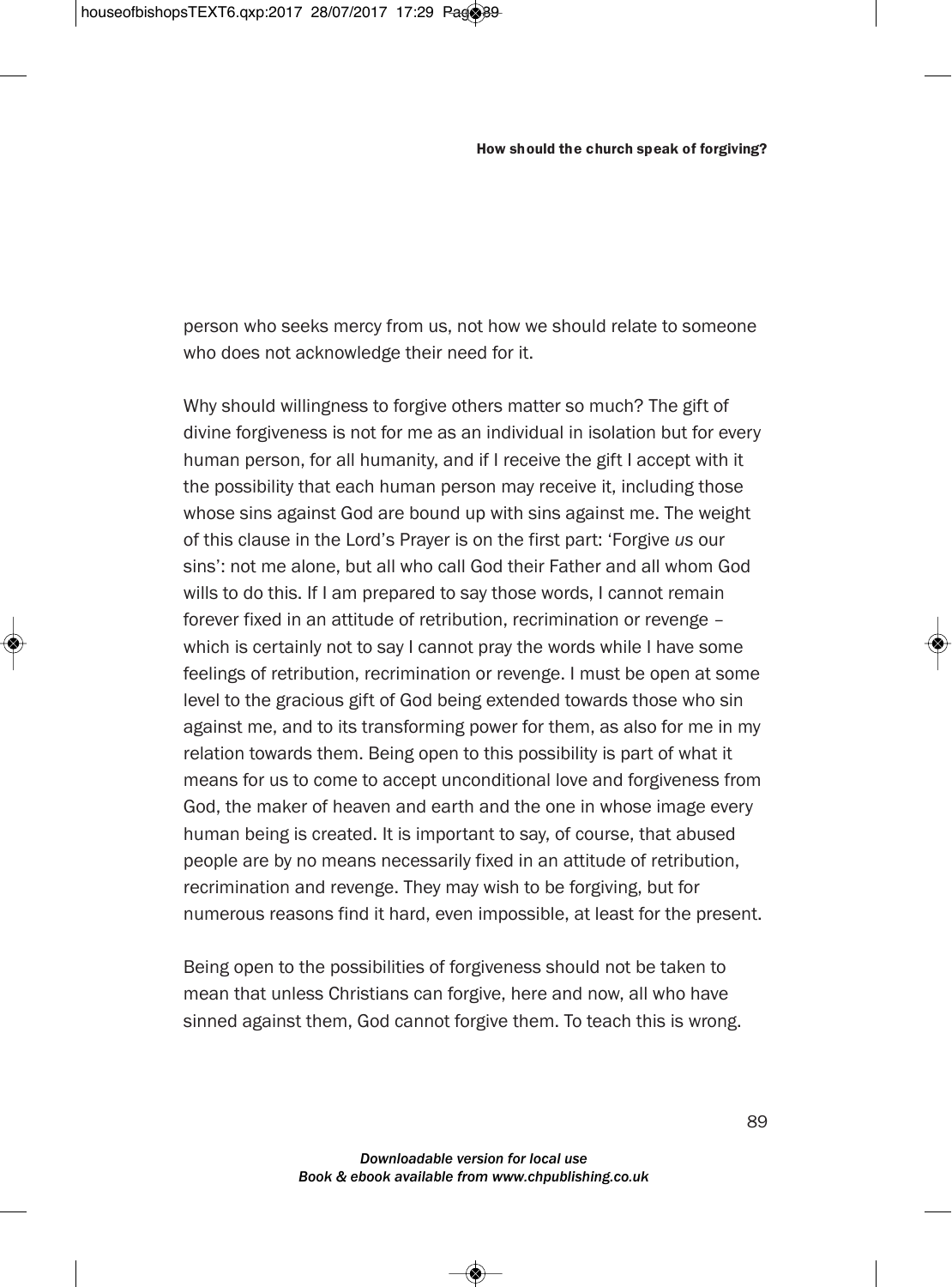God's love is unconditional and the gift of divine forgiveness is for everyone. Part of the issue here is the highly misleading idea that human forgiveness, above all in the face of sin that inflicts deep trauma, is something that can simply be *done* once and for all, a point that is developed in more detail later in this section. What is asked of those who would pray the Lord's Prayer is that they entrust themselves to the grace of God and acknowledge that this grace has power to enable the hallowing of God's name and the coming of God's reign in every part of their life as earthly creatures, including every relationship woven into it. The text is, after all, a prayer; it is not a statement of fact, but words for what those praying want to be the case. To pray it is not to declare: 'I have forgiven, as God forgives', which would be the most absurd and arrogant presumption; but rather, 'may I become forgiving, may I share in a creaturely way in the divine glory of forgiving, may the grace of God touch me and transform me to be a forgiving person'.

Moreover, it is essential to keep remembering that this is a communal, collective supplication: 'forgive *us our* sins as *we* forgive'. It is a prayer the disciples of Jesus are meant to pray together. When we feel unable to forgive, we can still pray the Lord's Prayer, because it is not an individual prayer, but the prayer of all God's people.<sup>61</sup> Believers are held within the prayer of the whole church, which is encompassed in the whole Christ, Christ in head and members, to use Augustine's terminology. Christ prays for his members what they cannot pray for themselves, so the first and last question for believers is whether they will let themselves be drawn into his intercession for the whole church and the whole world; for the prayer of the Christian is always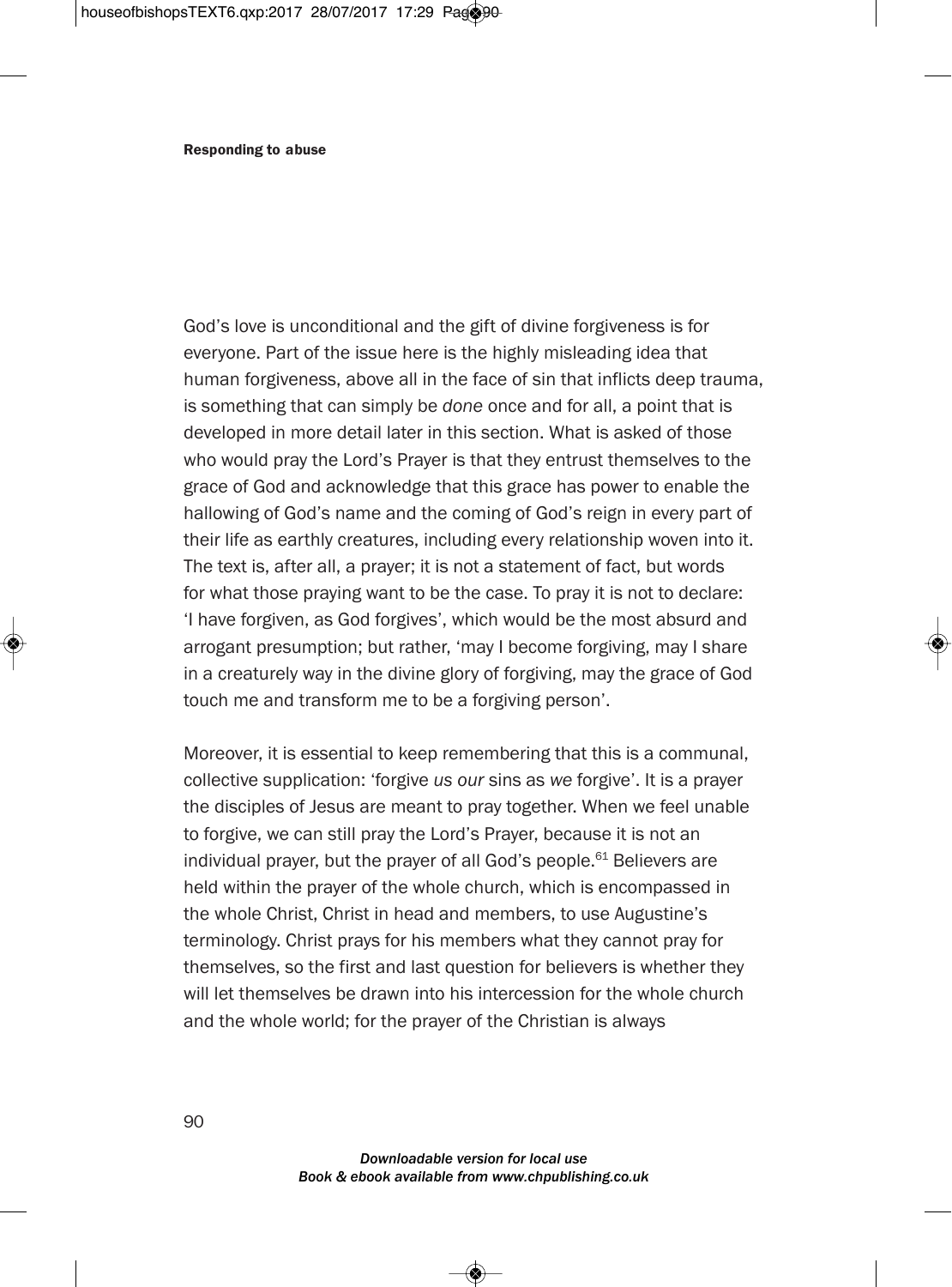participation in the prayer of the whole church in Christ and not an autonomous, individual act. The point is not that each individual must be completely and perfectly forgiving, but that the church must be a community committed to forgiveness and reconciliation as inherent aspects of the way of discipleship. To be a Christian, therefore, involves belonging to a body that prays for the coming of the reign of God, knowing that this will include the acceptance of the divine gift of forgiveness beyond sin and therefore life beyond death.

The New Testament does not single out willingness to forgive others as the single, decisive sign of embracing God's forgiveness. The story at Luke 7.41–50, of the anonymous woman who anoints Jesus' feet, also deals with the consequences of forgiveness. The situation of the woman who has been forgiven much is presented in similar terms to the unmerciful servant: a debtor who cannot pay. Having been forgiven the debt, however, her transformation is not seen primarily in forgiving others (for example, those who look down on her at the dinner party), but in the extravagance of her loving response to Jesus, with its shocking lack of concern for social proprieties. Indeed, there is surely a note of warning here for preachers and teachers who present a picture of forgiveness in which they find it easy (too easy?) to locate themselves, and by which they may then pronounce judgement on those whose response to the abundance of God's grace takes a different path.

Two Christians who have walked the hard path of forgiveness and written and spoken publicly about their journey along it are the Revd Lesley Bilinda, whose Rwandan husband was killed in the genocide in Rwanda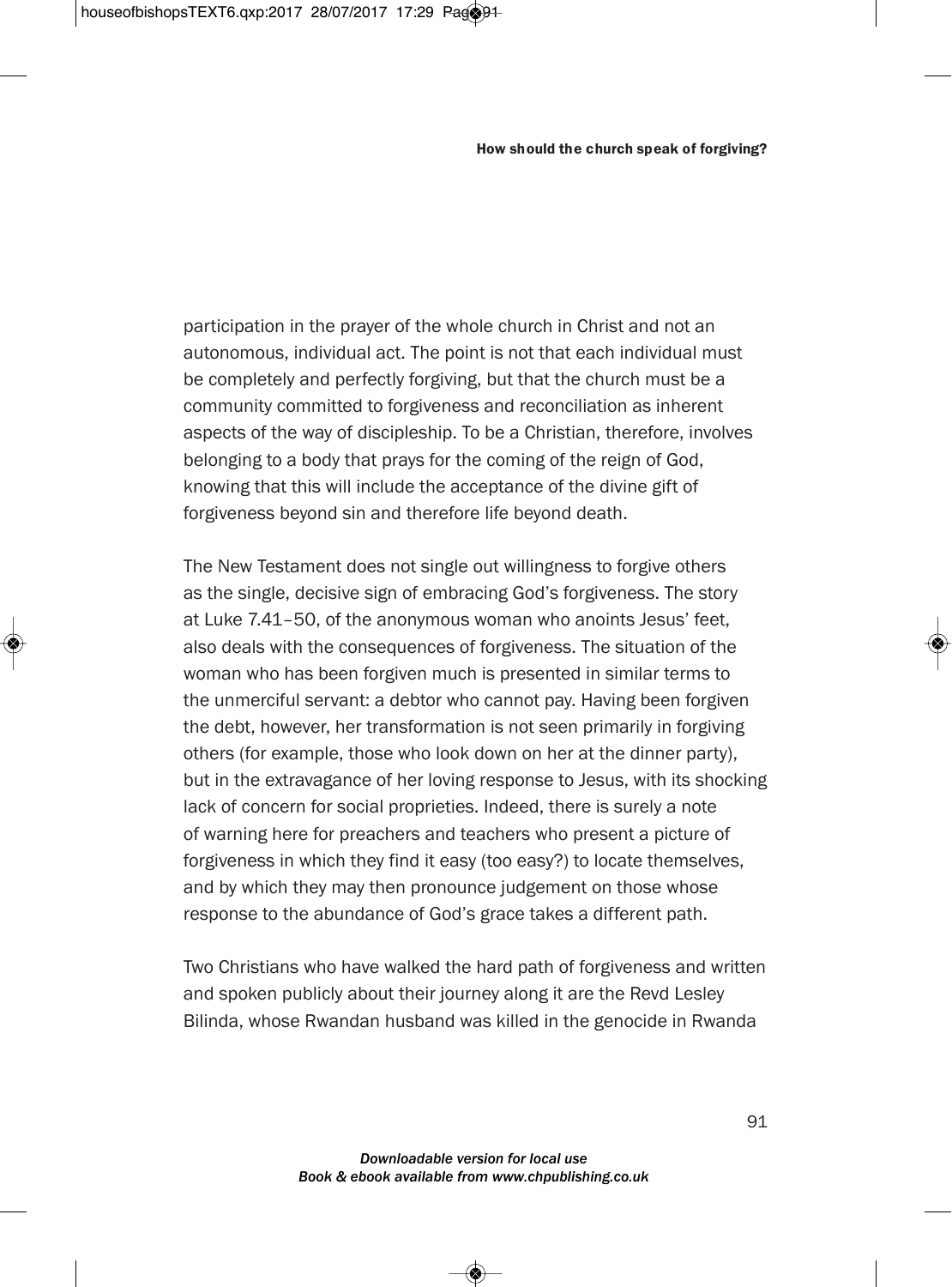in 1994, and Fr Michael Lapsley, who lost both his hands and the sight of one eye as the result of a parcel bomb sent to him during the apartheid years in South Africa. While neither suffered abuse directly as it has been characterized here, their experiences graphically illustrate the utter inadequacy of versions of Christian teaching that expect all victims of human sin to be able to offer complete forgiveness to those who have sinned against them following a brief pause for reflection.

To begin with, both Bilinda and Lapsley focus on how the survivor can set out on a journey towards forgiveness, rather than assuming that there is some simple route to the destination where it can be declared and shared with the perpetrator. Bilinda describes four choices that helped her to begin. The first was to acknowledge the reality and horror of what had happened and to accept and take ownership of the strong feelings involved. The second was to choose not to seek revenge or retaliation for what had been done, and the third was to make 'a recognition of the common humanity that I share with the one who has wronged me'.<sup>62</sup> The fourth and final choice was to believe that, with God's help, the perpetrator could turn their life around and live for peace.

For some survivors of abuse, just making the first choice Bilinda mentions may be a significant challenge that takes many years. Lapsley speaks of the work of healing that is often a vital first stage: 'In many cases the messed-upness that we carry has to be addressed before forgiveness and reconciliation can be on the table,' he observes. 'Especially for those who have been deeply traumatized and are fearful,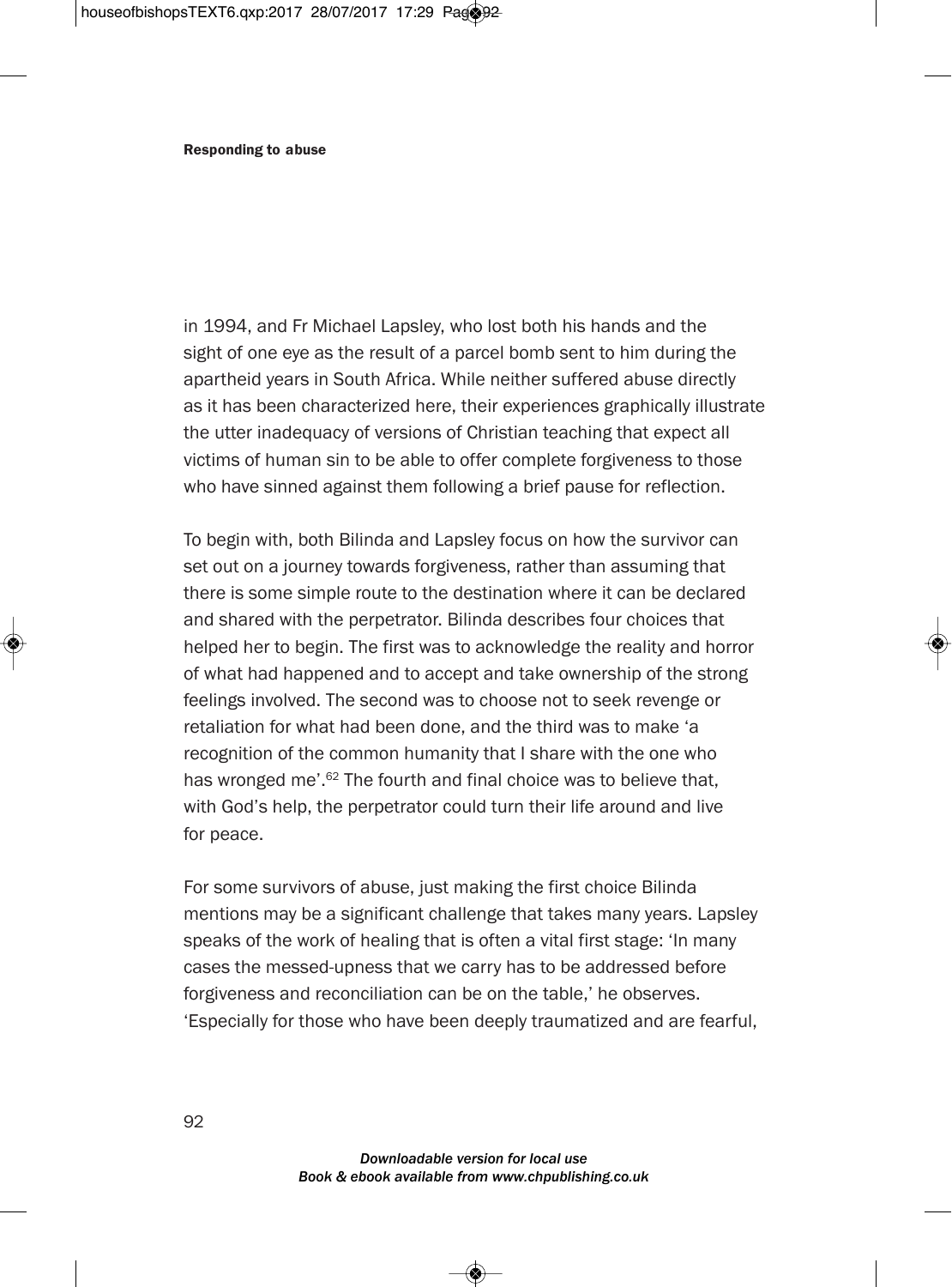having a secure space that will not be violated is very important. So this, then, begins the process of healing, which for most people is the starting point of a journey that may or may not end in forgiveness.'63 The need for a secure space is worth underlining. Because of the imbalance of power involved in abuse, as long as that power remains real in the world of interpersonal relations, whether because of the abuser's actual position or because of the emotional scars or indeed both, there is real danger in asking the survivor to forgive their abuser.

The journey of forgiveness needs to begin from a place of safety, physically and psychologically. As it unfolds, it requires the fuller remembrance of the sin that was suffered, the wrong that was done – Bilinda's first choice. Wherever there has been shattering harm, this too is a difficult and potentially dangerous step, and the self has its times and seasons that should be respected. The significant and developing literature on the dynamics of trauma and recovery from it is relevant here (see section 2, page 46 above). Recovery of memory may be blocked in part or whole by a mechanism of self-protection, the self shielding itself from overwhelming feelings associated with the memory. As Lapsley says of people who come to the institute he set up, 'When we tell them they must forgive while they are still in the midst of great pain, we add to their burden.'64

The fact that survivors of abuse may experience strong feelings of guilt as these memories return means that before the question of forgiving those who have sinned against them can even be framed, full and truthful remembrance has to establish that they *have* been sinned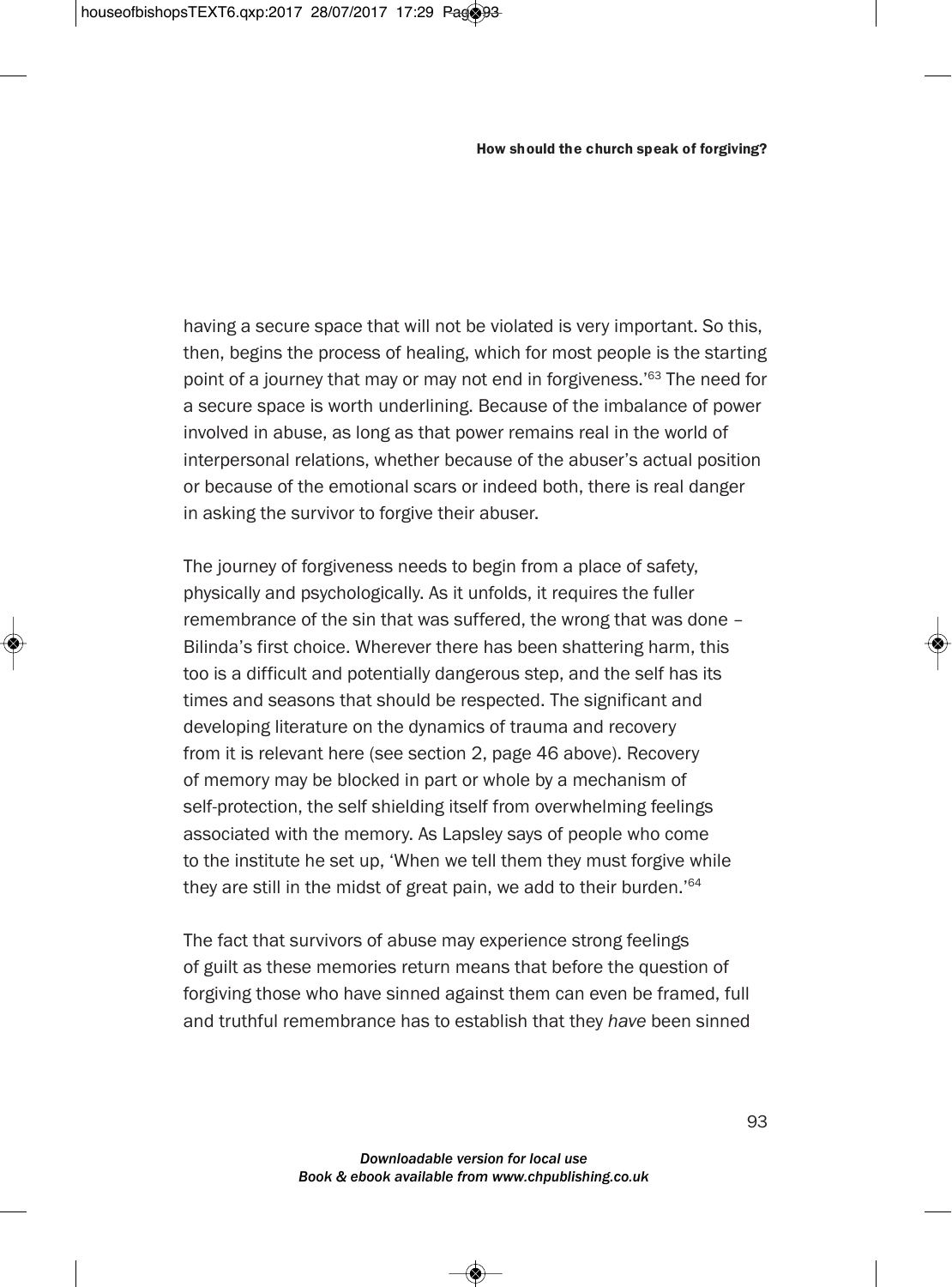against, are not 'the bad ones' and do not somehow deserve such suffering (see page 45 in section 2 above). Feelings of guilt may be bound up with feelings of self-contempt, or shame. Writing in the different psychological register of the ancient world, Augustine of Hippo acknowledged that victims of rape often felt a pervasive sense of moral impurity as a result of what had happened to them, arguing forcefully that people need to know this is not true and be released from the burdens it places on them.<sup>65</sup> In such circumstances, the work of truthful remembrance is a prerequisite to the recovery of a proper sense of self, as the gift of the faithful creator.

A place of safety and recovery of memory are essential to the psychological act of 'letting go' of the wrong that has been suffered. It is a demanding step further from this to what might be called interpersonal forgiveness – offering forgiveness to the person who wronged you. For Lapsley, such forgiveness is not even a possibility, for he does not know who sent the bomb. He imagines a scenario, however, in which he meets the person who sent him the bomb that maimed him:

> If one day someone rings my bell and when I open the door says, 'I'm the person who sent you the letter bomb. Will you forgive me?' Now for the first time, forgiveness is on the table. What do I say, yes, no, not yet? What I might say is, 'Excuse me, sir, do you still make letter bombs?' If the person were to say, 'Oh no, actually I work at the local children's hospital,' then I might say, 'Yes, of course I forgive you.' However, what follows in my imaginary scenario is important. As we sit and drink tea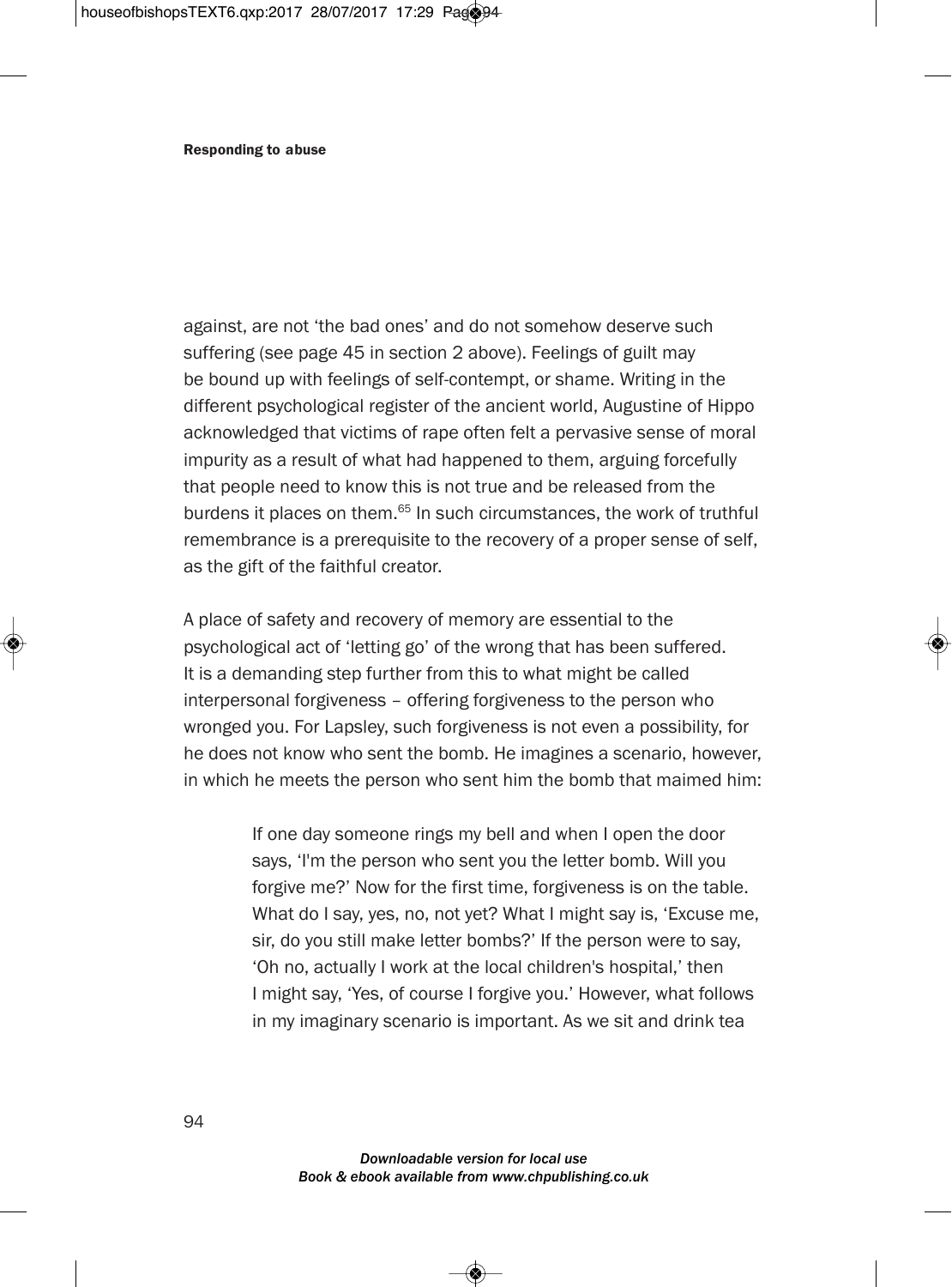together, I would say, 'Though I have forgiven you, I still have no hands. I still have only one eye and my eardrums are damaged. I will live forever with the consequences of what you did, which means that I will need assistance for the rest of my life. Of course you will help pay for that, not as a condition of forgiveness, but as a part of reparation and restitution in a way that is possible.'66

As with God's forgiveness for humanity, so with forgiveness between human persons: it is offered in the hope that it will meet with repentance – either repentance that has already been expressed, or repentance that will follow from the offer of forgiveness itself. Without repentance, the offer of forgiveness cannot be accepted; the gift remains waiting to be received. Moreover, repentance includes willingness to address the present consequences of the penitent's past action; repentance demands that we attend to the claims of justice. The dimensions of betrayed trust and of pervasive deceit in abuse make such a meeting of gift and acceptance particularly challenging, and often extremely unlikely.

In light of this brief survey it is not surprising that Cherry suggests that the only true forgiveness is forgiveness that emerges when it has seemed to be impossible.<sup>67</sup> Above all, the pastoral priority must be to understand, empathize and share in the grief and anger of individuals, with an appreciation that every story is different. As Aquinas suggests in his comments on the Lord's Prayer, forgiveness is the church's corporate narrative, the word that ultimately describes the unfolding divine plot in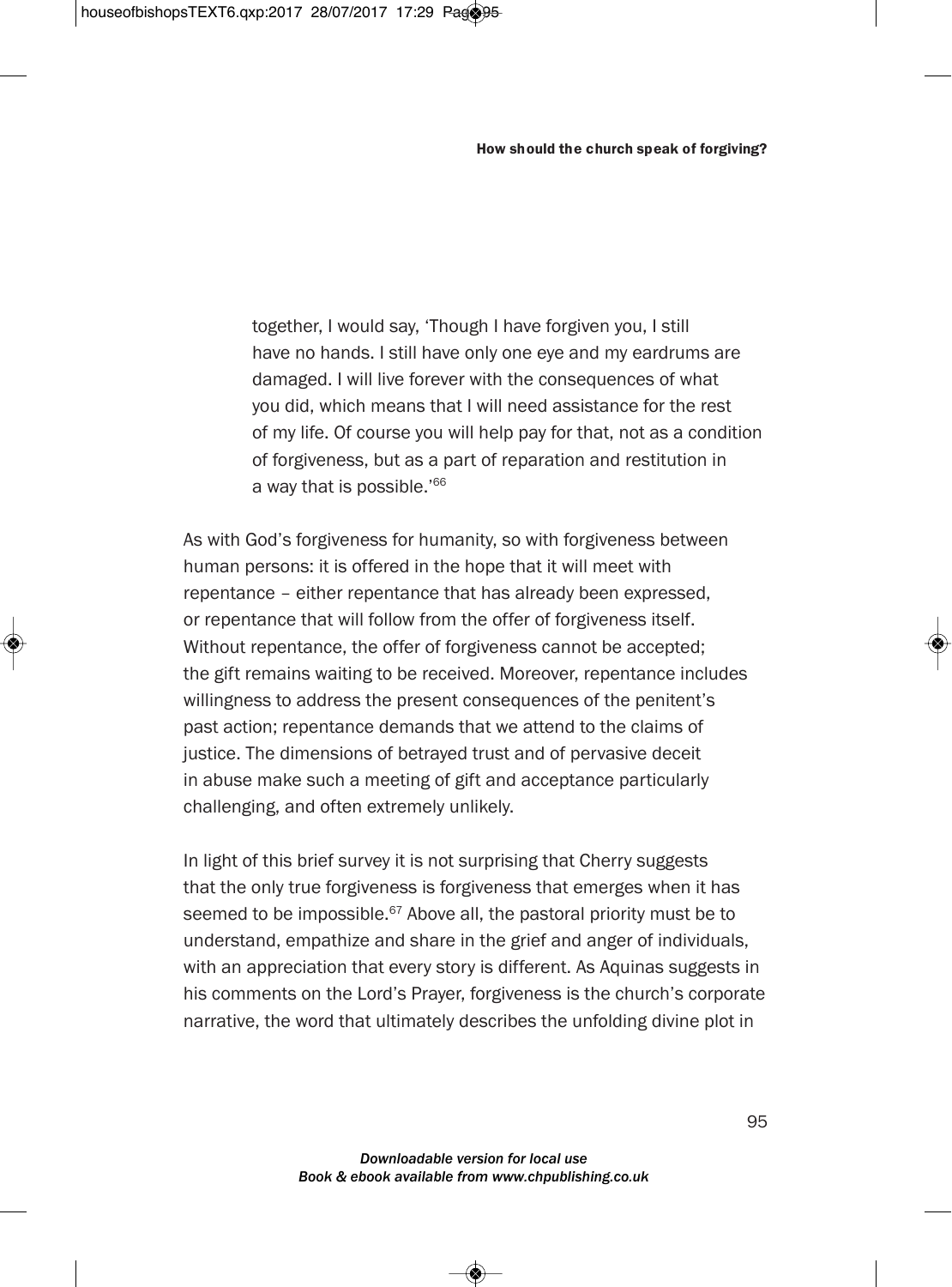which we find ourselves together, but it is made up of many narratives and they proceed in different ways, each with its share of impasse and grief, and each with its own miracles and surprises. Lapsley's practice of giving opportunities for survivors of abuse to work together through what they make of forgiveness in their own situation provides a practical example of how the church can nurture forgiveness in the aftermath of abuse, in a way that is empowering and that resists the individualization of forgiveness. While there are serious theoretical and theological questions to be addressed, actual forgiveness between real people needs to be worked out afresh on each occasion and cannot be controlled or predicted from outside.

To forgive another person involves a particular kind of empathy: to know them in their sin and even have some sense of their perspective on that sin, while also grasping the hope of life that is not determined by that sin, for both perpetrator and victim. This corresponds with the way of divine forgiveness, shown to us in the incarnation and death on the cross of the Son of God, tempted in every way as we are and made sin for our sake (2 Corinthians 5.21). While forgiveness between people is not simply homologous with God's forgiveness of us, it nevertheless participates in the same theological dynamic, including this difficult journey of empathy.<sup>68</sup> There are parallels here with Bilinda's four stages, in particular the third, recognition of common humanity, and the fourth, belief that it is possible for the perpetrator to receive grace and newness of life: both require some kind of empathy if they are not to be merely abstract, theoretical beliefs. This is part of the cost of forgiving, which is related to the costliness of repentance, as responses to the heavy price of sin.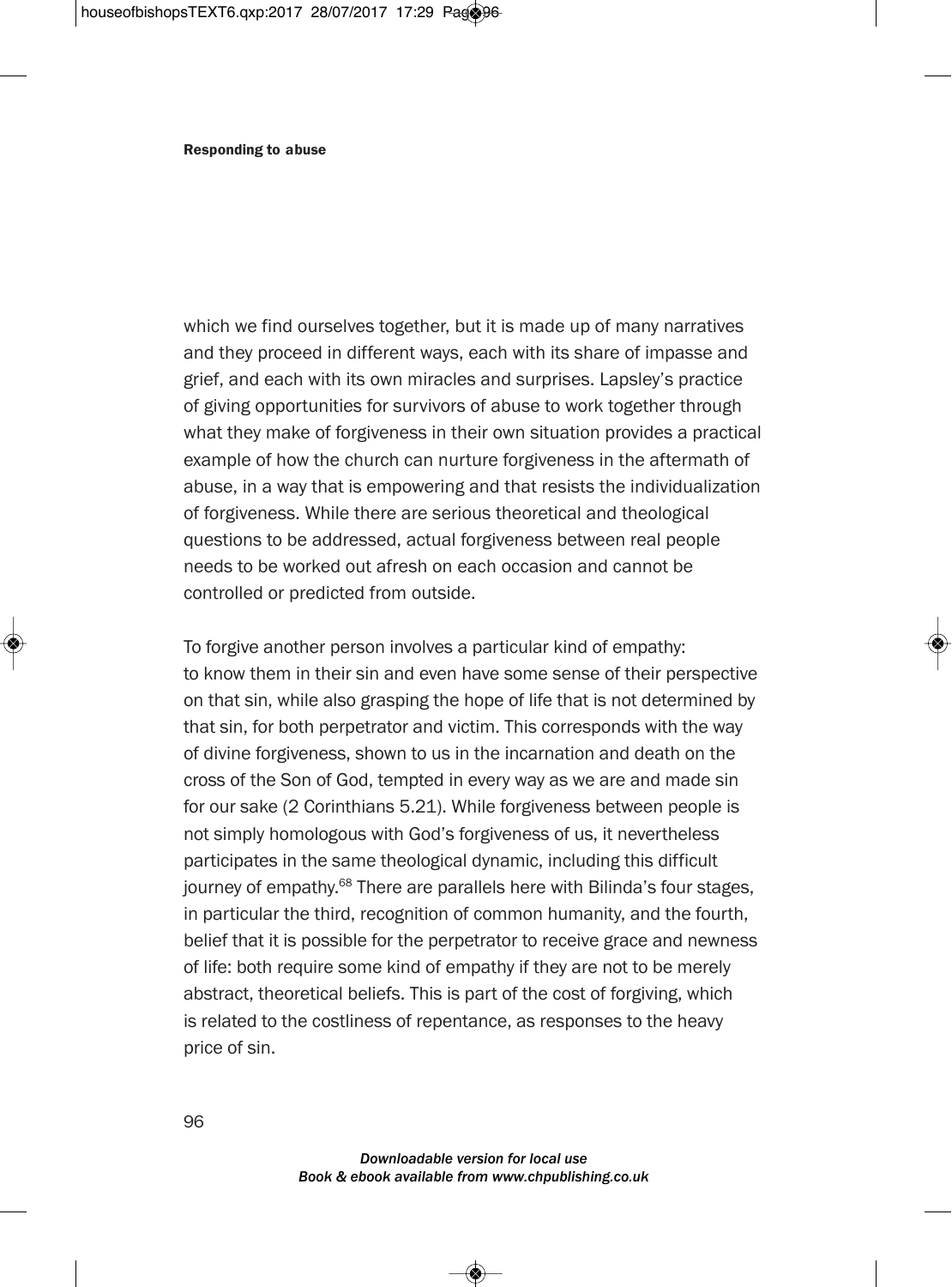Applying these insights in the context of abuse as defined here brings real problems. One thing we know about those who have abused others is that they have exploited their interpersonal or positional power, and in many if not all cases, this has involved manipulating the feelings of the abused. That this habit or pattern may continue is a significant possibility. Unless it is based on mature theology, preaching, teaching and pastoral counselling on forgiveness and reconciliation may actually encourage the perpetuation of abuse. This is especially so when it comes to the matter of empathy. Encouraging the abused to establish empathy should not be considered until the steps of finding a place of safety and recovering truthful remembrance that breaks the hold of guilt and shame have been taken. Some of those responsible for abuse may not even be known to the survivor, for instance in the case of pornography involving children or the coercion of vulnerable adults. They may be dead by the time the survivor is ready to consider these matters. Yet ultimately it is hard to see how forgiveness in the interpersonal sense that is the focus here can be completed unless the abused person somehow comes to the point where they are able to face the perpetrator, without either minimizing the wrong done or demonizing the one who did it. The aim is to recognize a human being who is made in the image of God, and whose humanity is bound up with my own, in the sinful, disfigured face of the abuser. Forgiveness, however, does not need to be complete to be real.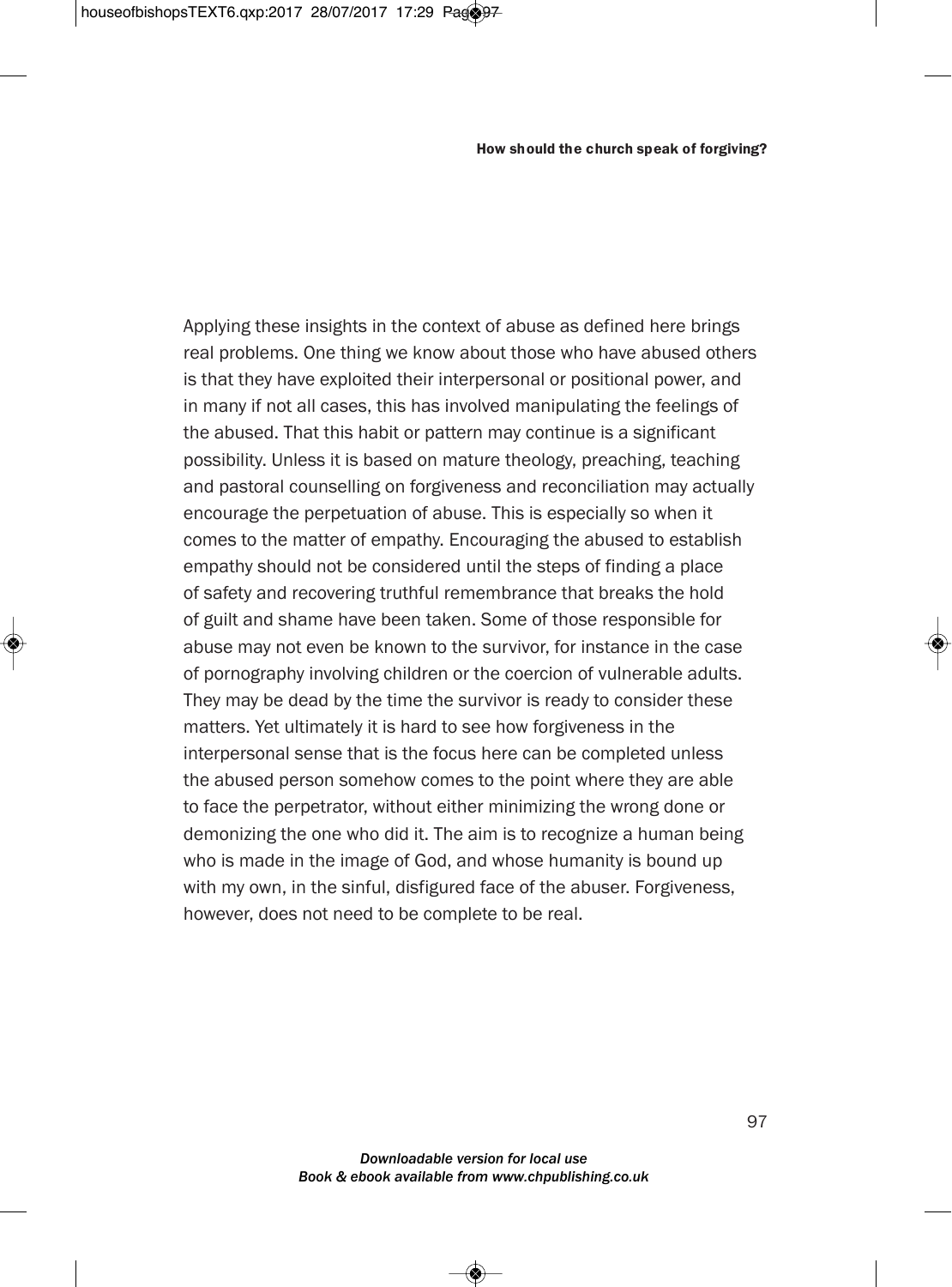# Fictional Case Study: Darren

Darren suffered sexual abuse between the ages of 10 and 12 from a member of the clergy who has recently been convicted for these and other offences. Darren is now 25 and showing classic symptoms of PTSD. He feels terribly guilty about the abuse, and is now feeling suicidal because of a sense of shame that won't go away. He wants to be able to forgive himself but can't.

#### General considerations in responding

Darren needs to be assured that his feelings are to be expected for someone who has been abused, but that he is not to blame for the abuse, and was not responsible for it. He needs therapeutic clinical support in order to work through his feelings before he considers forgiveness, either of himself or of his abuser, alongside reassurance that there are people in the church who can be trusted to listen to him and walk alongside him.

Questions to ask Darren:

- Does Darren feel safe enough talking to me?
- What support has he received, and what is he currently receiving?
- Who is funding this and is there a clear offer for the church to pay for what he needs, as his abuse was by a priest?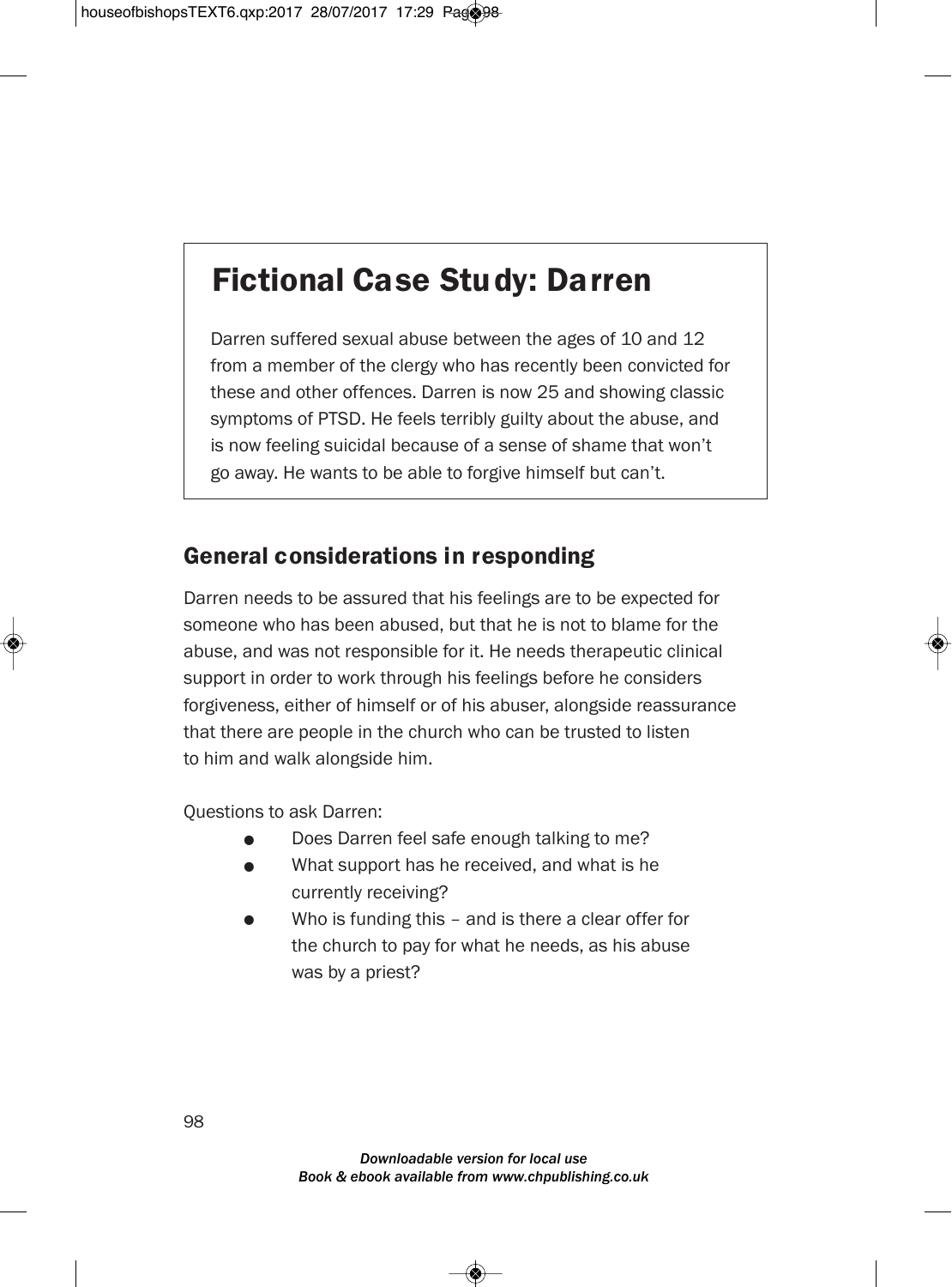- To what extent does he recognize himself as a victim, who is not to blame, and how can the church help him to recognize its own responsibility for the abuse?
- How has the abuse affected his relationship with God (i.e. spiritual abuse)?
- How does he now feel about the church? Does he attend church? What does he want, and who might help him, on his own faith journey?

### Questions about forgiveness and reconciliation

There is no notion of 'forgiving oneself' in Christian theological tradition, but that is the place where Darren finds himself struggling. Moreover, it seems obvious that Darren has no need to be forgiven by himself, or anyone else, for his abuse: he was the person abused, so the only forgiving he might do is of the perpetrator. It could seem that the only way therefore to draw on theology in communicating with Darren is to dismiss his perspective, which would clearly be unhelpful. Are there ways in which the church can address the harrowing feelings of shame and pollution he may be experiencing, while nonetheless affirming that he does not carry guilt before God for what was done to him? Is it not rather Darren's sense of distance from God that is calling for assurance and deep acceptance?

Darren's situation is a reminder that the question of forgiveness is generally the wrong place to start with survivors of abuse in a church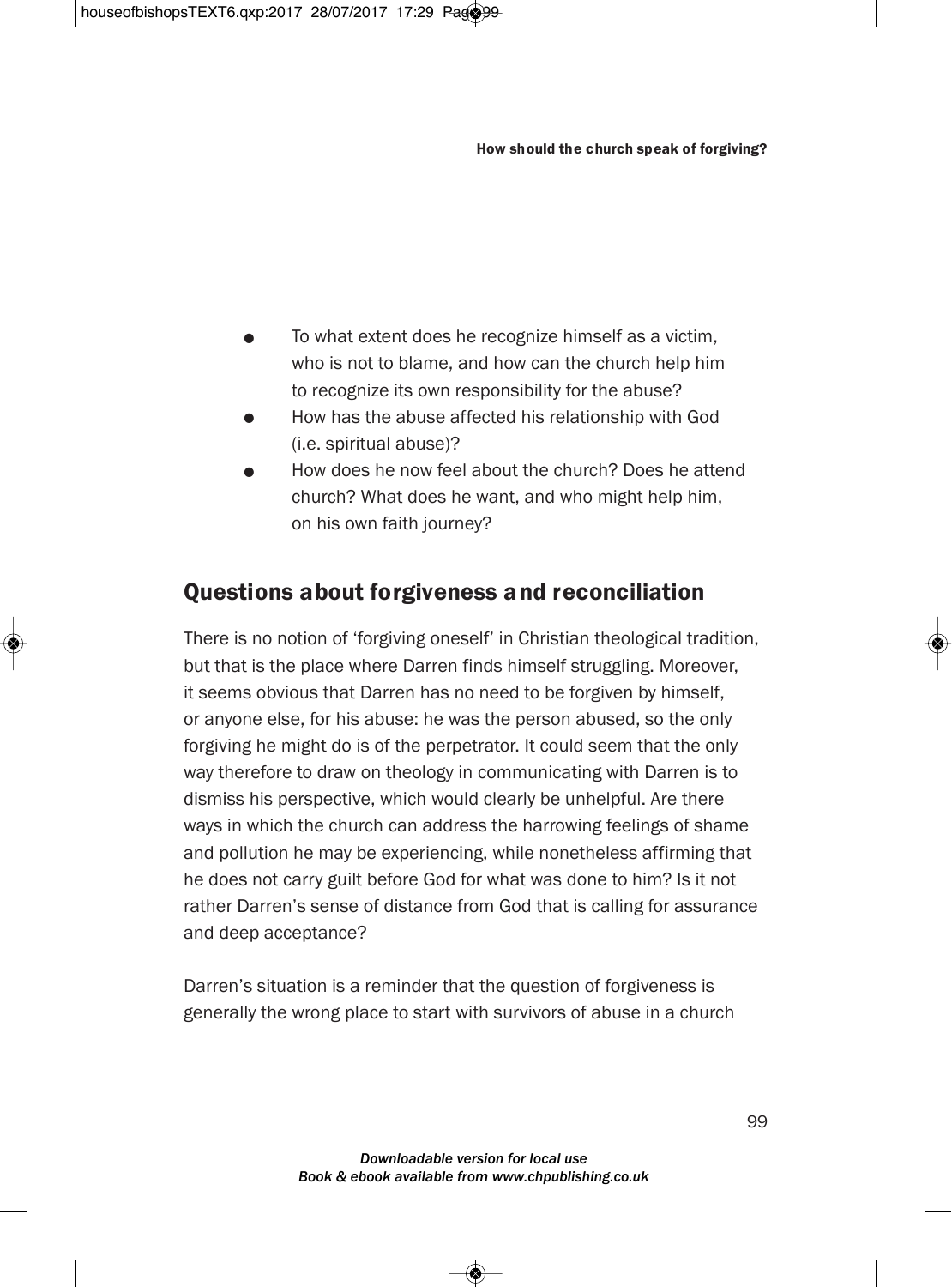context. Not because it does not matter, but because it can only begin to come into focus at all when other aspects of the situation have been addressed. In particular, the person who has been abused needs to feel secure from the risk of further abuse, and the perpetrator needs to be brought to justice. In traumatic cases like Darren's, there must be opportunity for what Lapsley calls 'the healing of memories' to take place – a process that may take many years. Without such healing, there can be no true perception of what has happened, and therefore no fruitful response to it.

Fifteen centuries ago, Augustine of Hippo recognized the way that sexual violation could create an almost unbearable sense of shame, leading victims to harbour deep feelings of guilt and selfloathing. More recent psychology might add to this the understanding that holding oneself responsible can be a way of shielding the self from the still more painful reality of utter helplessness and vulnerability. All of this underlines the need for pastors not to get in the way of the professional, therapeutic support that Darren may need with unhelpful simplifications of biblical teaching.

What might the positive role of the church and its ministry be in this context? Would a formal, face-to-face apology for the abuse, from the diocesan bishop, help him to move forward on his journey? If Darren remains part of, or in contact with, the parish where he was abused, what might he need to hear from them – and what might they benefit by hearing from him?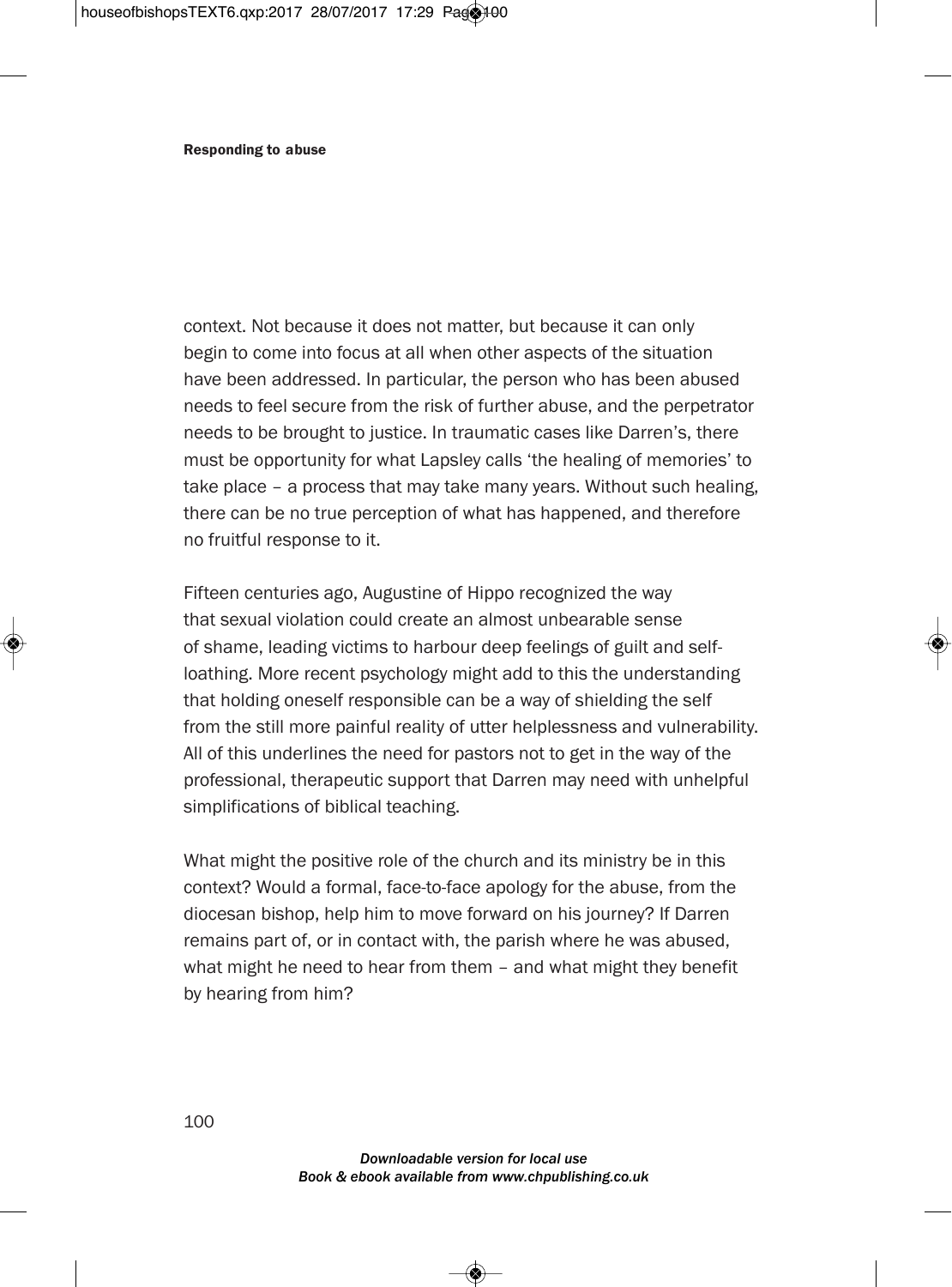## 6. Does the church have a ministry of reconciliation in the aftermath of abuse?

Reconciliation has many dimensions. On e expression of reconciliation is the face-to-face meeting of the people involved. T he hope of ultimate reconciliation in Christ is a distinctive hope of the church, but the implied resumption of relationship with the abuser can be disturbing for those who have suffered traumatic and shattering consequences of abuse and is certainly not something that should be forced on a survivor of abuse. Any intentional steps towards some kind of formal reconciliation, including (i n this context) v arious forms of restorative practice, must be fully respectful of the survivor of abuse and their wishes. For all the challenges here, there will be cases where movement towards reconciliation may be possible. T hey are most likely to be situations where temporal justice has been exercised, healing is a reality for the abused, and the abuser's repentance leads to reform. T he church's ministry of reconciliation in the aftermath of abuse is primarily demonstrated in seeking for these things, rather than in facilitating the reconciliation process as such, especially when the church has been involved in the abuse in some way.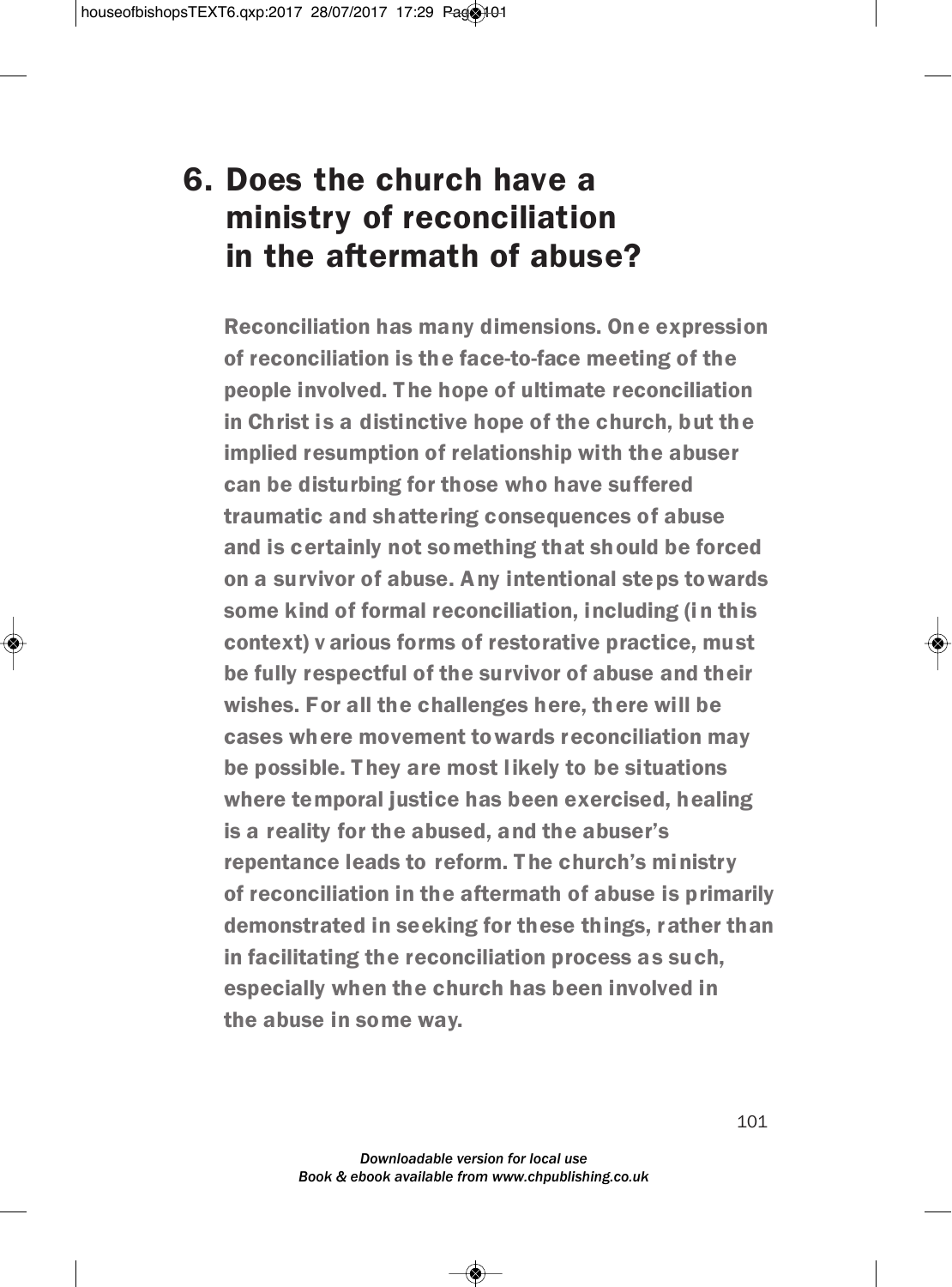For Paul, 'reconciliation' provides a lens through which God's relationship with the world can be viewed and interpreted (2 Corinthians 5.18–21).69 Indeed, it has recently been argued that reconciliation is central for the theology of Paul if not the New Testament as a whole.70 Following his teaching, reconciliation at its heart is God reaching out in the person of Jesus Christ in order to restore and renew the fractured relationship between God and humanity. This work of reconciliation finds its centre at the cross, where the one who knew no sin is made sin for our sake (2 Corinthians 5.21). God's reconciliation with humanity through the cross may then be understood to feed all other acts of reconciliation.

Many would want to stress the connection between God's presence in Christ reconciling the world to himself, and the church's ministry of reconciliation as a calling for all Christians to be peacemakers and to be involved in bringing together those who have been divided from one another by fear, mistrust and violence. Christians have been in the forefront of those leading and shaping intentional processes of reconciliation in South Africa and Northern Ireland (though it also has to be acknowledged that Christians have their share of responsibility for the divisions in those places). Within the Church of England, Coventry Cathedral has developed a distinctive international ministry of reconciliation with origins in the response to the Second World War. Archbishop Justin Welby, who once served as a Canon there, has made reconciliation one of the three priorities for his ministry as Archbishop. On the face of things, therefore, Christians should be committed to seeking reconciliation in the aftermath of abuse. Abuse, as characterized by the four parameters set out in the first section,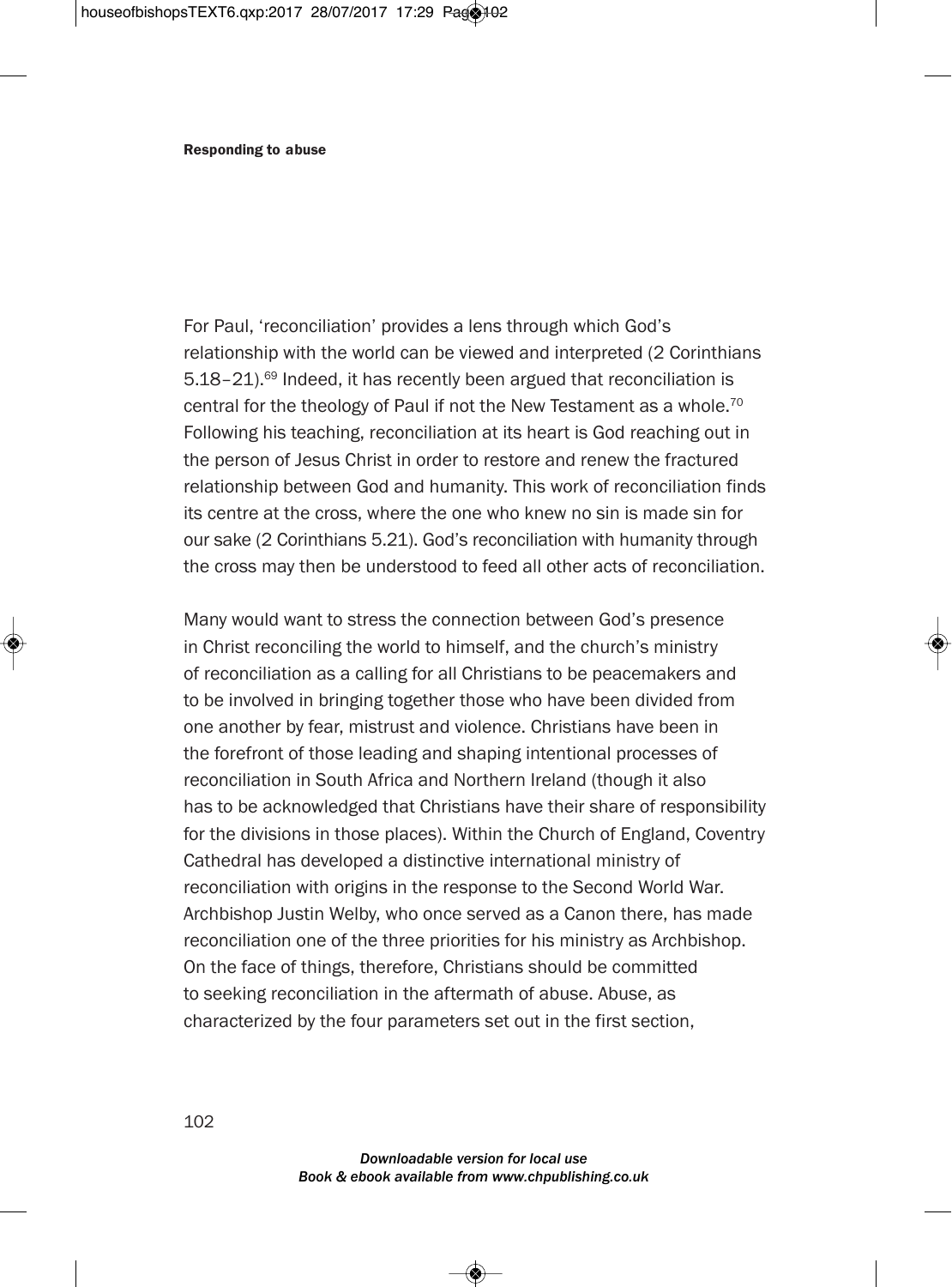destroys relationships of trust at a fundamental level. Many victims will respond to the shattering harm it causes by putting as much distance as possible between themselves and those who abused them. The move from understanding themselves as a 'victim' to a 'survivor' may well involve being able to articulate profound anger towards the abuser, as well as towards those who held responsibility for preventing the abuse and for dealing with the abuser but failed in that responsibility. Moreover, as noted in section 2, bystanders who recognize abuse for what it is may also be enraged. Such rage can become destructive. The fear and loathing it generates may leave people unable to acknowledge the continuing humanity of the perpetrator, or endure their presence in the community.

One might therefore presume that the church's ministry of reconciliation is precisely what is needed in response to the poisoning of so many relationships through the sin of abuse. Only reconciliation, it might seem, can bring peace for and between victim, perpetrator, those with responsibility and those who found themselves as bystanders. Yet in the light of what has been said in the text so far, real questions have to be asked about this.

To begin with, as noted in section 3, the church as institution has in some cases been involved in the abuse as a body holding responsibilities for prevention and proper response. In such circumstances, people identified with it cannot easily be agents of reconciliation. In many more cases, the church community will include a number who are bystanders in one way or another, some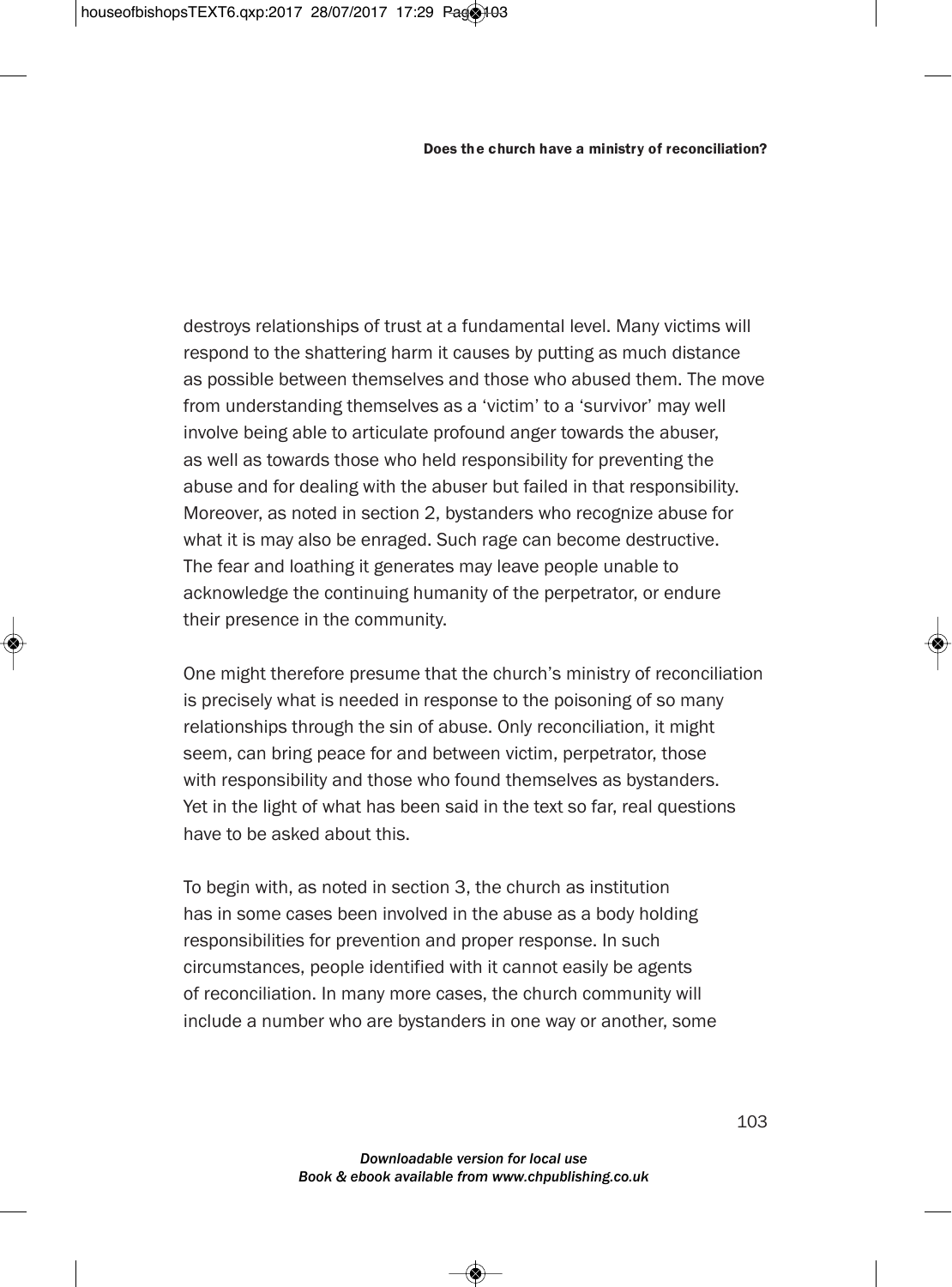disbelieving that a person convicted of abuse could ever have acted in such a way, some demanding that they be punished and some trying to avoid the situation (and the conflict it generates) completely. Even where the original abuse was not linked to a church context, survivors may be mistrustful of the church, both because of their own experiences of inadequate pastoral ministry and teaching in similar situations and because of the wider public record of the churches in failing to deal properly with abuse. They may have left the church, with no wish to re-engage.

Moreover, reconciliation, both with their abuser and with those who have been in some way complicit in enabling the abuse to happen, or subsequently protecting the abuser, is simply not on the horizon for many survivors. There are many reasons for this, but we must reckon with the depth of the damage done through abuse. It takes time (measured in decades) for some survivors to come to the point where they can even make the initial step, identified (in varying terms) by Bilinda and Lapsley in the previous section, of fully acknowledging to themselves and others what took place and the effect it has had on them (pages 91–3 above). By this point, the abuser may be dead or on the other side of the world. Indeed, it may be news of their death that finally leaves the survivor feeling safe enough to face what was done to them. On the other hand, it may open up new feelings of ambiguity and distress.

Reconciliation takes various forms and can be understood in different ways, but the approach being taken here is one of restoration of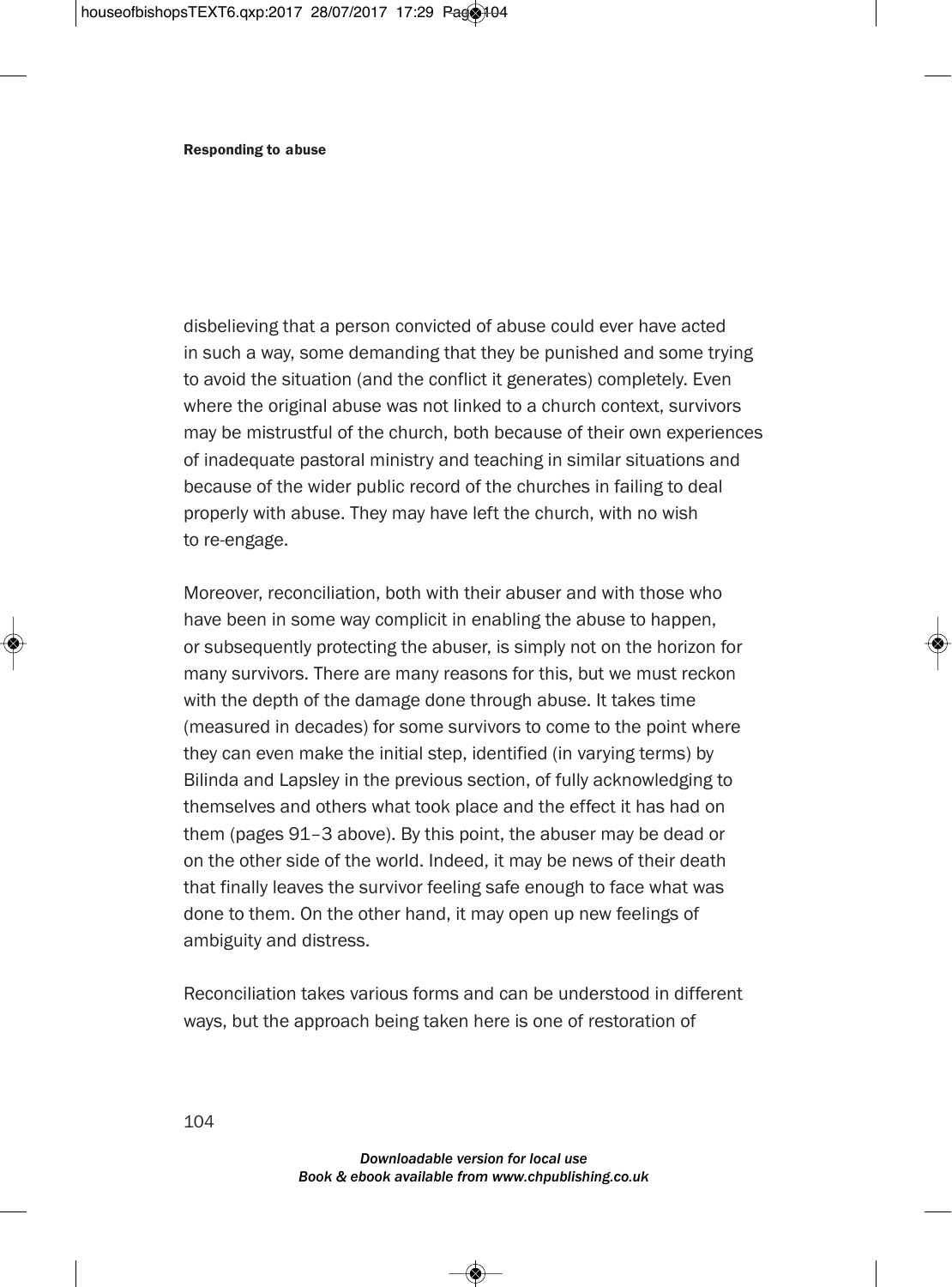relationship that has both a divine–human dimension and a human– human dimension. In the aftermath of grave sin, such restoration cannot ultimately bypass questions of interpersonal forgiveness. Reconciliation, on this model, depends on the willingness of the person who has been wronged to enter a process in which forgiveness may, at some point, be offered and perhaps received. As was made clear in the previous section, to expect survivors of abuse to offer such forgiveness, with the implication of some kind of weakness or failure if they are unable to, is wrong. By trying to initiate reconciliation in the aftermath of abuse, the church may be doing immense damage to those for whom it should be seeking to care. Any moves towards a process of reconciliation need to begin with the free choice and settled decision of the abused person.<sup>71</sup>

Repentance may in some circumstances follow from, rather than precede, the astonishing gift of forgiveness, for instance in the case of Saul/Paul in Acts 9.1–19 and 22.6–21; the stories in the Gospels of Zacchaeus (Luke 19.1–10) and the woman caught in adultery might also be noted here (John 8.1–11). Repentance cannot, however, be kept out of the picture, as was emphasized in section 4. Being forgiven, like forgiving, implies a full remembrance and recognition of the wrong that was done. Yet the practices of deceit implicit in abuse erode the capacity to speak and act truthfully. What kind of repentance, then, can be expected? What kind of repentance could be hoped for?

At the very least, repentance in this context must involve a visible surrender of the power and authority that were used to perpetrate the abuse, as a direct consequence of acknowledging the seriousness of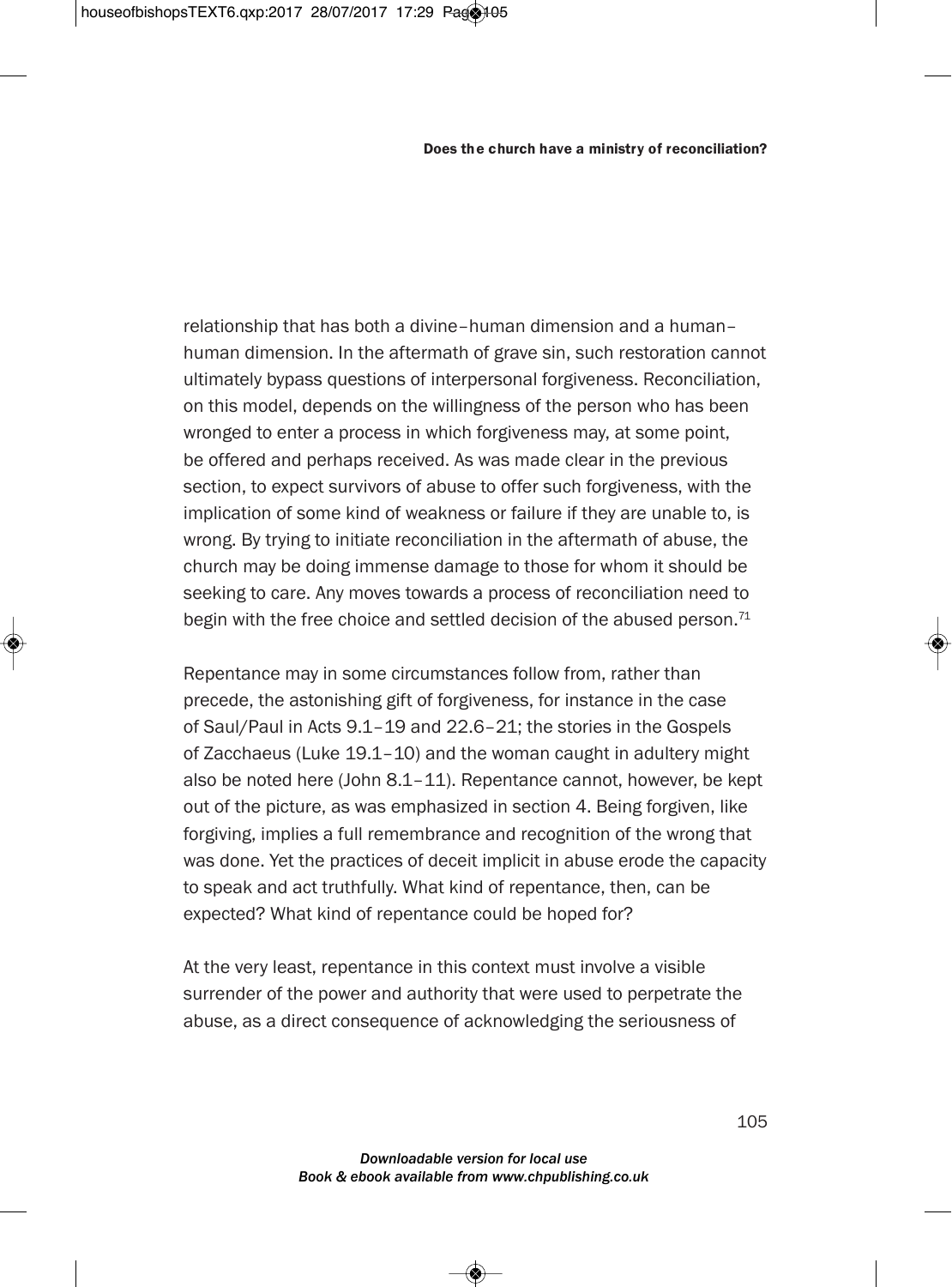the moral wrong. Reconciliation, in any context, depends on right timing.72 Reconciliation cannot take place in the midst of a crisis, for instance, but only once it is over, and the demands of temporal justice have been honoured and, as far as possible, met. In the particular situation of the aftermath of abuse, reconciliation cannot begin to be considered until the person who has been abused is given the safety they need and has recovered significantly from the harm inflicted. This is likely to be particularly challenging in a situation of domestic violence where the couple remain together and living under the same roof, perhaps as members of the same church congregation.

There is, therefore, a need for very great care in speaking of the church's ministry of reconciliation. Yet there are remarkable stories that can give hope. To take a recent example, in May 2015 Eva Kor was called to give evidence against 94-year-old former SS officer Oskar Groening, on trial for accessory to the murder of 300,000 prisoners at Auschwitz. A survivor of Auschwitz, Kor and her twin sister Miriam had been objects of Mengele's horrendous medical experiments. Kor told Groening during the trial that she forgave him any wrongdoing, but added that her forgiveness did not absolve the perpetrator from taking responsibility for his actions. When she had finished giving evidence, she accepted an embrace from him, a physical sign of reconciliation after the physical torture she received from his hands. It was a powerful action but also a disturbing one, when recalled in this context, and it invites further questions.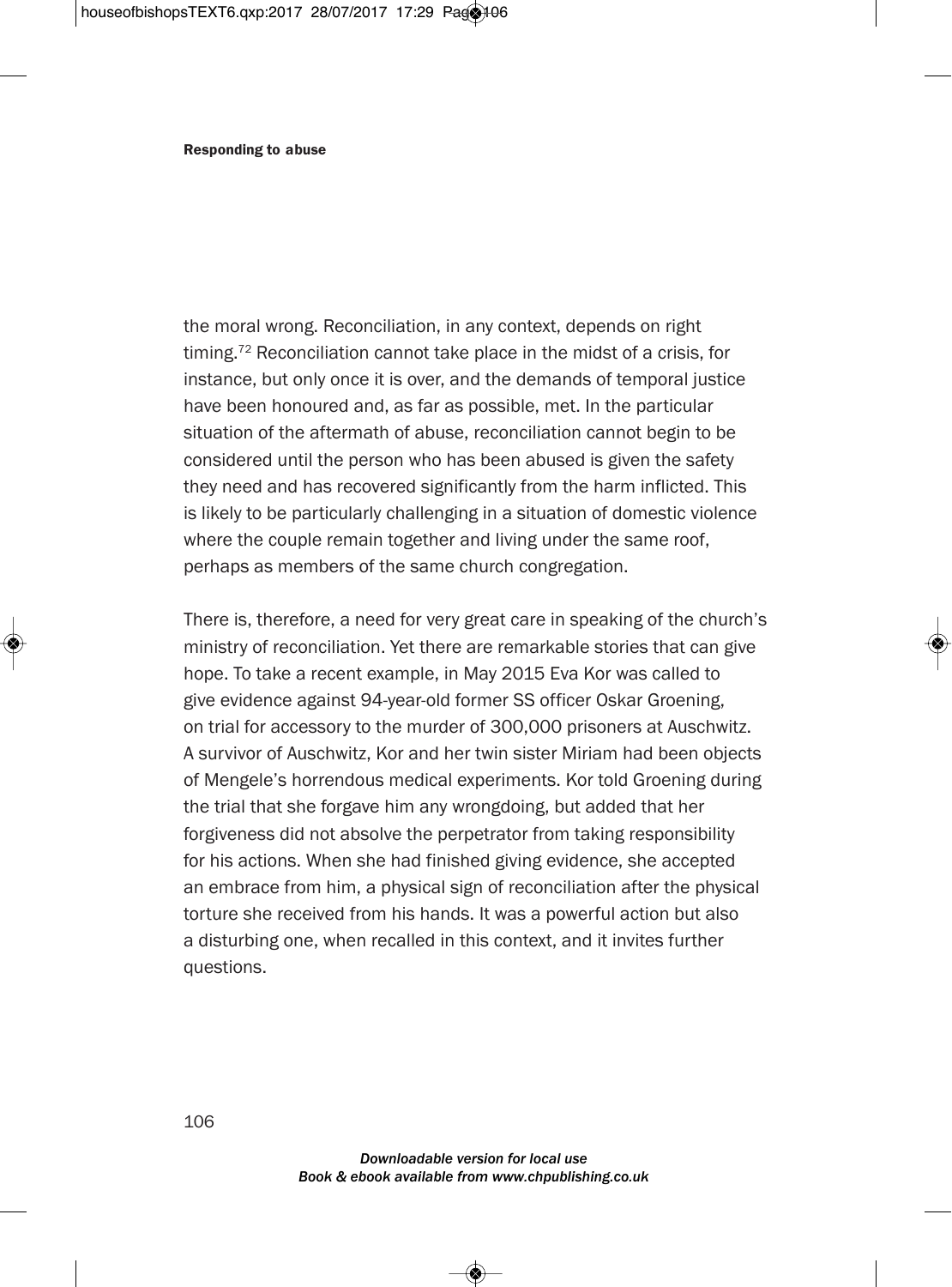Was this reconciliation real? Perhaps it was, but to give an affirmative answer it would be necessary to know something about Groening as well as Kor in that moment. Was his move to embrace her an implicit gesture of repentance, recognizing the wrong he had done and acknowledging his need for her forgiveness, or was it really about something else? Reconciliation takes place between the people involved, and therefore cannot lie wholly in the power of any one of them.

The courtroom setting of this encounter may also remind us that reconciliation concerns justice; it cannot undo the past, but it does involve addressing the wrongs that have been done and setting relationships right in the present. As was stressed earlier in this document, the good news of God contains the promise of justice (section 3, pages 63–4 above), which cannot be opposed to the gracious offer of forgiveness. Moreover, reconciliation is not simply about the relationship between victim and perpetrator as two individuals in isolation, but also about those who held various kinds of responsibility within the situation where the abuse occurred, and those who can be described more loosely as bystanders: those who knew what was happening at the time, those who have come to know about it and those affected by it.

Reconciliation, then, cannot be separated from justice, including the proper exercise of 'temporal' justice in enabling the truth to be told and acknowledged, wrongdoing punished and the vulnerable protected. There has been much interest in 'restorative justice' as a model of

> *Downloadable version for local use Book & ebook available from www.chpublishing.co.uk*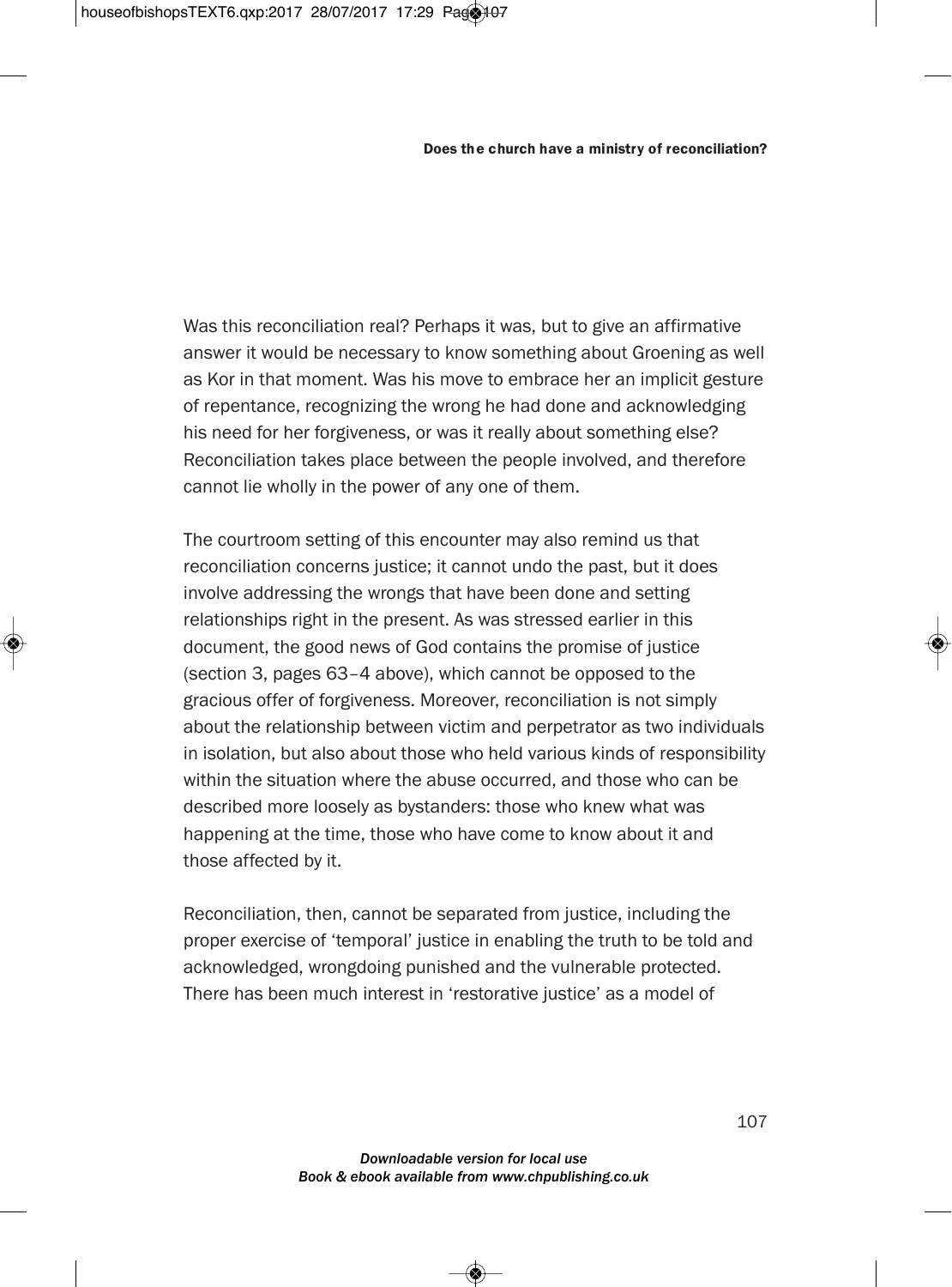justice complementary to that of the law, and in particular interest from churches as to how it might relate to theological perspectives on responding to wrongdoing.73 One version of restorative justice involves bringing someone who has harmed another (through an action which is both criminal and traumatizing) together with the person they have harmed. The hoped-for outcomes include sensitizing the offender to the personal damage done, with a view to helping them prepare for life in normal society. Sometimes there are also hopes of restoring positive relationship between the offender and the victim. It is possible that forgiveness could be a fruit of the process, but it does not start from or depend on it.<sup>74</sup> Only if there is some meeting of the journeys towards justice, repentance (on the part of the perpetrator) and forgiveness (on the part of the survivor) can we begin to see reconciliation of the kind that is being envisaged here taking shape at the level of human relationships.

There are clear dangers in seeking to adopt a restorative justice approach in the case of abuse. The victim may well not feel safe enough; they can be made vulnerable once again, and the perpetrator may be able to exploit the situation for further abuse. Moreover, the nature of abuse is such that the process is likely to need to draw in those who have been involved as people with responsibility, as well as some at least from the broader category of bystanders, if it is to be truly effective. This may quickly become a complex and even controversial undertaking.

Nonetheless, a case can be made for churches being open to the possibility of some form of restorative practice, while always remaining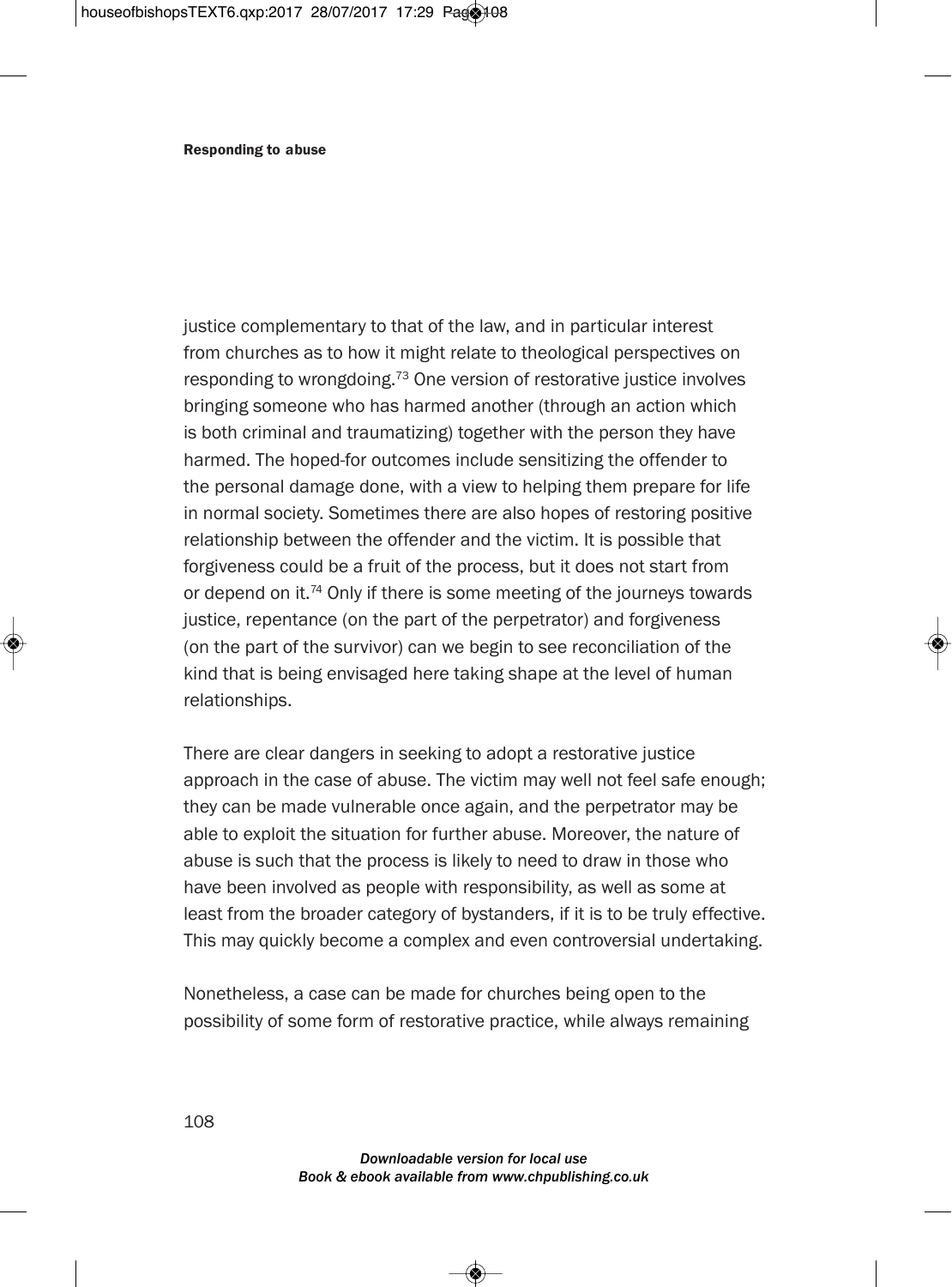alert to these very serious challenges.<sup>75</sup> It was said in section 4 that 'receiving God's forgiveness cannot be divorced from repentance that is ready to seek restoration of relationships at the level of human community. This repentance can be demonstrated through 'restorative action' (page 75) with regard both to those who have been wronged (so Zacchaeus) and also to those with whom there is a common life of holiness in Christ, which has been wounded by their actions (so 1 Corinthians 5.1–5).' It therefore belongs to the church's ministry of reconciliation to ask at an appropriate point what such restorative action might mean in the aftermath of abuse and to assist in enabling it, recognizing that this is by no means all that justice requires and certainly cannot be used as a substitute for legal proceedings. Indeed, as was argued in section 4, willingness to face criminal prosecution may be a critical first step to restorative action here.

Moreover, insofar as the church itself recognizes a need to repent, as discussed in section 3, the church also has to ask what kind of restorative action it might be called to undertake in the aftermath of abuse. Without denying the appropriateness of separate responses to that call from various people and institutions involved in a situation of abuse, there may be a case for framing a process of 'restorative practice' that brings them together and helps them to face one another, as well as those who have been harmed by the abuse itself, so long as the vital conditions underlined on pages 104–6 above have been met. Such a process may enable restorative action that carries far more weight than individual initiatives in expressing repentance and in repairing relationships, as part of the road to reconciliation.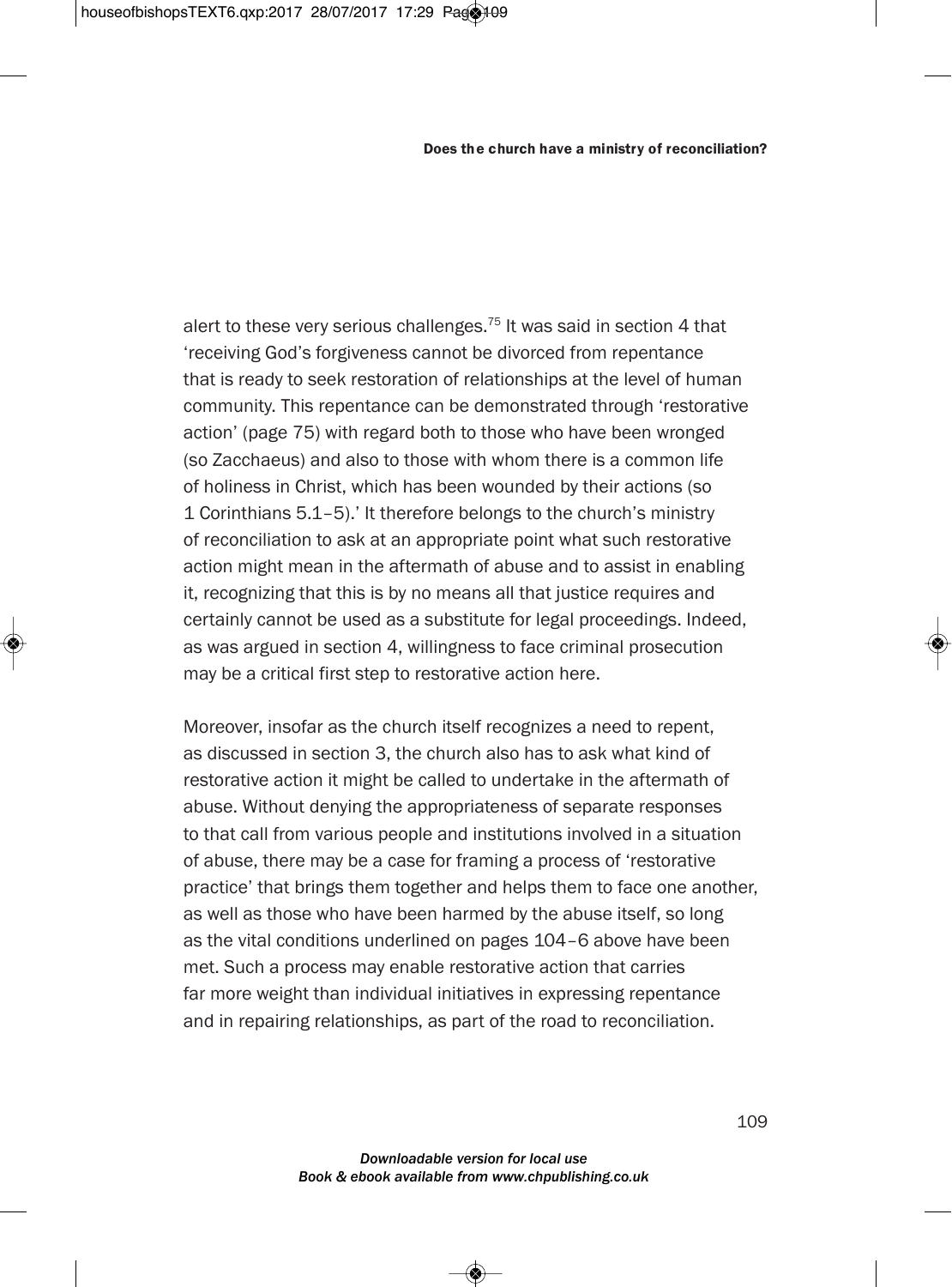The church hopes and prays for reconciliation. Its ministry of reconciliation comes from the gift of God in Christ, who is our peace and who unites those who were estranged from one another in his new humanity (Ephesians 2.14-19). In the immediate aftermath of abuse, however, the focus of Christians should be elsewhere: safety for victims, reducing risks of recurrence and ensuring that anyone against whom there is credible evidence of guilt faces temporal justice. Then attention needs to be given to what healing may mean for survivors – a secure space being the essential context in which feelings of guilt and shame may begin to be addressed, memories begin to be healed and relationships begin to be restored. When these things have happened, there may eventually come a time when reconciliation does not appear impossible, and survivors can decide to face the risks involved in beginning to test that perception against reality.

While great care is undoubtedly needed in this area, the church remains the one body of Christ, to which survivors, perpetrators, those who have failed in their responsibilities and those caught up in the aftermath of abuse may all belong; it is not closed to any of those involved in abuse, in whatever way. The church, therefore, has the potential to shape a space in which reconciliation may, however falteringly, take place. Listening to survivors must be at the heart of this. Only as and when survivors of abuse may choose to initiate them can any practical steps towards reconciliation involving perpetrators be taken (pages 104–5). Many survivors continue to be estranged from, and deeply angry with, the church itself, and a church that is attending to this knows that it has to be a penitent participant in any kind of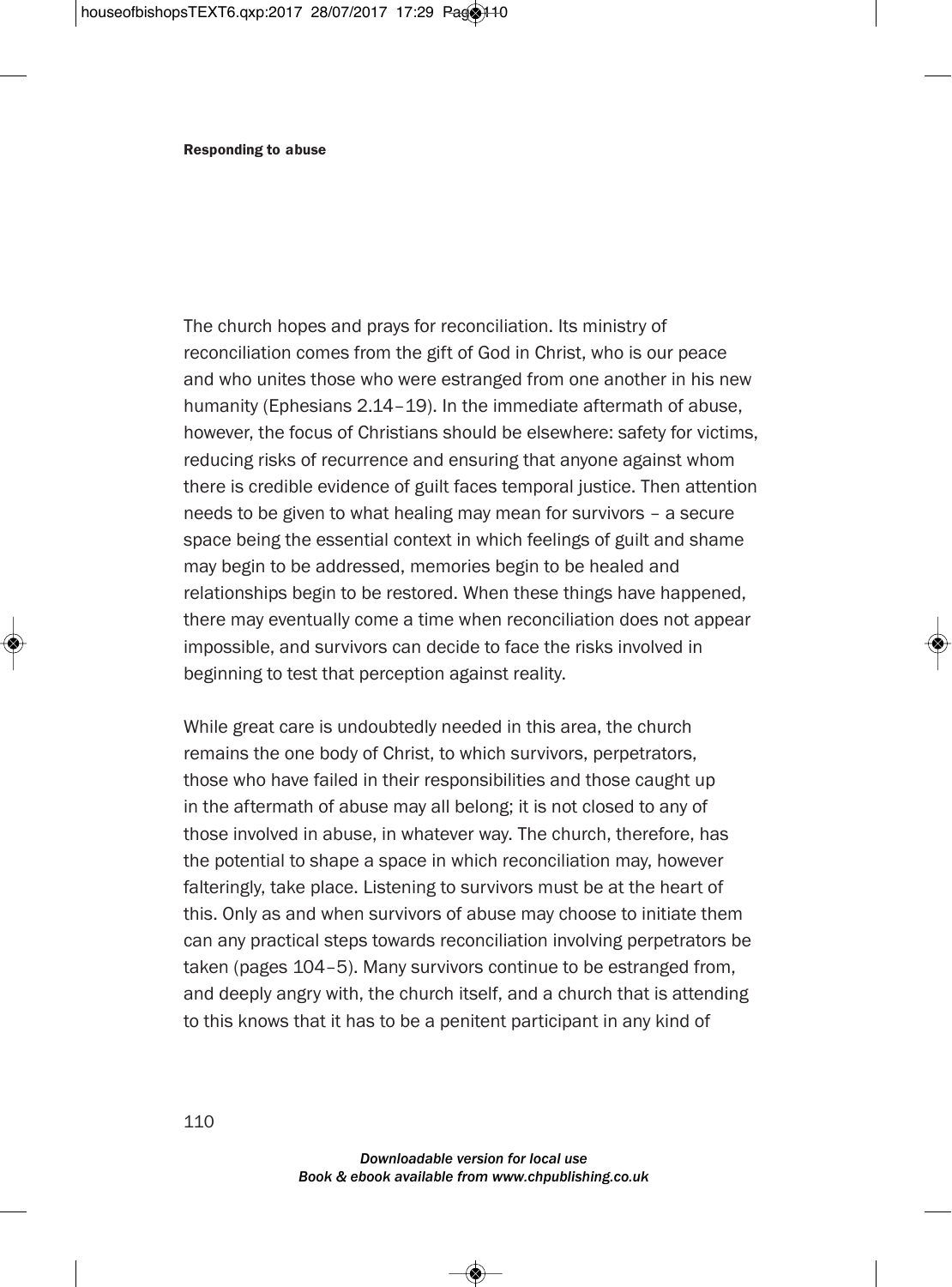reconciliation process here, not the primary agent or the facilitator. In parallel with what was said at the end of the last section, caring about reconciliation may best be expressed without focusing directly on reconciliation. The primary imperative for the church in the aftermath of abuse is to strive for justice to be done, healing to become real for the person abused, and repentance to be reforming for the abuser and those who have collaborated or colluded with the abuse in any way. This is the best course by which it can prepare the way for Christ's ministry of reconciliation.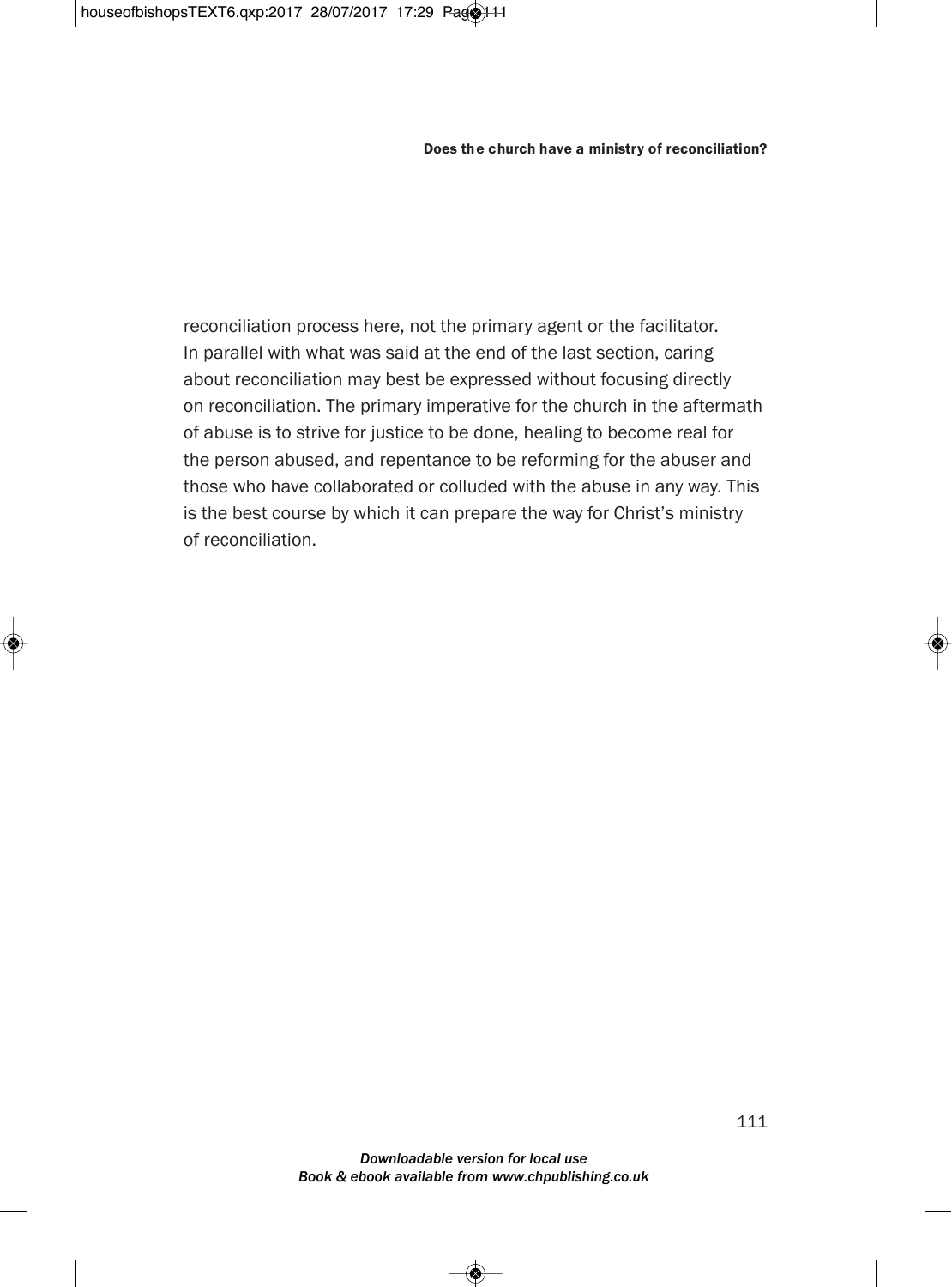# Fictional Case Study: Andrew and Jody

Andrew is separated from his wife, Jody, who had called the police and had him arrested after an incident of domestic abuse. Charges were pressed, and he was found guilty and given a community service order. Andrew is living apart from Jody. The couple have two children aged 6 and 8, both of whom live with Jody. Andrew wants to be reconciled with his wife and with the church of which they are both long-standing members. He has come to the vicarage to discuss this with the vicar, whom he asks to run an informal 'truth and reconciliation' meeting for anyone in the church who wants to come, in which he can explain what he has done, how sorry he is and how he is desperate to be re-integrated into his two homes – his domestic home and his spiritual home. He is currently not attending church.

### General considerations in responding

Any consideration of reconciliation with Jody must take heed to assess the risks to her and to their children, and can only be considered if Jody is also willing to consider a conciliation process.

The vicar should not get involved in any conciliation between them as this is specialist work and needs to be undertaken by an independent agency equipped for the purpose. The vicar can signpost Andrew to such agencies.

The vicar needs to be aware of boundaries of confidentiality, and should not be passing information from Andrew to Jody or vice versa. If he or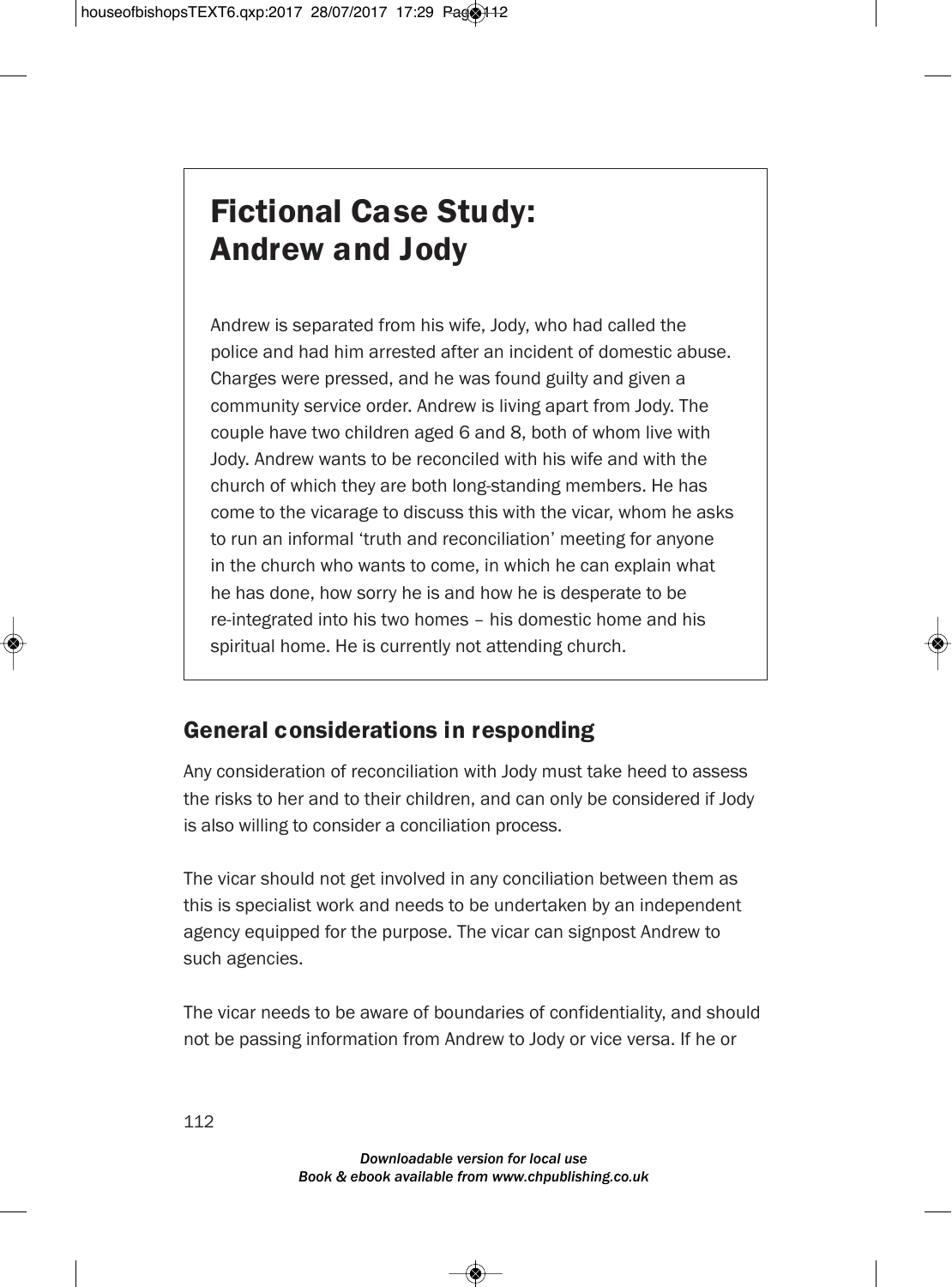she were to do so not only may they lose the trust of one or the other, but may also be putting Jody at further risk.

The vicar should take care not to prioritize the sanctity of marriage over the safety of vulnerable people.

### Questions about forgiveness and reconciliation

Reconciliation in Christian theology is linked to both forgiveness and repentance. What evidence is there of Andrew's repentance, expressed in concrete acts of restoration and commitment to changed behaviour and sustained over a period of time? What insight does he have into the effects of his action?

The fact that the vicar knows both Andrew and Jody has an effect on what he can and cannot do in this situation. There is an obvious danger of him being more or less consciously manipulated by Andrew to support him. If Andrew is serious about showing repentance and receiving God's forgiveness, it would be best if the vicar can identify a priest or pastor not known to them both with whom he can meet regularly. Might there also be a case for Andrew worshipping with a different congregation for a while?

The situation underlines the point that while reconciliation is at the heart of the church's life, this does not mean that its leaders, communities and institutions are always best placed to set up and facilitate a formal process of reconciliation. In this context, the key role of the church may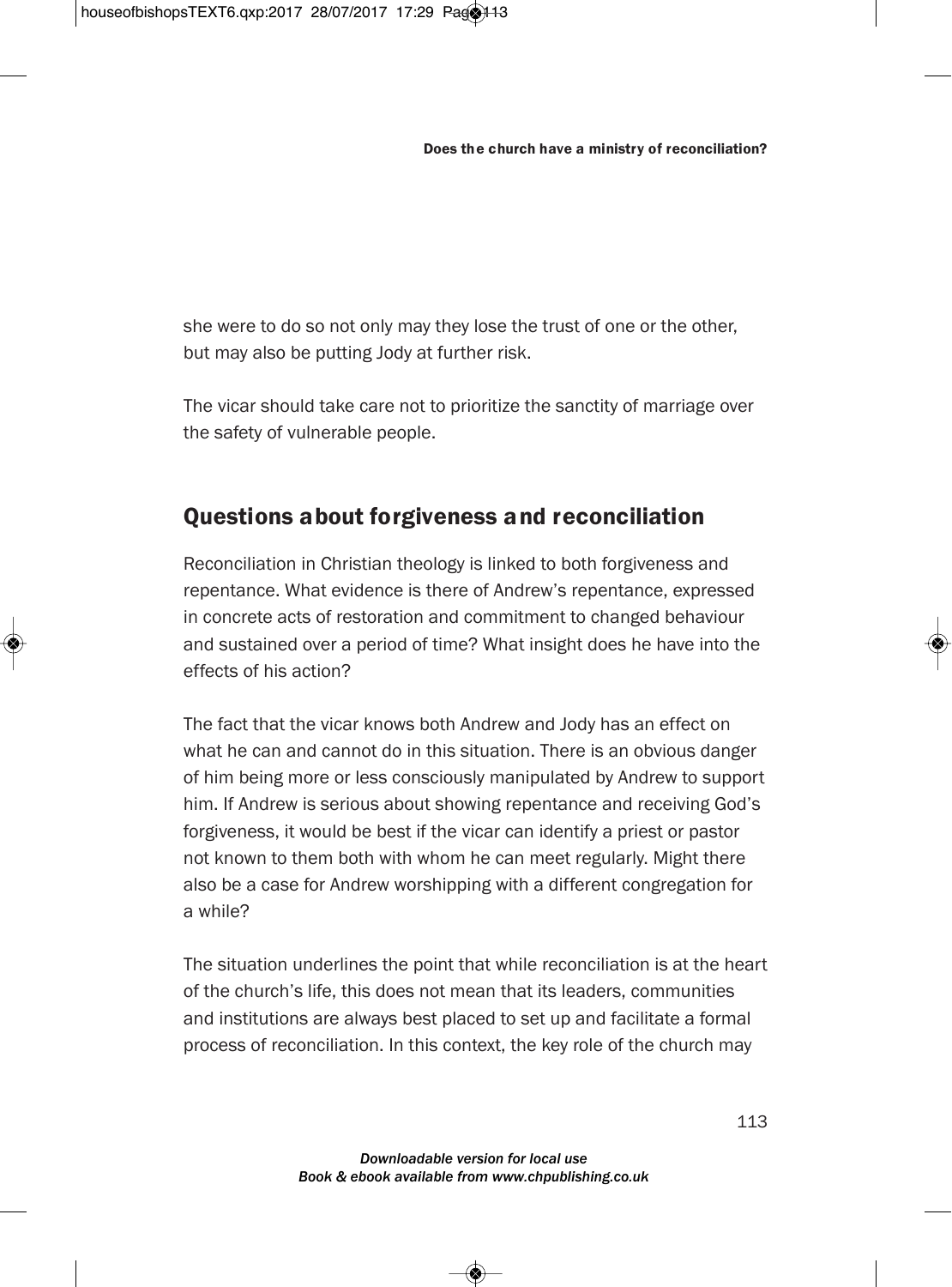be to pass on the request to an independent agency, which may not have any form of Christian affiliation. If Andrew and Jody do decide to work towards reconciliation, however, and to be part of the church community as they do so, then the church will inevitably be part of the process in one way or another. What might its role be in this situation? How might it witness to the gospel of reconciliation in the context of a 'secular' reconciliation process?

It is clear that there can be no move towards reconciliation unless and until Jody is willing to initiate it. How much is that bound up with her willingness to forgive Andrew? Can there be reconciliation between people without forgiveness? If both reconciliation and forgiveness are processes, does there need to be some kind of synchronization between them?

How does reconciliation between Andrew and Jody relate to their reconciliation with God through Jesus Christ? How does reconciliation with God shape a distinctively Christian approach to reconciliation with other people?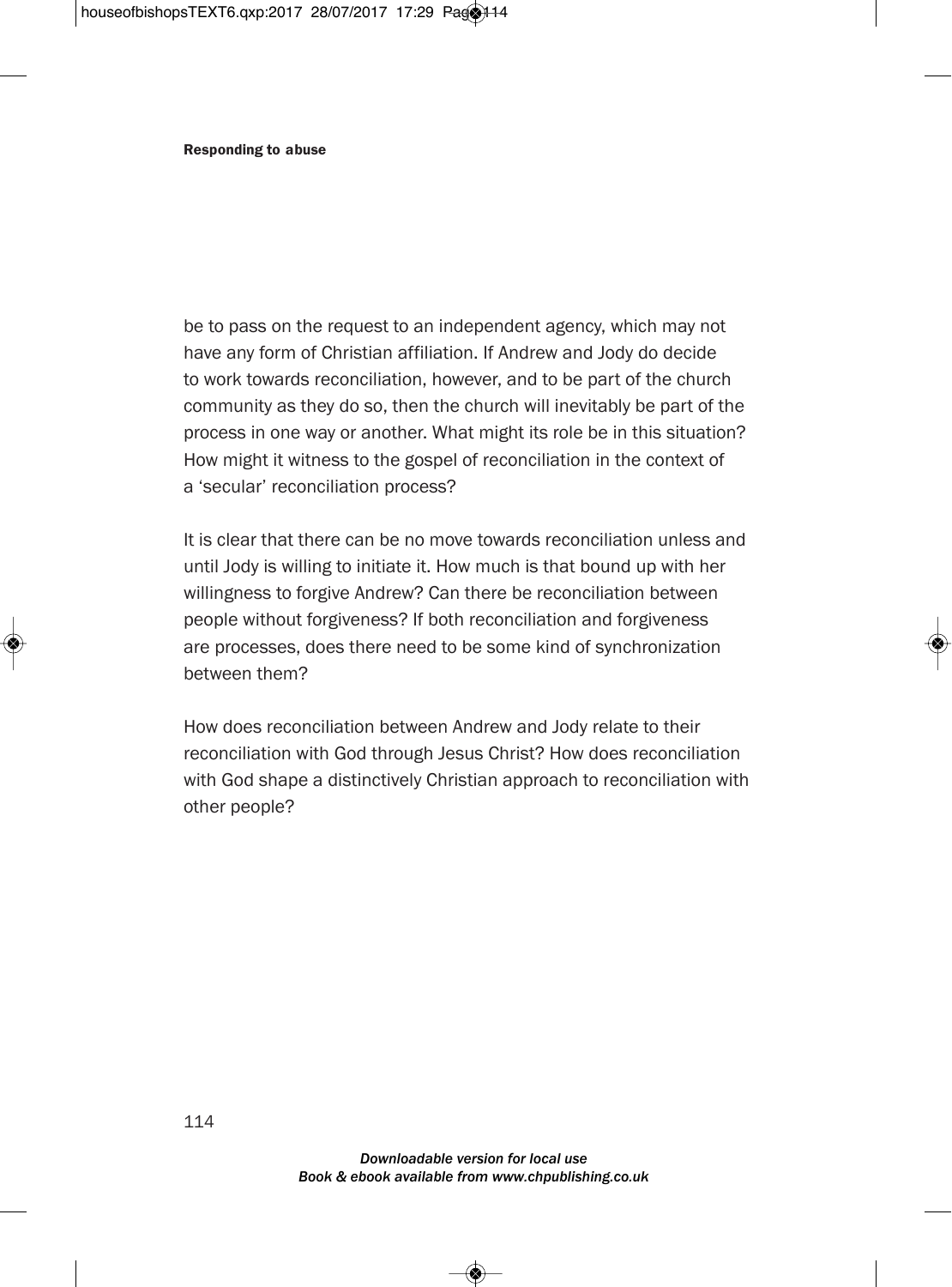## Conclusion

This document has sought to address some of the critical questions that confront Christians seeking to speak and act in the aftermath of abuse in a way that is faithful to the gospel.

The gospel is good news, but for people who have experienced serious, even shattering harm – the first of the dimensions of abuse identified here – failures in preaching, teaching and pastoral guidance may easily obscure that. There is no short-cut to healing, and for the person struggling to recover from such harm, the message that forgiving and being reconciled with their abuser is a condition for receiving the good news can only be expected to be received as bad news, a stone instead of bread (cf. Matthew 7.9). The other dimensions of abuse noted in this document – imbalance of power, betrayal of trust and habits of deceit on the part of the perpetrator, including self-deceit – intensify the difficulties and indeed grave dangers here for attempts towards the restoration of relationships implicit in the Christian tradition and explicit in its understanding of reconciliation. Underestimating the capacity of abusers to manipulate the trust of Christians with claims of repentance has helped to keep doors open to continuing abuse in the church, which is good news to no one.

To acknowledge this is not, however, to conclude that the aftermath of abuse renders the gospel irrelevant, or creates a situation where the call for repentance and forgiveness must be set aside because of more pressing imperatives. Rather, it should make us think more carefully about the meaning both of forgiveness and of reconciliation in the light of God's revelation to us. It is the truth that sets us free (John 8.32): if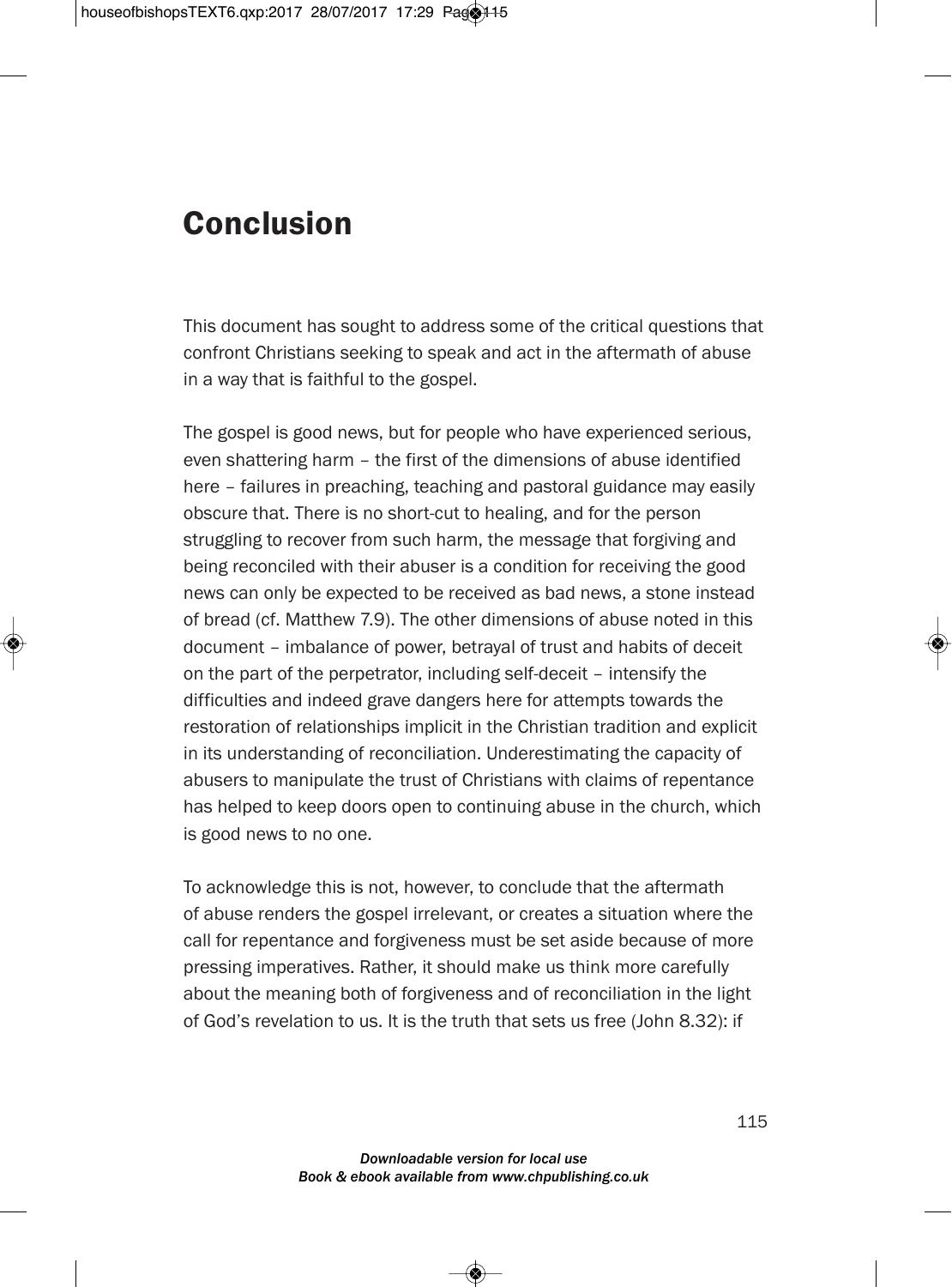the gospel of forgiveness is true, then it is liberation for all at all times, not just for some or some of the time.

A certain cheapening of the doctrine of forgiveness lies at the root of a number of the issues analysed in this document, and is not confined to one part of the spectrum of contemporary Christianity. Such a tendency has no patience with the note of struggle that has to be heard in both forgiving and being forgiven after shattering harm, nor with the time that such struggle may take, and the potential need for it to be measured in decades, rather than weeks or months. In such contexts, the idea that the words 'I forgive you' can and should be immediately invoked to effect instantaneous, complete and permanent change is a naive and damaging illusion. There is a corresponding and deeply pernicious illusion in the idea that the words 'I am sorry for what I have done' in the aftermath of abuse may mark a decision so transforming as to allow all concerned to act as if the offence had never occurred. That is not to say that such words may not be spoken with sincerity and truth, but when that first happens they will mark a gracious moment in a long and demanding process, and not the end of the matter so far as the church is concerned.

The church teaches that God's forgiveness and God's reconciliation are both utterly free and infinitely costly: utterly free in that we cannot make any contribution towards it, infinitely costly in the figure of the lamb slain before the foundation of the world (Revelation 13.8). While we cannot offer anything towards it, neither can we receive it without being changed, without being willing to lose our life and die with Christ so that we might live with him.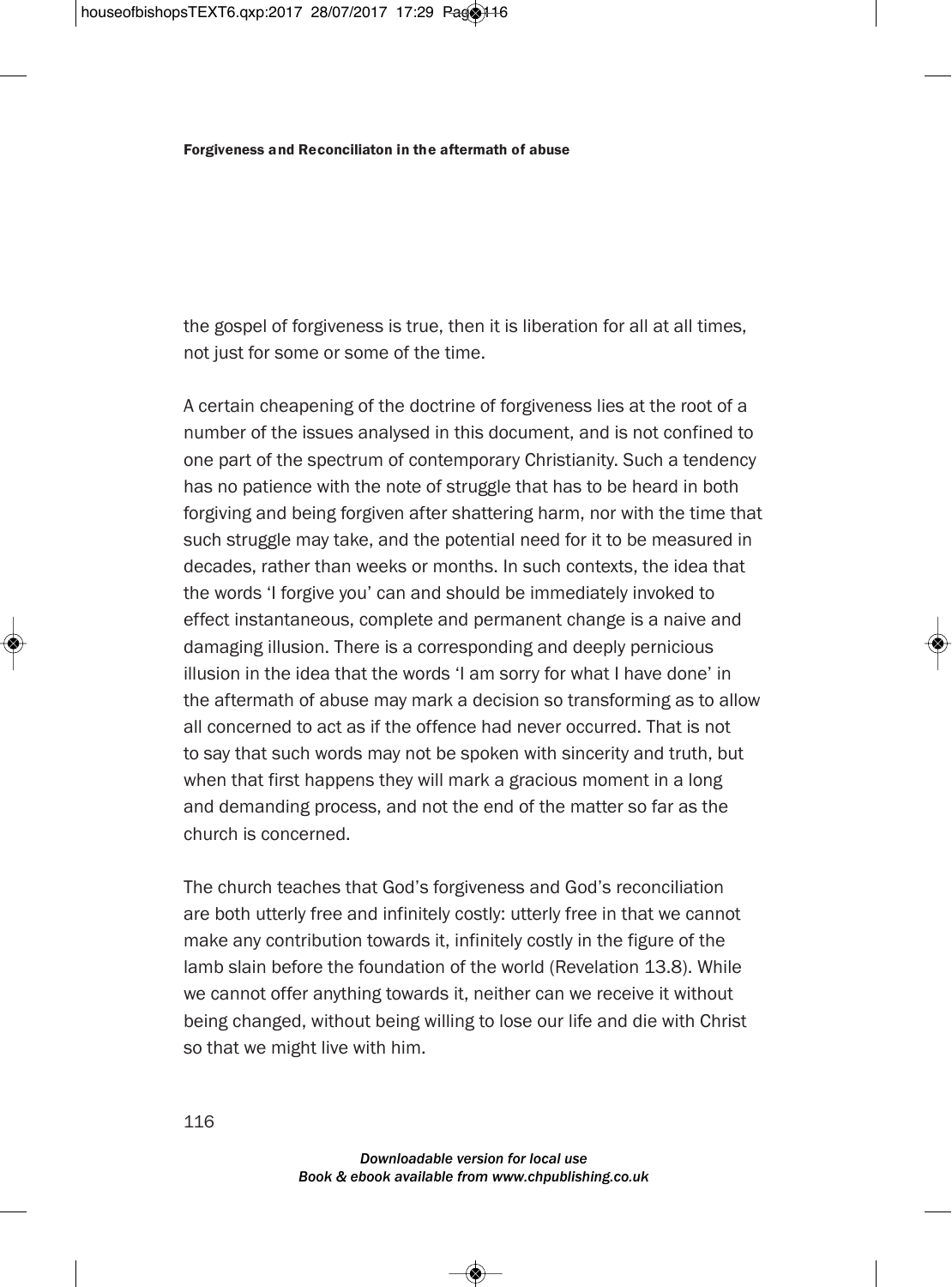Forgiving and being forgiven both hinge on recognizing the sin that has been committed and its gravity: not only recalling and acknowledging what has happened, but knowing it as sin, as a radically destructive act against human beings that separates from God and binds to the darkness, yet darkness in which Christ, the light of the world, still shines – a light even the world's deepest darkness cannot overcome (John 1.5). In the aftermath of abuse, being faithful to the gospel of forgiveness means enabling people to come to a place where it becomes possible to see what has happened in that light, including the reality of sin and suffering. For those who have suffered abuse, this must begin (but only begin) with finding a place of safety and with companionship, care and support. For those who have committed abuse, it begins with laying down the power that has been misused to commit the abuse, admitting what they have done to the police and other relevant authorities, facing justice and receiving the punishment and sanctions that then follow. None of this is opposed to forgiveness, but rather shapes the space in which the possibility of that gift may emerge, and the good news be received.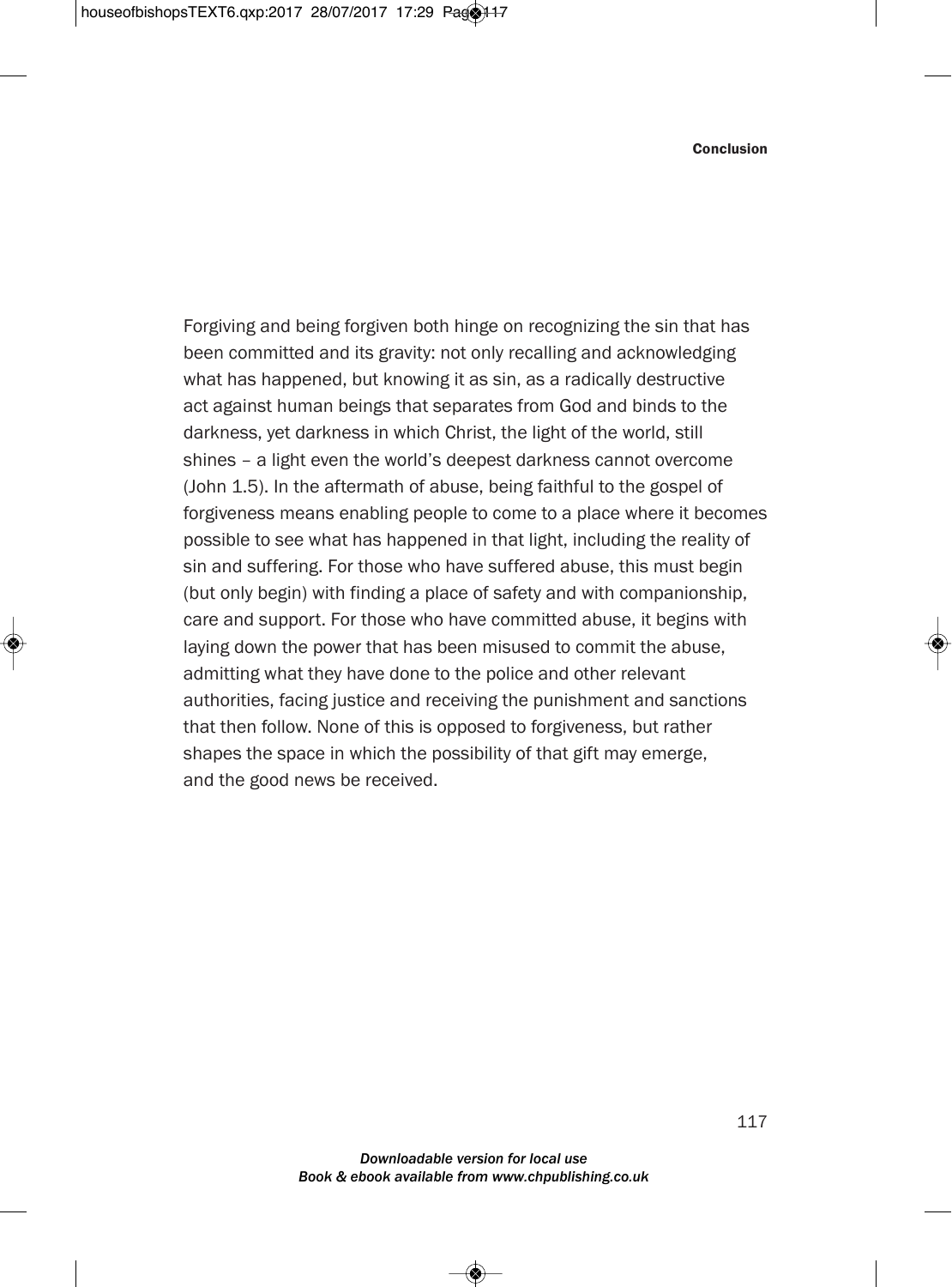## **Notes**

- 1. *Working Together to Safeguard Children: A Guide to Inter-agency Working to Safeguard and Promote the Welfare of Children* (HM Government, 2015). The contemporary use of the phrase 'child abuse' apparently dates from 1961, when it was used to refer to what we would call physical abuse. 'Child sexual abuse' then emerges as the preferred way to refer to adult–child sexual contact in the 1970s, according to Marie Keenan, *Child Sexual Abuse and the Catholic Church: Gender, Power, and Organizational Culture* (Oxford: Oxford University Press, 2012), pp. 99–101.
- 2. Archbishops' Council, *Protecting All God's Children: The Policy for Safeguarding Children in the Church of England*, 4th ed. (London: Church House Publishing, 2010), e.g. 1.11, 1.21 and 3.10ff. Archbishops' Council, *Responding to Domestic Abuse: Policy and Practice Guidance* (2017) cites another government document's definition of domestic abuse, which distinguishes psychological, physical, sexual, financial and emotional abuse (pp. 25–26).
- 3. *Protecting All God's Children*, 3.34–5; *Responding to Domestic Abuse*, pp. 5 and 26; Archbishops' Council, *Promoting a Safe Church: Policy for Safeguarding Adults in the Church of England* (Church House Publishing 2006), A2.2; Archbishops' Council, *Responding Well to Those Who Have Been Sexually Abused: Policy and Guidance for the Church of England* (London: Church House Publishing, 2011), B.12.
- 4. *Responding Well,* B.13–14, C.4; *Responding to Domestic Abuse,* p. 26.
- 5. Maria Mayo, *The Limits of Forgiveness: Case Studies in the Distortion of a Biblical Ideal* (Minneapolis: Fortress Press, 2015).
- 6. L. Gregory Jones, *Embodying Forgiveness: A Theological Analysis* (Grand Rapids: Eerdmans, 1995); Miroslav Volf, *Exclusion and Embrace: A Theological Exploration of Identity, Otherness, and Reconciliation* (Nashville: Abingdon, 1996).
- 7. Anthony Bash, *Forgiveness and Christian Ethics* (Cambridge: Cambridge University Press, 2007); Stephen Cherry, *Healing Agony: Re-imagining Forgiveness* (London: Continuum, 2012). Bash has written a number of other books on forgiveness, including *Just Forgiveness: Exploring the Bible, Weighing the Issues* (London: SPCK, 2011), and *Forgiveness: A Theology* (Eugene: Cascade, 2015).
- 8. Archbishop Desmond Tutu, *No Future Without Forgiveness* (New York: Doubleday, 1999) and, with Rev Mpho Tutu, *The Book of Forgiving: The Fourfold Path for Healing Ourselves and the World* (London: Collins, 2014).
- 9. Donald W. Shriver, *An Ethic for Enemies: Forgiveness in Politics* (Oxford: Oxford University Press, 1995).
- 10. Marina Cantacuzino, *The Forgiveness Project: Stories for a Vengeful Age* (London: Jessica Kingsley, 2015); Kate Kellaway, 'Can You Forgive the Unforgivable?', *Observer*, 25 June 2006, available at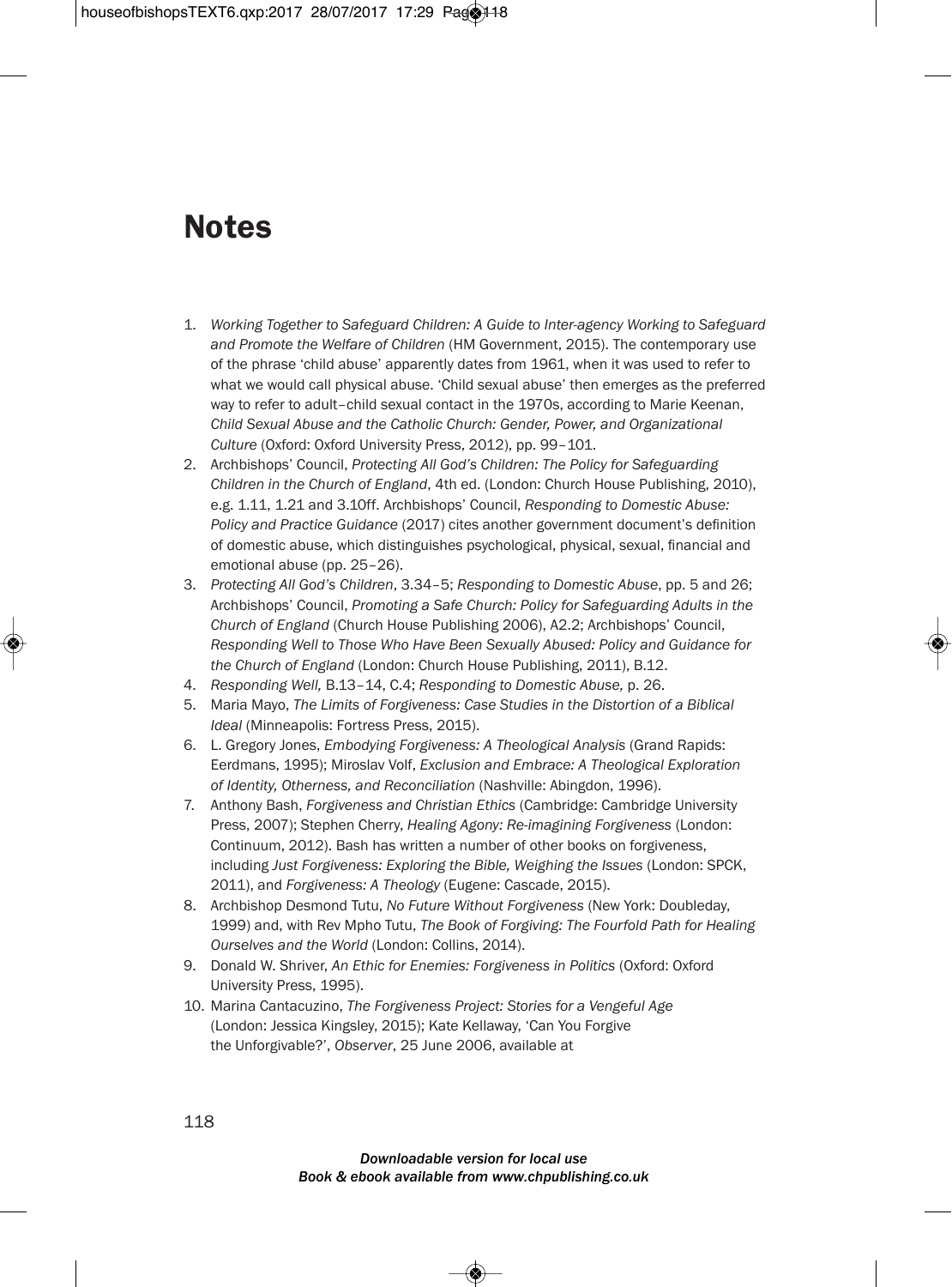http://www.theguardian.com/theobserver/2006/jun/25/features.review17 (accessed 15/07/17).

- 11. Cantacuzino, *Forgiveness Project*. See also Bash, *Forgiveness: A Theology*, pp. 58–62.
- 12. Tutu in *No Future Without Forgiveness* argues for forgiveness with or without repentance; cf. Bash in *Forgiveness and Christian Ethics*.
- 13. See Bash, *Just Forgiveness.*
- 14. For a detailed discussion of the nature of the work of judgement, see Oliver O'Donovan, *The Ways of Judgement* (Grand Rapids: Eerdmans, 2005), esp. chapter 1.
- 15. For a discussion of the grounding of justice in human worth, see Nicholas Wolterstorff, *Justice: Rights and Wrongs* (Princeton: Princeton University Press, 2008). For a concise overview, see Joshua Hordern, 'Justice: Rights and Wrongs. An overview', *Studies in Christian Ethics*, 23:2 (2010), pp. 118–29.
- 16. One might keep in mind another woman in the Scriptures named Tamar when reading this passage, the daughter-in-law of Judah whose story is told in Genesis 38.
- 17. Gerald West and Phumzile Zondi-Mabizela, 'The Bible Story that Became a Campaign: The Tamar Campaign in South Africa (and beyond),' *Ministerial Formation*, July 2004, http://ujamaa.ukzn.ac.za/Files/the%20bible%20story.pdf (accessed 7/1/2015).
- 18. The choice of terminology is influenced by Cherry's use of 'shattering hurt' in *Healing Agony*.
- 19. Keenan, *Child Sexual Abuse*, p. 169.
- 20. See e.g. the third from last paragraph in the 'Principles' set out in slightly different formats at the start of *Protecting All God's Children* and *Responding Well*; also further comments in *Protecting All God's Children*, 2.17–19 and *Promoting a Safe Church*, p. 38. *Responding to Domestic Abuse* asserts that 'domestic abuse is caused by a misuse of power by one person over another' (p. 31).
- 21. It is worth noting that an early and influential contribution to theological reflection on safeguarding and sexual abuse placed the abuse of power at the centre of its analysis: James Newton Poling, *The Abuse of Power: A Theological Problem* (Nashville: Abingdon, 1991).
- 22. On power as an 'essentially contested concept', that always 'arises out of and operates within a particular moral and political perspective', see Steven Lukes, *Power: A Radical View*, 2nd ed. (Basingstoke: Palgrave Macmillan, 2005), pp. 29–30.
- 23. E.g. Stephen Sykes, *Power and Christian Theology* (London: Continuum, 2006); Kathy Ehrensperger, *Paul and the Dynamics of Power: Communication and Interaction in the Early Christ-Movement* (London: T & T Clark, 2007).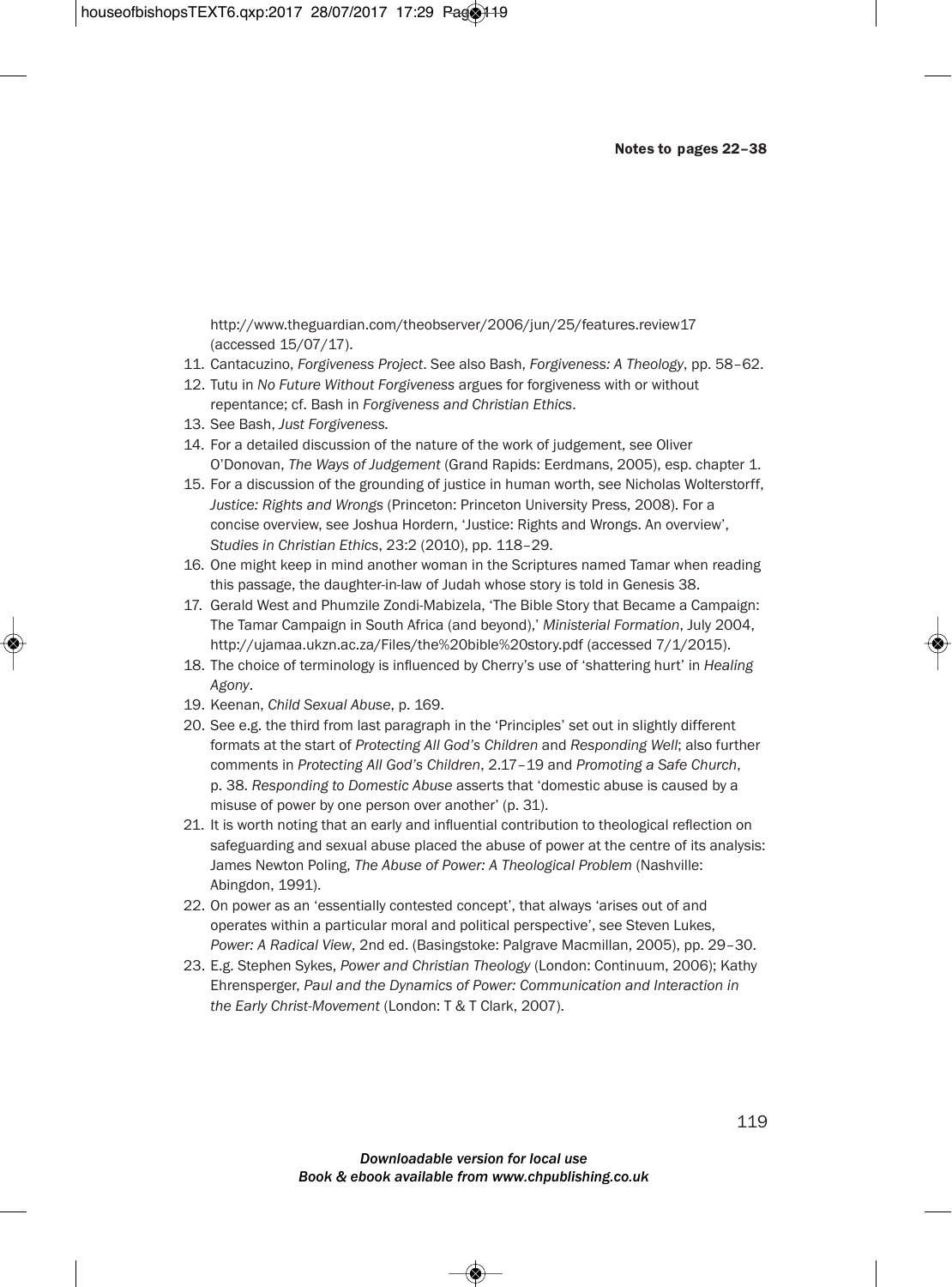- 24. Phyllis Trible, *Texts of Terror: Literary-Feminist Readings of Biblical Narratives* (Philadelphia: Fortress Press, 1984), p. 50.
- 25. John W. Martens, '"Do Not Sexually Abuse Children": The Language of Early Christian Sexual Ethics', in Cornelia B. Horn and Robert R. Phoenix (eds.), *Children in Late Ancient Christianity* (Tübingen: Mohr Siebeck, 2009), pp. 227–54.
- 26. Keenan*, Child Sexual Abuse.*
- 27. Alistair McFadyen, *Bound to Sin* (Cambridge: Cambridge University Press, 2000), pp. 57–8.
- 28. Churches Together in Britain and Ireland, *Time for Action: Sexual Abuse, the Churches and a New Dawn for Survivors* (London: CTBI, 2002) was a key publication in this regard for the churches.
- 29. Sue Atkinson, *Breaking the Chains of Abuse: A Practical Guide* (Lion, 2006); Graham Wilmer, *Recovering from the Impact of Sexual Abuse: UTD — a Therapeutic Treatment for Victims of Sexual Abuse* (Wirral: The Lantern Project, 2013); Judith Herman, *Trauma and Recovery: The Aftermath of Violence – from Domestic Abuse to Political Terror* (New York: Basic Books, 1992). The application of the concept of trauma to the effects of abuse as such has been questioned by some; see the discussion of the study by Clancy in Keenan, *Child Sexual Abuse*, pp. xx–xxi.
- 30. See e.g. Graham Wilmer, *Conspiracy of Faith: Fighting for Justice after Child Abuse* (Cambridge: Lutterworth, 2007).
- 31. Susan J. Brison, *Aftermath: Violence and the Remaking of a Self* (Princeton: Princeton University Press, 2002), chapter 3, 'Outliving Oneself'.
- 32. Susan Shooter, *How Survivors of Abuse Relate to God: The Authentic Spirituality of the Annihilated Soul* (Farnham: Ashgate, 2012).
- 33. Shooter, *Survivors of Abuse*.
- 34. Brison, *Aftermath*, e.g. p. 102.
- 35. See for example BBC News report, 'Roman Catholic Church in Scotland Issues Apology for Child Abuse', 18 August 2015, http://www.bbc.co.uk/news/uk-scotland-33959446 (accessed 21/8/2015).
- 36. Jeremy M. Bergen, *Ecclesial Repentance: The Churches Confront their Sinful Pasts* (London: T & T Clark, 2011), p. 90.
- 37. Keith W. Carley, *Cambridge Bible Commentary: The Book of the Prophet Ezekiel* (Cambridge: Cambridge University Press, 1974), p. 228.
- 38. Leslie C. Allen, *Ezekiel 20–48*, Word Bible Commentary Vol. 29 (Texas: Word Books, 1990), p. 165.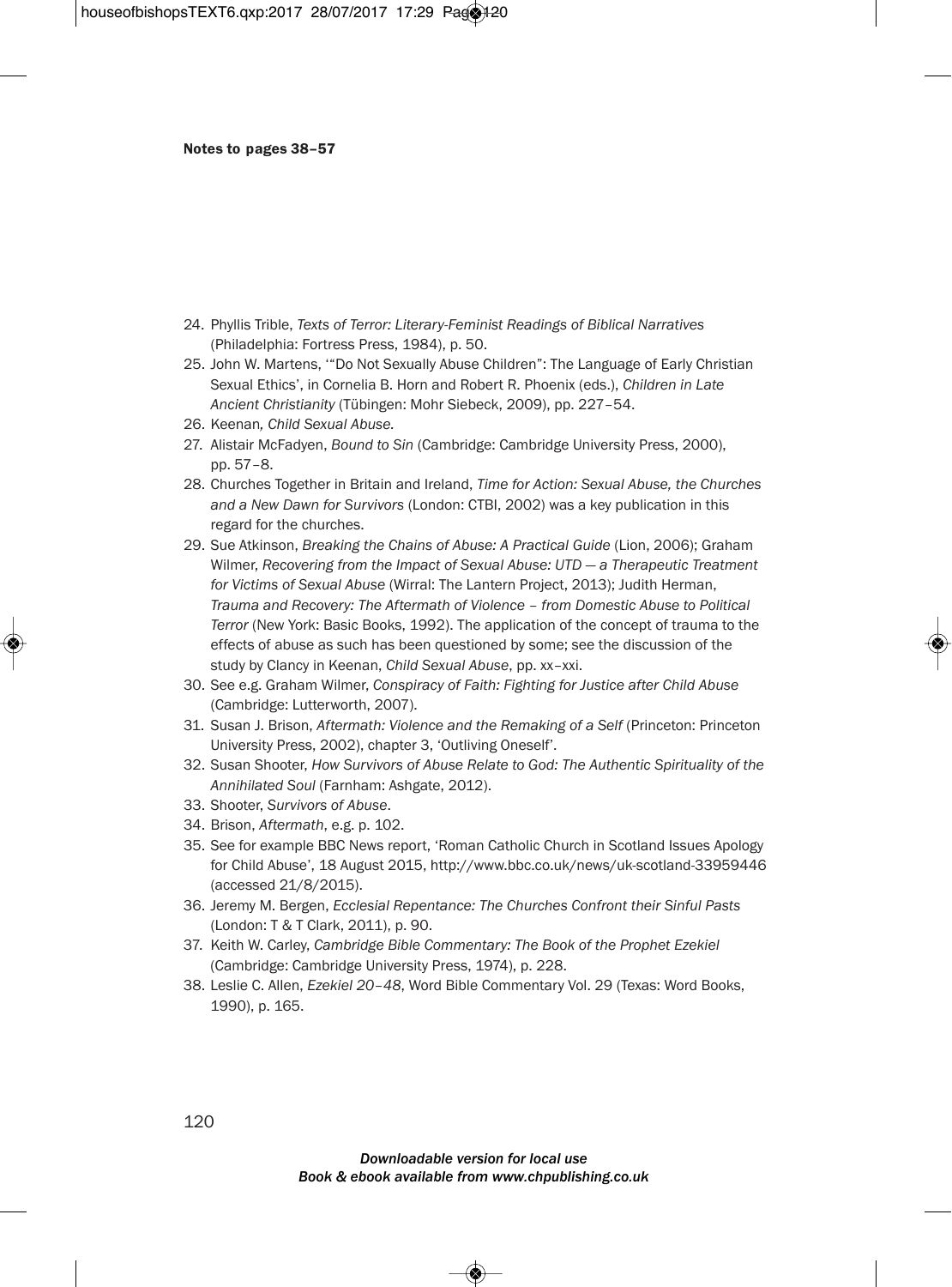- 39. E.g. Paul Ricoeur, *Critique and Conviction: Conversations with François Azouvi and Marc de Launay*, trans. Kathleen Blimey (New York: Columbia University Press, 1998), pp. 122–3.
- 40. On this question, see Bash, *Forgiveness and Christian Ethics* (2007), pp. 111–40.
- 41. See Bergen, *Ecclesial Repentance*, pp. 4 and 264ff.
- 42. See for instance 'Accepting the Burden of History: Common Declaration of the Bishops' Conferences of the German Federal Republic, of Austria and of Berlin, on the Fiftieth anniversary of the pogroms against the Jewish Community on the night of 9/10 November 1938' (1988), available at https://www.bc.edu/content/dam/files/research\_ sites/cjl/texts/cjrelations/resources/documents/catholic/burden\_of\_history.html
- 43. Bergen, *Ecclesial Repentance.*
- 44. See *Report of Proceedings 2006 General Synod: February Group of Sessions*, vol. 37.1, pp. 216–36, available at https://www.churchofengland.org/media/40922/rcf06.pdf
- 45. See for instance the brief summary of perspectives in current ecclesiology on this point in *The Church: Towards a Common Vision*, Faith and Order Paper 214 (Geneva: WCC, 2013), paragraphs 35–6.
- 46. Bergen, *Ecclesial Repentance*, in particular chapters 4 and 6.
- 47. Martin Luther, 'Sermon for Easter Sunday 1531', WA 34/1, 276.
- 48. *Protecting All God's Children*, 8.7.
- 49. *Promoting a Safe Church*, p. 31.
- 50. Anthony C. Thiselton, *The First Epistle to the Corinthians* (Grand Rapids: Eerdmans, 2000), p. 390.
- 51. Thiselton, *Corinthians*, pp. 395–6.
- 52. Thiselton, *Corinthians*, pp. 397.
- 53. The Doctrine Commission of the Church of England, *The Mystery of Salvation: The Story of God's Gift* (London: Church House Publishing, 1995), pp. 123–4.
- 54. For an overview of the background to this, see Carolyn Headley and Bridget Nichols, 'Reconciliation and Restoration', in Paul Bradshaw (ed.), *Companion to Common Worship*, vol. 2 (London: SPCK, 2006), pp. 168–79.
- 55. Cf. Oliver O'Donovan, *The Desire of the Nations: Rediscovering the Roots of Political Theology* (Cambridge: Cambridge University Press, 1986), pp. 169 and 176–7.
- 56. Concern about this area has been voiced by the Archbishop of York in his Preface to the *Inquiry into the Church of England's Response to Child Abuse Allegations Made against Robert Waddington* (York: Archbishop of York's Office, 2014), paragraphs 17–18.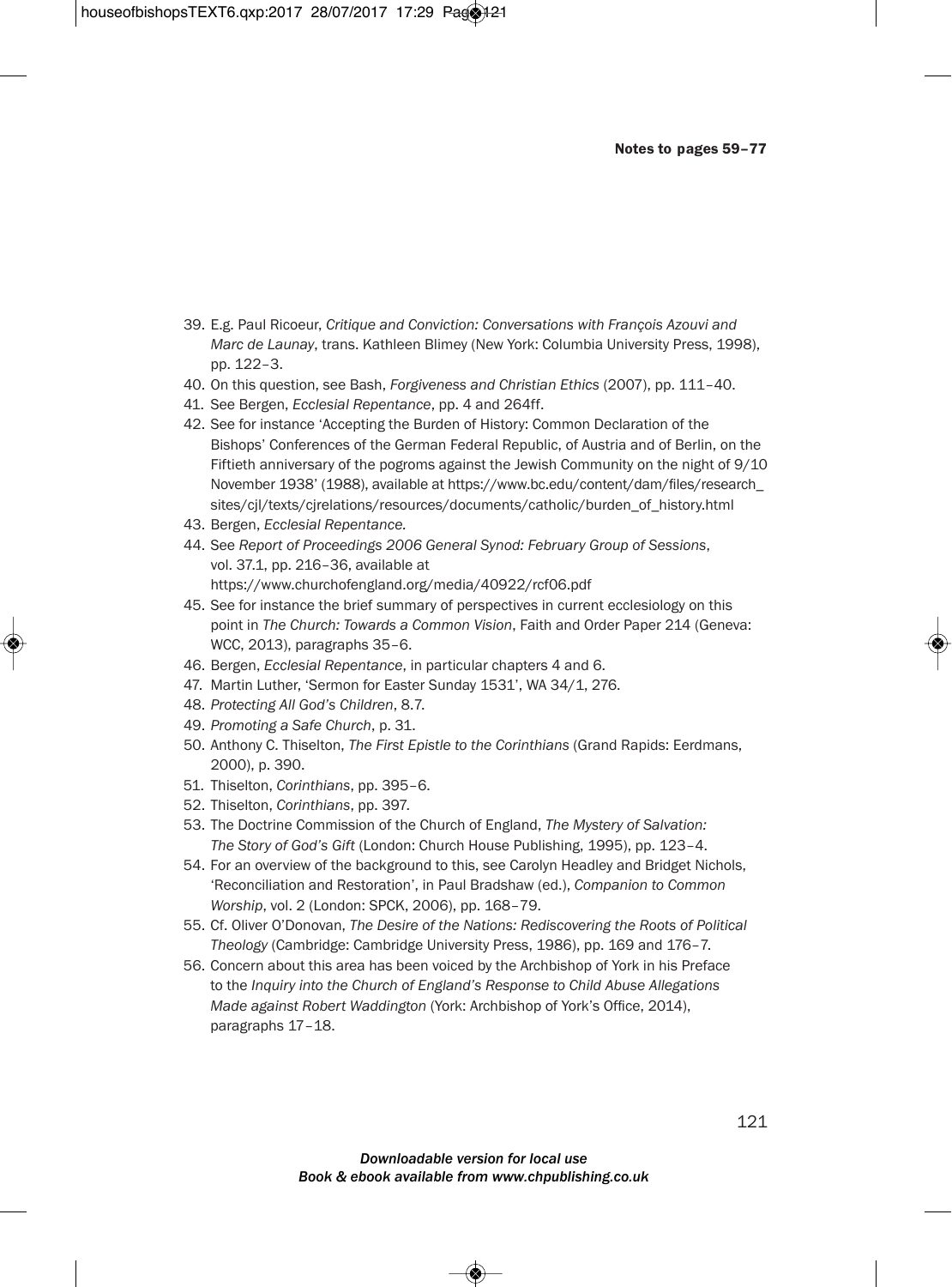- 57. Keenan, *Child Sexual Abuse*, pp. 162–8.
- 58. On this subject, see Appendix 1, 'Harmful Theology', in *Responding to Domestic Abuse*, pp. 20–21.
- 59. Sue Atkinson, *Struggling to Forgive: Moving On From Trauma* (Oxford: Monarch, 2014).
- 60. W. D. Davies and D. C. Alison, *The Gospel According to Saint Matthew*, Vol. I (Edinburgh: T & T Clark, 1988), p. 610.
- 61 Thomas Aquinas put it this way: 'the Lord's Prayer is pronounced in the common person of the whole Church: and so if anyone say the Lord's Prayer while unwilling to forgive his neighbour's trespasses, he lies not, although his words do not apply to him personally' (*Summa Theologiae* II–II.83.9, a.3).
- 62. Lesley Bilinda, 'Remembering Well: The Role of Forgiveness in Remembrance', *Anvil,* 30:2 (September 2014), p. 10.
- 63. Rowan Williams and Michael Lapsley, 'The Journey Towards Forgiveness: A Dialogue', *The Ecumenical Review*, 66:2 (July 2014), p. 197.
- 64. Williams and Lapsley, 'Journey Towards Forgiveness', p. 197.
- 65. Augustine of Hippo, *De mendacio (On Lying)*, e.g. §§ 10 and 15; translation available at http://www.newadvent.org/fathers/1312.htm
- 66. Williams and Lapsley, 'Journey Towards Forgiveness', p. 211.
- 67. Cherry, *Healing Agony*.
- 68. Paul S. Fiddes, 'Restorative Justice and the Theological Dynamic of Forgiveness', *Oxford Journal of Law and Religion*, 5:1 (2016), pp.54–65.
- 69. While biblical scholars recognize reconciliation as a theme in Paul's writing, there are a variety of views about its significance for his theology; see Corneliu Constantineanu, *The Social Significance of Reconciliation in Paul's Theology: Narrative Readings in Romans* (London and New York: T & T Clark, 2010).
- 70. Ian Paul, 'Reconciliation in the New Testament', in Andrew Atherstone and Andrew Goddard (eds.), *Good Disagreement? Grace and Truth in a Divided Church* (Oxford: Lion, 2015), pp. 23–41.
- 71. Steven Tracy, 'Sexual Abuse and Forgiveness', *Journal of Psychology and Theology*, 27:3 (1999), pp. 219–29, especially pp. 223–5. Tracy's 'interpersonal forgiveness' in this article overlaps with how this document understands reconciliation.
- 72. See Brian Castle, *Reconciliation: The Journey of a Lifetime* (London: SPCK, 2014), pp. 43–64.
- 73. Mayo, *Limits of Forgiveness.*
- 74. Fiddes, 'Restorative Justice'.
- 75. Keenan, *Child Sexual Abuse*, pp. 266–75.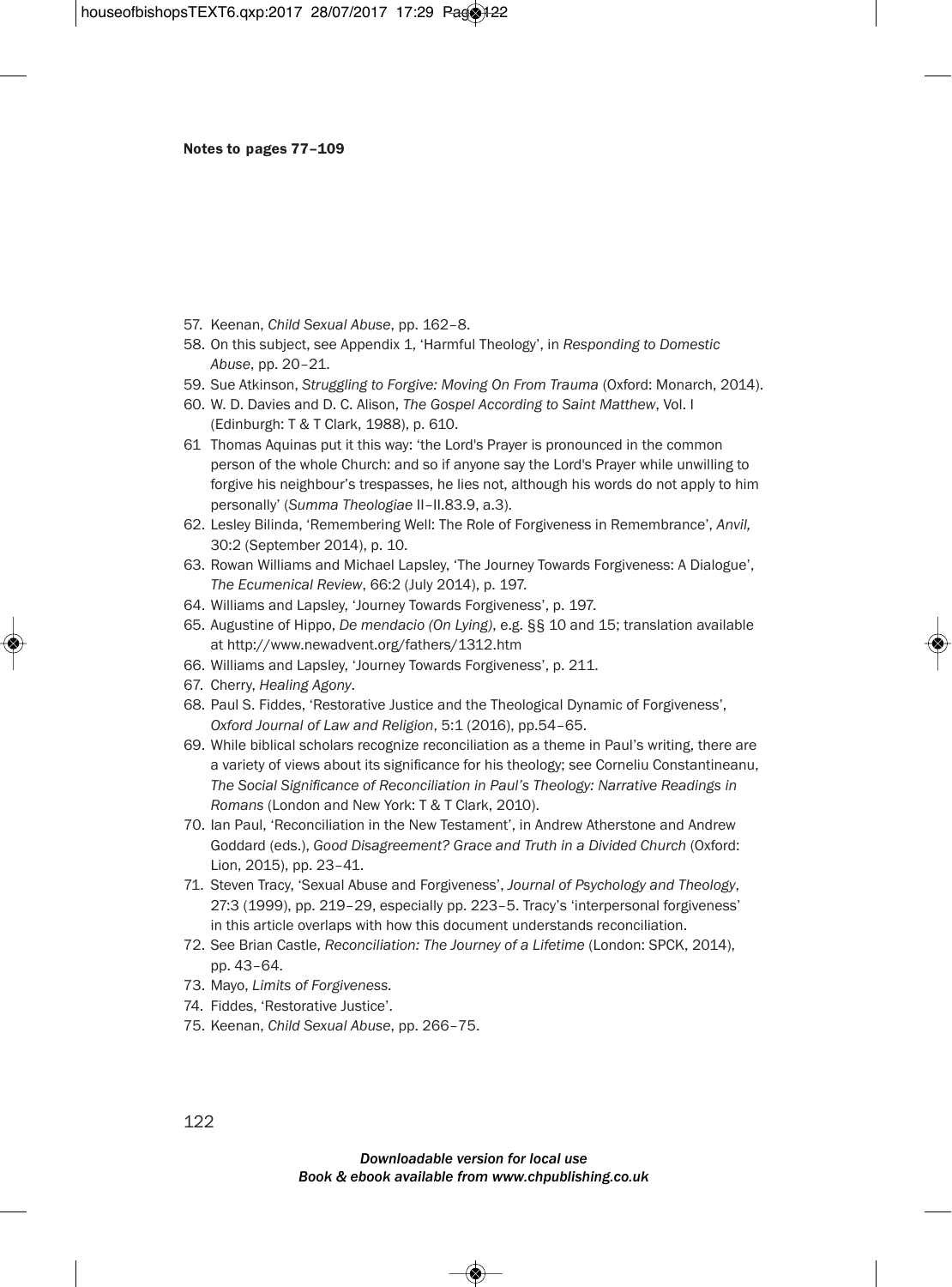## Index

#### Subject Index

Absalom 48–9, 50–51 absolution, and sin of abuse 13, 63, 74– 80 abuse: and bystanders 49–51, 103–4, 107 collaboration in 47–9, 111 and consent 36 domestic 20, 87, 106, 112–14 effects on abusers 47–8, 52 effects on those with responsibility 48–9, 50, 52, 55–8, 103–4, 107 effects on victims 11, 41–6, 51–2 institutional 20 meaning 11, 32–40 and power 21, 32, 33–4, 35–6, 37–40, 46–7, 50, 93, 97 in Scripture 11, 32, 33–6, 43, 45, 47–9, 52 sexual 19, 32, 36, 44 as sin 10, 11–12, 21, 41–52 spiritual 20, 99 theological responses to see theology types 19–21 abusers: in congregations 71, 81, 112–14 and deceit 32, 36, 39–40, 47, 51, 79, 95, 105 demonization 51 and forgiveness 10, 12–13, 70–84 manipulation by 97, 113, 115 reconciliation with survivors 14, 101, 110 and repentance 70, 101 and restorative action 62–3, 75–6, 78– 9, 84, 95 risk of re-offending 13, 70, 79, 82 and self-deceit 13, 36, 70, 79, 115 action, restorative 14, 101 by the abuser 62–3, 75–6, 78–9, 84, 95 by the church 108–9 adults, abuse of 20

Amnon, rape of Tamar 33–6, 43, 47–50 anger: against abuser 46, 49, 95, 103 against the church 10, 56, 86, 110 apology: collective 59–60, 62–3, 100 and repentance 12, 54, 55–6, 58–9, 68–9 Aquinas, St Thomas 95–6, 122 n.61 Augustine of Hippo, St 90, 94, 100 baptism, and sin 72 Bash, Anthony 22 Bathsheba 49 Bilinda, Lesley 91–2, 96, 104 brokenness 45 Canon B 29 76–7 Carley, Keith W. 57 case studies 65–9, 82–4, 98–100, 112– 14 Cherry, Stephen 22, 95, 119 n.18 children, abuse of 20, 36, 44, 77–8, 98– 100 church: anger against 10, 56, 86, 110 and forgiveness 95–6 as holy 59, 60–61, 73 and ministry of reconciliation 11, 14, 101–114 offenders in congregations 71, 81, 112– 14 repentance by 10, 12, 54–69, 109 responsibility of leaders 52, 55–8, 65–9, 99, 103–4, 107 clergy: and child sexual abuse 36, 77–8, 98– 100 discipline procedures 58, 68 as representing the church 61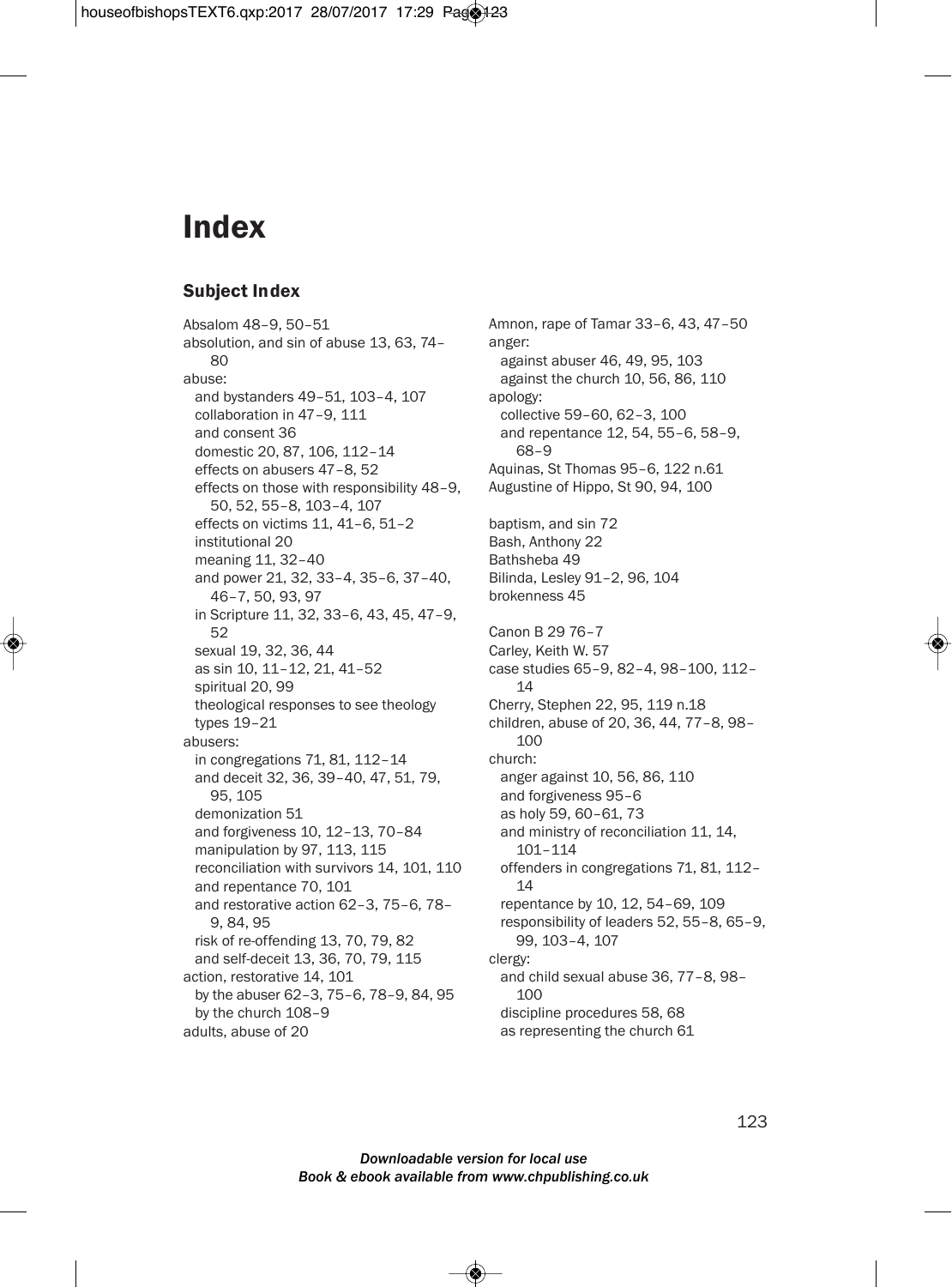collaboration in abuse 47–9, 111 confession: general 76 *see also* absolution confidentiality 112–13 consent, and abuse 36 context of abuse 20–21 David, King 33–5, 48–51, 52, 57 deceit of abusers 32, 36, 39–40, 47, 51, 79, 95, 105 demonization of abuser 51 denial, and deceit 51 doctrine, weak 12, 54, 63, 69, 86–7, 116 empathy, and forgiveness 96, 97 forgiveness: and the abused 10, 85–100 and abusers 10, 12–13, 70–84 divine 88–91, 94, 96, 109, 116 of institutions 59 interpersonal 21, 23, 94–7, 105 as journey 14, 85, 90–93, 108, 116 and justice 9–10, 12, 14, 25, 29, 54, 107 and reconciliation 10–18, 21–4, 113– 14, 115–16 and repentance 24, 70, 71–5, 83–4, 95, 105–6 and salvation 13, 70, 73, 86 of the self 23, 82, 98–100 and sin 9, 42, 70–72, 90, 117 and survivors 10, 13–14, 85–100, 105 therapeutic 22–3 *The Gospel, Sexual Abuse and the Church* 6, 15, 17–18, 47, 80–81 grace, and repentance 72, 84 Groening, Oskar 106–7

*Guidelines for the Professional Conduct of the Clergy* 80 guilt: of abusers 48 collective 59 victim's feelings of 45, 86–7, 93–4, 97, 98, 110 harm 43–6, 58, 78–9, 83–4, 102, 115 and abuse of power 21, 32, 33–4, 35– 40, 46–7, 50, 93, 97 caused by inadequate theology 17 and definition of abuse 11, 32, 34, 36– 7, 40 spiritual 20 healing 14, 92–3, 100, 101, 110–111, 115 holiness, of the church 59, 60-61, 73 humanity, justice and human worth 25–6, 34, 50 Jones, L. Gregory 22 judgment: divine 26, 28, 57, 64 ecclesial 27 justice 25–9 eschatological 25, 28–9, 64, 84, 107 and forgiveness 9–10, 12, 14, 25, 29, 54 and reconciliation 25, 29 and repentance 9, 13–14, 95 restorative 107–9 as right relations 25–6, 27–8, 29, 34, 50, 64 and salvation 64 temporal 25, 26, 49–50, 57, 79–80, 85, 101, 106–9, 117 and the church 11–12, 13, 27–9, 41, 63–4, 110–111 and reconciliation 14, 110 as virtue 25, 27–8, 29, 64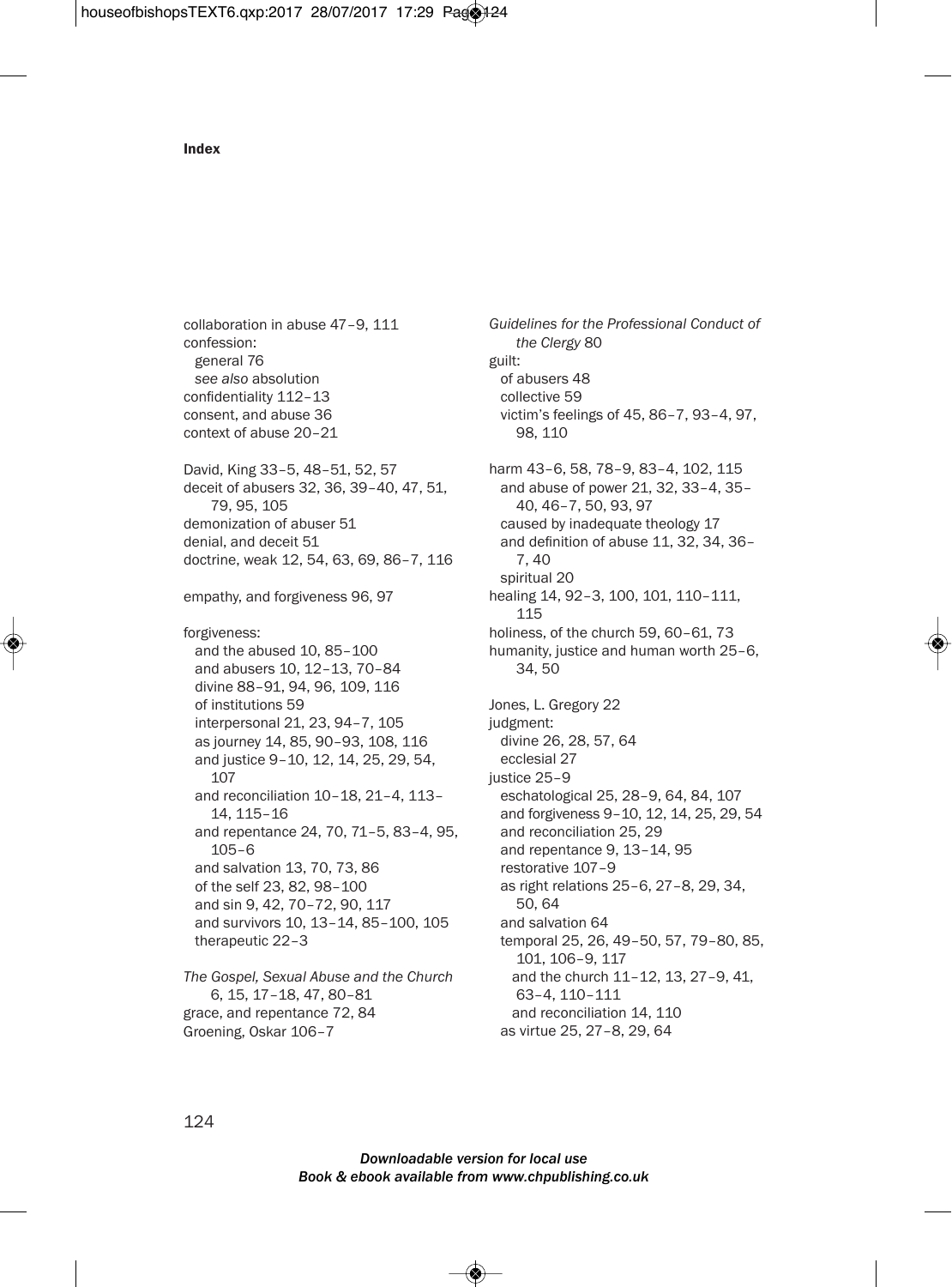Kor, Eva 106–7 Lambeth Conference 1920, 'Appeal to all Christian People' 60 Lapsley, Michael 92–6, 100, 104 Lord's Prayer 87–91, 95–6 Luther, Martin 61 McFadyen, Alistair 44 manipulation by abusers 97, 113, 115 memory, and abuse 11, 41, 46, 93–4, 97, 100, 110 mercy: divine 88–9 human 89 The Message Bible 88 *The Mystery of Salvation* 74 objectification of victims 34, 35 Partington, Marian 22 penance 63, 76 pornography 48, 97 power: and abuse 21, 32, 33–4, 35–6, 37–40, 46–7, 50, 93, 97 relinquishing 105–6, 117 *Practice Guidance: Risk Assessment* 83 PTSD (post-traumatic stress disorder) 98– 100 rape: and shame 94 of Tamar 11, 32, 33–6, 43, 45, 47–52 as weapon of war 51 reconciliation: as church's ministry 11, 14, 101–114 divine–human 102, 114, 116 and forgiveness 18, 21–4, 113–14, 115–16

and justice 14, 25, 29, 107–8, 110 and restoration of relationships 9, 14, 50, 63, 75, 78–81, 84, 101, 104– 110, 113, 115 sacrament of 74 in theology of Paul 102 Reformation churches, and sin 76–7 relationships: divine-human 41, 47, 75, 102, 105 and inability to trust 46–7 perversion 42 restoration 9, 11, 14, 50, 75, 78–81, 84, 101, 104–110, 113, 115 repentance: by churches 10, 12, 54–69, 109 by individuals 14, 70–80, 105, 111 collective 59–60, 73 and forgiveness 24, 70, 71–5, 83–4, 95, 105–6 and justice 9, 13–14, 95 and reconciliation 105–6, 111, 113 as work of grace 72, 84 *see also* action, restorative restoration: and justice 62–3, 107–8 of relationships 9, 11, 14, 50, 75, 79– 81, 84, 95, 101, 104–110, 113, 115 Roman Catholic Church: and child abuse 56, 76–7 and ecclesial sin 60 and justice 27–8 and sacrament of reconciliation 74, 76– 7 Rwandan genocide 91–2 safeguarding 66 and definition of abuse 38–40 guidance 15, 25 responsibility for 17–18

and types of abuse 20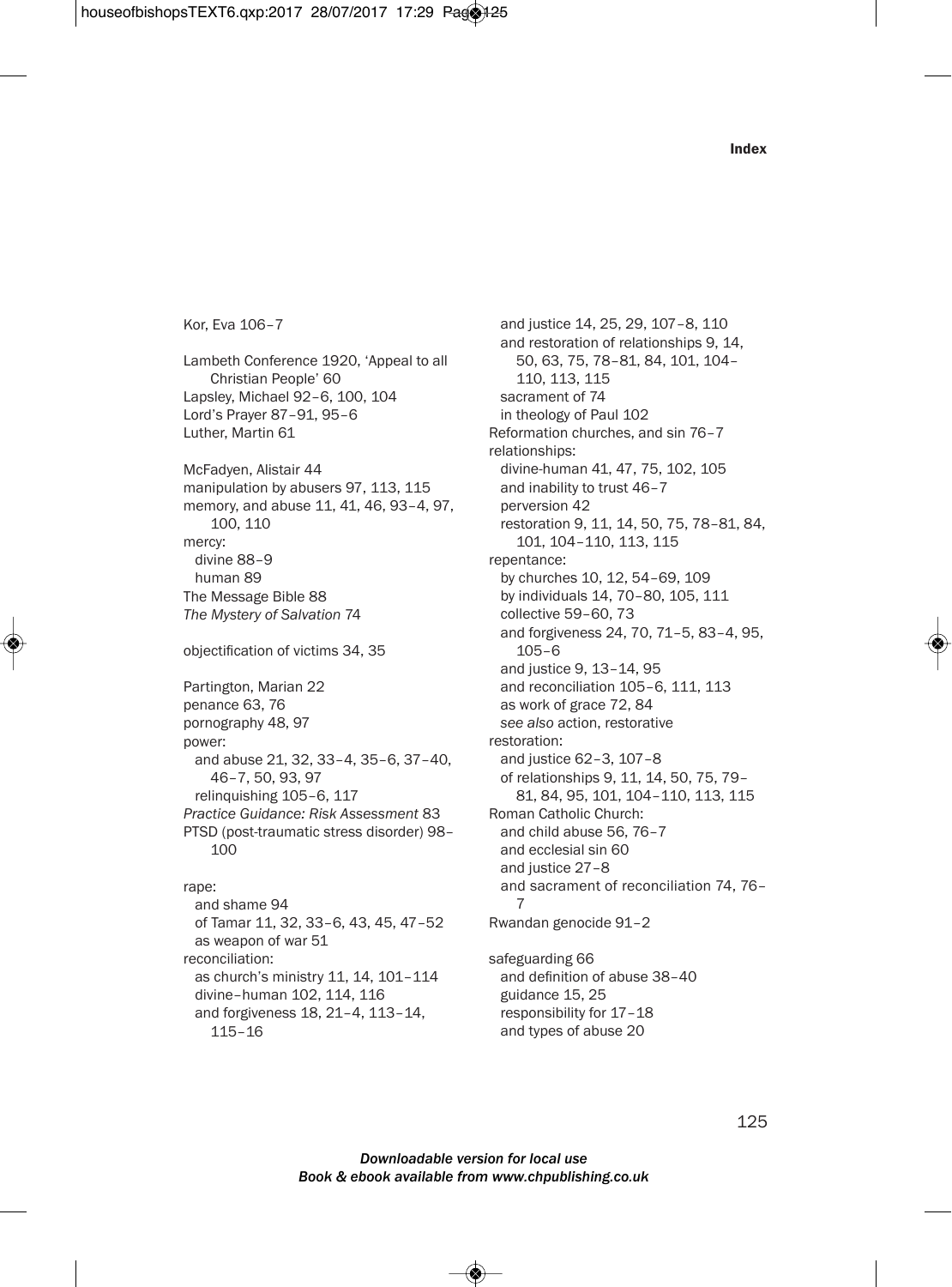salvation: and absolution 76 and forgiveness 13, 70, 73, 86 and justice 64 self-deceit 13, 36, 70, 79, 115 Sex Offender Training Programme 82 shame, feelings of 45, 94, 97, 98, 110 Shooter, Susan 46 Shriver, Donald W. 22 sin: abuse as 10, 11–12, 21, 41–52 by the church 59, 60–64, 72–3 corporate 72–3 and forgiveness 9, 42, 70–72, 90, 117 post-baptismal 72 of those with responsibility 47–8, 56–7 *see also* repentance South Africa: Tamar Campaign 33 Truth and Reconciliation process 23 suicide, and shame 98 survivors: and anger against church 10, 56, 86, 110 and forgiveness 10, 13–14, 85–100 and healing 14, 92–3, 100, 101, 110– 111, 115

listening to 44–5, 50, 56, 68, 85, 86, 110 reconciliation with abusers 14, 101, 110 Tamar, rape 11, 32, 33–6, 43, 45, 47–9, 52 theology: and forgiveness 22, 23–4, 25, 42, 115– 16 and justice 25-9 and power 38–40 and repentance 60–64 and responses to abuse 17–18 Thiselton, Anthony C. 73 trauma, abuse as 46, 93 Trible, Phyllis 43 trust: betrayal 11, 32, 35–6, 39–40, 46–7, 55, 103 manipulation 97, 115 Tutu, Desmond 22, 23, 119 n.12 victims: effects of abuse on 11, 41–6 as survivors 103 Volf, Miroslav 22

*Working Together* (UK government) 19–20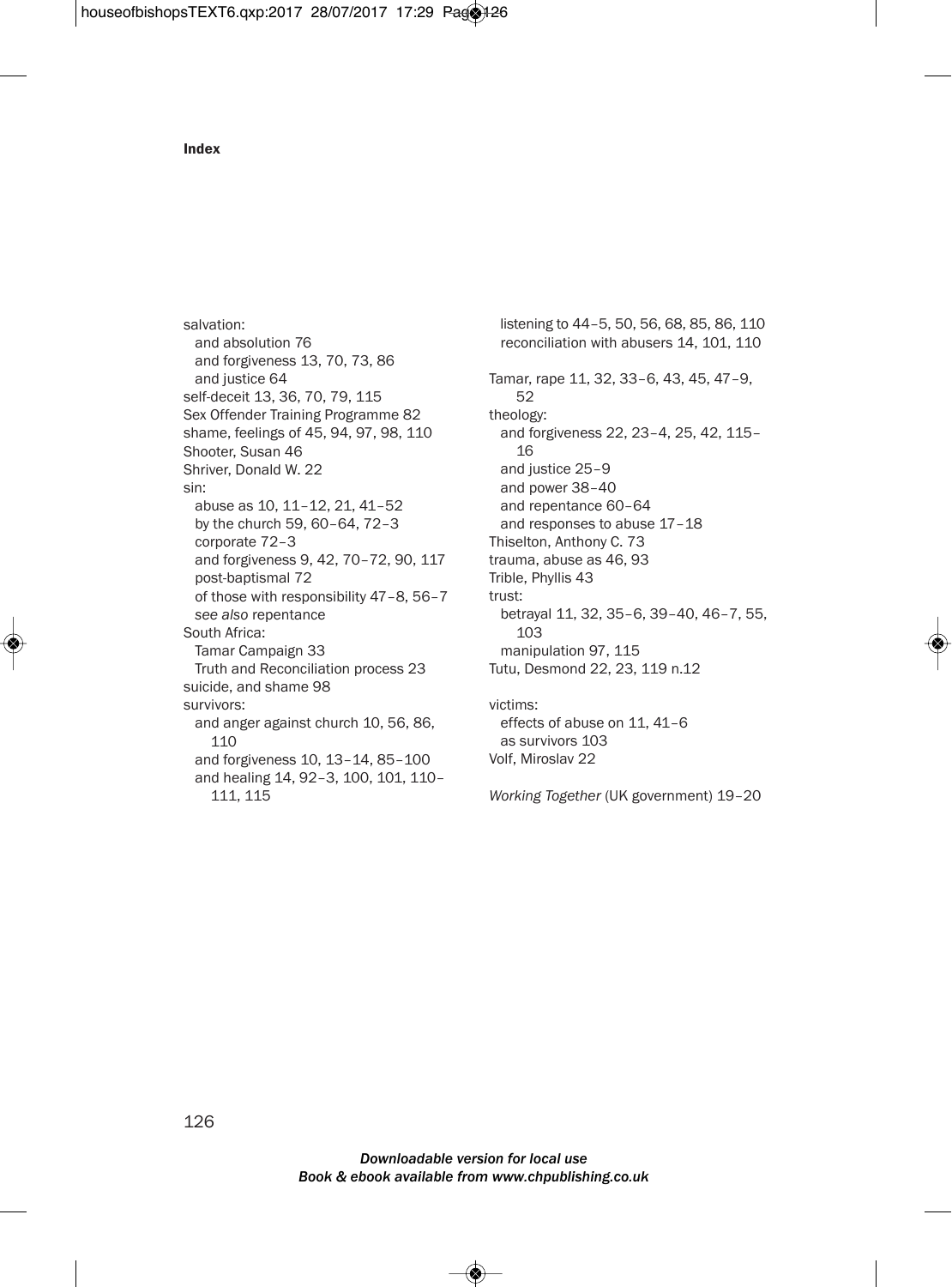#### Index of biblical citations

*Old Testament* Genesis 38 119 n.16 Judges 19.1 49 21.25 49 2 Samuel 13–14 38, 45, 47–50, 57 13.1-39 11, 32, 33 13.3–5 48 13.8 43 13.12–13 33 13.12 34 13.14 35 13.19 43 13.20 34, 43 13.21 48–9 16.20–23 51 Isaiah 45.21 64 59 64 59.16 64 Lamentations 1.16 43 3.11 43 Ezekiel 34.3 57 34.4 57 34.5 57

*New Testament* Matthew 3.1–12 72 3.8 75 6.9–15 87–8 6.12 89 6.14–15 87, 88 6.33 64 7.9 115 11.20 59 12.45 59 16.2 89 18.15–20 72 18.23–35 89 18.35 88 Mark 1.4 72  $2.5 - 7$  71 Luke 1.77 72 3.1–3 72 7.41–50 91 10.31–3 59 11.2–4 87–8 11.11–24 71 11.32 59 13.3–5 59

34.10 57 34.24–25 57

19 75 19.1–10 105 19.1-9 71 John 1.5 117 8.1–11 105 8.32 115 Acts 2.38 72 9.1–19 105 22.6–21 105 1 Corinthians 5.1-5 73, 75, 109 5.2 73 5.5 73 2 Corinthians 1.20 64 2.5–11 72 5.18–21 102 5.21 96, 102 Ephesians 2.14–19 110 1 Timothy 5.20 72 Hebrews 10.26–31 72 1 Peter 2.14 26 3.13 28 Revelation 13.8 116